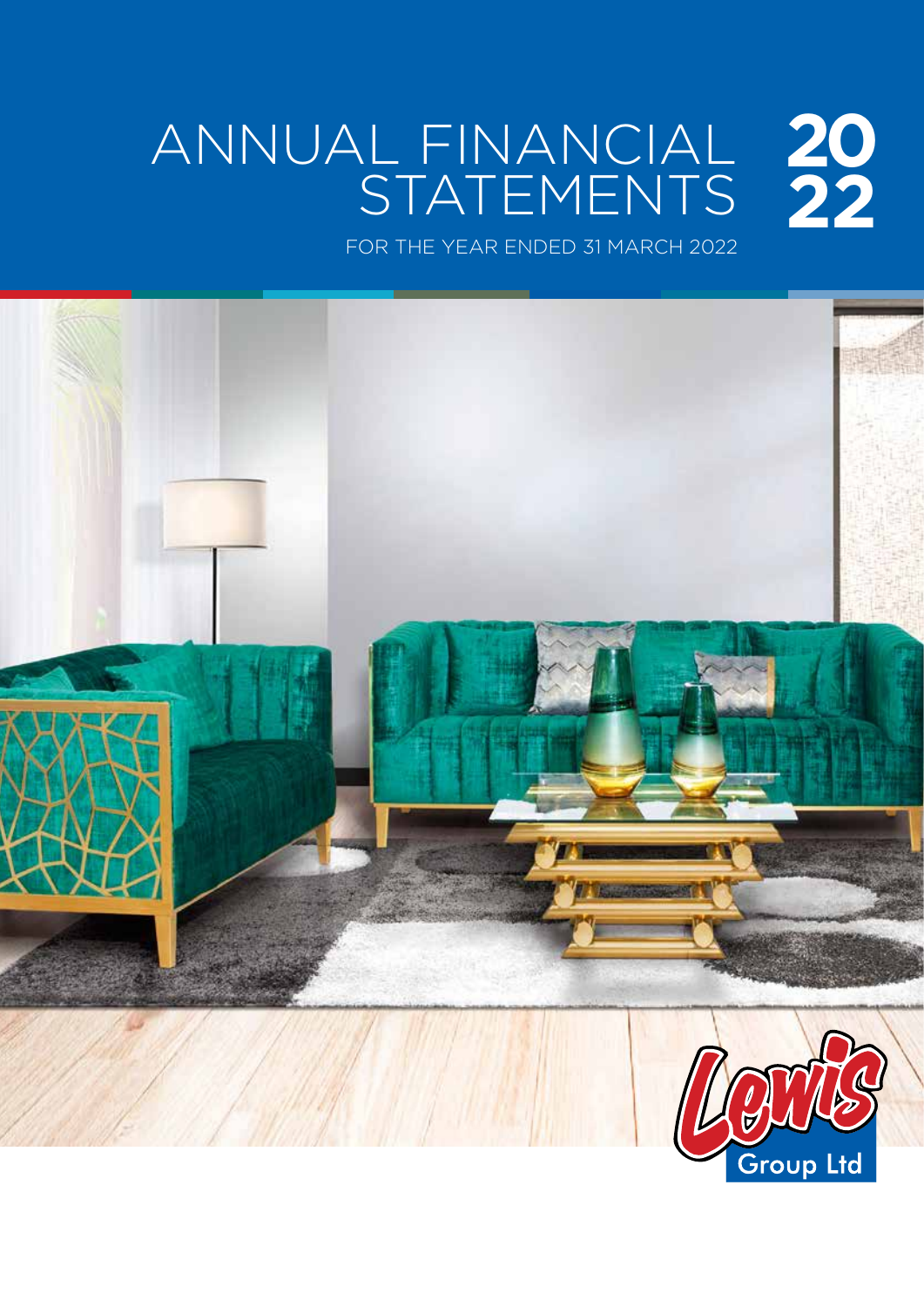# CONTENTS

## STATUTORY INFORMATION 01

| Company information                                                               |  |
|-----------------------------------------------------------------------------------|--|
| Directors' responsibility statement                                               |  |
| Chief executive officer and Chief financial<br>officer's responsibility statement |  |
| Company secretary certificate                                                     |  |
| Audit committee report                                                            |  |
| Directors' report                                                                 |  |
| Independent auditor's report                                                      |  |
|                                                                                   |  |

## PRIMARY STATEMENTS 02

| Consolidated income statement                     |          |
|---------------------------------------------------|----------|
| Consolidated statement of<br>comprehensive income |          |
| Consolidated balance sheet                        | 18<br>19 |
| Consolidated statement of changes in equity       |          |
| Consolidated cash flow statement                  |          |

## NOTES TO ANNUAL FINANCIAL STATEMENTS 03

| 1.1 Basis of preparation                               | 22 |
|--------------------------------------------------------|----|
| 1.2 Significant accounting estimates and<br>judgements | 22 |
| 2. Risk management                                     | 23 |
| 3. Financial instruments                               | 24 |
| 4. Trade, other receivables and debtor costs           | 29 |
| 5. Insurance                                           | 38 |
| 6. Revenue                                             | 44 |
| 7. Gross profit and inventories                        | 46 |
| 8. Reportable segments                                 | 47 |
| 9. Leases                                              | 49 |
| 10. Property, plant and equipment                      | 53 |
| 11. Intangible assets                                  | 54 |
| 12. Goodwill                                           | 55 |
| 13. Depreciation, amortisation and impairment          | 57 |
| 14. Borrowings, cash and net finance costs             | 58 |
| 15. Capital management                                 | 62 |
| 16. Trade and other payables                           | 66 |
| 17. Payments in advance                                | 67 |
| 18. Directors and employees                            | 67 |
| 19. Taxation                                           | 81 |
| 20. Cash flow from operations                          | 83 |
| 21. Impact of civil unrest in South Africa             | 84 |
| 22. Group consolidation                                | 85 |
| 23. Interest in subsidiary companies                   | 86 |
| 24. Other notes                                        | 87 |
|                                                        |    |

## COMPANY ANNUAL FINANCIAL STATEMENTS 04

| Company statement of comprehensive income | 89 |
|-------------------------------------------|----|
| Company balance sheet                     | 89 |
| Company statement of changes in equity    | 90 |
| Company cash flow statement               | 90 |
| Notes to the company annual               |    |
| financial statements                      | 91 |
| Shareholders' information                 | 94 |
| <b>APPENDICES TO THE AUDIT</b>            |    |
| <b>COMMITTEE REPORT</b>                   | 05 |
| Appendix A - Audit committee profiles     | 96 |
| Appendix B - Audit committee meeting      |    |

attendance **97**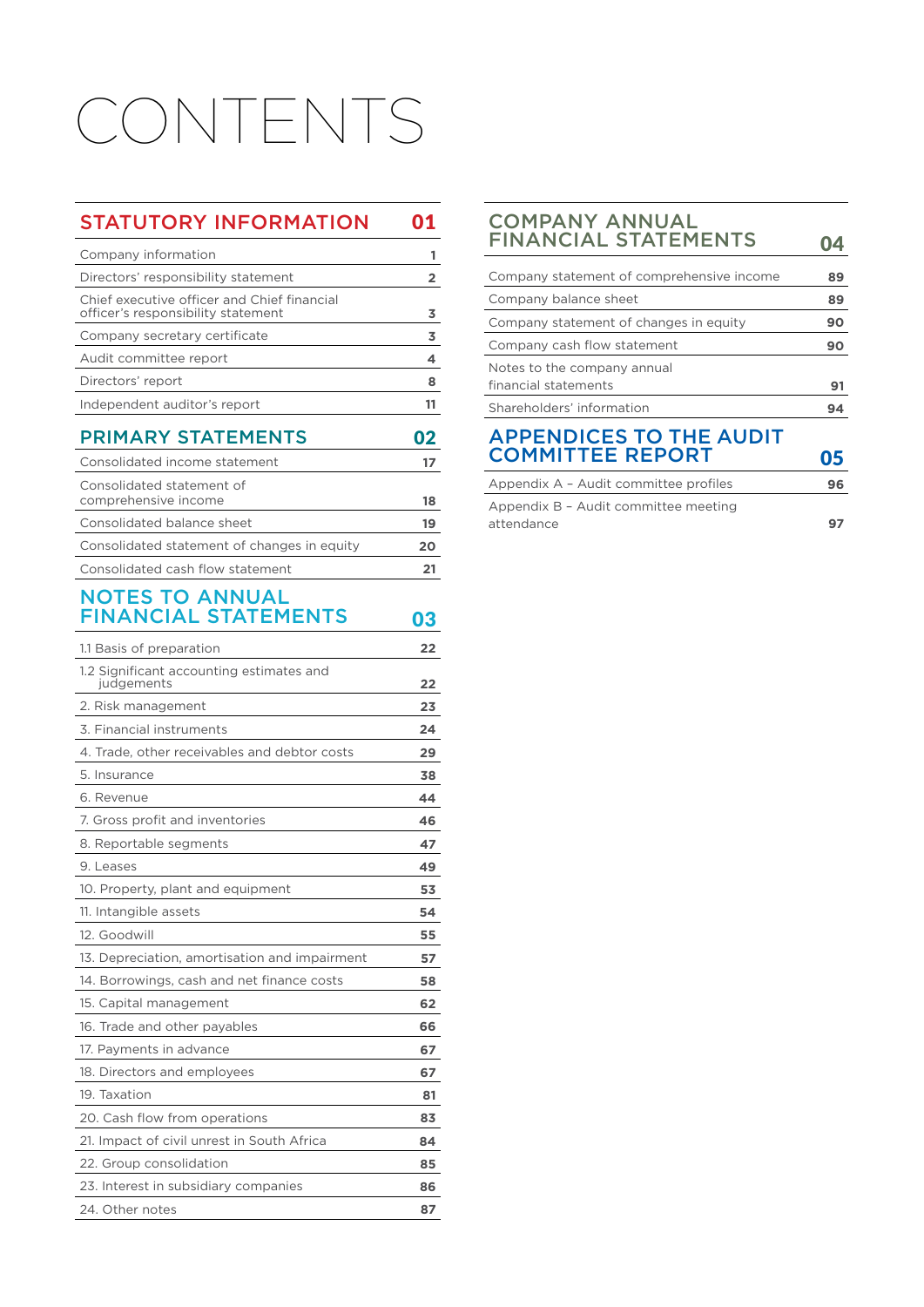#### **STATUTORY INFORMATION**

PRIMARY STATEMENTS

NOTES TO ANNUAL FINANCIAL STATEMENTS

COMPANY ANNUAL FINANCIAL STATEMENTS APPENDICES TO THE AUDIT COMMITTEE REPORT

## COMPANY INFORMATION

## PRIMARY STATEMENTS

The primary statements are included in the beginning of the annual financial statements and include note references to specific underlying detailed notes.

## NOTES TO THE ANNUAL FINANCIAL STATEMENTS

The notes to the annual financial statements have been ordered on the basis set out in note 1.1.

## ACCOUNTING POLICIES

The principal accounting policies applied in the preparation of these annual financial statements are included in the specific notes to which they relate and are indicated with a light blue background.

### SIGNIFICANT ACCOUNTING ESTIMATES AND JUDGEMENTS

The areas involving a high degree of judgement or complexity, or areas where assumptions and estimates are significant to the annual financial statements, are included in the specific notes to which they relate and are indicated with a light grey background.

| Registration<br>number:               | 2004/009817/06                                                                                                                                        |
|---------------------------------------|-------------------------------------------------------------------------------------------------------------------------------------------------------|
| Registered address: 53A Victoria Road | Woodstock<br>7925                                                                                                                                     |
| Postal address:                       | PO Box 43<br>Woodstock<br>7915                                                                                                                        |
| Auditors:                             | PricewaterhouseCoopers<br>Inc.<br>Cape Town                                                                                                           |
| Attorneys:                            | <b>Edward Nathan</b><br>Sonnenbergs                                                                                                                   |
| Bankers:                              | Absa Bank Limited<br><b>FirstRand Bank Limited</b><br><b>Investec Bank Limited</b><br>Nedbank Limited<br>The Standard Bank of<br>South Africa Limited |

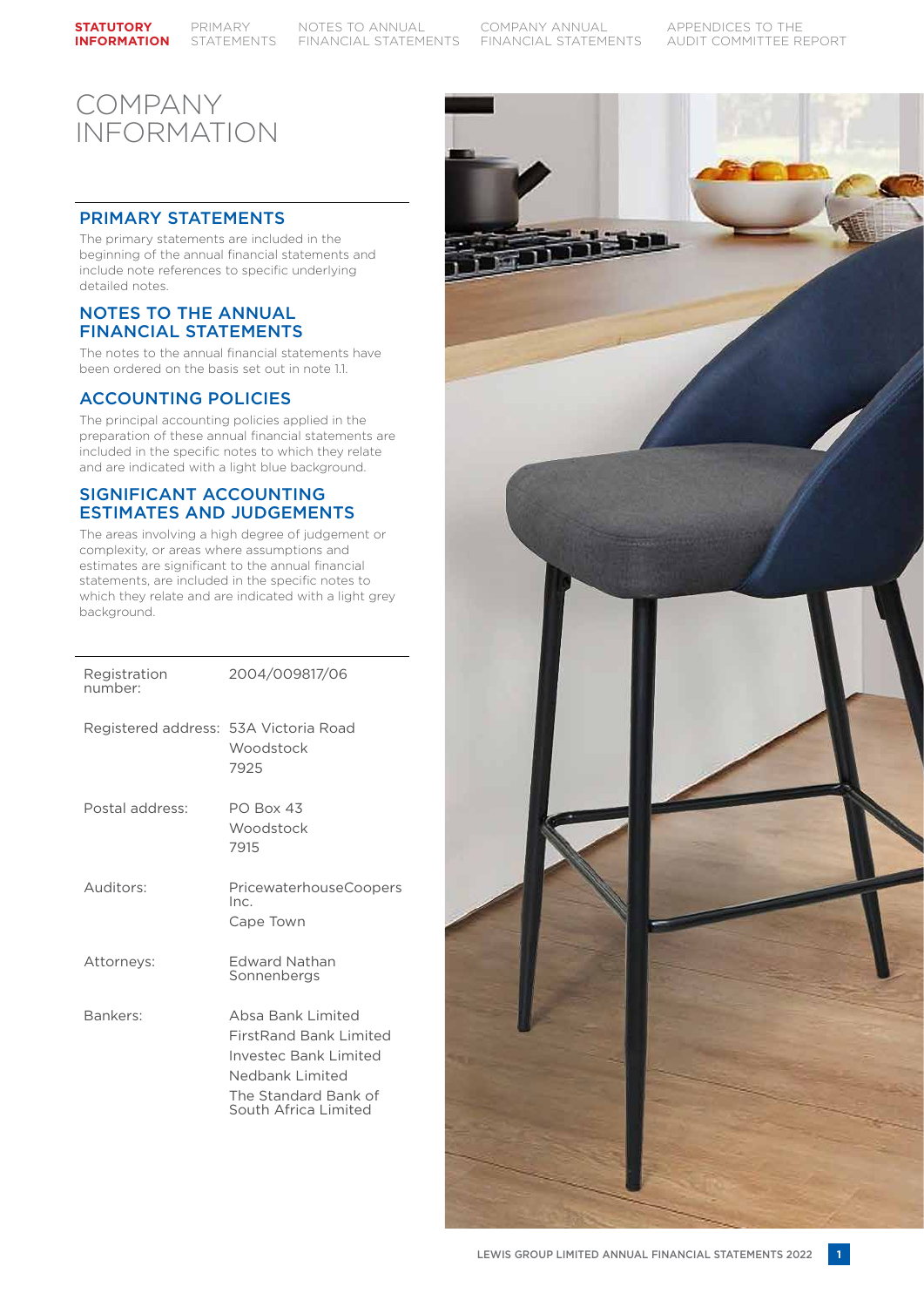## DIRECTORS' RESPONSIBILITY STATEMENT

Management have prepared the annual financial statements in accordance with International Financial Reporting Standards ("IFRS") and the Companies Act of South Africa.

The annual financial statements, which present the results and financial position of the company and its subsidiaries, are the responsibility of the directors.

In fulfilling its responsibility, the Board of directors ("the Board") has approved the accounting policies applied and established that reasonable and sound estimates and judgements have been made by management when preparing the annual financial statements.

Adequate accounting records and an effective system of internal controls have been maintained to ensure the integrity of the underlying information. Internal audit has performed a written assessment confirming the effectiveness of the company's system of internal control and risk management, including internal financial controls. The Board is satisfied that the system of internal controls, which includes internal financial controls, operates effectively.

A well-established control environment, which incorporates risk management and internal control procedures, exists to provide reasonable, but not absolute, assurance that assets are safeguarded and the risk facing the business is being adequately managed. The Board confirms that during the period under review the group has maintained an efficient and effective process to manage key risks. The directors are not aware of any current or anticipated key risks that may threaten the sustainability of the business.

The Board has reviewed the business of the group together with budget and cash flows for the year to 31 March 2023 as well as the current financial position and have no reason to believe that the group will not be a going concern for the foreseeable future. The going concern basis has therefore been adopted in preparing the annual financial statements.

PricewaterhouseCoopers Inc. ("PwC"), as external auditors, have examined the annual financial statements and their report appears on pages 11 to 16.

The annual financial statements of the group and the company for the year ended 31 March 2022, which appear on pages 17 to 95 have been approved by the Board and signed on their behalf by:

inning

Cape Town 26 May 2022



**H Saven J Enslin J Bestbier** *Chairman Chief executive officer Chief financial officer*

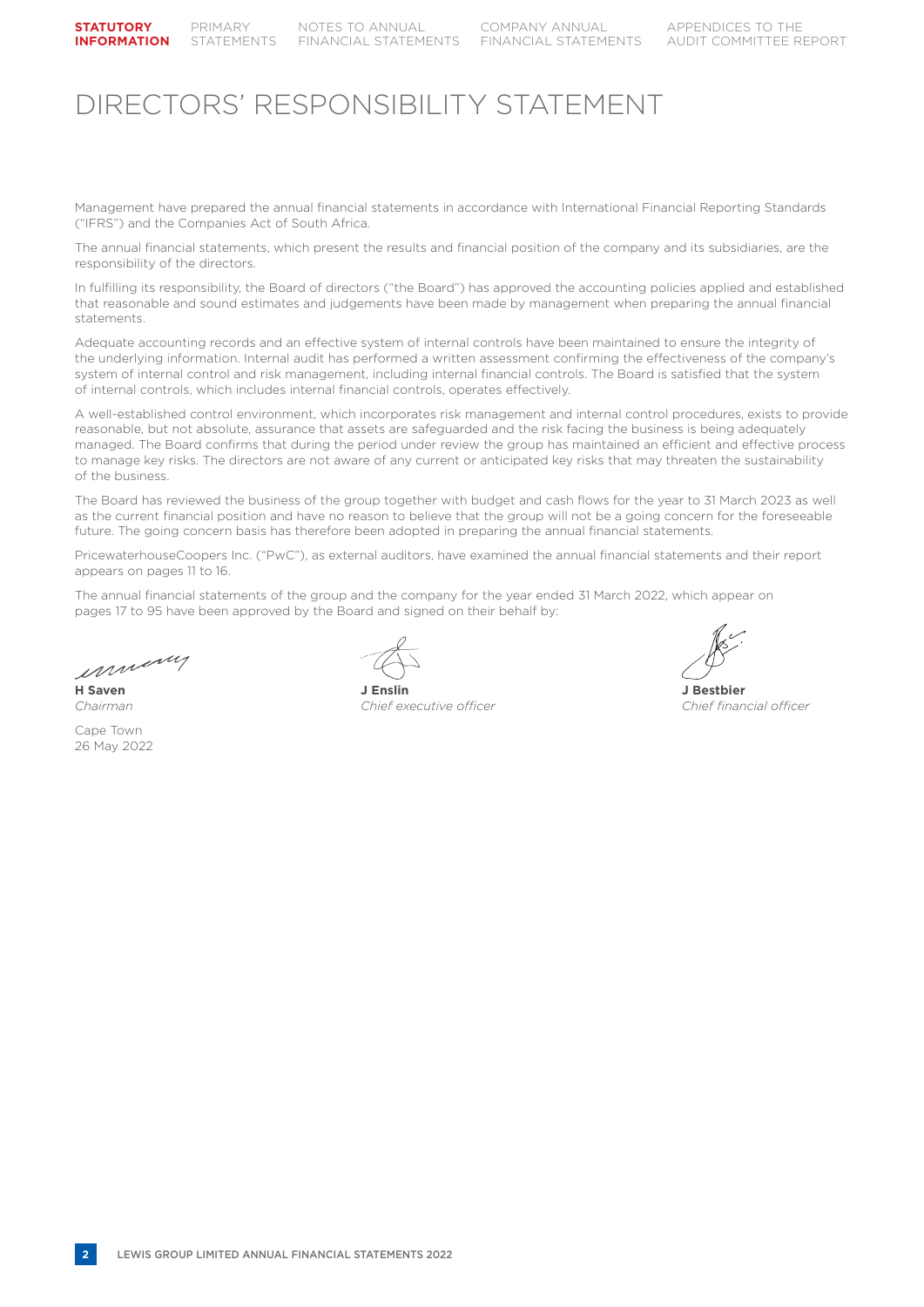## CHIEF EXECUTIVE OFFICER AND CHIEF FINANCIAL OFFICER'S RESPONSIBILITY STATEMENT

In line with paragraph 3.84(k) of the JSE Limited ("JSE") Listings Requirements, the Chief executive officer and Chief financial officer hereby confirm that:

- the annual financial statements set out on pages 17 to 95, fairly present in all material respects the financial position, financial performance and cash flows of the issuer in terms of IFRS;
- no facts have been omitted, or untrue statements made that would make the annual financial statements false or misleading;
- internal financial controls have been put in place to ensure that material information relating to the issuer and its consolidated subsidiaries have been provided to effectively prepare the annual financial statements of the issuer; and
- the internal financial controls are adequate and effective and can be relied upon in compiling the annual financial statements, having fulfilled our role and function within the combined assurance model pursuant to principle 15 of the King IV Report on Corporate Governance for South Africa, 2016. Where we are not satisfied, we have disclosed to the Audit committee and the auditors the deficiencies in design and operational effectiveness of the internal financial controls and any fraud that involves directors, and have taken the necessary remedial action.

**J Enslin J Bestbier** *Chief executive officer Chief financial officer* 26 May 2022

## PREPARATION AND PRESENTATION OF AUDITED ANNUAL FINANCIAL STATEMENTS

The preparation of the audited annual financial statements was supervised by Mr J Bestbier CA(SA).

## COMPANY SECRETARY CERTIFICATE

## COMPLIANCE WITH THE COMPANIES ACT, 2008

In terms of the Companies Act and for the year-ended 31 March 2022, I certify that the company has filed all returns and notices required by the Companies Act with the Companies and Intellectual Property Commission and that all such returns and notices are true, correct and up to date.

**R Lepart** *Acting company secretary*

26 May 2022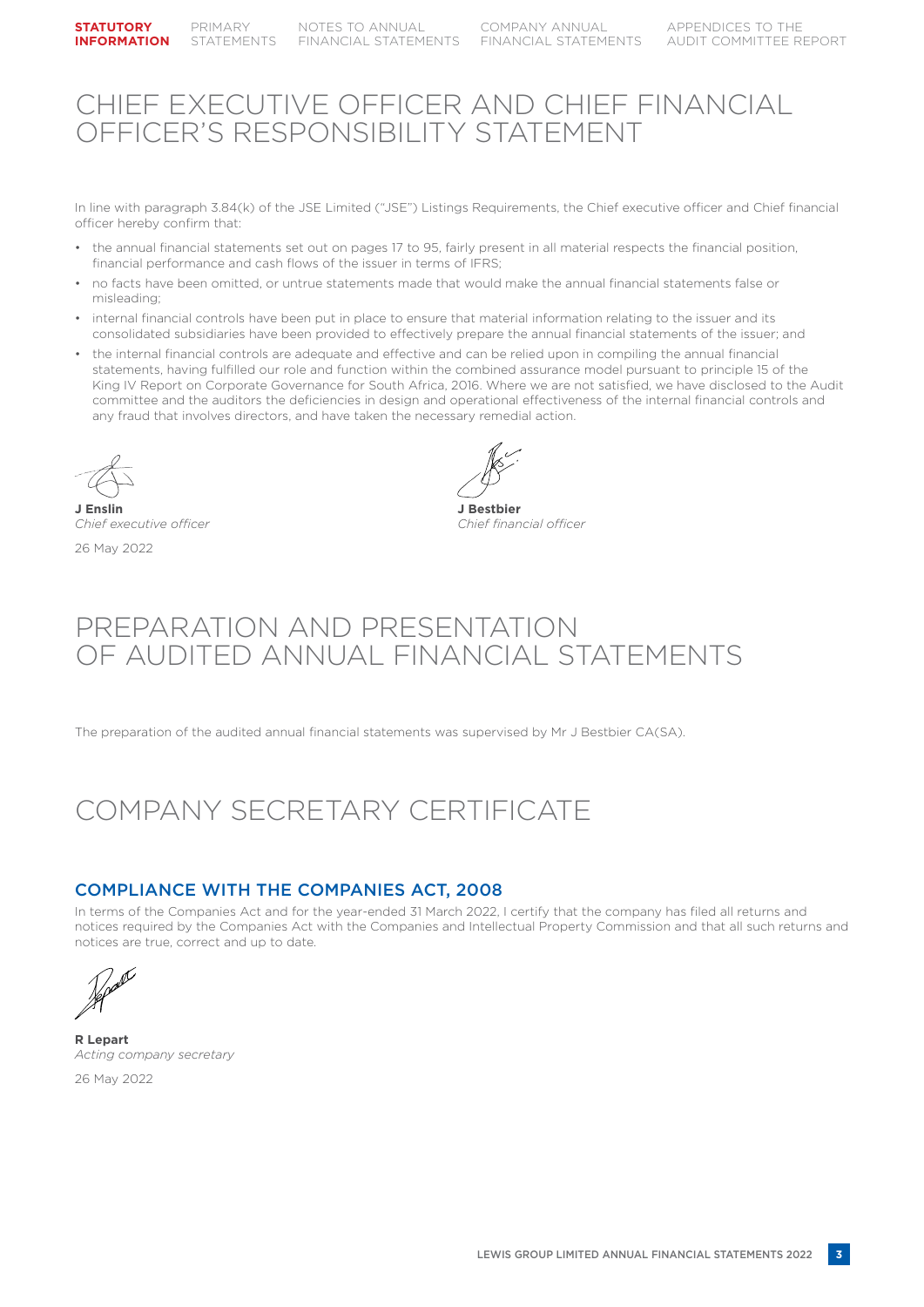## AUDIT COMMITTEE REPORT

for the year ended 31 March 2022

The Audit committee ("the committee") has pleasure in submitting its report for the year-ended 31 March 2022 in compliance with the Companies Act, No. 71 of 2008, as amended ("the Companies Act").

## INTRODUCTION

The committee is a statutory committee which carries out its statutory duties in accordance with the Companies Act. In addition to its statutory duties the committee provides independent oversight over external audit, internal audit and the finance function in terms of the recommendations of the King IV Report on Corporate Governance. The committee operates in accordance with a documented charter and complies with all relevant legislation, regulation and governance codes. The committee's terms of reference are reviewed annually and approved by the Board.

The committee executed its duties in terms of the requirements of the Companies Act and King IV.

The committee acts as the Audit committee for all the subsidiaries in the Lewis Group except for Monarch Insurance Company Limited ("Monarch") which has its own Audit and Risk committee.

### **OBJECTIVES**

The objectives of the committee are:

- To assist the Board to discharge its duties relating to the safeguarding of assets, the operation of adequate systems and controls, overseeing integrated reporting, reviewing of financial information and the preparation of interim and annual financial statements in compliance with all applicable legal requirements and accounting standards.
- To facilitate and promote communication and liaison between the Board and the company's management in respect of the matters referred to above.
- To recommend the introduction of measures which the committee believes may enhance the credibility and objectivity of financial statements and reports concerning affairs of the company.
- To perform their statutory functions under section 94 of the Companies Act.
- To advise on any matter referred to the committee by the Board.

### RELATIONSHIP WITH THE MONARCH AUDIT AND RISK COMMITTEE

- Due to the integrated nature of the group's systems and processes, the Lewis Group Audit committee has responsibility relating to overseeing:
	- internal and external audit management; and
	- maintenance of an effective internal control system.
- In order for the Monarch Audit and Risk committee to discharge its responsibilities under the Insurance Act, the Lewis Group Audit committee refers any issues to the Monarch Audit and Risk committee where such issues impact on Monarch.
- The duty and scope of the Monarch Audit and Risk committee in monitoring the compliance with legal and regulatory requirements has been extended to include the Financial Advisory and Intermediary Services Act due to its interrelationship with the insurance activities of the group.
- The minutes of all Monarch Audit and Risk committee meetings are tabled at the meetings of the Lewis Group Audit committee.

### MEMBERSHIP

The committee consists of three independent non-executive directors:

Daphne Motsepe (Chairperson)

Tapiwa Njikizana

Prof. Fatima Abrahams

During the year, the following changes to the membership of the committee took place:

Duncan Westcott, previous chairman of the committee, passed away on 19 August 2021.

His passing necessitated changes to the committee, with Daphne Motsepe being appointed as Chairperson of the committee, and Prof. Fatima Abrahams being appointed as a member of the committee. Both appointments were effective 17 September 2021.

Biographical details of the committee members are provided in Appendix A.

The Chief executive officer, Chief financial officer, other relevant members of management and representatives of the internal and external auditors attend the meetings as invitees.

The committee meets separately with external auditors, without members of executive management being present, at least once a year. The effectiveness of the committee is assessed as part of the annual board and committee self-evaluation process.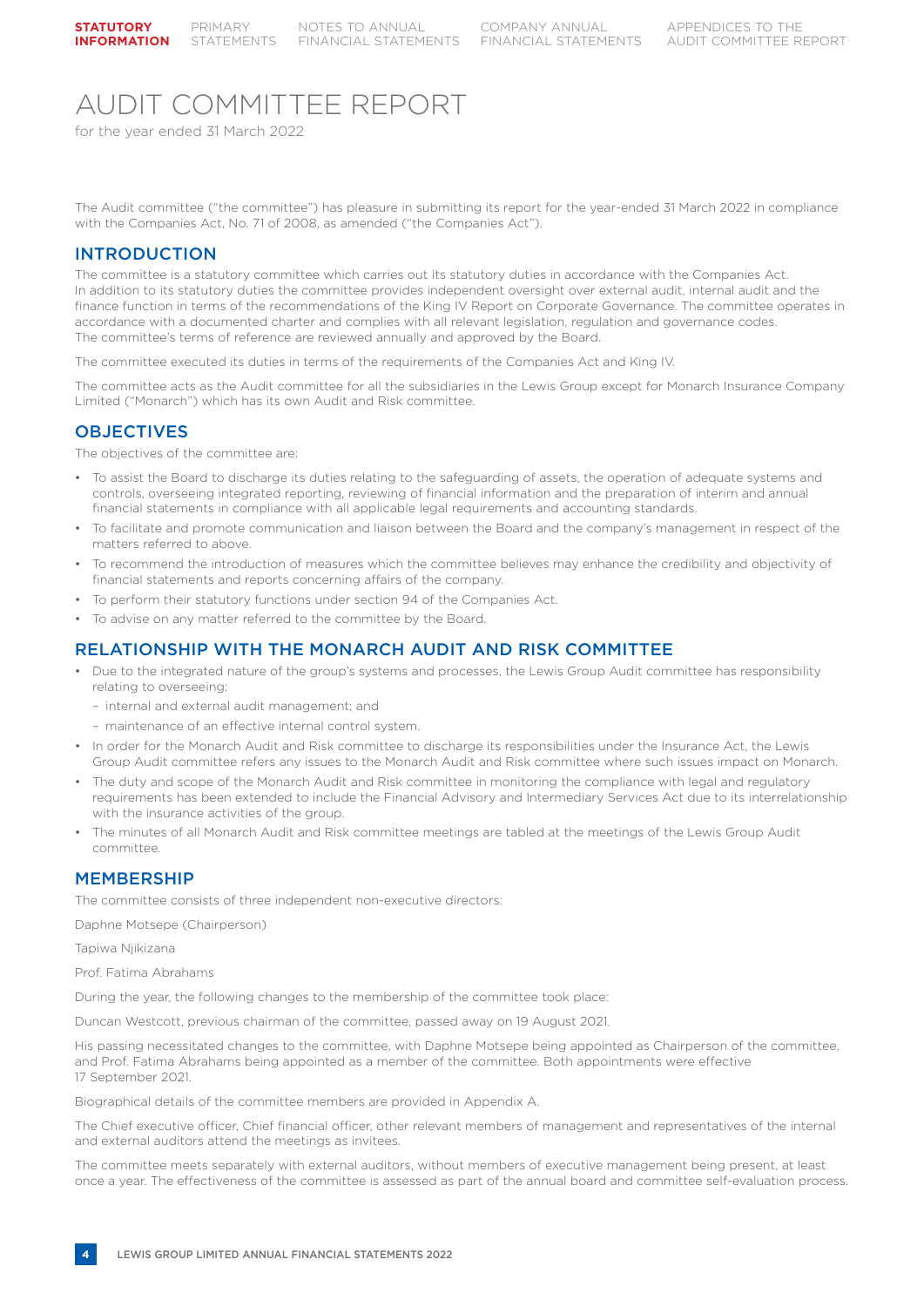## AUDIT COMMITTEE REPORT CONTINUED

for the year ended 31 March 2022

## COMMITTEE ACTIVITIES

The committee met four times during the year under review.

Attendance of the members has been set out in Appendix B.

The committee attended to the following material matters:

### Financial statements

As required by its terms of reference, the committee performed the following with respect to the financial statements.

- Reviewed the interim results and year-end financial statements, including the public announcements of the company's financial results, and made recommendations to the Board for their approval. In the course of its review the committee:
	- took appropriate steps to ensure that the financial statements were prepared in accordance with International Financial Reporting Standards ("IFRS");
	- considered the appropriateness of accounting policies, disclosures and material judgements applied; and
	- completed a detailed review of the going concern assumption and confirmed that the going concern assumption was appropriate in the preparation of the financial statements.

#### Integrated Report

The committee fulfils an oversight role regarding the company's Integrated Report and the reporting process.

The committee considered the company's Integrated Report and assessed its consistency with operational, financial and other information known to the Audit committee members, and for consistency with the annual financial statements.

The committee satisfied itself that the Integrated Report will be materially accurate, complete, reliable and consistent with the annual financial statements.

## External auditors

With regards to external audit the committee performed the following functions:

- Reviewed the independence of PwC, the company's external auditors, and the designated auditor, before recommending to the Board that their re-election be proposed to shareholders (refer section on Independence of External Auditors).
- Approved, in consultation with management, the audit fee and engagement terms for the external auditors for the 2022 financial year. The fees paid to the auditors are disclosed in note 24.3 to the annual financial statements.
- Determined the nature and extent of allowable non-audit services and approved the policy for the provision of non-audit services. It is the policy of the group that the auditor is restricted from rendering accounting, IT consulting services, company secretarial, internal audit and human resource services.
- Reviewed and approved the external audit plan, ensuring that material risk areas were included and that coverage of the significant business processes was acceptable.
- Reviewed the external audit reports and management's response, considered their effect on the financial statements and internal financial control.

The committee was not required to deal with any complaints relating to accounting practices or internal audit, nor to the content or audit of the group's financial statements, the internal financial controls and related matters.

In accordance with the mandatory audit firm rotation rule issued by the Independent Regulatory Board for Auditors, the company has conducted a formal tender process to appoint a new firm of external auditors. The committee has recommended Ernst & Young Inc. ("EY") as the external auditor with effect from the financial year ending 31 March 2024. PwC's appointment will be terminated upon the conclusion of the audit of the financial year ending 31 March 2023.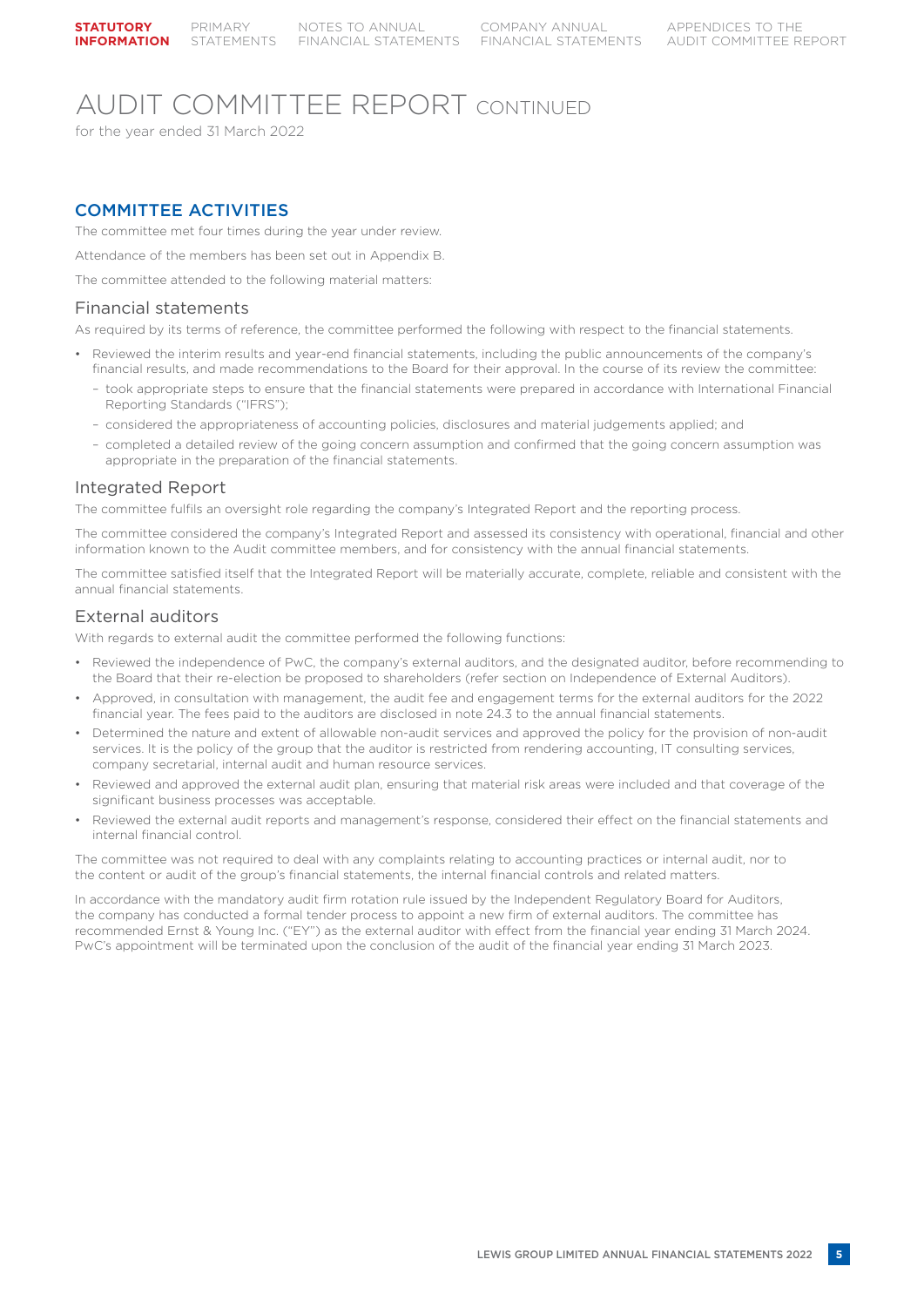## AUDIT COMMITTEE REPORT CONTINUED

for the year ended 31 March 2022

## Internal audit

With regards to internal audit the committee performed the following functions:

- Reviewed and approved the existing internal audit charter which ensures that the group's internal audit function is independent and has the necessary resources, standing and authority within the organisation to enable it to discharge its duties
- Satisfied itself as to the credibility, independence and objectivity of the internal audit function.
- Reviewed and approved the annual internal audit plan, ensuring that material risk areas were included and that the coverage of significant business processes was acceptable.
- Reviewed the quarterly internal audit reports, covering the effectiveness of internal control, material fraud incidents and material non-compliance with group policies and procedures. The committee is advised of all internal control developments and advised of any material losses, with none being reported during the year.
- Considered and reviewed with management and internal auditors any significant findings and management responses thereto in relation to reliable financial reporting, corporate governance and effective internal control to ensure appropriate action is taken.
- Oversaw the co-operation between internal audit and external auditors, and the committee is satisfied that the company has optimised the assurance coverage obtained from management, internal and external assurance providers in accordance with an appropriate combined assurance model.
- Assessed the performance and qualification of the internal audit function and found them to be satisfactory.

### Internal financial control and compliance

- Reviewed and approved the group's existing treasury policy and reviewed the quarterly treasury reports prepared by management.
- Reviewed the quarterly legal and regulatory reports setting out the latest legislative and regulatory developments impacting the group.
- Reviewed the quarterly report on taxation.
- Reviewed information technology reports.
- Considered and, where appropriate, made recommendations on internal financial control.

Internal audit has performed a written assessment of the effectiveness of the company's system of internal control and risk management, including internal financial controls. This written assessment by internal audit, as well as other information available to the committee, formed the basis for the committee's recommendation to the Board, on the effectiveness of the system of internal controls to be included in the Integrated Report.

### Governance of risk

The Board has assigned oversight of the company's risk management function to the Risk committee. The minutes of the Risk committee are made available to the Audit committee to assist it in fulfilling its oversight role with respect to financial reporting risks arising from internal financial controls, fraud and information technology risks.

### Evaluation of expertise and experience of the Chief financial officer and finance function

- In terms of the JSE Listings Requirements, the committee satisfied itself as to the appropriateness of the expertise and experience of the group's Chief financial officer.
- The committee has considered and has satisfied itself of the appropriateness of the expertise and adequacy of resources of the finance function and experience of the senior members of management responsible for the financial function.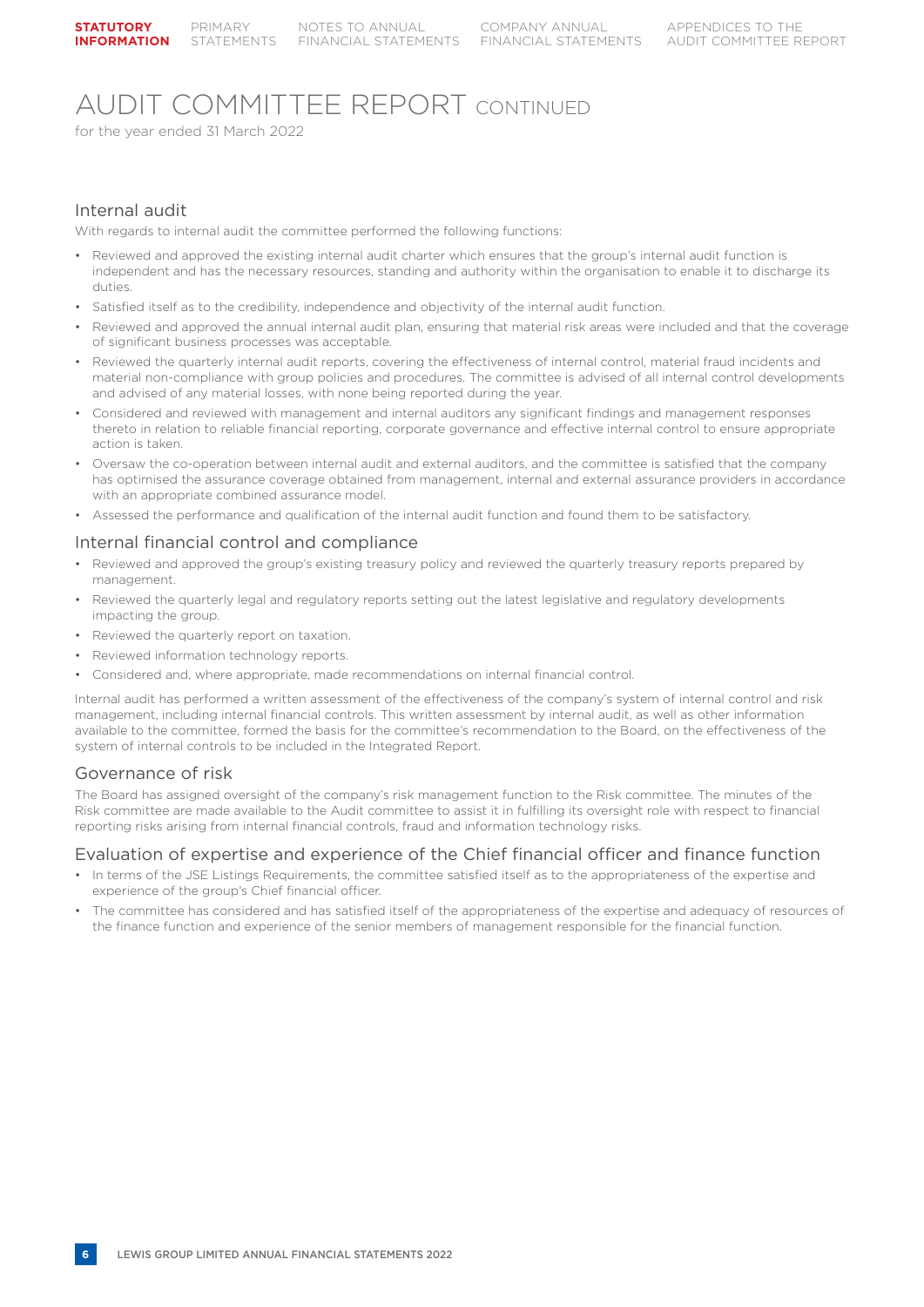## AUDIT COMMITTEE REPORT CONTINUED

for the year ended 31 March 2022

## INDEPENDENCE OF EXTERNAL AUDITORS

The committee is satisfied that PwC is independent of the group. This assessment was made after considering the following:

- Confirmation from the external auditors that they, or their immediate family, do not hold any significant direct or indirect financial interest or have any material business relationship with Lewis. The external auditors also confirmed that they have internal monitoring procedures to ensure their independence.
- The auditors do not, other than in their capacity as external auditors or rendering permitted non-audit services, receive any remuneration or other benefits from the group.
- The auditor's independence was not impaired by the non-audit work performed having regard to the quantum of audit fees relative to the total fee base and the nature of the non-audit work undertaken.
- The auditor's independence was not prejudiced as a result of any previous appointment as auditor. In addition, an audit partner rotation process is in place in accordance with the relevant legal and regulatory requirements.
- The criteria specified for independence by the Independent Regulatory Board for Auditors.
- The audit firm and the designated auditor are accredited with the JSE.

The designated auditor is Thinus Hamman who was appointed on 4 December 2017. Mr Rashaad Fortune will be recommended to the shareholders as the designated auditor for the year-ended 31 March 2023 as Thinus will reach the end of his five-year tenure this year as designated auditor.

The committee confirms it has functioned in accordance with its terms of reference for the 2022 financial year.

D.R. Motsepe

**D Motsepe** *Chairperson, Audit committee*

24 May 2022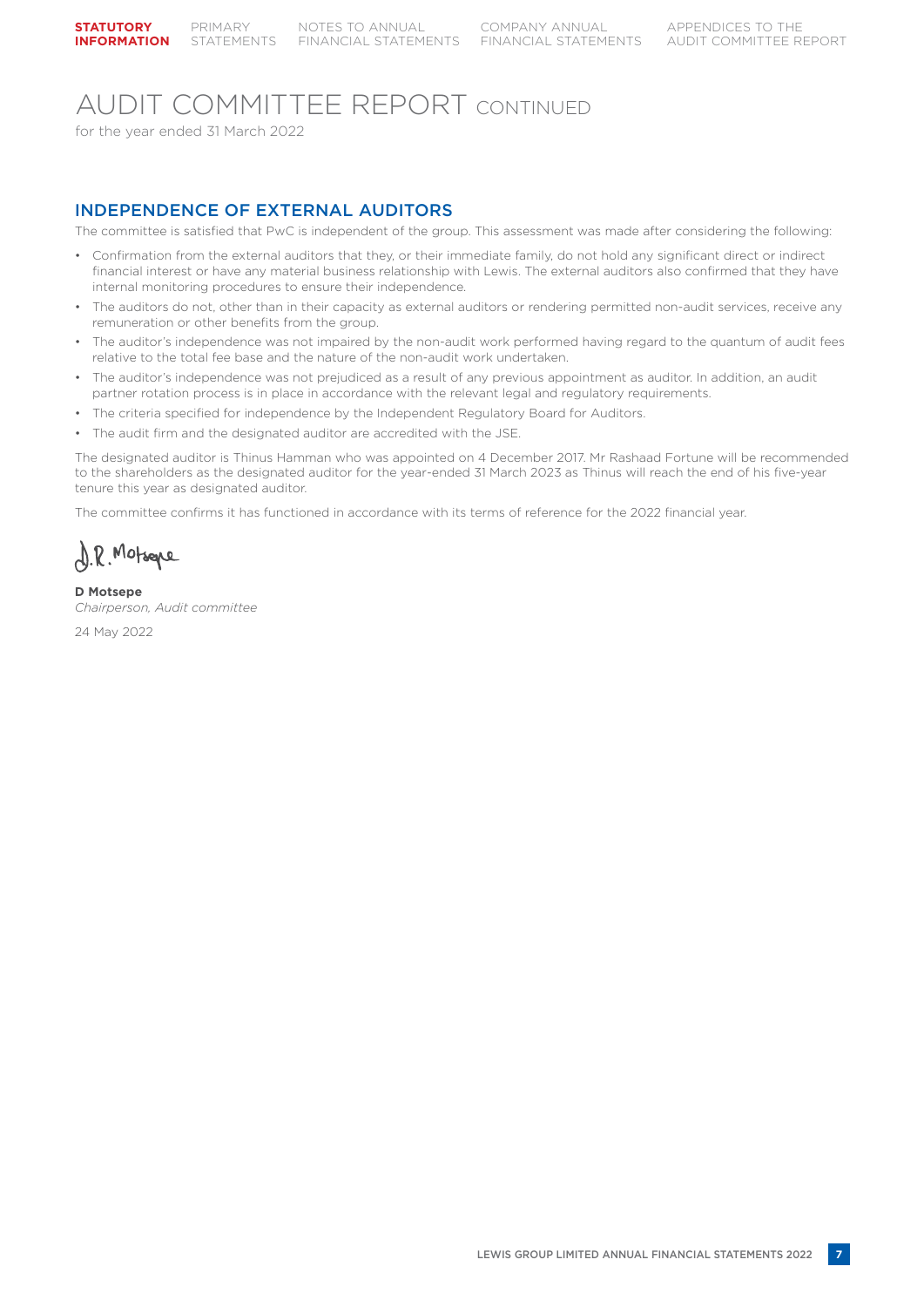## DIRECTORS' REPORT

for the year ended 31 March 2022

## NATURE OF BUSINESS

Lewis Group Limited is a holding company listed on the JSE, operating through two main subsidiaries, Lewis Stores Proprietary Limited and Monarch Insurance Company Limited ("the group").

The group offers a selected range of furniture and appliances through 485 Lewis, 146 Best Home and Electric and 143 Beares stores. Sales are mainly on credit. United Furniture Outlets ("UFO") is a cash furniture retailer with a retail footprint of 45 stores.

Monarch Insurance Company Limited, the group's insurer, offers optional microinsurance products to South African customers.

In addition, there are also trading subsidiaries in Botswana, Lesotho, Namibia and Eswatini operating under the Lewis, Best Home and Electric and Beares brands. The store presence outside South Africa now amounts to 129 stores.

The nature of the business of the subsidiaries is set out in note 23.

### REVIEW OF FINANCIAL RESULTS AND ACTIVITIES

The financial results and affairs of the group are reflected in the annual financial statements set out on pages 17 to 95.

### SEGMENTAL ANALYSIS

Segmental information is set out in note 8 to the annual financial statements.

#### SHARE CAPITAL

During the financial year, 8 756 200 shares (2021: 5 363 177 shares) were repurchased in terms of section 48 of the Companies Act.

Refer to note 15.4 for more detail. The number of shares in issue at the end of the financial year is 62 779 713 (2021: 71 535 913).

### TREASURY SHARES

The Lewis Employee Share Incentive Scheme Trust ("the Trust") effectively holds 108 249 shares (2021: 27 009 shares), all of which will be utilised to cover share awards granted to executives.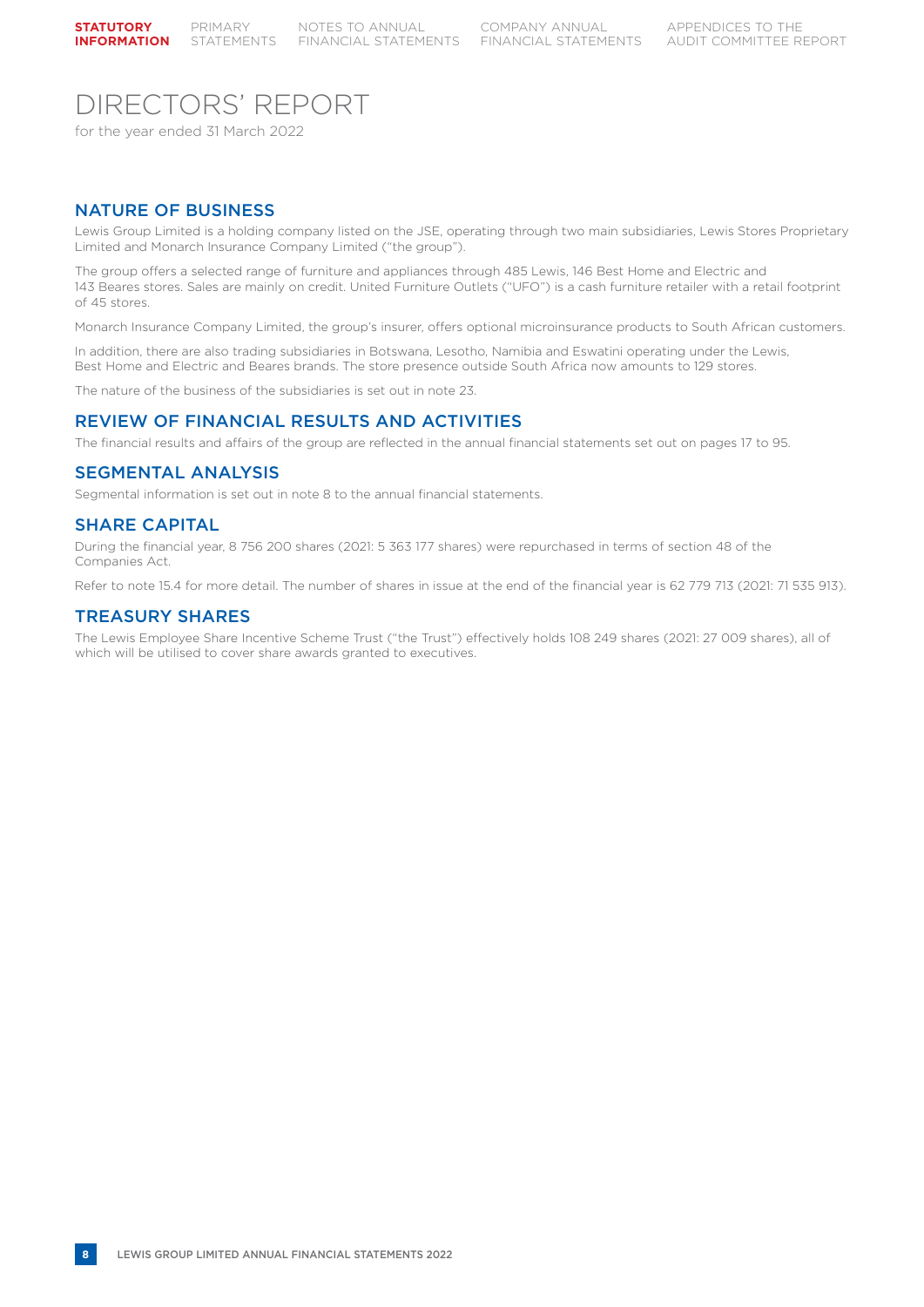## DIRECTORS' REPORT CONTINUED

for the year ended 31 March 2022

## DIVIDENDS

The following dividends have been declared or proposed for the financial year-ended 31 March 2022:

|                    | <b>Dividend</b> | Date                       | Date                   |
|--------------------|-----------------|----------------------------|------------------------|
|                    | Per share       | <b>Declared</b>            | Payable                |
| Interim - declared | 218 cents       | 195 cents 24 November 2021 | <b>24 January 2022</b> |
| Final - proposed   |                 | 26 May 2022                | 25 July 2022           |
| For the year       | 413 cents       |                            |                        |

Notice is hereby given that a final gross cash dividend of 218 cents per share in respect of the year-ended 31 March 2022 has been declared payable to holders of ordinary shares. The number of shares in issue as of the date of declaration is 62 840 903. The dividend has been declared out of income reserves and is subject to a dividend tax of 20%. The dividend for determining the dividend tax is 218 cents and the dividend tax payable is 43.6 cents for shareholders who are not exempt. The net dividend for shareholders who are not exempt will therefore be 174.4 cents. The dividend tax rate may be reduced where the shareholder is tax resident in a foreign jurisdiction which has a Double Tax Convention with South Africa and meets the requirements for a reduced tax rate. The company's tax reference number is 9551/419/15/4.

The following dates are applicable to this declaration:

| Last date to trade "cum" dividend    | 19 July 2022 |
|--------------------------------------|--------------|
| Date trading commences "ex" dividend | 20 July 2022 |
| Record date                          | 22 July 2022 |
| Date of payment                      | 25 July 2022 |
|                                      |              |

Share certificates may not be dematerialised or rematerialised between 20 July 2022 and 22 July 2022, both days inclusive.

## DIRECTORS

The directors as at 31 March 2022 are as follows:

- Mr Hilton Saven
- Prof. Fatima Abrahams
- Mr Jacques Bestbier
- Mrs Adheera Bodasing
- Mr Johan Enslin
- Mrs Daphne Motsepe
- Mr Tapiwa Njikizana

## COMPANY SECRETARY

Ms INT Makomba resigned as Company secretary with effect from 30 April 2022. Mr R Lepart was appointed as the acting Company secretary for an interim period before the permanent appointment of Mrs MO Gibbons with effect from 1 June 2022. The address of the company secretary is that of registered offices as stated on page 1.

## CHANGE IN EQUITY SPONSOR

Shareholders are advised that The Standard Bank of South Africa Limited has been appointed as equity sponsor to Lewis on the JSE, effective 1 March 2022. The appointment follows UBS South Africa (Pty) Ltd advising the company that it will no longer be acting as a sponsor on the JSE.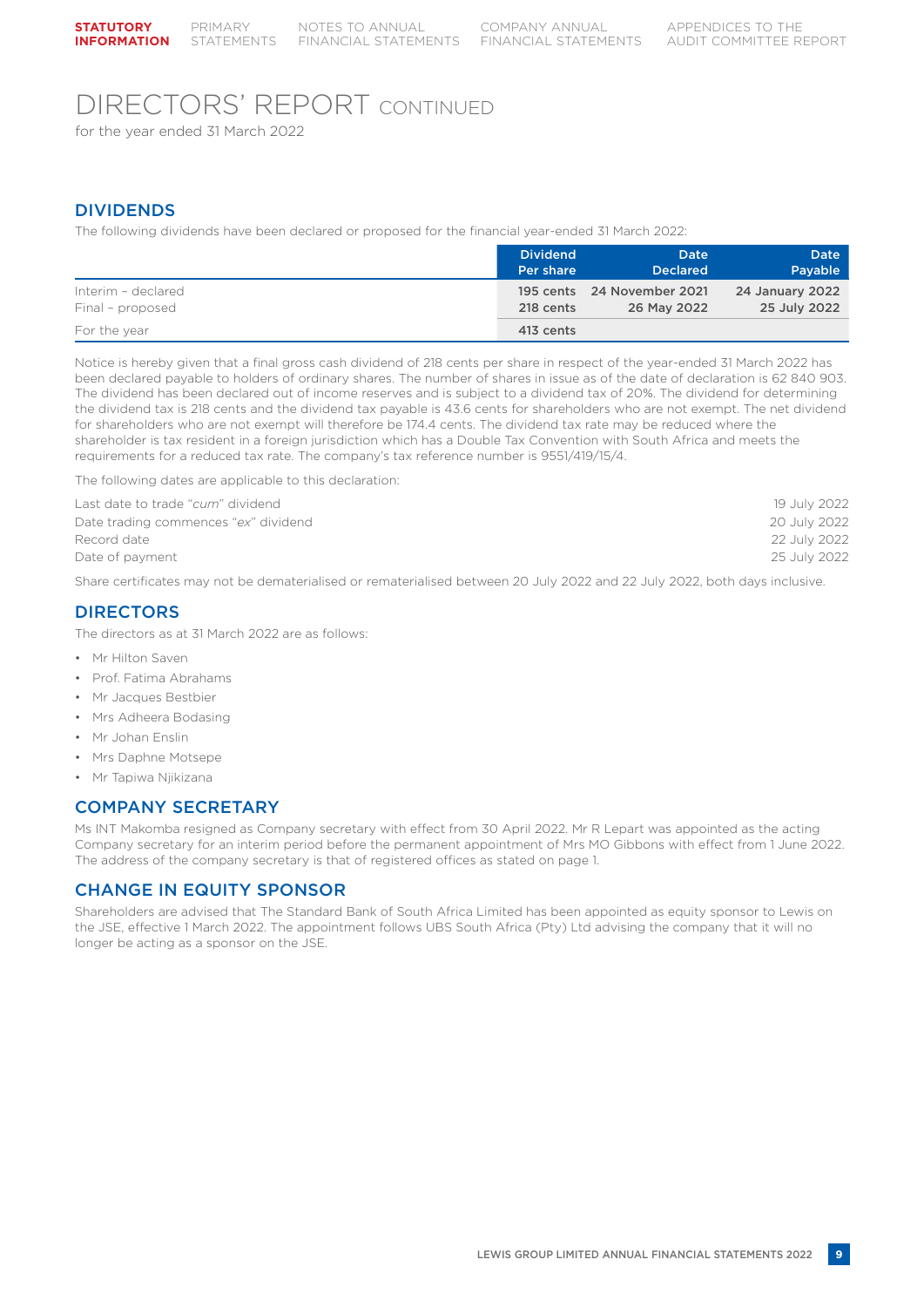## DIRECTORS' REPORT CONTINUED

for the year ended 31 March 2022

## DIRECTORS' INTERESTS

At 31 March 2022, the directors' beneficial direct and indirect interest in the company's issued shares were as follows:

|            |               | 2022     |         | 2021     |  |
|------------|---------------|----------|---------|----------|--|
|            | <b>Direct</b> | Indirect | Direct  | Indirect |  |
| H Saven    |               | 6440     |         | 6 4 4 0  |  |
| J Bestbier | 87 932        | 116 566  | 120 255 | 100 314  |  |
| J Enslin   | 581 077       | 189 473  | 425 536 | 185 421  |  |
|            | 669 009       | 312 479  | 545 791 | 292 175  |  |

There has been no change in the above directors' interest between the end of the financial year and the date of approval of the annual financial statements.

Full details of the terms and conditions in relation to these share awards are set out in note 18.2 to the annual financial statements.

During the course of the year, no director had a material interest in any contract of significance with the company or any of its subsidiaries that could have given rise to a conflict of interest.

No material related party transactions in terms of the JSE Listings Requirements took place between the group and its directors or their associates, other than remuneration for services rendered to the company as set out in note 18.2 to the annual financial statements.

## SUBSIDIARY COMPANIES

Details of the company's subsidiaries are set out in note 23.

The company's interest in the aggregate profits and losses after taxation of the subsidiary companies is as follows:

|        | 2022           | 2021<br>Rm |
|--------|----------------|------------|
|        | R <sub>m</sub> |            |
| Profit | 491.9          | 471.2      |
| Losses | (8.8)          | (38.3)     |

### BORROWING POWERS

Borrowings were R80.8 million at 31 March 2022 (2021: Rnil). Borrowings are subject to the treasury policy adopted by the Board. In terms of the Memorandum of Incorporation, the group has unlimited borrowing powers.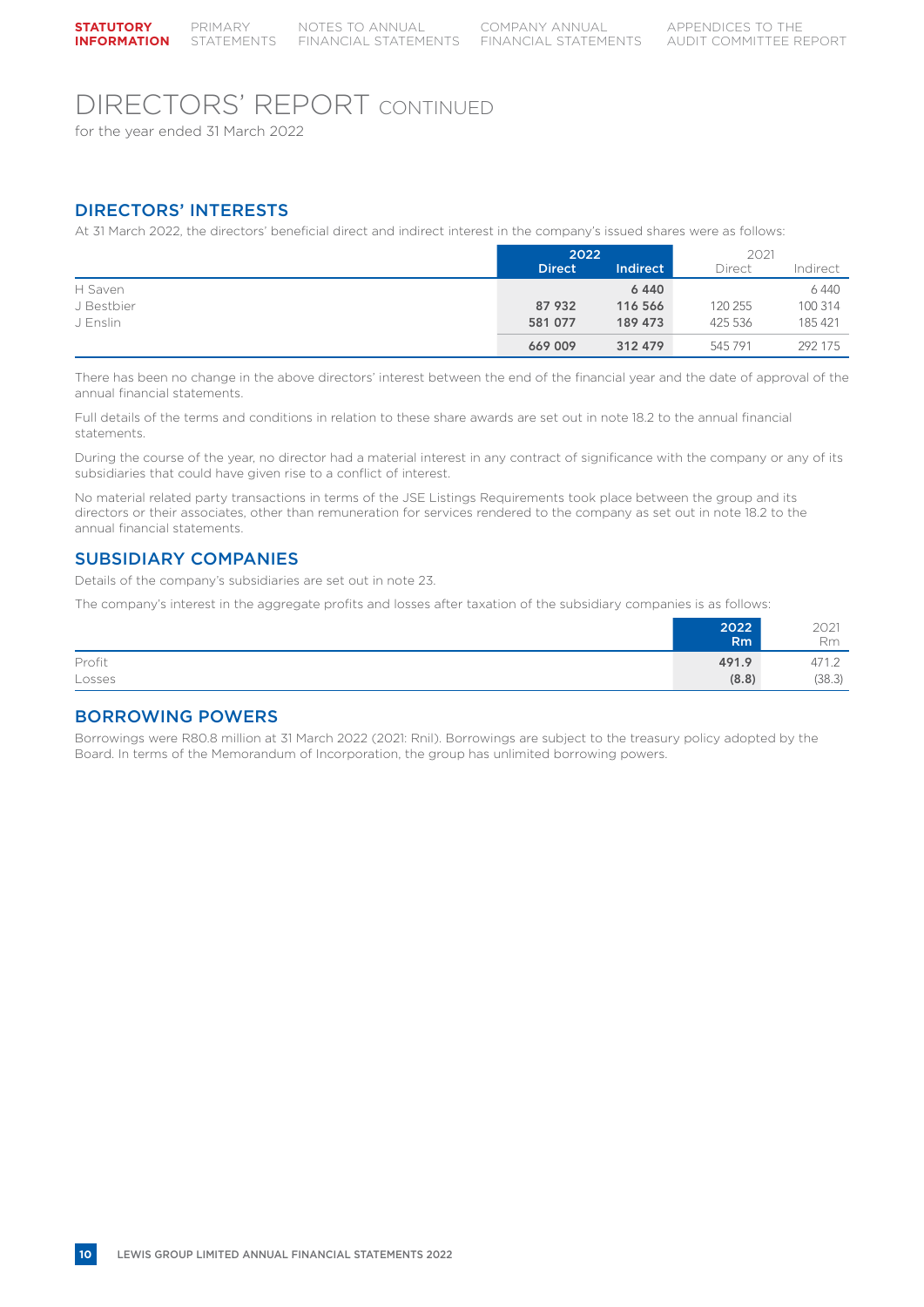## INDEPENDENT AUDITOR'S REPORT

to the Shareholders of Lewis Group Limited

## REPORT ON THE AUDIT OF THE CONSOLIDATED AND SEPARATE FINANCIAL **STATEMENTS**

#### Our opinion

In our opinion, the consolidated and separate financial statements present fairly, in all material respects, the consolidated and separate financial position of Lewis Group Limited (the Company) and its subsidiaries (together the Group) as at 31 March 2022, and its consolidated and separate financial performance and its consolidated and separate cash flows for the year then ended in accordance with International Financial Reporting Standards and the requirements of the Companies Act of South Africa.

### What we have audited

Lewis Group Limited's consolidated and separate financial statements set out on pages 17 to 93 comprise:

- the consolidated and company balance sheets as at 31 March 2022;
- the consolidated income statement for the year then ended;
- the consolidated and company statements of comprehensive income for the year then ended;
- the consolidated and company statements of changes in equity for the year then ended;
- the consolidated and company cash flow statements for the year then ended; and
- the notes to the financial statements, which include a summary of significant accounting policies.

### Basis for opinion

We conducted our audit in accordance with International Standards on Auditing (ISAs). Our responsibilities under those standards are further described in the Auditor's responsibilities for the audit of the consolidated and separate financial statements section of our report.

We believe that the audit evidence we have obtained is sufficient and appropriate to provide a basis for our opinion.

### Independence

We are independent of the Group in accordance with the Independent Regulatory Board for Auditors' Code of Professional Conduct for Registered Auditors (IRBA Code) and other independence requirements applicable to performing audits of financial statements in South Africa. We have fulfilled our other ethical responsibilities in accordance with the IRBA Code and in accordance with other ethical requirements applicable to performing audits in South Africa. The IRBA Code is consistent with the corresponding sections of the International Ethics Standards Board for Accountants' International Code of Ethics for Professional Accountants (including International Independence Standards).

### Our audit approach

#### **Overview**



- The consolidated financial statements are a consolidation of the Company and nine subsidiaries (directly and indirectly held, and which represent trading entities, dormant entities, an insurance company and a management services company). The Group has six
- All financially significant subsidiaries within the Group were subject to full scope audits. Analytical review procedures were performed over the remaining components. We also performed procedures in respect of the consolidation process, in order to gain sufficient
- Valuation of the right-of-use assets and lease liabilities in terms of IFRS 16 'Leases'.

*The examination of controls over the maintenance and integrity of the Group's website is beyond the scope of the audit of the financial statements. Accordingly, we accept no responsibility for any changes that may have occurred to the financial statements since they were initially presented on the website.*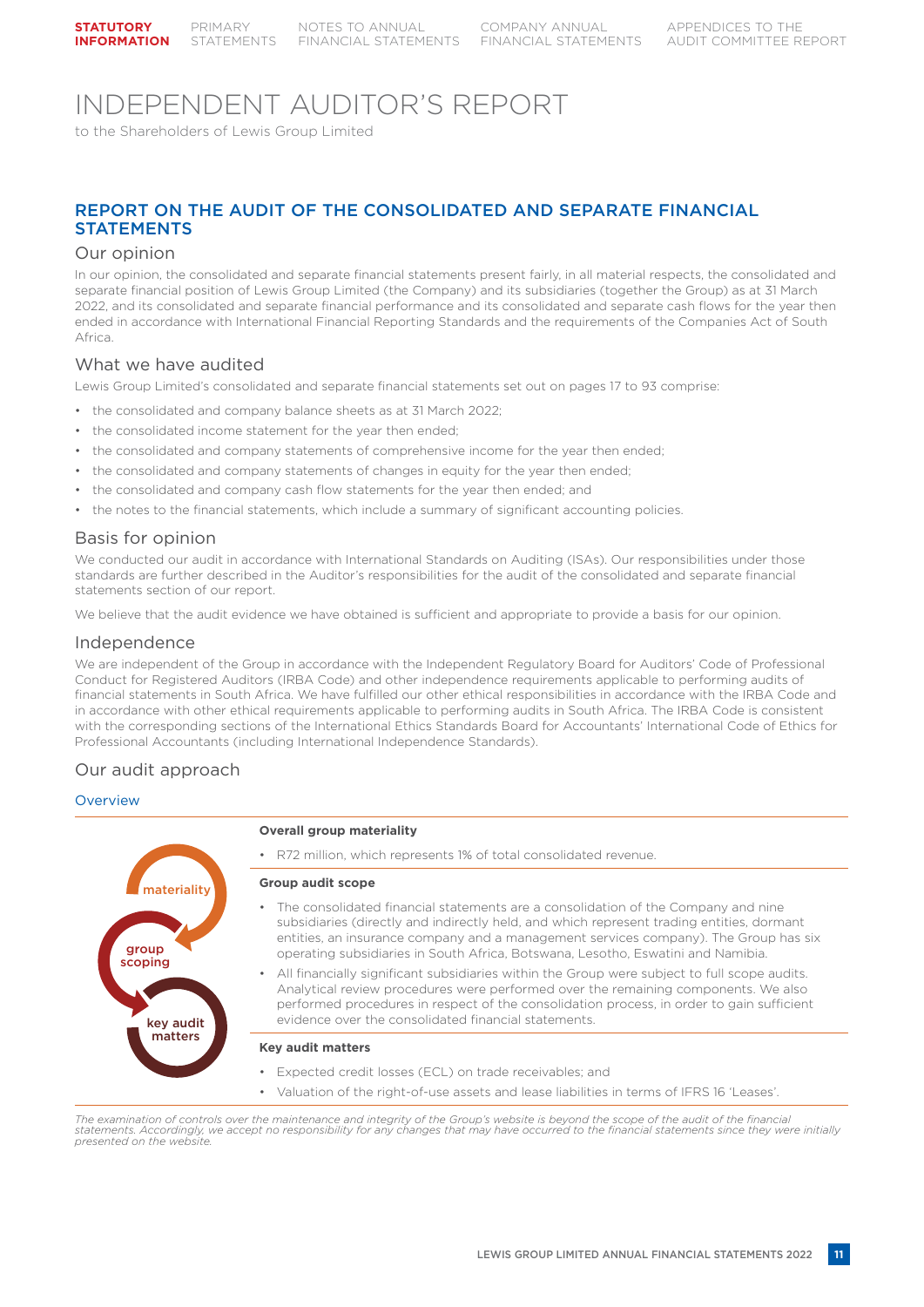As part of designing our audit, we determined materiality and assessed the risks of material misstatement in the consolidated and separate financial statements. In particular, we considered where the directors made subjective judgements; for example, in respect of significant accounting estimates that involved making assumptions and considering future events that are inherently uncertain. As in all of our audits, we also addressed the risk of management override of internal controls, including among other matters, consideration of whether there was evidence of bias that represented a risk of material misstatement due to fraud.

### Materiality

The scope of our audit was influenced by our application of materiality. An audit is designed to obtain reasonable assurance whether the financial statements are free from material misstatement. Misstatements may arise due to fraud or error. They are considered material if individually or in aggregate, they could reasonably be expected to influence the economic decisions of users taken on the basis of the consolidated financial statements.

Based on our professional judgement, we determined certain quantitative thresholds for materiality, including the overall group materiality for the consolidated financial statements as a whole as set out in the table below. These, together with qualitative considerations, helped us to determine the scope of our audit and the nature, timing and extent of our audit procedures and to evaluate the effect of misstatements, both individually and in aggregate on the financial statements as a whole.

| Overall group materiality                             | R72 million                                                                                                                                                                                                                                                                                                                                                                                                                                                                                                              |
|-------------------------------------------------------|--------------------------------------------------------------------------------------------------------------------------------------------------------------------------------------------------------------------------------------------------------------------------------------------------------------------------------------------------------------------------------------------------------------------------------------------------------------------------------------------------------------------------|
| How we determined it                                  | 1% of total consolidated revenue                                                                                                                                                                                                                                                                                                                                                                                                                                                                                         |
| Rationale for the<br>materiality benchmark<br>applied | We selected total consolidated revenue as the benchmark because, in our view, it most<br>appropriately reflects the activity levels of the Group. It is a benchmark against which the<br>performance of the Group can be consistently measured and thus would be most relevant to<br>users of the consolidated financial statements, given the relatively low and volatile profit<br>margins over the last five years, whilst the other key elements of the consolidated financial<br>statements have remained constant. |
|                                                       | We chose 1% based on our professional judgement, after consideration of the range of<br>quantitative materiality thresholds that would typically apply when using consolidated revenue<br>to compute materiality.                                                                                                                                                                                                                                                                                                        |

#### How we tailored our group audit scope

We tailored the scope of our audit in order to perform sufficient work to enable us to provide an opinion on the consolidated financial statements as a whole, taking into account the structure of the Group, the accounting processes and controls, and the industry in which the Group operates.

The Group comprises the Company and its eleven subsidiaries (directly and indirectly held, and which represent trading entities, dormant entities, an insurance company and a management services company). It operates mainly through its operating subsidiary, Lewis Stores Proprietary Limited, and provides insurance cover to customers through its registered short-term insurer subsidiary, Monarch Insurance Company Limited. The Group operates across five different geographical locations – South Africa, Botswana, Lesotho, Eswatini and Namibia.

All subsidiaries within the Group, in the five geographical locations considered to be financially significant, were subject to full scope audits by auditors from within the PricewaterhouseCoopers (PwC) network of firms. Analytical review procedures were performed over the remaining components. We also performed procedures in respect of the consolidation process, in order to gain sufficient evidence over the consolidated financial statements.

In establishing the overall approach to the group audit, we determined the extent of the work that needed to be performed by us, as the group engagement team, and other component auditors from other PwC network firms, operating under our instruction, in order to issue our audit opinion on the consolidated financial statements of the Group. Where the work was performed by component auditors, we determined the level of involvement necessary in the audit work at those components to be able to conclude whether sufficient appropriate audit evidence has been obtained as a basis for our opinion on the consolidated financial statements as a whole.

### Key audit matters

Key audit matters are those matters that, in our professional judgment, were of most significance in our audit of the consolidated and separate financial statements of the current period. These matters were addressed in the context of our audit of the consolidated and separate financial statements as a whole, and in forming our opinion thereon, and we do not provide a separate opinion on these matters.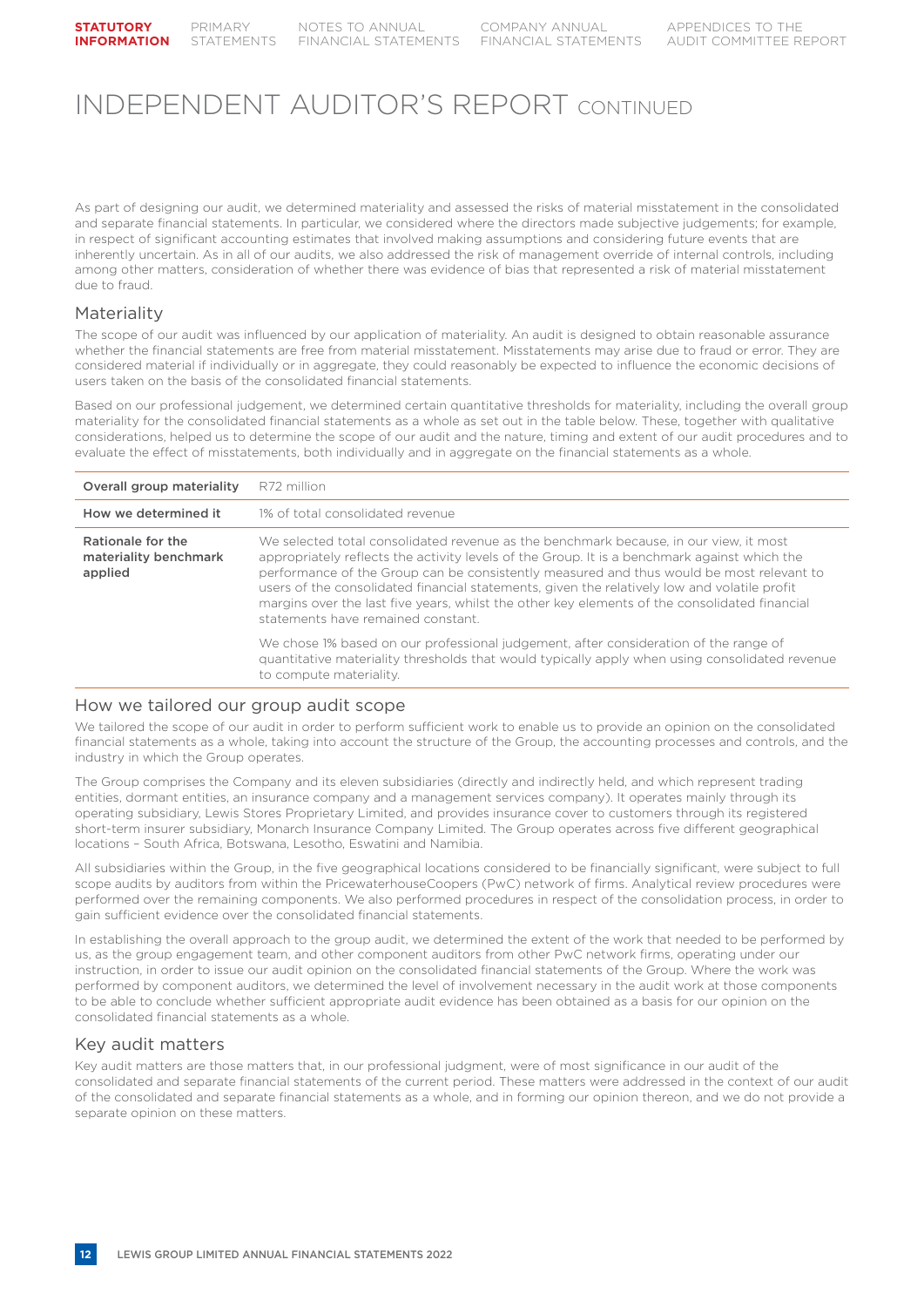#### Expected credit losses (ECL) on trade receivables

Refer to note 4 (Trade, other receivables and debtor costs) to the consolidated financial statements.

As at 31 March 2022, the gross value of trade receivables was R5.7 billion, against which an ECL of R2.3 billion was recognised.

The ECL was calculated by applying IFRS 9 '*Financial Instruments*' (IFRS 9).

The Group elected to apply the simplified model under IFRS 9 and measures the impairment allowance at an amount equal to the lifetime ECL of all trade receivables. Lifetime ECL's are based on probability weighted cash flows considering a range of possible outcomes and discounting these cash flows at the original effective interest rate, that includes initiation fees as they are integral to the effective interest rate.

In calculating the ECL, the key areas of significant management judgement and estimation applied included the following:

Calculation of the probability-weighted cash flows using the trade receivables population payment behaviour in combination with a transition matrix and conditional probabilities. The transition matrix and payment performance for each payment state has been developed using the Group's customer payment history for each country. The transition matrix predicts the population's payment behaviour and probability of the account being in a particular payment state and transitioning into future payment states. This has been performed for each country;

#### *Determination of the write-off point:*

Write-offs take place where the customer's payment behaviour cannot be rehabilitated after all reasonable commercially and economically appropriate collection methods have been utilised and exhausted. The bad debt write-offs are initiated where the customer has not made a qualifying payment in the three months preceding the write-off for the certain categories of customers; and

#### *Forward-looking information:*

An economic overlay model has been developed by the Group by performing a regression analysis between key economic variables and the percentage of performing accounts rolling into nonperforming states in the following 12 months.

- The Group has identified the following economic variables as those with the highest degree of statistical significance:
	- Real durable consumption, adjusted to account for GDP growth
	- Year-on-Year change in debt/ disposable income
- The Group has considered the risk resulting from disruptions to the local and global economic environment which include the continued uncertainty of the Covid-19 pandemic, the recent unrests and floods and taken this into account in assigning probability weightings to the economic overlay.

We considered the ECL on trade receivables to be a matter of most significance to our current year audit of the consolidated financial statements due to the following:

- the degree of subjective judgement and estimation applied by management in determining the ECL;
- the continued uncertainty of the Covid-19 pandemic, the recent unrests, floods and related regulatory changes have on the macroeconomic environment and its impact on the ECL; and
- the magnitude of the ECL recognised in the consolidated financial statements.

### Key Audit Matter How our audit addressed the key audit matter How our audit matter

Utilising our actuarial expertise, we tested the calibration of ECL statistical model components as follows, noting no aspects which required further consideration, as well as no material exceptions:

- We assessed the appropriateness of the methodology applied by management in their IFRS 9 model documentation, which forms the basis of the ECL calculation, with reference to the requirements of IFRS 9;
- We tested the reasonability of the key assumptions, i.e. effective interest rate and probability weighted cash flows applied in the ECL calculation, through independent recalculation with reference to independent sources of information obtained where applicable; and
- We tested the accuracy of the methodology applied by management's experts in their calculation of the ECL by performing an independent recalculation of the ECL values as at 31 March 2022.

#### *Determination of the write-off point:*

We accepted management's write-off point following evaluation of management's assessment of historical post write-off recoveries performed by them to determine the point at which there was no reasonable expectation of further recovery. Through recalculation of the write-off point for all customers, we tested the application of the Group's write-off policy using historical data. We excluded post write-off recoveries from expected cash flows for purposes of recalculating the ECL.

#### *Forward looking information:*

*Making use of our actuarial expertise we performed the following procedures in respect of the forward looking information included by management in their calculation of ECL:*

- We evaluated the impact of economic stresses by creating an independent ECL model. We compared the results of our model to management's ECL model and found no material differences;
- We recalculated an overlay independently and separately for each of three forward-looking economic scenarios and probability-weighted them, with the upside scenario having 5% probability, the downside 70% and the base scenario 25%.

We compared the results of our model to management's and found no material differences.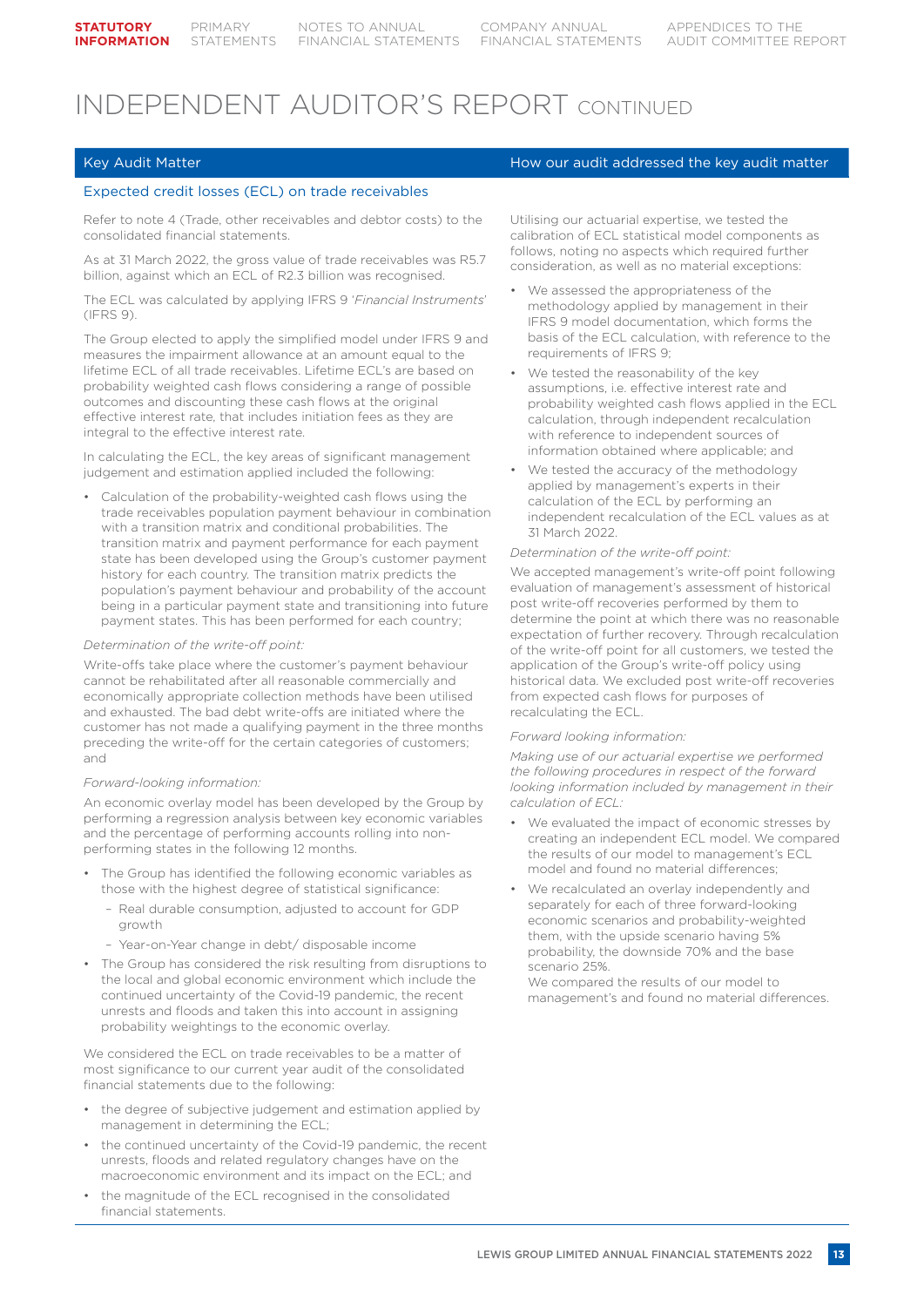#### Key Audit Matter How our audit addressed the key audit matter How our audit addressed the key audit matter

#### Valuation of the right-of-use assets and lease liabilities in term of IFRS 16 'Leases'

Refer to note 9 (Leases) to the consolidated financial statements.

As at 31 March 2022, lease liabilities had a carrying value of R950m and right-of-use assets of R747m after a net impairment charge of R99m.

A deterioration in the performance of the United Furniture Outlets ("UFO") segment was noted in the second half of the financial year which contributed to the impairment charge in the current year.

The Group leases various properties. Leases are recognised as a lease liability and a corresponding right-of-use (ROU) asset at the date of commencement of the lease agreement in terms of IFRS 16 'Leases' (IFRS 16).

On initial recognition, the ROU asset and lease liability is measured at the present value of the future lease payments discounted over the lease term using the Group's relevant incremental borrowing rate. The lease term may include future lease periods for which the Group has extension options which it is reasonably certain to exercise.

ROU assets are tested for impairment whenever circumstances indicate that the carrying amount may exceed its recoverable amount. The recoverable amount is the higher of an asset's fair value less costs to sell and value-in-use (VIU). An impairment loss is recognised for the amount by which the asset's carrying amount exceeds its recoverable amount.

The Group considers each store to be a separate cash generating unit (CGU) for purposes of its impairment assessment and calculated the recoverable amount of each CGU to be its VIU.

VIU is based on discounted future cash flow forecasts, requiring management to make judgements on certain key inputs, including expected sales growth, collection rates, growth in expenses, weighted average cost of capital and terminal growth rates.

We considered this matter to be of most significance to our current year audit of the consolidated financial statements due to the following:

- the degree of judgement and estimation applied by management in determining the lease term and discount rate;
- the magnitude of the ROU asset and lease liability due to the high number of leases; and
- the degree of judgement applied by management in determining the impairment charge relating to ROU assets.

*We performed the following procedures:*

- For a sample of new leases and modifications, we evaluated the lease terms, including the renewal periods where appropriate. We inspected the underlying contracts to assess management's judgements made in respect of the lease periods applied in the lease calculation, and to evaluate whether they are accurate and complete. We noted no material exceptions;
- We assessed the accuracy of the discount rates determined by management with reference to entity-specific borrowing rates and external market information. We compared management's discount rates used to our range of independently determined discount rates. We found that management's rates fell within our range of rates;
- For a sample of new leases and modifications, we tested the accuracy of the underlying lease data by agreeing the leases to original contracts or other underlying information. We noted no material exceptions;
- We tested the completeness of the lease data by reconciling the lease expenses recognised in the current year, to the lease data underpinning management's IFRS 16 calculations. We noted no material differences; and
- We recalculated the ROU assets and lease liabilities for all leases. We compared our results to that of management, noting no material differences.

*We performed the following procedures on the impairment assessment of ROU assets:*

- We tested management's impairment calculation of the ROU assets by recalculating the VIU determined by management for a sample of stores.
- Utilising our valuation expertise we tested the reasonableness of the discount rate used in the VIU calculations. We compared our results to that of management, noting no material differences.
- We assessed the reasonableness of management's cash flow forecasts by agreeing prior year forecasts to actual results. We noted no matters in this regard requiring further consideration; and
- We assessed the reasonability of the growth rates used in the forecast period as well as terminal growth rate used. These were assessed with reference to historical performance of the CGU and for that of the Group as applicable, as well as industry reports. Based on our procedures performed, we accepted the assumptions used by management in the impairment models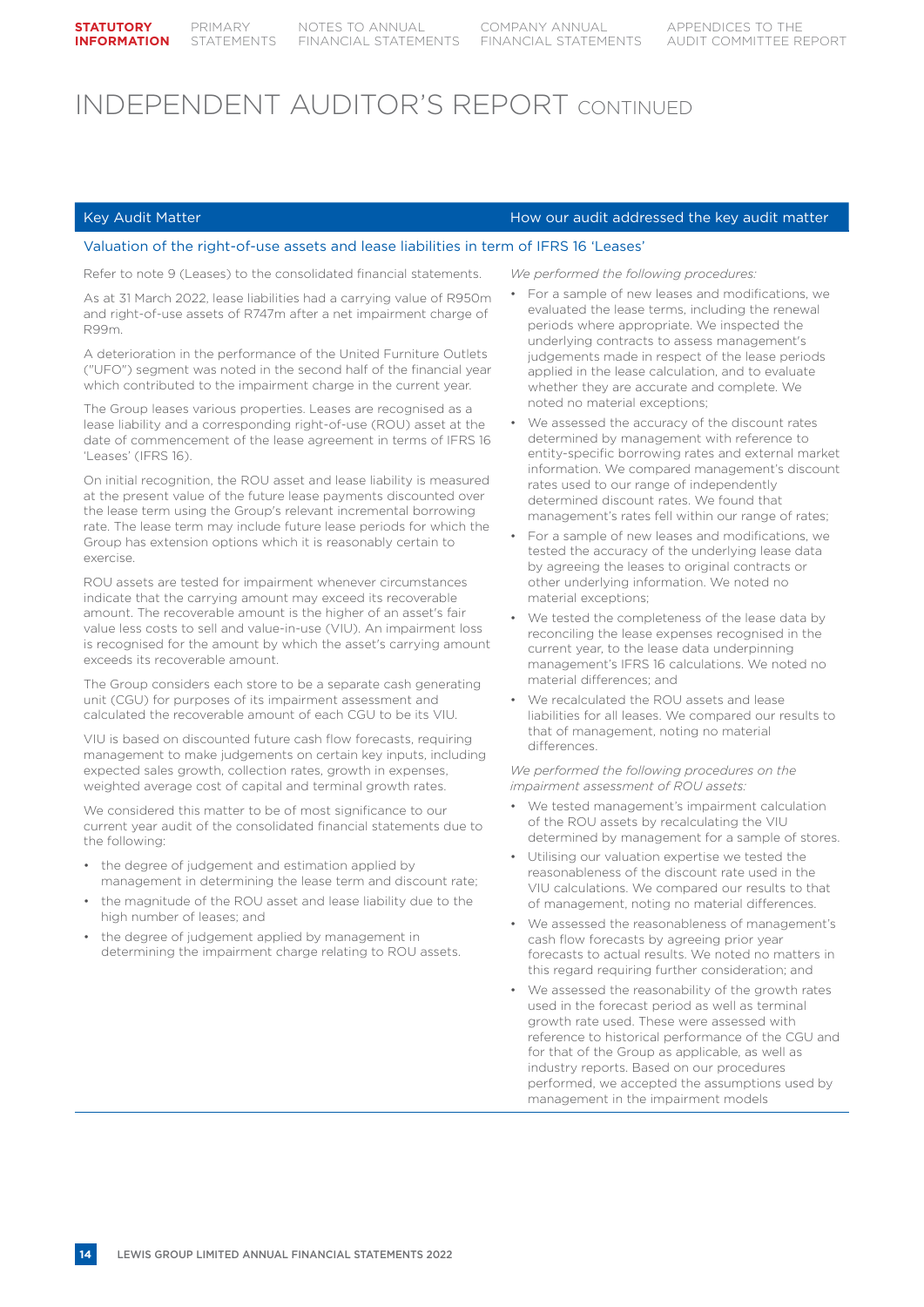### Other information

The directors are responsible for the other information. The other information comprises the information included in the document titled "Lewis Group Limited Annual Financial Statements for the year ended 31 March 2022", which includes the Directors' Report, the Audit Committee's Report and the Company Secretary's Certificate as required by the Companies Act of South Africa, which we obtained prior to the date of this auditor's report, and the document titled "Lewis Group – Integrated Report 2022", which is expected to be made available to us after that date. The other information does not include the consolidated or the separate financial statements and our auditor's report thereon.

Our opinion on the consolidated and separate financial statements does not cover the other information and we do not and will not express an audit opinion or any form of assurance conclusion thereon.

In connection with our audit of the consolidated and separate financial statements, our responsibility is to read the other information identified above and, in doing so, consider whether the other information is materially inconsistent with the consolidated and separate financial statements or our knowledge obtained in the audit, or otherwise appears to be materially misstated.

If, based on the work we have performed on the other information that we obtained prior to the date of this auditor's report, we conclude that there is a material misstatement of this other information, we are required to report that fact. We have nothing to report in this regard.

## Responsibilities of the directors for the consolidated and separate financial statements

The directors are responsible for the preparation and fair presentation of the consolidated and separate financial statements in accordance with International Financial Reporting Standards and the requirements of the Companies Act of South Africa, and for such internal control as the directors determine is necessary to enable the preparation of consolidated and separate financial statements that are free from material misstatement, whether due to fraud or error.

In preparing the consolidated and separate financial statements, the directors are responsible for assessing the Group and the Company's ability to continue as a going concern, disclosing, as applicable, matters related to going concern and using the going concern basis of accounting unless the directors either intend to liquidate the Group and/or the Company or to cease operations, or have no realistic alternative but to do so.

### Auditor's responsibilities for the audit of the consolidated and separate financial statements

Our objectives are to obtain reasonable assurance about whether the consolidated and separate financial statements as a whole are free from material misstatement, whether due to fraud or error, and to issue an auditor's report that includes our opinion. Reasonable assurance is a high level of assurance, but is not a guarantee that an audit conducted in accordance with ISAs will always detect a material misstatement when it exists. Misstatements can arise from fraud or error and are considered material if, individually or in the aggregate, they could reasonably be expected to influence the economic decisions of users taken on the basis of these consolidated and separate financial statements.

As part of an audit in accordance with ISAs, we exercise professional judgement and maintain professional scepticism throughout the audit. We also:

- Identify and assess the risks of material misstatement of the consolidated and separate financial statements, whether due to fraud or error, design and perform audit procedures responsive to those risks, and obtain audit evidence that is sufficient and appropriate to provide a basis for our opinion. The risk of not detecting a material misstatement resulting from fraud is higher than for one resulting from error, as fraud may involve collusion, forgery, intentional omissions, misrepresentations, or the override of internal control.
- Obtain an understanding of internal control relevant to the audit in order to design audit procedures that are appropriate in the circumstances, but not for the purpose of expressing an opinion on the effectiveness of the Group's and the Company's internal control.
- Evaluate the appropriateness of accounting policies used and the reasonableness of accounting estimates and related disclosures made by the directors.
- Conclude on the appropriateness of the directors' use of the going concern basis of accounting and, based on the audit evidence obtained, whether a material uncertainty exists related to events or conditions that may cast significant doubt on the Group's and the Company's ability to continue as a going concern. If we conclude that a material uncertainty exists, we are required to draw attention in our auditor's report to the related disclosures in the consolidated and separate financial statements or, if such disclosures are inadequate, to modify our opinion. Our conclusions are based on the audit evidence obtained up to the date of our auditor's report. However, future events or conditions may cause the Group and / or Company to cease to continue as a going concern.
- Evaluate the overall presentation, structure and content of the consolidated and separate financial statements, including the disclosures, and whether the consolidated and separate financial statements represent the underlying transactions and events in a manner that achieves fair presentation.
- Obtain sufficient appropriate audit evidence regarding the financial information of the entities or business activities within the group to express an opinion on the consolidated financial statements. We are responsible for the direction, supervision and performance of the group audit. We remain solely responsible for our audit opinion.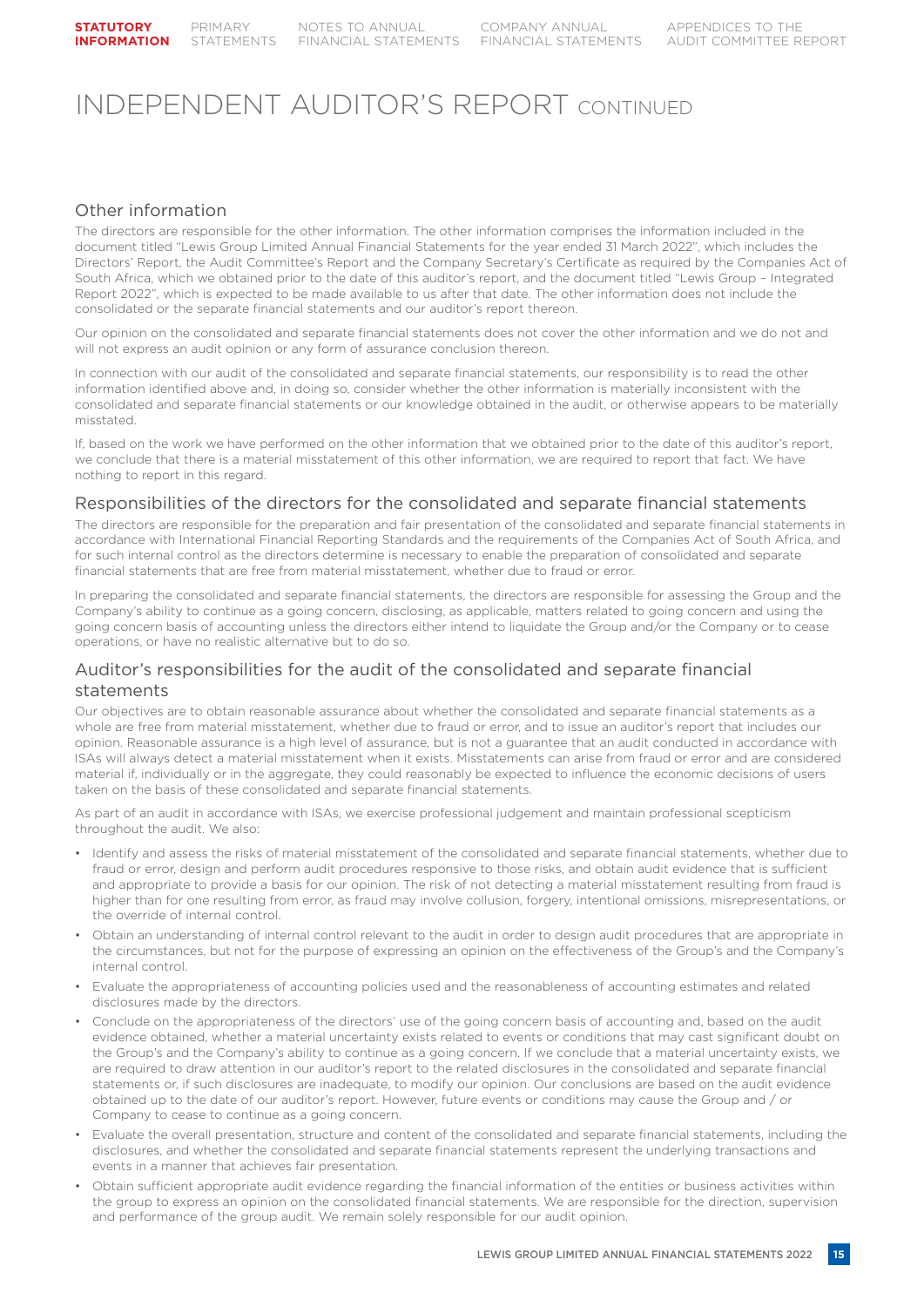We communicate with the directors regarding, among other matters, the planned scope and timing of the audit and significant audit findings, including any significant deficiencies in internal control that we identify during our audit.

We also provide the directors with a statement that we have complied with relevant ethical requirements regarding independence, and to communicate with them all relationships and other matters that may reasonably be thought to bear on our independence, and where applicable, actions taken to eliminate threats or safeguards applied.

From the matters communicated with the directors, we determine those matters that were of most significance in the audit of the consolidated and separate financial statements of the current period and are therefore the key audit matters. We describe these matters in our auditor's report unless law or regulation precludes public disclosure about the matter or when, in extremely rare circumstances, we determine that a matter should not be communicated in our report because the adverse consequences of doing so would reasonably be expected to outweigh the public interest benefits of such communication.

### Report on other legal and regulatory requirements

In terms of the IRBA Rule published in Government Gazette Number 39475 dated 4 December 2015, we report that PricewaterhouseCoopers Inc. has been the auditor of Lewis Group Limited for 31 years.

Prienaterhouse Coopers Inc

**PricewaterhouseCoopers Inc. Director: MC Hamman Registered Auditor** 

Cape Town, South Africa 26 May 2022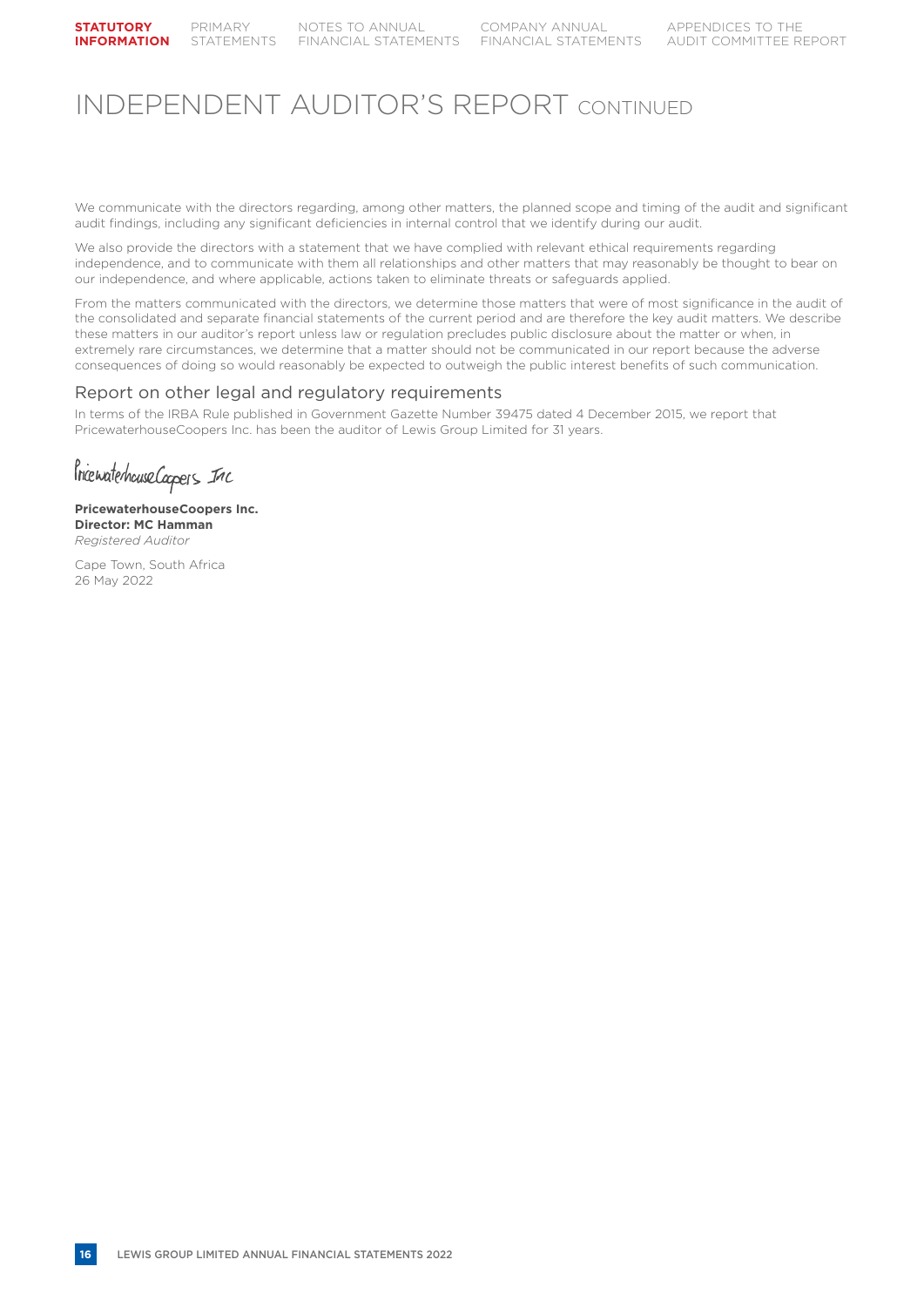## CONSOLIDATED INCOME STATEMENT

for the year ended 31 March 2022

|                                                                                                                                          |                    | <b>Notes</b>                | 2022<br>Rm                                                      | 2021<br>Rm                                                      |
|------------------------------------------------------------------------------------------------------------------------------------------|--------------------|-----------------------------|-----------------------------------------------------------------|-----------------------------------------------------------------|
| Revenue                                                                                                                                  |                    | 6                           | 7 256.1                                                         | 6725.9                                                          |
| Retail revenue                                                                                                                           |                    |                             | 5 200.5                                                         | 4747.7                                                          |
| Merchandise sales<br>Ancillary services                                                                                                  |                    |                             | 4 3 8 2.5<br>818.0                                              | 3 9 3 1 . 2<br>816.5                                            |
| Insurance revenue<br>Effective interest income                                                                                           |                    |                             | 776.0<br>1 279.6                                                | 707.2<br>1 271.0                                                |
| Cost of merchandise sales<br><b>Operating costs</b>                                                                                      |                    | 7                           | (2,607.6)<br>(3881.7)                                           | (2 288.8)<br>(3702.0)                                           |
| Debtor costs                                                                                                                             |                    | 4.2                         | (702.4)                                                         | (813.0)                                                         |
| Bad debts net of recoveries<br>Movement in debtors' impairment provision                                                                 |                    |                             | (825.7)<br>123.3                                                | (923.3)<br>110.3                                                |
| Employment costs<br>Administration and IT<br>Transport and travel<br>Marketing<br>Depreciation and amortisation<br>Other operating costs |                    | 18.1<br>13.1                | (1411.7)<br>(345.1)<br>(278.6)<br>(279.9)<br>(327.8)<br>(536.2) | (1259.1)<br>(325.3)<br>(241.9)<br>(184.2)<br>(303.3)<br>(575.2) |
| Operating profit before impairments and capital items<br>Impairments and capital items                                                   |                    | 24.3                        | 766.8<br>(98.9)                                                 | 735.1<br>(39.6)                                                 |
| <b>Operating profit</b><br>Investment income<br>Interest paid<br>Interest received<br>Foreign exchange losses                            |                    | 5.2<br>14.2<br>14.2<br>14.2 | 667.9<br>34.6<br>(48.9)<br>25.4<br>(5.1)                        | 695.5<br>39.1<br>(105.3)<br>17.2<br>(42.1)                      |
| Profit before taxation<br>Taxation                                                                                                       |                    | 19                          | 673.9<br>(190.8)                                                | 604.4<br>(171.5)                                                |
| Net profit attributable to ordinary shareholders                                                                                         |                    |                             | 483.1                                                           | 432.9                                                           |
| Earnings per share<br>Diluted earnings per share                                                                                         | (cents)<br>(cents) | 15.1<br>15.1                | 730.7<br>709.9                                                  | 576.4<br>565.3                                                  |

LEWIS GROUP LIMITED ANNUAL FINANCIAL STATEMENTS 2022 **17**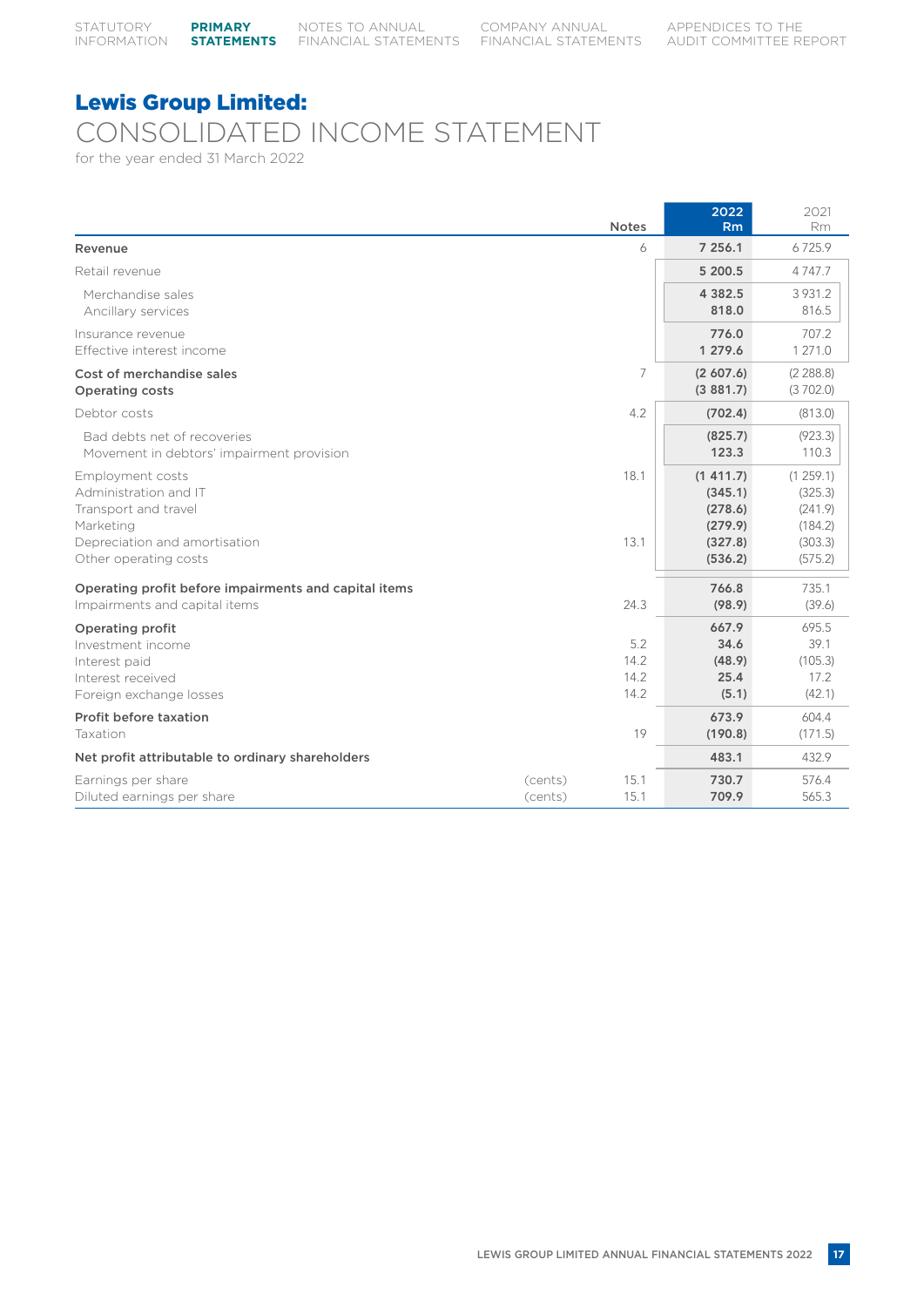## Lewis Group Limited: CONSOLIDATED STATEMENT OF COMPREHENSIVE INCOME

for the year ended 31 March 2022

|                                                                                                                                          | <b>Note</b> | 2022<br>Rm               | 2021<br>Rm    |
|------------------------------------------------------------------------------------------------------------------------------------------|-------------|--------------------------|---------------|
| Net profit for the year                                                                                                                  |             | 483.1                    | 432.9         |
| Items that may be subsequently reclassified to income statement:<br>Movement in other reserves                                           |             | (3.9)                    | (2.8)         |
| Fair value adjustments                                                                                                                   |             | 9.0                      | 19.1          |
| Changes in the fair value of debt instruments at fair value through other<br>comprehensive income - FVOCI debt investments<br>Tax effect |             | 12.5<br>(3.5)            | 26.5<br>(7.4) |
| Disposal of FVOCI debt investments                                                                                                       |             | $\overline{\phantom{0}}$ | (0.4)         |
| Disposal<br>Tax effect                                                                                                                   |             |                          | (0.5)<br>0.1  |
| Foreign currency translation reserve                                                                                                     |             | (12.9)                   | (21.5)        |
| Items that may not be subsequently reclassified to income statement:<br>Retirement benefit remeasurements                                |             | 6.5                      | (8.6)         |
| Remeasurements of the retirement asset and liabilities<br>Tax effect                                                                     | 18.5.2      | 9.1<br>(2.6)             | (11.9)<br>3.3 |
| Other comprehensive income                                                                                                               |             | 2.6                      | (11.4)        |
| Total comprehensive income for the year attributable to ordinary shareholders                                                            |             | 485.7                    | 421.5         |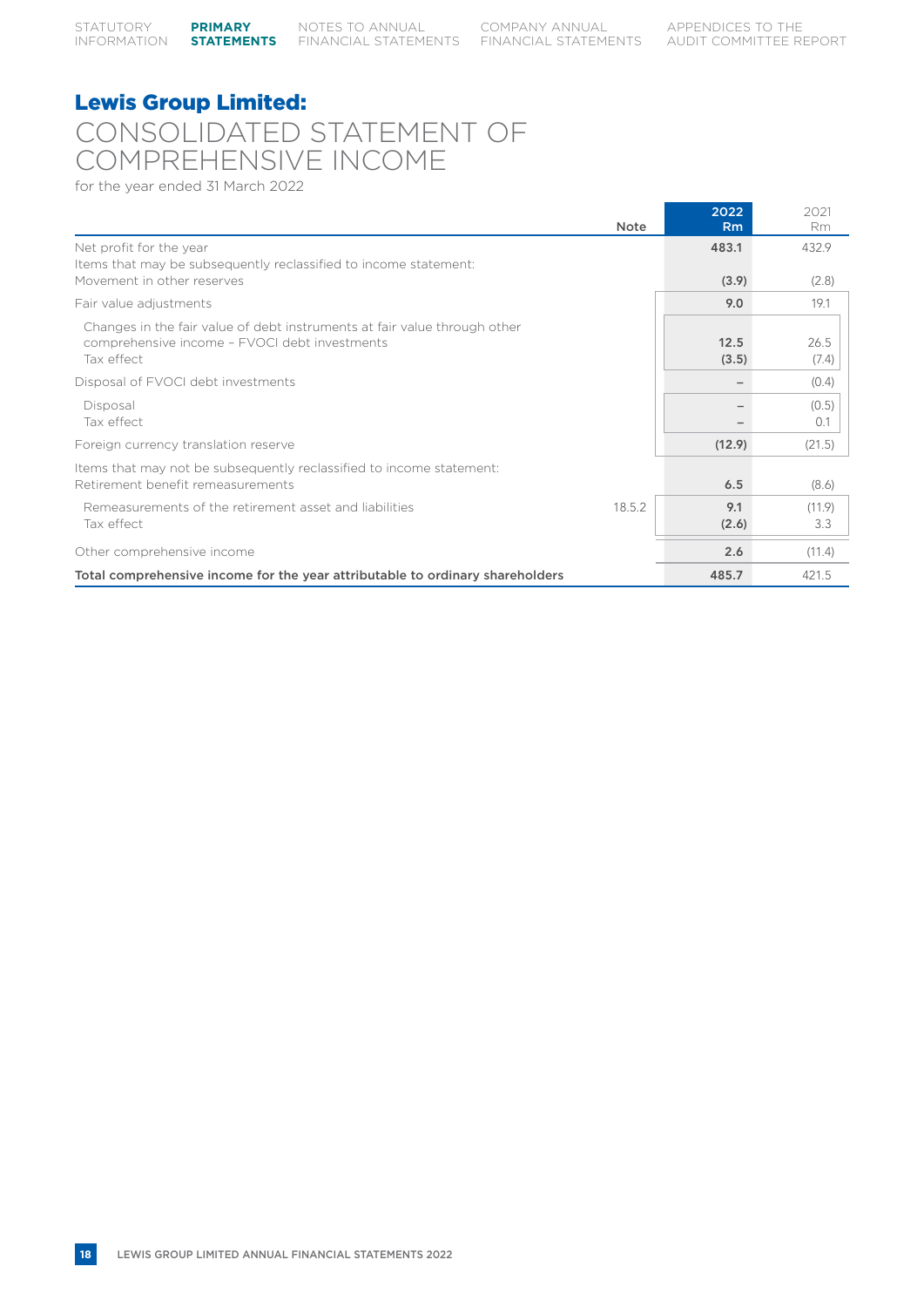## Lewis Group Limited: CONSOLIDATED BALANCE SHEET

as at 31 March 2022

| <b>Notes</b>                                                | 2022<br>Rm      | 2021<br>Rm          |
|-------------------------------------------------------------|-----------------|---------------------|
| Assets                                                      |                 |                     |
| Non-current assets                                          |                 |                     |
| 10<br>Property, plant and equipment                         | 396.4           | 386.0               |
| 9.2<br>Right-of-use assets                                  | 747.1           | 635.0               |
| Intangible assets<br>11                                     | 107.3           | 114.2               |
| Goodwill<br>12                                              | 151.0           | 182.4               |
| 19<br>Deferred taxation                                     | 82.7            | 112.2               |
| Retirement benefit asset<br>18.5                            | 109.8           | 105.4               |
| 5.1<br>Financial assets - insurance investments             | 266.1           | 253.6               |
|                                                             | 1 860.4         | 1788.8              |
| <b>Current assets</b>                                       |                 |                     |
| $\overline{7}$<br>Inventories                               | 1 0 1 8.8       | 947.8               |
| Trade, insurance and other receivables<br>4.1<br>19         | 3 535.0<br>28.1 | 3 3 6 7 . 3<br>48.8 |
| Taxation<br>5.1<br>Financial assets - insurance investments | 156.7           | 223.7               |
| Cash-on-hand and deposits<br>14.1                           | 308.1           | 447.0               |
|                                                             | 5 046.7         | 5 0 3 4 . 6         |
| <b>Total assets</b>                                         | 6 907.1         | 6823.4              |
|                                                             |                 |                     |
| <b>Equity and liabilities</b>                               |                 |                     |
| Capital and reserves                                        |                 |                     |
| 15.4<br>Share capital and premium<br>15.4                   | 0.9             | 0.9                 |
| Treasury shares<br>Other reserves<br>15.6                   | (3.7)<br>11.4   | (0.4)<br>33.6       |
| 15.7<br>Retained earnings                                   | 4708.4          | 4 8 3 8.6           |
|                                                             | 4 7 1 7 .0      | 4872.7              |
|                                                             |                 |                     |
| Non-current liabilities<br>Lease liabilities<br>9.1         | 700.1           | 556.0               |
| Deferred taxation<br>19                                     | 27.4            | 20.6                |
| Retirement benefit liability<br>18.5                        | 77.3            | 79.1                |
|                                                             | 804.8           | 655.7               |
| <b>Current liabilities</b>                                  |                 |                     |
| Trade and other payables<br>16                              | 685.0           | 674.5               |
| 17<br>Payments in advance                                   | 181.1           | 162.8               |
| 5.3<br>Insurance liabilities                                | 102.2           | 123.1               |
| Short-term interest-bearing borrowings<br>14.1              | 80.8            |                     |
| 9.1<br>Lease liabilities                                    | 250.2           | 249.8               |
| Taxation<br>19                                              | 86.0            | 84.8                |
|                                                             | 1 3 8 5 . 3     | 1 295.0             |
| <b>Total equity and liabilities</b>                         | 6 907.1         | 6823.4              |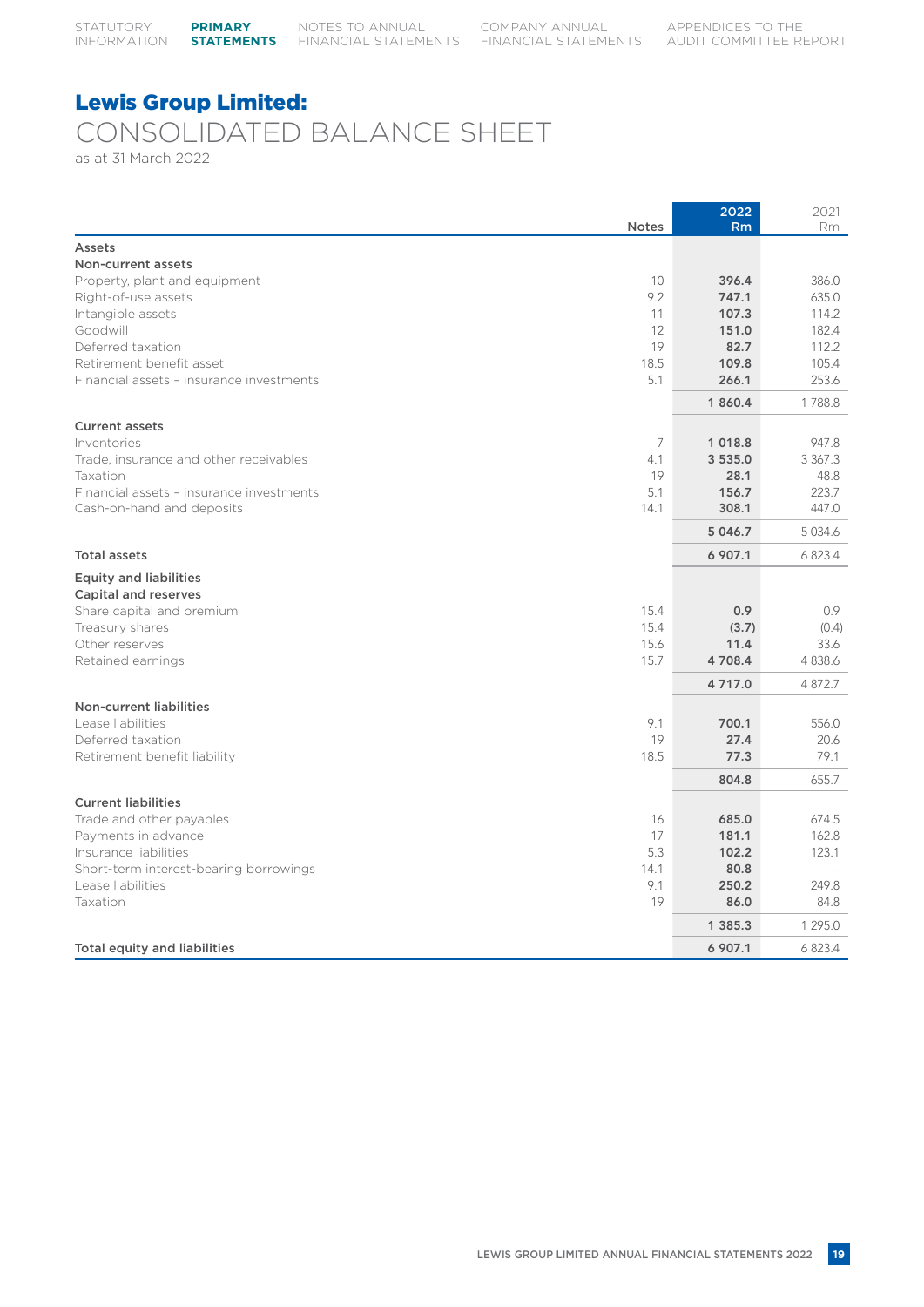## CONSOLIDATED STATEMENT OF CHANGES IN EQUITY

for the year ended 31 March 2022

|                                                                          | <b>Notes</b> | 2022<br>Rm | 2021<br>Rm  |
|--------------------------------------------------------------------------|--------------|------------|-------------|
| Share capital and premium                                                | 15.4         |            |             |
| Opening balance                                                          |              | 0.9        | 0.9         |
| Cost of own shares acquired                                              |              | (353.2)    | (112.6)     |
| Transfer of cost of cancelled shares                                     |              | 353.2      | 112.6       |
|                                                                          |              | 0.9        | 0.9         |
| <b>Treasury shares</b>                                                   | 15.4         |            |             |
| Opening balance                                                          |              | (0.4)      | (1.0)       |
| Share awards to employees                                                |              | 51.8       | 23.6        |
| Cost of own shares acquired                                              |              | (55.1)     | (23.0)      |
|                                                                          |              | (3.7)      | (0.4)       |
| Other reserves                                                           | 15.6         |            |             |
| Opening balance                                                          |              | 33.6       | 52.3        |
| Other comprehensive income for the year:                                 |              |            |             |
| Changes in fair value of FVOCI debt investments                          |              | 9.0        | 19.1        |
| Disposal of FVOCI debt investments                                       |              |            | (0.4)       |
| Foreign currency translation reserve                                     |              | (12.9)     | (21.5)      |
| Equity-settled share-based payments                                      |              | 21.1       | 24.3        |
| Transfer of share-based payments reserve to retained earnings on vesting |              | (39.4)     | (40.2)      |
|                                                                          |              | 11.4       | 33.6        |
| <b>Retained earnings</b>                                                 | 15.7         |            |             |
| Opening balance                                                          |              | 4838.6     | 4 6 5 7 . 3 |
| Net profit attributable to ordinary shareholders                         |              | 483.1      | 432.9       |
| Distribution to shareholders                                             | 15.2         | (254.2)    | (147.0)     |
| Transfer of cost of cancelled shares                                     |              | (353.2)    | (112.6)     |
| Transfer of share-based payments reserve to retained earnings on vesting |              | 39.4       | 40.2        |
| Retirement benefit remeasurements                                        |              | 6.5        | (8.6)       |
| Share awards to employees                                                |              | (51.8)     | (23.6)      |
|                                                                          |              | 4 708.4    | 4 8 3 8 . 6 |
| Balance as at 31 March                                                   |              | 4 717.0    | 4 872.7     |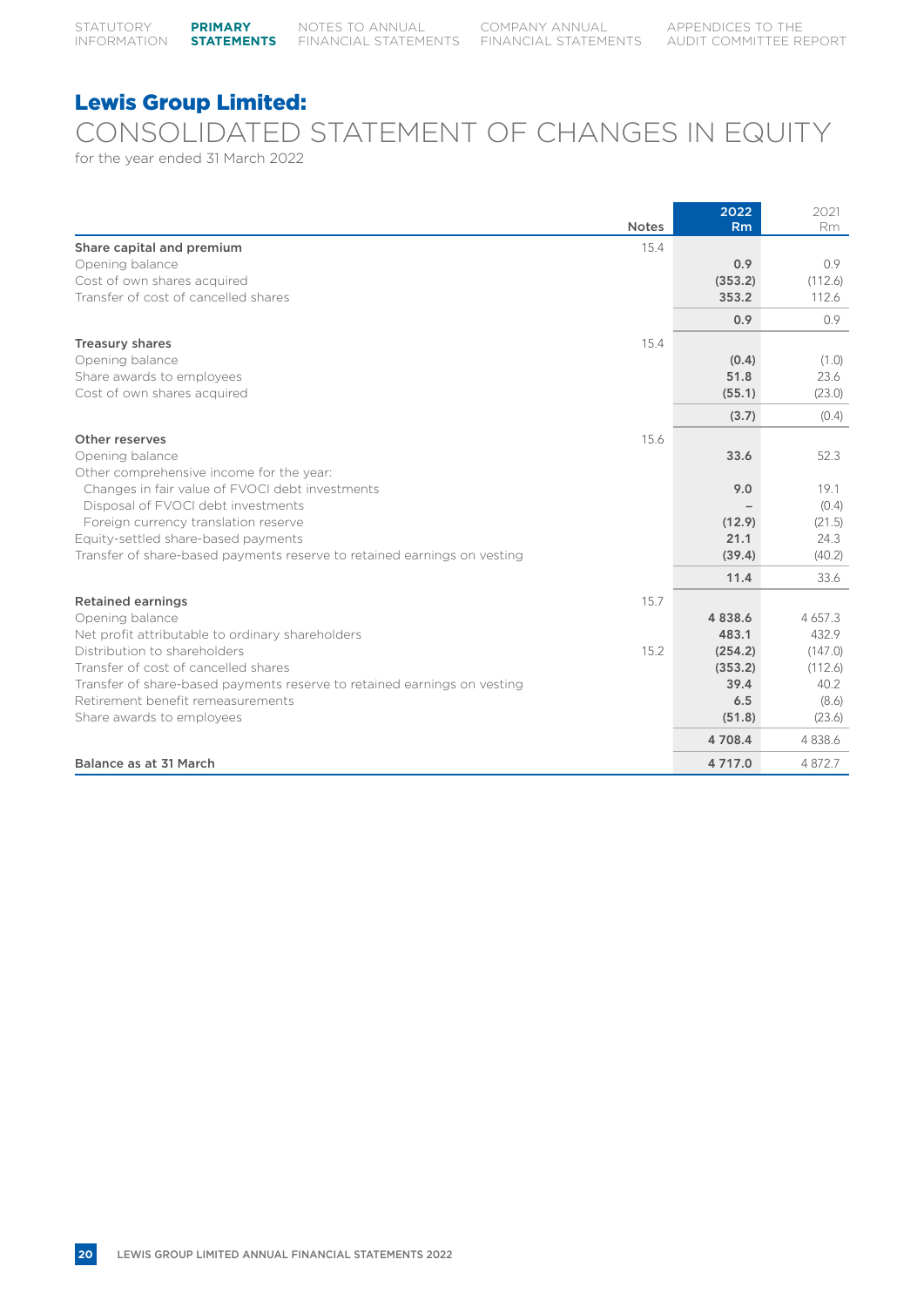## Lewis Group Limited: CONSOLIDATED CASH FLOW STATEMENT

for the year ended 31 March 2022

|                                                                     | <b>Notes</b> | 2022<br>Rm  | 2021<br>Rm  |
|---------------------------------------------------------------------|--------------|-------------|-------------|
| Cash flow from operating activities                                 |              |             |             |
| Cash flow from trading                                              | 20.1         | 1 0 1 9 . 5 | 1 0 5 3 . 3 |
| Changes in working capital                                          | 20.2         | (156.2)     | (138.7)     |
| Cash flow from operations                                           |              | 863.3       | 914.6       |
| Interest received other than from trade receivables                 |              | 25.4        | 55.8        |
| Interest paid                                                       | 20.3         | (74.7)      | (90.4)      |
| Foreign exchange losses                                             |              | (4.8)       | (16.6)      |
| Taxation paid                                                       | 19           | (104.2)     | (55.3)      |
|                                                                     |              | 705.0       | 808.1       |
| Cash utilised in investing activities                               |              |             |             |
| Purchases of insurance investments                                  | 5.1          | (51.2)      | (61.1)      |
| Disposals of insurance investments                                  |              | 152.8       | 84.2        |
| Acquisition of property, plant and equipment and intangible assets  | 10, 11       | (119.5)     | (121.3)     |
| Proceeds on disposal and scrapping of property, plant and equipment |              | 52.3        | 2.6         |
|                                                                     |              | 34.4        | (95.6)      |
| Cash flow from financing activities                                 |              |             |             |
| Dividends paid                                                      | 15.2         | (254.2)     | (147.0)     |
| Payment of principal portion of lease liabilities                   | 9.1          | (296.6)     | (254.2)     |
| Repayments of borrowings                                            |              |             | (922.1)     |
| Purchase of own shares                                              |              | (408.3)     | (135.6)     |
|                                                                     |              | (959.1)     | (1458.9)    |
| Net decrease in cash and cash equivalents                           |              | (219.7)     | (746.4)     |
| Cash and cash equivalents at the beginning of the year              |              | 447.0       | 1 1 9 3 . 4 |
| Cash and cash equivalents at the end of the year                    | 14.1         | 227.3       | 447.0       |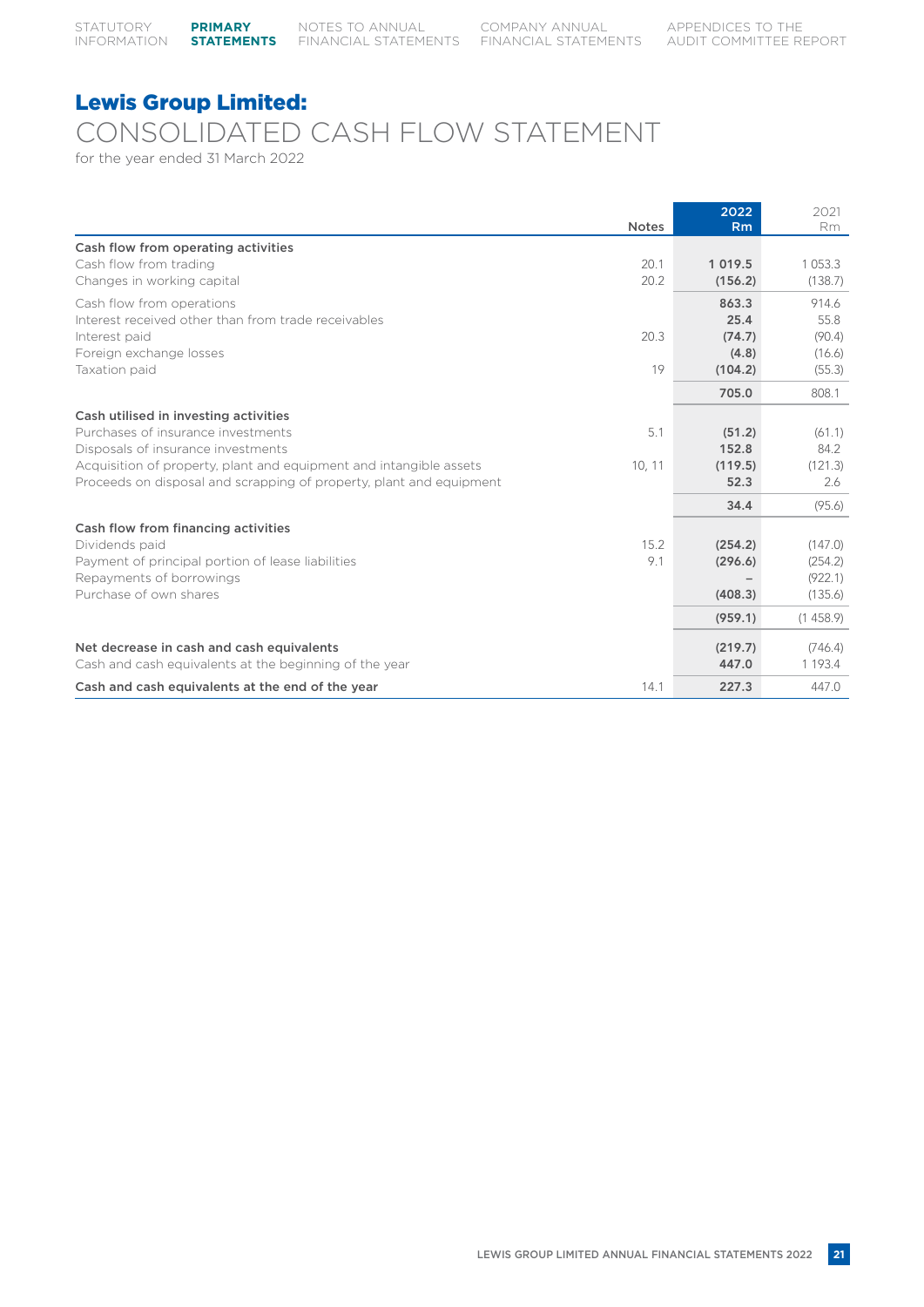## Lewis Group Limited: CONSOLIDATED FINANCIAL STATEMENTS

for the year ended 31 March 2022

## 1.1 BASIS OF PREPARATION

The financial statements are prepared in accordance with IFRS, the IFRS Interpretations Committee interpretations, the SAICA Financial Reporting Guides as issued by the Accounting Practices Committee, Financial Pronouncements as issued by the Financial Reporting Standards Council and the requirements of the Companies Act. The financial statements are prepared under the historical cost convention, as modified by the revaluation of certain financial instruments to fair value. The financial statements are prepared on a going concern basis.

The accounting policies applied are consistent with those applied in the previous consolidated annual financial statements.

The following IFRS amendment became effective for the first time for the 31 March 2022 year-end, however, early adoption was permitted:

• Amendments to IFRS 16: Covid-19-related rent concessions.

The amendment to IFRS 16 provides an optional practical expedient to lessees allowing rental concessions to be recognised as an immediate saving in rent expense.

The group has elected not to apply this practical expedient but rather to treat the rent concessions received as a lease modification and has therefore processed an adjustment against the lease liability and ROU asset. Refer leases note 9 for further details.

The group has a trading cycle of 1 April to 31 March aligned with its statutory year-end. The trading period of the previous financial year ran from 5 April 2020 to 31 March 2021. The impact of the shorter trading period in the previous financial year was insignificant due to the Covid-19 lockdown implemented from 27 March 2020 when stores were closed in accordance with Level 5 regulations.

The group and company discloses its significant accounting policies, including its measurement basis or bases, as part of its disclosures in each note in order to assist the users of these statements in understanding how transactions, events and conditions are reflected in the primary financial statements. The group presents its notes on the following basis:

- Incorporate all related disclosures, accounting policies, significant judgements, risk management disclosure and other information relating to a particular balance sheet and/or income statement item together, to provide a complete overall picture of such items.
- The notes are, as far as possible, ordered in terms of materiality and significance to the business. (Refer to navigation on contents page)

## 1.2 SIGNIFICANT ACCOUNTING ESTIMATES AND JUDGEMENTS

Preparation of financial statements in conformity with IFRS requires the use of certain accounting estimates. It also requires management to exercise judgement in the process of applying the group's accounting policies. The areas involving a higher degree of judgement or complexity, or areas where assumptions and estimates are significant to the financial statements are disclosed as significant judgements.

The following significant judgements have been identified:

|                                                  | Note reference |
|--------------------------------------------------|----------------|
| Impairment of receivables                        | 4.1            |
| Debtor costs                                     | 4.2            |
| Insurance liabilities                            | 5.3            |
| Retail revenue                                   | 6.2            |
| Leases                                           | 9              |
| Useful lives and residual values of fixed assets | 10             |
| Goodwill                                         | 12             |
| Payments in advance                              | 17             |
| Share-based payments                             | 18.3           |
| Retirement benefits                              | 18.5           |
| Normal and deferred taxation                     | 19             |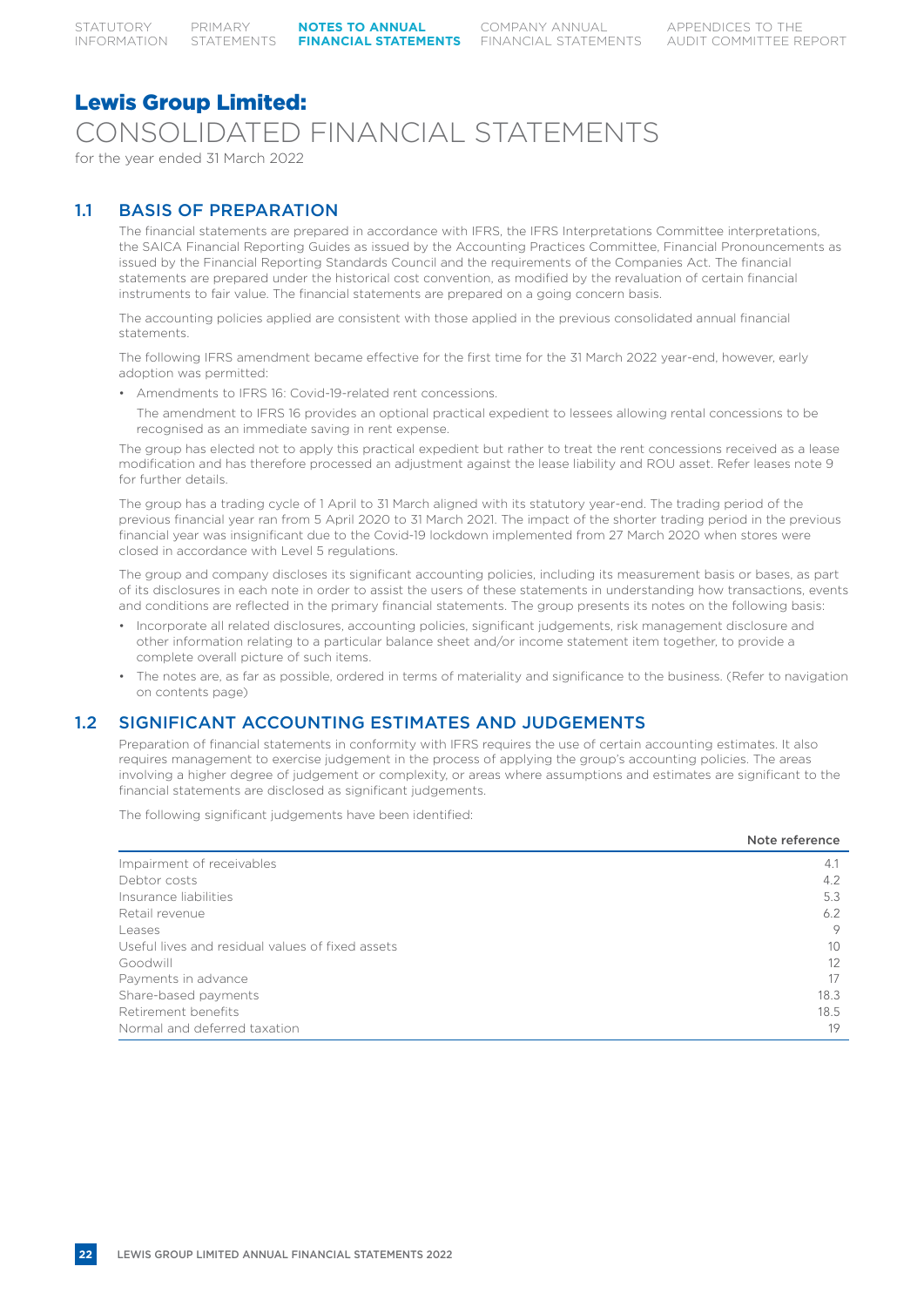CONSOLIDATED FINANCIAL STATEMENTS CONTINUED

for the year ended 31 March 2022

## 2. RISK MANAGEMENT

The Board is responsible for risk management and views it as an integral part of providing a responsible return on shareholders' equity.

To assist the Board, the group is managed through a system of internal controls functioning throughout the entity. The Board delegated risk matters to a group Risk committee comprising four independent non-executive directors, one non-executive director and two executive directors which operates in compliance with a formal charter. The Chief risk officer oversees the risk function. The committee assists the Board by, *inter alia*:

- reviewing the risk management policy and plan annually;
- making recommendations on risk tolerance and appetite;
- evaluating and agreeing the nature of and extent of the risks that the company should be willing to take in pursuit of its strategic objectives;
- reviewing the risk register of strategic and operational risks annually;
- monitoring implementation of the risk management policy and plan; and
- exercising ongoing oversight of risk management.

Risk management disclosures are categorised as follows:

#### Credit risk

The risk that the counterparty to the financial instruments that Lewis Group holds will cause loss to Lewis Group as a result of the counterparty failing to discharge its obligations.

#### Price risk

The risk that the fair value of future cash flows of a financial instrument that Lewis Group holds will fluctuate because of changes in market prices, other than due to the interest rate risk or currency risk.

#### Interest rate risk

The risk that the fair value of future cash flows of a financial instrument (whether an asset or liability) will fluctuate because of changes in market interest rates.

#### Currency risk

The risk that the fair value of future cash flows of a financial instrument (whether an asset or liability) will fluctuate because of changes in the foreign exchange rates.

#### Liquidity risk

The risk that Lewis Group will encounter difficulty in meeting obligations associated with financial liabilities that are settled by cash or another financial asset.

#### Insurance risk

The risk that results from fluctuations in the timing, frequency and severity of insured events. It includes the risk that premiums may be insufficient to compensate for future claims and that provisions for reported and unreported claims are inadequate.

#### Actuarial risk

The risk that defined benefit liabilities expose the group to the risk of these promised benefits exceeding the accumulated assets set aside to meet these obligations which will result in additional funding from the group.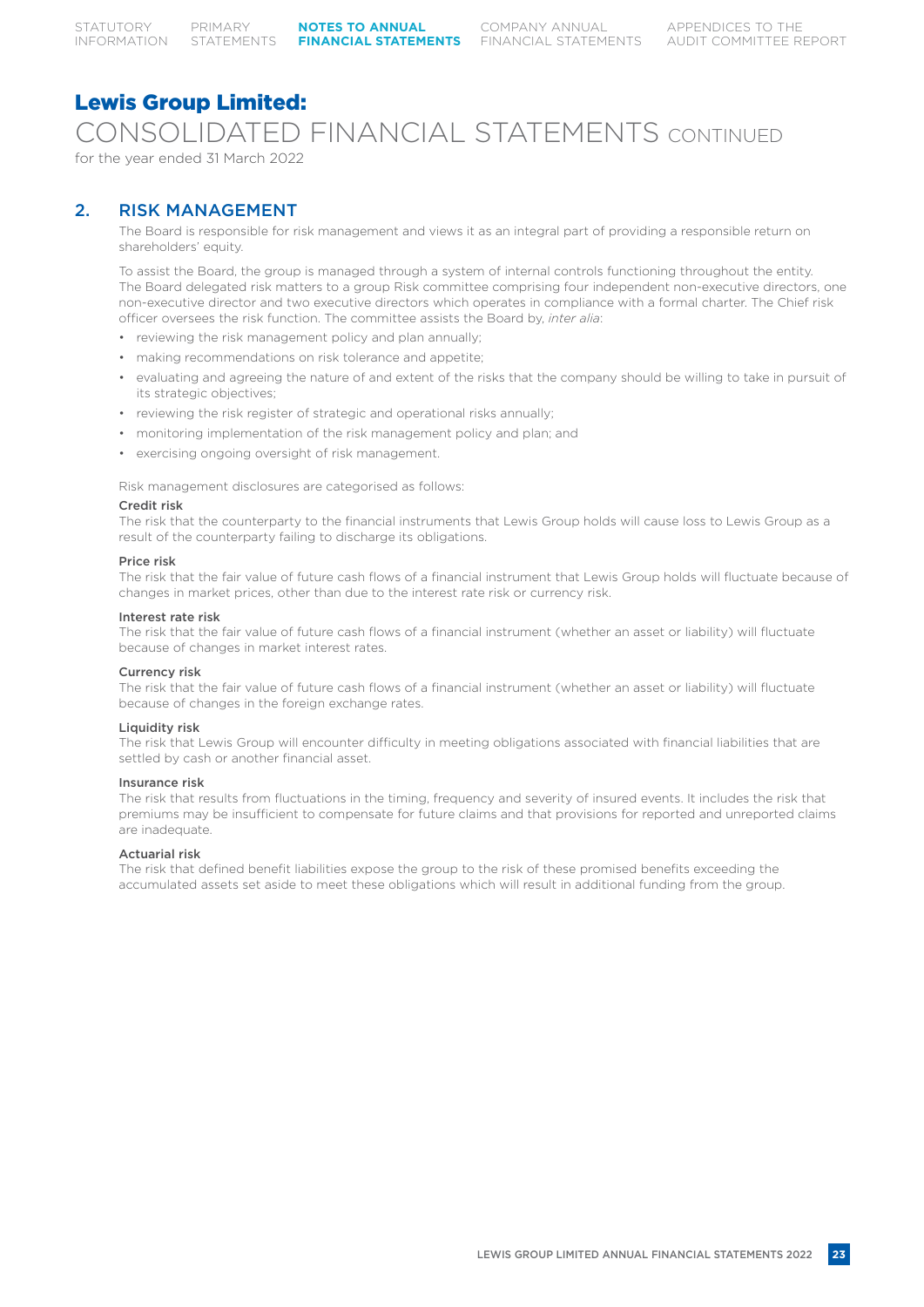## CONSOLIDATED FINANCIAL STATEMENTS CONTINUED

for the year ended 31 March 2022

## 2. RISK MANAGEMENT continued

The risk disclosures per risk category have been set out as follows:

|                                                                                                            | Note reference            |
|------------------------------------------------------------------------------------------------------------|---------------------------|
| Credit risk<br>Trade receivables<br>Insurance investments<br>Cash                                          | 4.1<br>5.1<br>14.1        |
| Price risk<br>Insurance investments                                                                        | 5.1                       |
| Interest rate risk<br>Trade receivables<br>Insurance investments<br>Lease liabilities<br>Net finance costs | 4.1<br>5.1<br>9.1<br>14.2 |
| Currency risk<br>Net finance costs                                                                         | 14.2                      |
| Liquidity risk<br>Lease liabilities<br>Borrowings                                                          | 9.1<br>14.1               |
| Insurance risk<br>Insurance liabilities                                                                    | 5.3                       |
| <b>Actuarial risk</b><br>Defined benefit retirement plans<br>Post-retirement healthcare benefits           | 18.5.4<br>18.5.5          |

## 3. FINANCIAL INSTRUMENTS

The group holds the following financial instruments:

|                             | Note reference |
|-----------------------------|----------------|
| Trade and other receivables | 4.1            |
| Insurance investments       | 5.1            |
| Lease liabilities           | 9.1            |
| Cash-on-hand and deposits   | 14.1           |
| <b>Borrowings</b>           | 14.1           |
| Trade payables              | 16             |

#### Accounting policies

#### (i) Initial recognition of financial assets

On initial recognition, financial instruments are measured at fair value. Purchases and sales of financial assets are recognised on the trade date, being the date that the group commits to the transaction.

Subsequently, financial instruments are measured as follows:

- Amortised cost.
- Fair value through other comprehensive income.
- Fair value through profit or loss or designated as at fair value through profit or loss.

#### (ii) Business model assessment

For debt instruments, IFRS 9 requires that a business model assessment is carried out which reflects how the group manages the assets in order to generate cash flows. The assessment is at a portfolio level which is the level at which the portfolio is managed. Factors considered in determining the business model for a group of assets include past experience on how cash flows were collected, how the assets' performance is evaluated and reported, risks that affect the assets' performance and how these risks are assessed and managed and the reasons, frequency, volume and timing of sales in prior periods.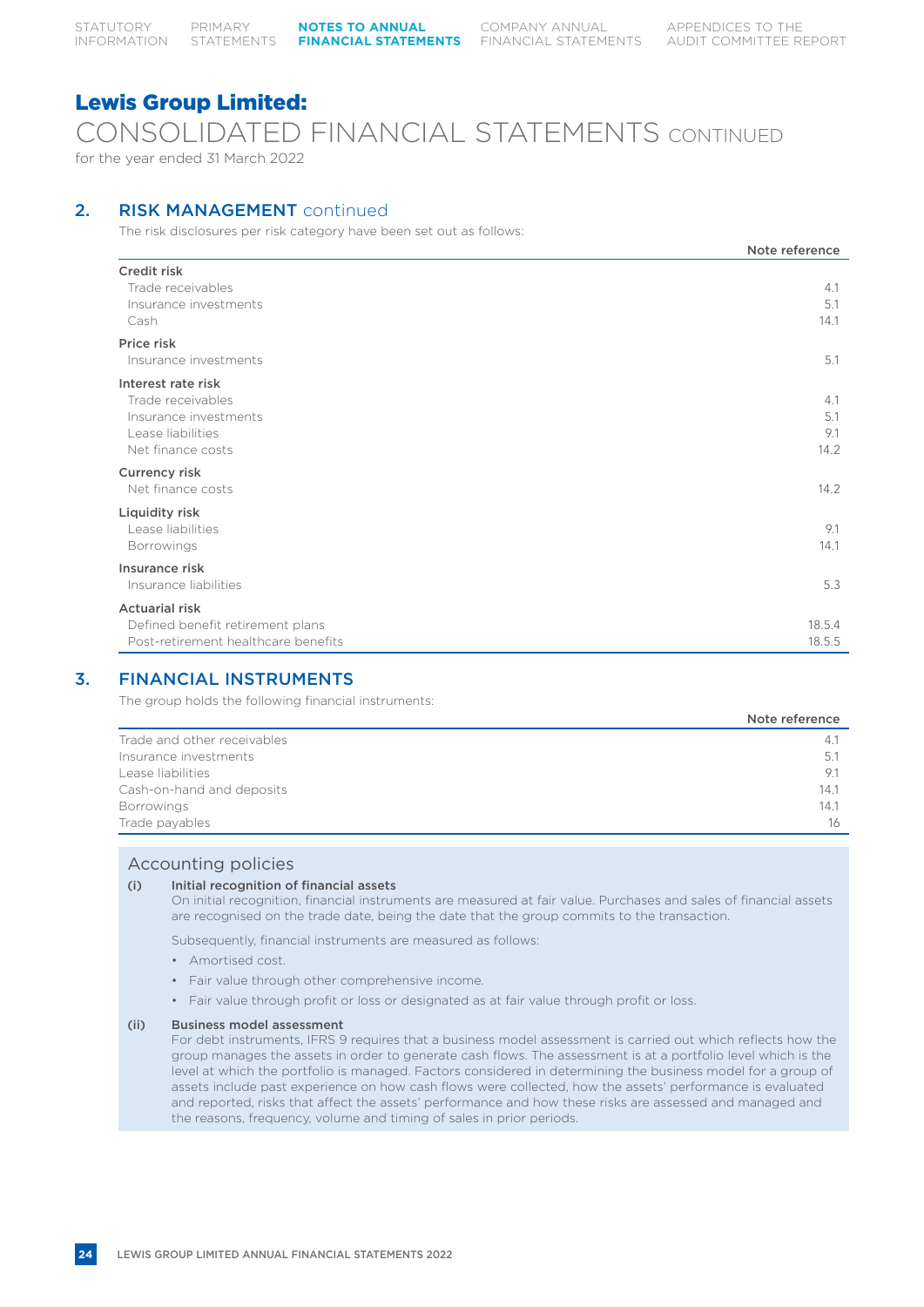CONSOLIDATED FINANCIAL STATEMENTS CONTINUED

for the year ended 31 March 2022

## 3. FINANCIAL INSTRUMENTS continued

#### (ii) Business model assessment continued

Debt instruments are those instruments that meet the definition of a financial liability from the issuer's perspective such as trade and other receivables, insurance assets and deposits. With the adoption of IFRS 9, debt instruments have been classified into the following categories:

- Amortised cost.
- Fair value through other comprehensive income ("FVOCI").
- Fair value through profit and loss ("FVTPL").

The group reclassifies debt instruments when and only when its business model for those financial assets changes. Such changes are expected to be very infrequent.

The group's business models for managing debt instruments and the contractual cash flow characteristics of the debt instruments determine the following categories:

#### • Amortised cost:

Financial assets within a business model whose objective is solely to hold assets to collect contractual cash flows and the contractual terms of these assets are solely payments of principal and interest.

#### • FVOCI (Hold to collect and sell):

Financial assets held within a business model whose objective is both to hold these assets to collect contractual cash flows and to sell these assets and that the contractual terms of financial assets are solely payments of principal and interest.

Movements in the carrying amount are taken through other comprehensive income, except for the recognition of impairment gains or losses, interest revenue and foreign exchange gains or losses on the instrument's amortised cost which are recognised in profit or loss. When the financial asset is derecognised, the cumulative gain or loss previously recognised in OCI is reclassified from equity to the income statement. Interest income from these financial assets is included in interest received and calculated using the effective interest rate method.

#### • FVTPL (Hold to sell/manage on a fair value basis):

Financial assets are held within a business model where the objective is to sell and manage these assets on a fair value basis. In addition, financial assets can also be included in this category if:

- the use of this classification removes or significantly reduces an accounting mismatch; or
- financial assets which do not meet the SPPI criteria (see below).

#### (iii) Solely payment of principal and interest ("SPPI")

Where the business model is to hold assets to collect contractual cash flows or to collect contractual cash flows and sell, the group assesses whether the assets' cash flows represent solely payments of principal and interest (the SPPI test). In making this assessment, the group considers whether the contractual cash flows are consistent with a basic lending arrangement. Where the contractual terms introduce volatility or exposure to risks that are inconsistent with a basic lending arrangement, the financial asset is classified and measured at FVTPL.

#### (iv) Impairment of financial assets

#### Financial assets other than trade receivables

The expected credit loss ("ECL") model applies to financial assets classified at amortised cost and/or FVOCI. ECL is a probability-weighted estimate of losses. A credit loss is the difference between the cash flows that are due to the entity in accordance with the contract and the cash flows it expects to receive, discounted at the original effective interest rate implicit in the financial asset.

The general model for impairment is recognised as follows:

#### • Stage 1:

ECL is recognised on initial recognition and measured at an amount equal to the portion of lifetime expected credit losses that result from default events possible within the next 12 months.

Stage 2:

At each reporting date the group assesses whether there has been a significant increase in credit risks ("SICR") since initial recognition. Where evidence exists that there has been a SICR, the ECL is based on expected credit losses over the lifetime of the asset.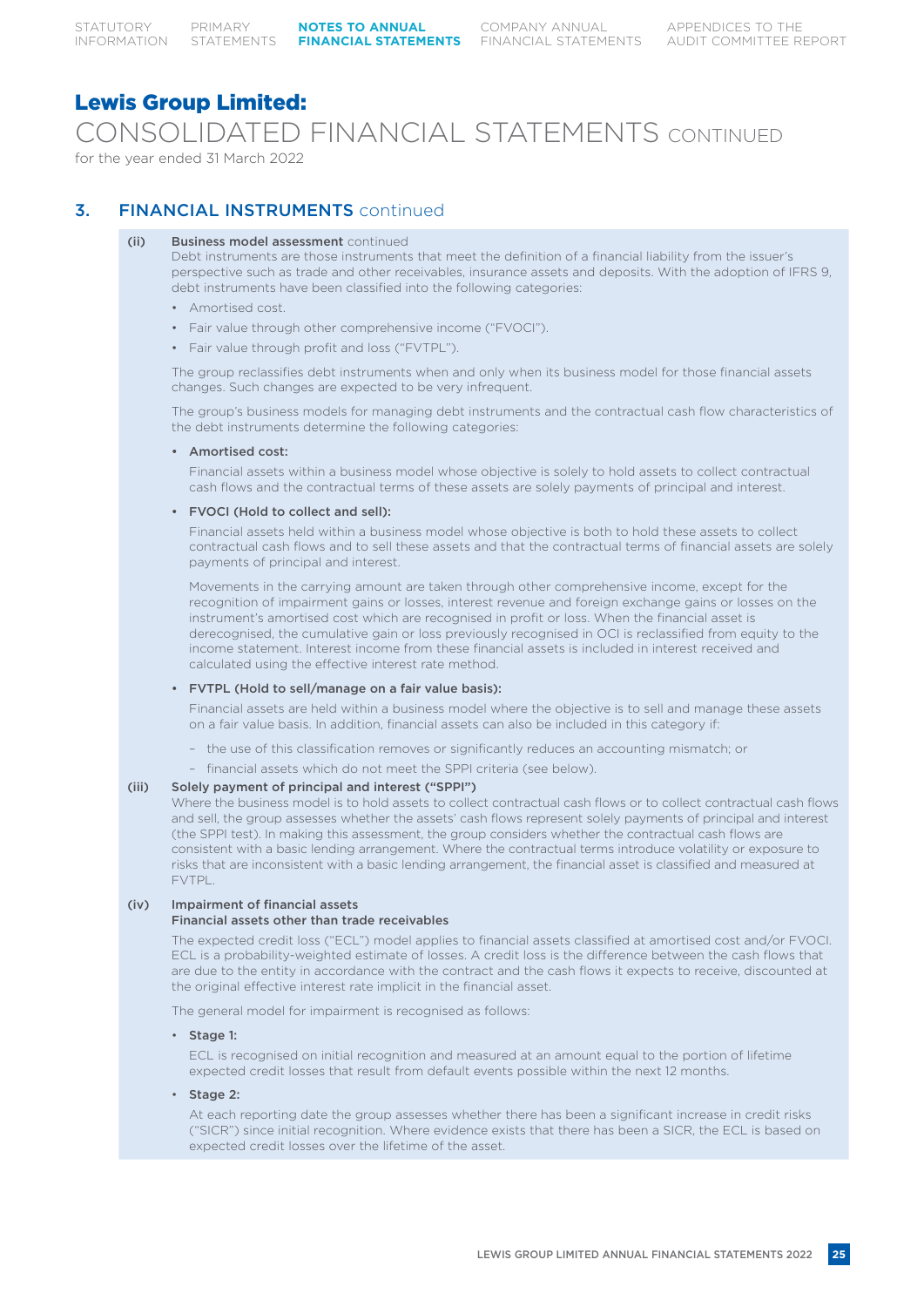CONSOLIDATED FINANCIAL STATEMENTS CONTINUED

for the year ended 31 March 2022

## 3. FINANCIAL INSTRUMENTS continued

#### Accounting policies continued

- (iv) Impairment of financial assets continued
	- Financial assets other than trade receivables continued

#### • Stage 3:

Financial assets become credit impaired as a result of a loss event that has occurred after initial recognition. ECL is based on estimated credit losses over the lifetime of the asset. For these credit impaired assets, the interest or return on these assets are calculated on the amortised cost. Amortised cost is defined as the gross carrying value on initial recognition (adjusted for any modifications) less the impairment provision.

The impairment gains or losses are presented as follows:

- For amortised cost assets, through the income statement.
- For debt instruments that are financial assets classified as FVOCI, through the income statement.

#### Trade receivables

The group's trade receivables are amounts due from customers for merchandise sold or services performed in the ordinary course of business. These receivables contain a significant financing component with terms of business varying from 6 to 36 months, with a significant portion conducted on 36 months.

In accordance with paragraph 5.5.15(a)(ii) of IFRS 9, the group has elected to apply the simplified model and measures the impairment allowance at an amount equal to lifetime expected credit losses. This policy has been applied to all trade receivables.

The ECL is a probability-weighted estimate and represents the difference between the cash flow that is due to the entity in accordance with the contract and the cash flows the entity expects to receive, discounted at the original effective interest rate (contractual interest rate and initiation fee included in the customer contract).

Where trade receivables have become credit impaired as a result of loss events that have occurred after initial recognition, those receivables are classified as stage 3. The effective interest recognised on these assets is calculated on the amortised cost being defined as gross carrying value on initial recognition (adjusted for any modification) less the impairment provision.

#### (v) Current and non-current financial assets and financial liabilities

Current assets and liabilities have maturity terms of less than 12 months, except for instalment sale receivables. Instalment sale receivables, which are included in trade and other receivables, have maturity terms of between 6 to 36 months but are classified as current as they form part of the normal operating cycle.

#### (vi) Set off

Financial assets and liabilities are offset and the net amount reported in the balance sheet only when there is a legally enforceable right to offset the recognised amounts and there is an intention to settle on a net basis, or to realise the financial asset and settle the financial liability simultaneously.

#### (vii) Derivative instruments

Derivative instruments are utilised to hedge exposure to foreign currency fluctuations. Although the derivatives have not been designated in a hedge relationship, they act as an economic hedge and will substantially offset the underlying transactions when they occur. Derivatives are recognised at fair value on the date a derivative contract is entered into and are subsequently re-measured at their fair value. These derivative instruments have been classified as fair value through profit and loss and changes in the fair value are recognised in the income statement.

#### (viii) Derecognition

Financial assets are only derecognised when the rights to receive cash flows from the investments have expired or the group has transferred the contractual rights to receive the cash flows of the financial asset.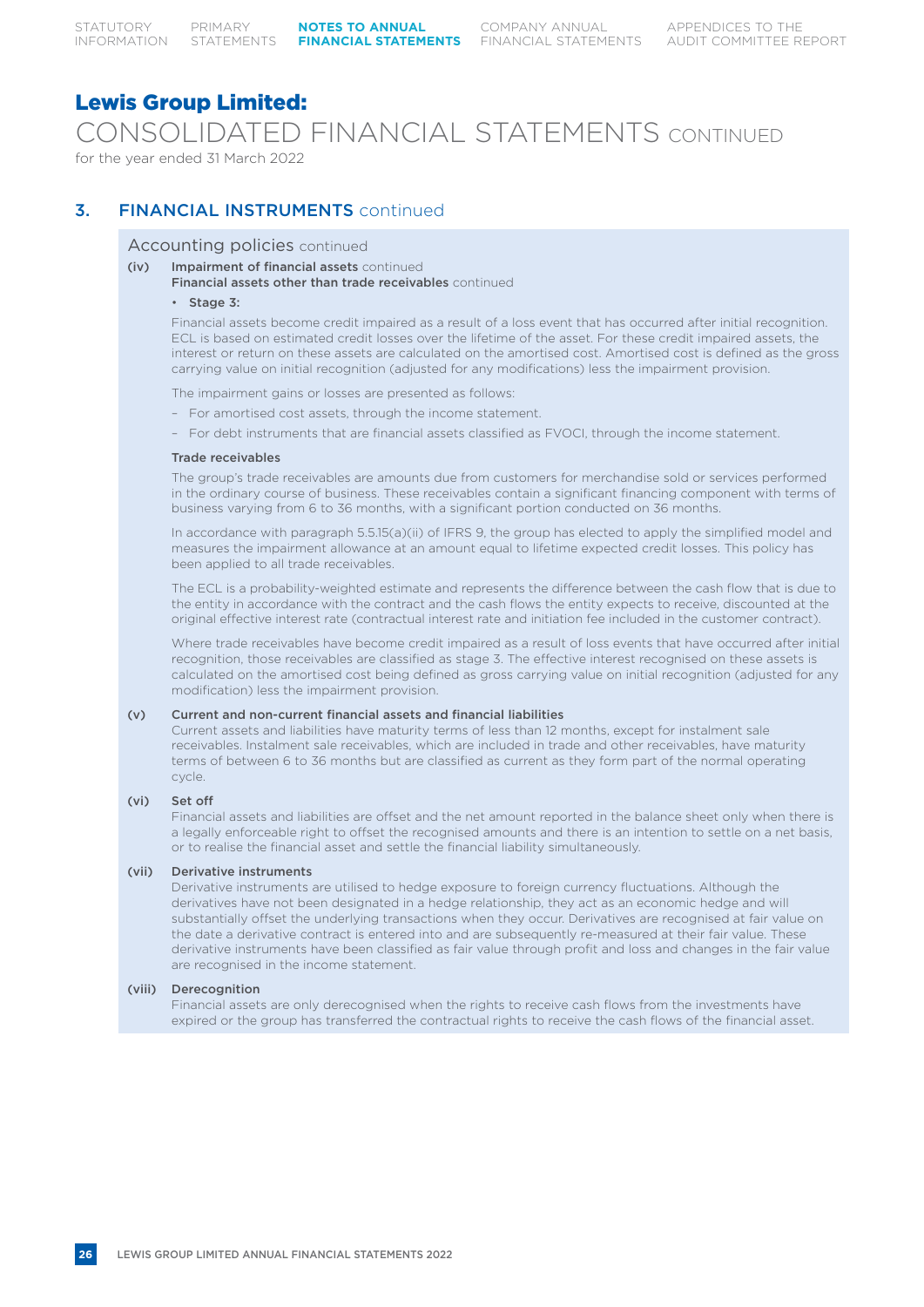CONSOLIDATED FINANCIAL STATEMENTS CONTINUED for the year ended 31 March 2022

## **3. FINANCIAL INSTRUMENTS** continued

i) Categories

|                             | <b>Amortised</b> | <b>FVOCI</b>             |                |
|-----------------------------|------------------|--------------------------|----------------|
|                             | cost             | debt                     | <b>Total</b>   |
|                             | <b>Rm</b>        | <b>Rm</b>                | R <sub>m</sub> |
| 2022                        |                  |                          |                |
| Assets                      |                  |                          |                |
| Insurance investments       |                  | 422.8                    | 422.8          |
| Trade and other receivables | 3 5 3 5 .0       | $\qquad \qquad -$        | 3 5 3 5 .0     |
| Cash-on-hand and deposits   | 308.1            | $\overline{\phantom{0}}$ | 308.1          |
| Liabilities                 |                  |                          |                |
| <b>Borrowings</b>           | 80.8             |                          | 80.8           |
| Lease liabilities           | 950.3            |                          | 950.3          |
| Trade payables              | 151.6            | $\overline{\phantom{0}}$ | 151.6          |
| 2021                        |                  |                          |                |
| Assets                      |                  |                          |                |
| Insurance investments       |                  | 477.3                    | 477.3          |
| Trade and other receivables | 3 3 6 7 . 3      | $\overline{\phantom{0}}$ | 3 3 6 7 . 3    |
| Cash-on-hand and deposits   | 447.0            | $\overline{\phantom{0}}$ | 447.0          |
| Liabilities                 |                  |                          |                |
| Lease liabilities           | 805.8            |                          | 805.8          |
| Trade payables              | 175.6            |                          | 175.6          |

### ii) Maturity profile of financial assets

The maturity profiles of financial assets are as follows:

|                             | 0 to 12<br>months | 1 to 2<br><b>vears</b>   | $3$ to $5$<br>years | >5<br><b>vears</b>       | <b>Total</b>   |
|-----------------------------|-------------------|--------------------------|---------------------|--------------------------|----------------|
|                             | Rm                | Rm                       | R <sub>m</sub>      | <b>Rm</b>                | R <sub>m</sub> |
| 2022                        |                   |                          |                     |                          |                |
| Insurance investments       | 156.7             |                          |                     | 266.1                    | 422.8          |
| Trade and other receivables | 2 301.1           | 920.5                    | 313.4               | $\overline{\phantom{m}}$ | 3 5 3 5 .0     |
| Cash-on-hand and deposits   | 308.1             |                          |                     |                          | 308.1          |
|                             | 2 7 6 5 . 9       | 920.5                    | 313.4               | 266.1                    | 4 265.9        |
| 2021                        |                   |                          |                     |                          |                |
| Insurance investments       | 223.7             |                          |                     | 253.6                    | 477.3          |
| Trade and other receivables | 2 1 6 2 .5        | 868.4                    | 336.4               | $\overline{\phantom{a}}$ | 3 3 6 7 . 3    |
| Cash-on-hand and deposits   | 447.0             | $\overline{\phantom{a}}$ |                     |                          | 447.0          |
|                             | 2833.2            | 868.4                    | 336.4               | 253.6                    | 4 2 9 1 . 6    |

### iii) Maturity profile of financial liabilities

The maturity profiles of undiscounted financial liabilities are as follows:

|                               | 0 to 12<br>months<br><b>Rm</b> | 1 to 2<br>years<br>Rm    | $3$ to $5$<br>years<br><b>Rm</b> | >5<br>years<br><b>Rm</b> | <b>Total</b><br><b>Rm</b> |
|-------------------------------|--------------------------------|--------------------------|----------------------------------|--------------------------|---------------------------|
| 2022                          |                                |                          |                                  |                          |                           |
| <b>Borrowings</b>             | (80.8)                         |                          |                                  |                          | (80.8)                    |
| Lease liabilities             | (250.2)                        | (229.4)                  | (369.9)                          | (100.8)                  | (950.3)                   |
| Interest on lease liabilities | (56.2)                         | (39.4)                   | (53.2)                           | (8.9)                    | (157.7)                   |
| Trade payables                | (151.6)                        |                          |                                  |                          | (151.6)                   |
|                               | (538.8)                        | (268.8)                  | (423.1)                          | (109.7)                  | (1, 340.4)                |
| 2021                          |                                |                          |                                  |                          |                           |
| Lease liabilities             | (249.8)                        | (190.0)                  | (285.2)                          | (80.8)                   | (805.8)                   |
| Interest on lease liabilities | (49.3)                         | (33.7)                   | (44.3)                           | (7.9)                    | (135.2)                   |
| Trade payables                | (175.6)                        | $\overline{\phantom{a}}$ |                                  |                          | (175.6)                   |
|                               | (474.7)                        | (223.7)                  | (329.5)                          | (88.7)                   | (1116.6)                  |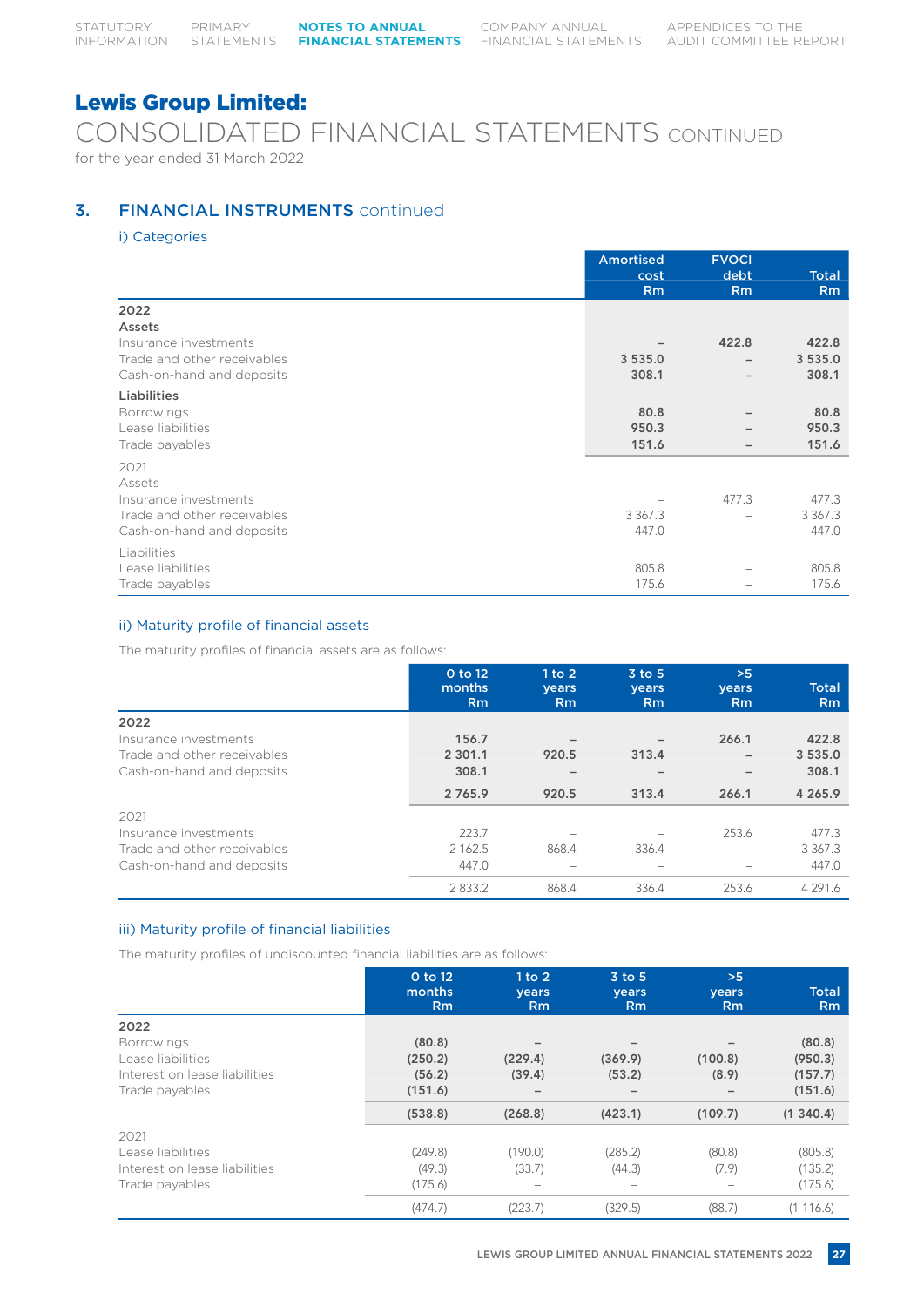CONSOLIDATED FINANCIAL STATEMENTS CONTINUED

for the year ended 31 March 2022

## **3. FINANCIAL INSTRUMENTS** continued

### iv) Interest rate profile

The interest rate profiles of financial instruments are as follows:

|                                        | <i>investment</i>      | Average<br>Term of closing effective<br>interest rate (%) | <b>Floating or</b><br>fixed rate | Carrying<br>value<br>Rm |
|----------------------------------------|------------------------|-----------------------------------------------------------|----------------------------------|-------------------------|
| 2022                                   |                        |                                                           |                                  |                         |
| Assets                                 |                        |                                                           |                                  |                         |
| Gross instalment sale receivables      | Up to three years      | 19.6                                                      | Fixed                            | 5 696.7                 |
| Fixed income securities                | Varies (refer note 5)  | 8.1                                                       | Fixed                            | 266.1                   |
| Money market investments               | Up to 12 months        | 5.2                                                       | Floating                         | 156.7                   |
| Liabilities                            |                        |                                                           |                                  |                         |
| Short-term interest-bearing borrowings | Varies (refer note 14) | 6.1                                                       | Floating                         | 80.8                    |
| Lease liabilities                      | <b>Varies</b>          | 7.3                                                       | Fixed                            | 950.3                   |
| 2021<br>Assets                         |                        |                                                           |                                  |                         |
| Gross instalment sale receivables      | Up to three years      | 21.2                                                      | Fixed                            | 5 691.4                 |
| Fixed income securities                | Varies (refer note 5)  | 8.1                                                       | Fixed                            | 253.6                   |
| Money market investments               | Up to 12 months        | 4.8                                                       | Floating                         | 223.7                   |
| Liabilities                            |                        |                                                           |                                  |                         |
| Short-term interest-bearing borrowings | Varies (refer note 14) | 5.9                                                       | Floating                         |                         |
| Lease liabilities                      | Varies                 | 8.0                                                       | Fixed                            | 805.8                   |

#### v) Interest received and paid on financial instruments

|                                        | 2022           | 2021      |
|----------------------------------------|----------------|-----------|
|                                        | R <sub>m</sub> | <b>Rm</b> |
| Interest received on financial assets  |                |           |
| Insurance investments                  | 34.6           | 38.6      |
| Trade and other receivables            | 1 3 9 8.9      | 1 421.8   |
| Cash-on-hand and deposits              | 14.4           | 17.2      |
|                                        | 1 447.9        | 1 477.6   |
| Interest paid on financial liabilities |                |           |
| <b>Borrowings</b>                      | 12.6           | 14.3      |
| Lease liabilities                      | 62.1           | 66.0      |
|                                        | 74.7           | 80.3      |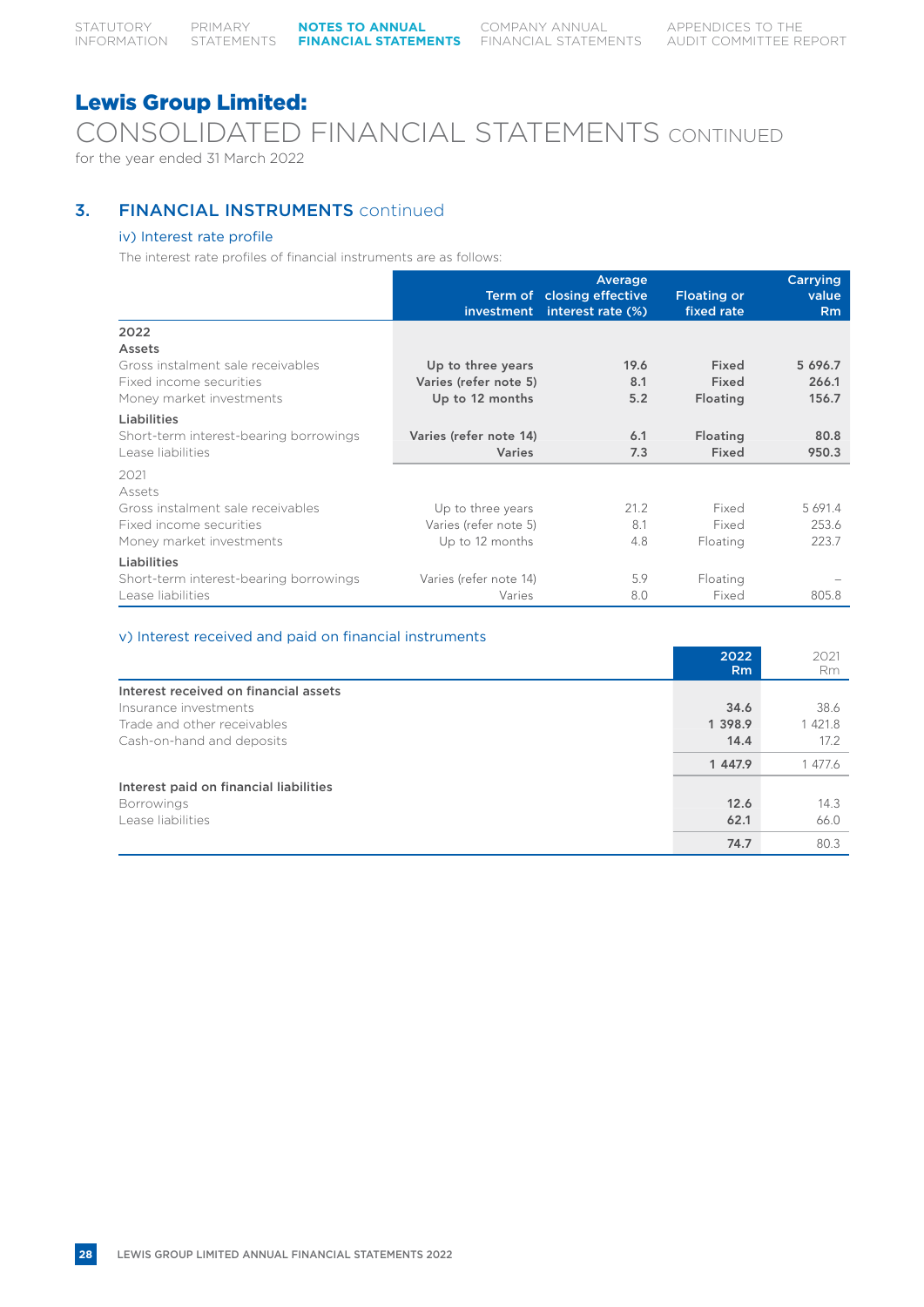CONSOLIDATED FINANCIAL STATEMENTS CONTINUED for the year ended 31 March 2022

## 4. TRADE, OTHER RECEIVABLES AND DEBTOR COSTS

## 4.1 Trade, insurance and other receivables

|                                                                                            | 2022<br>Rm           | 2021<br>Rm           |
|--------------------------------------------------------------------------------------------|----------------------|----------------------|
| Trade and insurance receivables                                                            | 5 696.7              | 5 691.4              |
| Trade receivables<br>Insurance receivables                                                 | 5 581.3<br>115.4     | 5 5 5 1 . 5<br>139.9 |
| Provision for impairment                                                                   | (2, 300.4)           | (2423.7)             |
| Trade receivables<br>Insurance receivables                                                 | (2, 233.3)<br>(67.1) | (2, 338.5)<br>(85.2) |
| Trade and insurance receivables (net)                                                      | 3 3 9 6 . 3          | 3 267.7              |
| Due within 12 months<br>Due after 12 months                                                | 2 162.4<br>1 233.9   | 2098.5<br>1 169.2    |
| Other receivables                                                                          | 138.7                | 99.6                 |
| Total trade, insurance and other receivables                                               | 3 5 3 5 .0           | 3 367.3              |
| Debtors' impairment provision as a percentage of debtors at gross carrying value<br>$(\%)$ | 40.4                 | 42.6                 |

Amounts due from trade receivables after one year are reflected as current, as they form part of the normal operating cycle. The credit terms of trade receivables range from 6 to 36 months.

Other receivables consist of prepayments, VAT, foreign reinsurance receivables and investment in insurance cell captive (refer to note 5).

### Accounting policies

#### Trade and other receivables

Trade receivables are amounts due from customers for merchandise sold or services performed in the ordinary course of business. They are recognised initially at fair value and are subsequently measured at amortised cost using the effective interest rate, less a provision for impairment. Trade receivables are classified as financial instruments in terms of IFRS.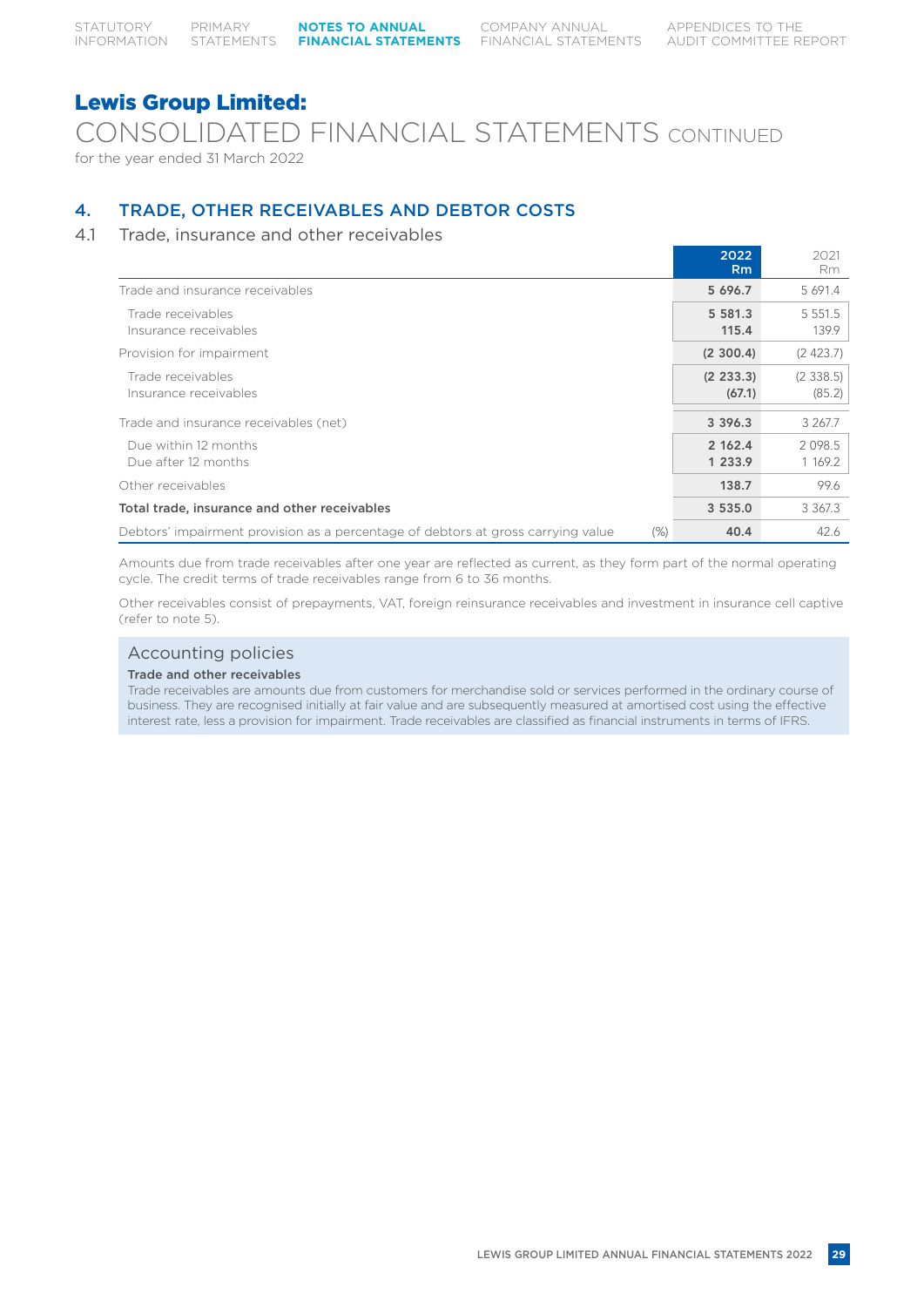CONSOLIDATED FINANCIAL STATEMENTS CONTINUED for the year ended 31 March 2022

## 4. TRADE, OTHER RECEIVABLES AND DEBTOR COSTS continued

### 4.1 Trade, insurance and other receivables continued

### Significant accounting estimates and judgements

#### (i) Business model

Trade receivables are amounts due from customers for merchandise sold or services performed in the ordinary course of business. These receivables contain a significant financing component with terms of business varying from 6 to 36 months, and a significant portion of the business being conducted on 36 months.

Trade receivables are held to collect contractual cash flows and the contractual terms of the trade receivables are solely payments of principal and interest. Accordingly, the assessment of the business model is that of holding to collect and, therefore, trade receivables are accounted for on an amortised cost basis.

#### (ii) Modifications

The ECL is calculated with reference to the original contract with the customer. No modifications are made to the contract or the contractual cash flows as contemplated by IFRS 9.

#### (iii) Impairment modelling

In accordance with paragraph 5.5.15(a)(ii) of IFRS 9, the group has elected to apply the simplified model and measures the impairment allowance at an amount equal to lifetime expected credit losses. This policy has been applied to all trade receivables. Lifetime expected credit losses are assessed by determining cash flows on a probability-weighted basis and discounting these at the effective interest rate including initiation fees.

The probability-weighted cash flows are calculated using the following:

- Transition matrix and conditional probabilities.
- Payment performance for each payment state.

The transition matrix and conditional probabilities are calculated using the trade receivables population payment behaviour for each payment state and has been developed using the group's customer payment history over the last five years. The transition matrices have been developed for each of the countries which predicts the population's payment behaviour and probability of the account being in a particular payment state and transitioning into future payment states. The key states in the transitional matrix are the following:

- Customers' lifetime payment rating which measures the customers actual payments received over the lifetime of the account relative to the contractual instalments due.
- Age of the account.
- Term of the contract.

For each term, lifetime payment rating and age, the transitional matrix maps the probability of an account transitioning into future lifetime payment ratings for the remaining months on book. Cash flows are forecasted up to month 60 of the account.

The payment performance for each payment state is calculated using the actual payment history for each payment rating over the last 12 months.

#### Forward-looking information

IFRS 9 requires that the ECL impairment provision considers potential future changes in the economic environment. To achieve this, an economic overlay model has been developed by performing a regression analysis between key economic variables and the percentage of performing accounts rolling into nonperforming states in the following 12 months. This analysis is done on an annual basis to identify the relevant economic variables and assess the degree of correlation with the non-performing category.

The assessment for 2022 has identified the following economic variables as those with the highest degree of statistical significance:

- Real durable consumption, adjusted to account for GDP growth.
- Year-on-year change in debt/disposable income.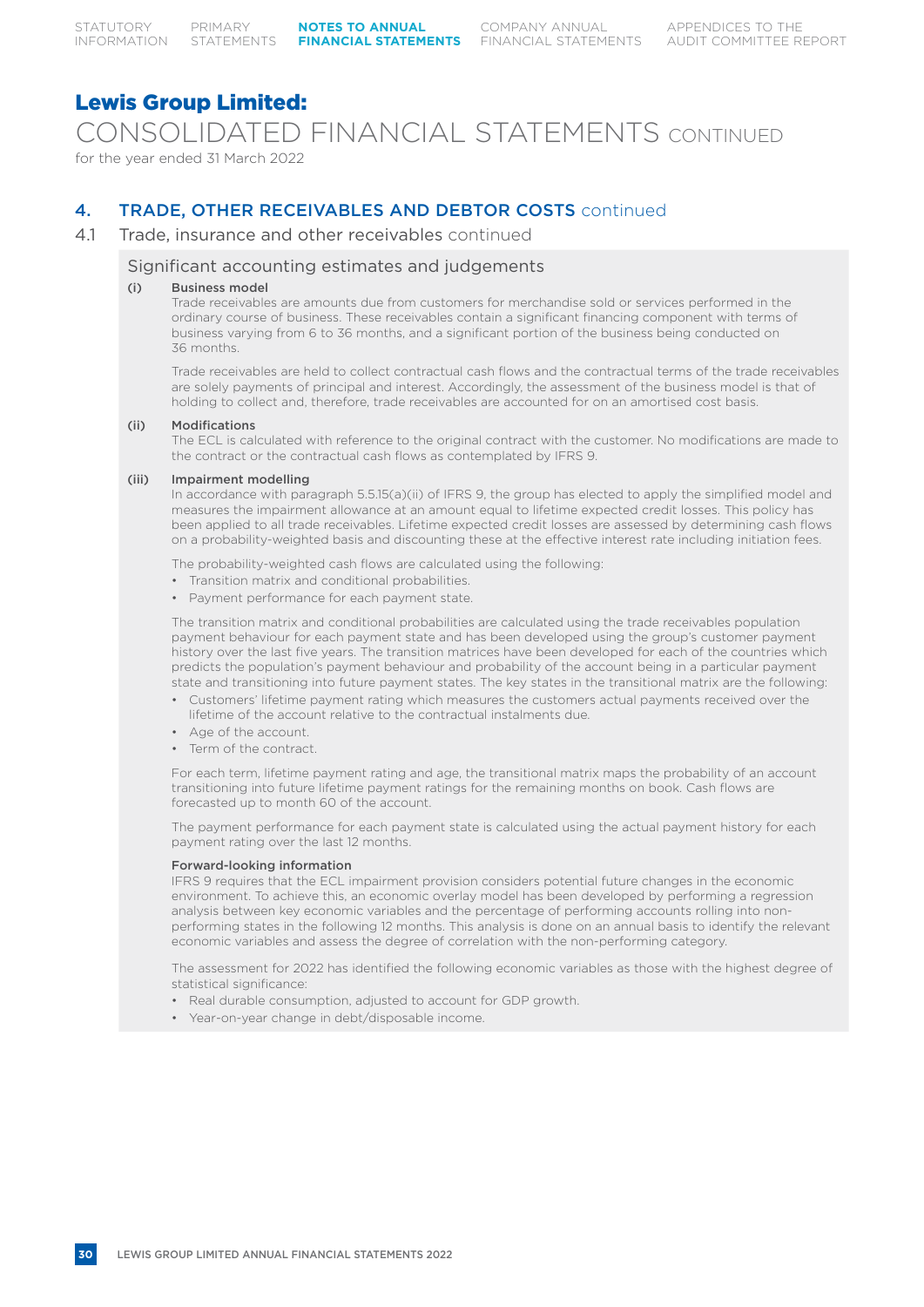CONSOLIDATED FINANCIAL STATEMENTS CONTINUED for the year ended 31 March 2022

## 4. TRADE, OTHER RECEIVABLES AND DEBTOR COSTS continued

## 4.1 Trade, insurance and other receivables continued

#### Significant accounting estimates and judgements continued

#### Forward-looking information continued

Base, upside and downside scenarios using the economic variables above is determined and a weighted average scenario prepared. This is compared to the base position and an appropriate adjustment is made to the whole trade receivables book. The three scenarios project the future impact of the economic variables on the impairment provision.

The economic environment has been severely disrupted in the recent past and management is of the view that trading conditions will become tougher. Covid-19 and the Russia/Ukraine war continues to pose a significant threat to the global economy, whilst recent unrests and floods placed further pressure on the local economy. Record high unemployment rates, rising inflation and higher interest rates are likely to result in additional strain on the South African consumer.

Taking the above aggravating circumstances into consideration, management has assigned a probability of 70% to the downside scenario, 25% to the base scenario and 5% to the upside scenario for the 12-month forecast. The resultant impact of R270.4 million was included in the group's ECL impairment provision.

Management's areas of judgement include the probabilities of these scenarios occurring, the severity of the scenarios and the potential impact it might have on payment performance. A sensitivity analysis has been performed and the impact is illustrated below:

|                                                    |           | 2022     |
|----------------------------------------------------|-----------|----------|
| Probability-weighted impact of all three scenarios | <b>Rm</b> | % change |
|                                                    | 270.4     |          |
| 100% downside scenario                             | 302.1     | 11.7     |
| 100% base scenario                                 | 211.6     | (21.7)   |
| 100% upside scenario                               | 120.3     | (55.5)   |

In the prior year, due to the severely disrupted economic environment as a result of Covid-19, a lower statistical correlation was observed when performing this assessment at 31 March 2021 resulting in the conclusion that a pure statistical correlation model based on a regression analysis was not appropriate. Covid-19 continued to pose a significant threat to the economy and management's view was that trading conditions would become tougher. The impairment model used the last 12 months' payment performance and was therefore calibrated to allow for a distressed macroeconomic environment in the new financial year, similar to the experience of the year-ended March 2021. To incorporate the potential further impact of Covid-19 on the forward-looking information, the impact of event risk not accounted for was quantified by building stressed macroeconomic variables into the impairment model. These included further economic strain that could result from another hard lockdown, the discontinuation of Covid-19 social grants and the impact of government employees wage freeze on their ability to service debt. The combined impact on the group's ECL for these variables was R114.1 million.

#### (iv) Credit impaired (Stage 3)

The criteria for credit impaired accounts (i.e. when the account moves to stage 3 as a result of loss events that have occurred after initial recognition) are as follows:

- Non-performing accounts (as defined on the following page).
- *In duplum* accounts (the National Credit Act section providing that all charges cease to accrue once the sum of the charges equals the amount of capital outstanding at the time).
- Accounts in debt counselling (as governed by the National Credit Act).
- As a backstop, accounts not included in the above categories, where no payment has been received over the last three consecutive months. This category was specifically created for IFRS 9 purposes.

A credit impaired account will cure when the customer does not meet the criteria for being a credit impaired account.

Curing occurs in the following instances:

- Non-performing accounts: Accounts in this category will only cure when their lifetime payment rating improves to the extent that the account qualifies to move into a 'Slow payers' or 'Satisfactory paid' category. Generally, this will require a significant improvement in the customer's payment behaviour.
- *• In duplum* accounts: Accounts in this category will cure when they no longer meet the requirements of the National Credit Act for being defined as an *in duplum* account.
- Accounts in debt counselling: Accounts in this category will cure when the customer is no longer in debt counselling in terms of the requirements of the National Credit Act.
- For accounts where no payment has been received in the last three consecutive months, it will cure once in receipt of a payment. This category has a high probability of curing.

With regard to credit impaired accounts, interest income is recognised by applying the effective interest rate to the net carrying value, i.e. gross carrying value less impairment provision, resulting in lower interest revenue.

#### (v) Unpaid insurance

Insurance receivables and the impairment of insurance receivables are recognised and measured in terms of IFRS 4 Insurance Contracts.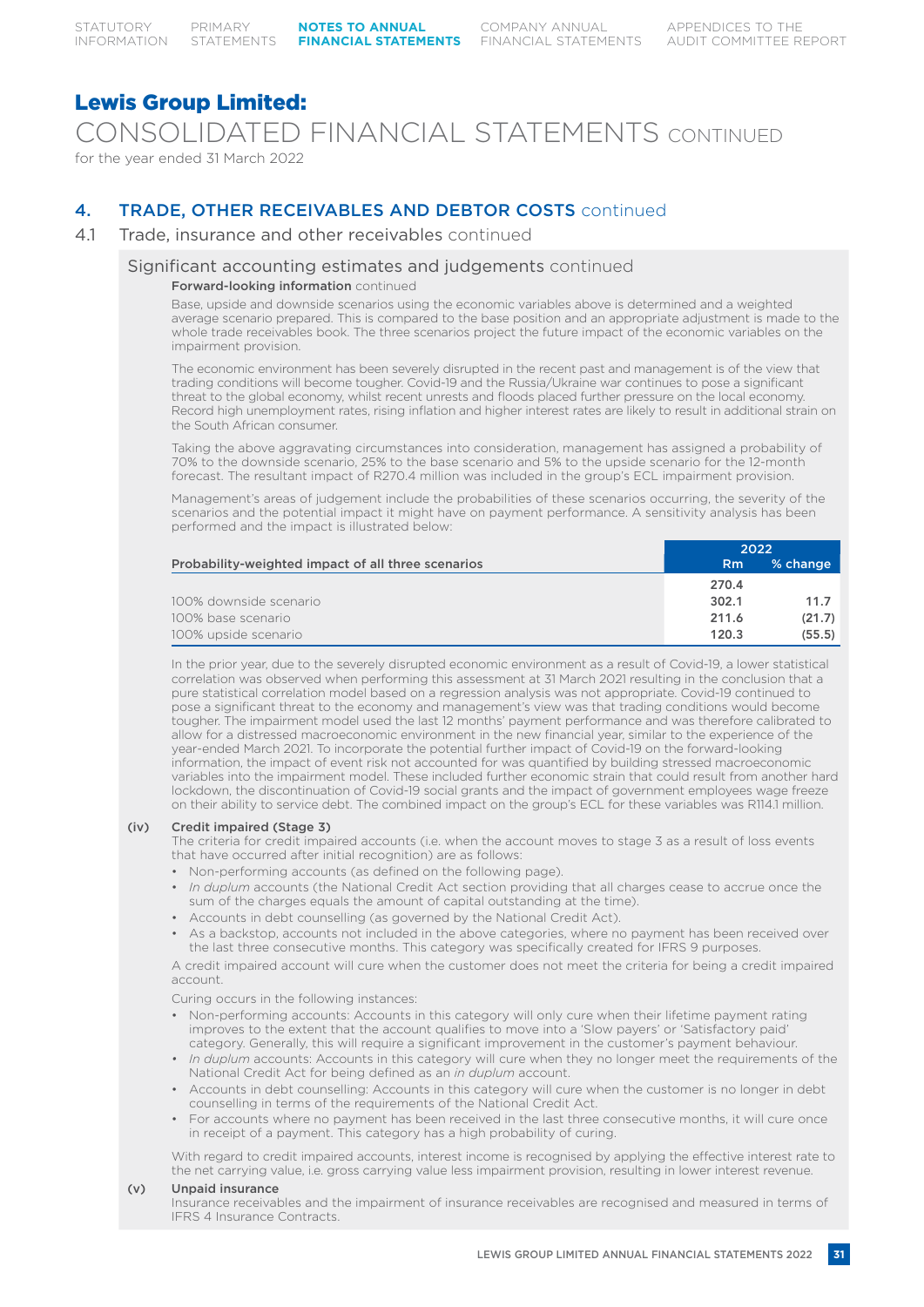CONSOLIDATED FINANCIAL STATEMENTS CONTINUED

for the year ended 31 March 2022

## 4. TRADE, OTHER RECEIVABLES AND DEBTOR COSTS continued

### 4.1 Trade, insurance and other receivables continued

#### Credit risk of trade receivables

Credit risk is the risk of suffering financial loss, should any of the group's customers and counterparties fail to fulfil their contractual obligations with the group. The main credit risk faced is that customers will not meet their payment obligations in terms of the sale agreements concluded.

Lewis has a large, diverse and widespread customer base. Therefore, the group does not consider there to be any significant concentration of credit risk. There is no significant exposure to any specific industries affected by Covid-19.

#### Credit granting

The group has developed advanced credit granting systems to properly assess the credit worthiness of customers. The credit underwriting process flows through the following stages:

• Credit scoring: This involves the gathering of appropriate information from the client, use of credit bureaus and third parties such as employers. These input variables are run through the various credit scorecards. Lewis deals with its new customers and existing customers differently when credit scoring takes place.

The process is as follows:

- For new customers, application risk scorecards predict the risk with the emphasis for such an evaluation on information from credit bureaus and third-party information.
- For existing customers, behavioural scorecards have been developed to assess the risk through predictive behaviour with the emphasis on the customer's payment record with Lewis, bureau and other information being considered.
- Assessing client affordability: This process involves collecting information regarding the customer's income levels, expenses and current debt obligations. Lewis has its own priority expense model based on surveys conducted with customers in addition to the National Credit Regulator's expense table.
- Determining the credit limit for the customer: The customer's risk score determined by the scorecard together with the affordability assessment and outstanding obligations are used to calculate a credit limit within the customer's affordability level.

The credit granting systems enable the group to determine its appetite for risk. In determining the acceptable level of risk, the potential loss is weighed up against the revenue potential using the predictive behavioural models inherent in the credit granting system. The group continuously monitors any variances from the level of risk that has been adopted.

The group manages its risk effectively by assessing the customer's ability to service the proposed monthly instalment.

#### Payment ratings

The customer's payment profile is managed by using payment ratings. Payment ratings are determined on an individual customer level and aggregated over all the customer's sub-accounts. Payment ratings measure the customer's actual payments received over the lifetime of the account relative to the instalments due in terms of the contract.

There are 13 payment ratings with customers being allocated to one of these 13 payment ratings in accordance with their payment behaviour. For the purpose of managing the business, the 13 payment ratings are summarised into three main groupings, namely:

#### • Satisfactory paid

These represent customers with a payment rating of between 9 and 13, with the lowest rated customers having paid an average of approximately 70% over the contract period (with no single customer paying less than 65.4%).

#### • Slow payers

These represent customers with a payment rating of 7 and 8, with the lowest rated customers having paid an average of approximately 55% of amounts due over the contract period (with no single customer paying less than 50.0%).

#### • Non-performing accounts

These represent customers not classified as Satisfactory paid or Slow payers with a payment rating of 6 and lower.

These payment ratings are used to categorise and report on customers at the store level to re-sell to satisfactory paid customers and to follow up the slow paying and non-performing customers.

#### Impairment provision

In accordance with IFRS 9, the group has elected to measure the impairment allowance equal to the lifetime ECL. The lifetime ECL is calculated by determining cash flows on a probability-weighted basis and discounting these at the effective interest rate in the contract, including initiation fees. The discounted cash flow is compared to the balance owing at point of assessment to determine the ECL.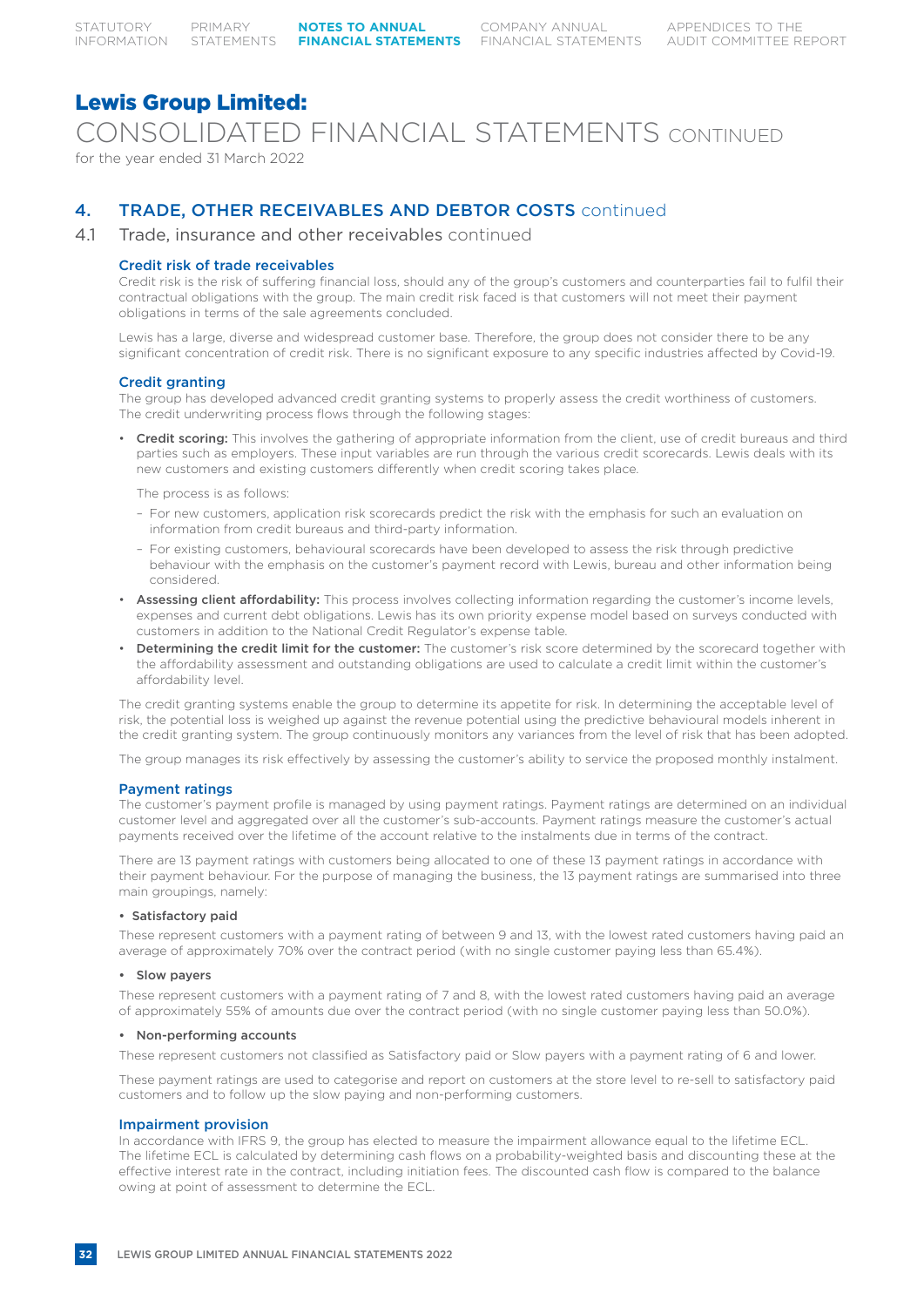CONSOLIDATED FINANCIAL STATEMENTS CONTINUED

for the year ended 31 March 2022

## 4. TRADE, OTHER RECEIVABLES AND DEBTOR COSTS continued

### 4.1 Trade, insurance and other receivables continued

#### Impairment provision continued

The probability-weighted cash flows are calculated using the debtor book population's payment behaviour in combination with a transition matrix. The transition matrix and payment performance for each payment state has been developed utilising customer payment history. The transition matrix predicts the population's payment behaviour and probability of the account being in a particular payment state and transitioning into future payment states. The key states in the transitional matrix are the customer's lifetime payment rating, time on book and contractual term. For modelling purposes, cash flows are forecasted up to month 60 of the account.

The impairment provision applicable to each payment rating and the trending thereof, is evaluated with collection rates and customer payment data produced by the credit risk information systems.

The key indicators that are reviewed include, *inter alia*, the following:

- Number of satisfactorily paid customers. The key operational objective is to have as many satisfactory paid customers as possible as it is the group's expectation that these customers will settle their accounts, albeit that certain categories of satisfactory paid customers may settle past their contractual term. Satisfactory paid customers are the source of future repeat business which is one of the core strengths of the business model.
- The level of impairment provision applicable to each payment rating and the trend thereof. The impairment calculation is performed on a monthly basis taking into account the payment behaviour of the debtors book having regard to the customer's lifetime payment rating, time on book and contractual term.

#### Contractual arrears

The key aspect of the arrear calculation is Lewis' policy not to reschedule arrears nor to amend the terms of the original contract. In other words, the contractual arrears calculated is the actual arrears in terms of the originally signed agreement.

From the onset of the agreement, contractual arrears is calculated by comparing payments made life to date with the originally calculated instalments due life to date, causing a customer who is paying less than the required contracted instalment to immediately fall into arrears. Once the customer exceeds the term of the agreement by paying less than the required contracted instalments, the full balance owing will be in arrears. The group does not consider arrears the leading indicator, but rather payment ratings for the reasons mentioned above.

#### Combined impairment and contractual arrears table

The table reflects the following:

- The main groupings of payment ratings describing payment behaviour.
- For each of the main groupings of payment ratings, the following is disclosed:
	- Number of customers.
	- Gross carrying value.
	- Impairment provision allocated to each grouping.
	- Contractual arrears for each grouping have been categorised by number of instalments in arrears.

The table referred to above is set out on the following page.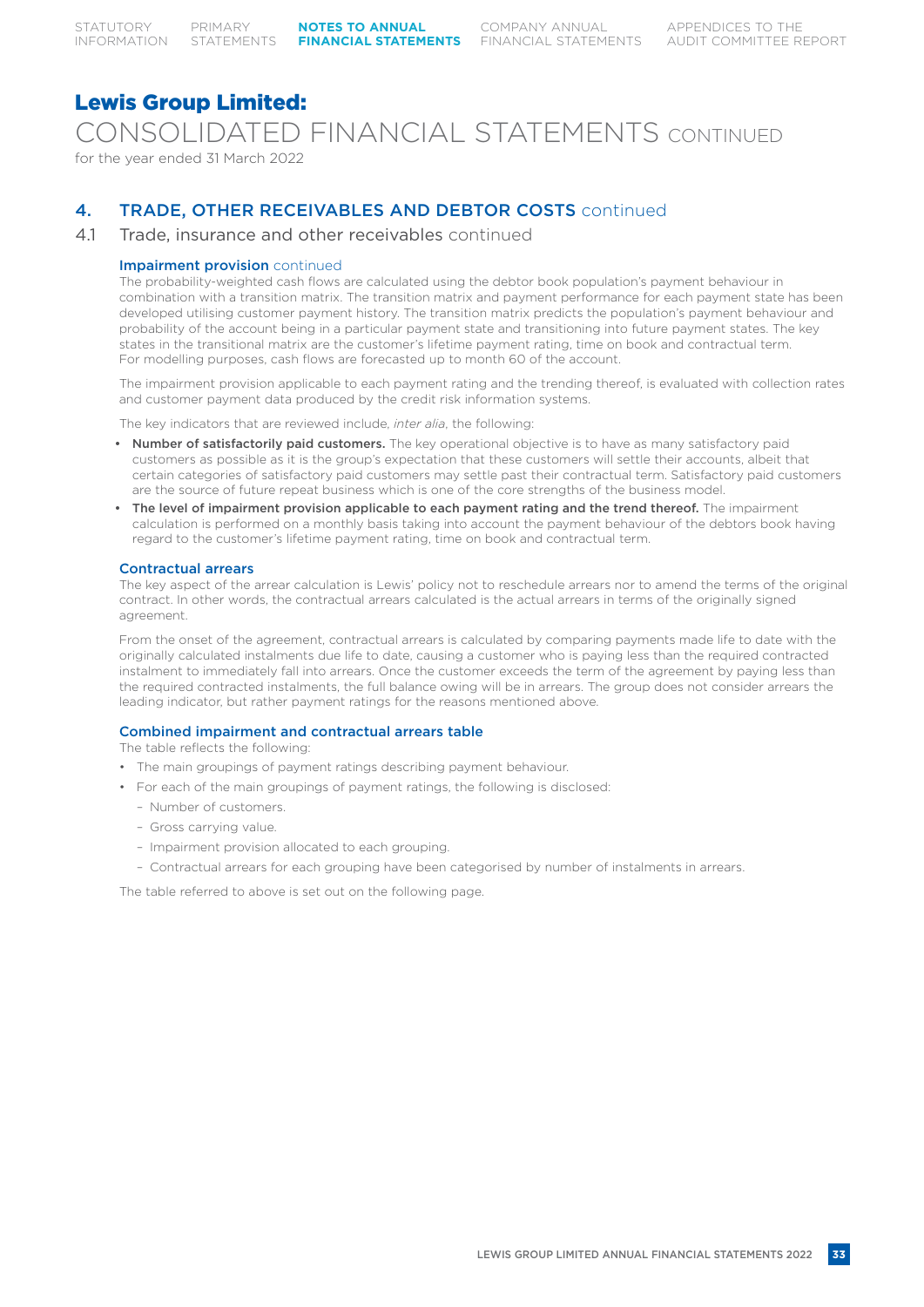$\sim$  1

## Lewis Group Limited:

CONSOLIDATED FINANCIAL STATEMENTS CONTINUED

for the year ended 31 March 2022

| Debtor analysis 31 March 2022 |               | Trade, insurance and other receivables continued | Gross                             |                                         |                                          |                                         |              |                                   | Instalments in arrears |                               |
|-------------------------------|---------------|--------------------------------------------------|-----------------------------------|-----------------------------------------|------------------------------------------|-----------------------------------------|--------------|-----------------------------------|------------------------|-------------------------------|
| Customer grouping             |               | Number of<br>customers<br>Total                  | carrying<br>value<br><b>R'000</b> | Impairment<br>provision<br><b>R'000</b> | provision<br>Impairment<br>$\frac{8}{3}$ | arrears<br><b>R'OOO</b><br><b>Total</b> | <b>R'000</b> | <b>R'000</b><br>$\mathbf{\Omega}$ | М<br><b>R'000</b>      | $\frac{1}{2}$<br><b>R'000</b> |
| Satisfactory paid             | (%)           | 455 999<br>79.0                                  | 3 905 943<br>68.6                 | 841709<br>36.6                          | 21.5                                     | 592 552                                 | 169347       | 116257                            | 85 423                 | 221525                        |
| Slow payers                   | (%)           | 69098<br>12.0                                    | 819 412<br>14.4                   | 599732<br>26.1                          | 73.2                                     | 530 575                                 | 58 173       | 56023                             | 52726                  | 363 653                       |
| Non-performing accounts       | $\mathcal{E}$ | 51796<br>9.0                                     | 17.0<br>971311                    | 37.3<br>858 977                         | 88.4                                     | 759918                                  | 47 276       | 46618                             | 45898                  | 620126                        |
| Total                         |               | 576893                                           | 5696666                           | 2 300 418                               | 40.4                                     | 1883045                                 | 274796       | 218898                            | 184 047                | 1 205 304                     |

| 1202            |
|-----------------|
|                 |
|                 |
|                 |
|                 |
| 31 March        |
|                 |
|                 |
|                 |
|                 |
|                 |
| I debtors as at |
|                 |
|                 |
|                 |
|                 |
|                 |
|                 |
|                 |
|                 |
| <u>ยู</u>       |
|                 |
|                 |
|                 |
|                 |
|                 |
| redit impaired  |
|                 |
|                 |
|                 |

| Credit impaired debtors as at 31 March 2022        |                          |                                     |                                 |                              |                                   |                                       |                                           |                              |
|----------------------------------------------------|--------------------------|-------------------------------------|---------------------------------|------------------------------|-----------------------------------|---------------------------------------|-------------------------------------------|------------------------------|
|                                                    | n-performing<br>ة<br>Z   |                                     | In duplum                       | Debt counselling             |                                   |                                       | No payment in three<br>consecutive months |                              |
| Credit impaired categories                         | accounts<br><b>R'000</b> | <b>R'000</b><br><b>Satisfactory</b> | <b>Slow pay</b><br><b>R'000</b> | <b>R'000</b><br>Satisfactory | <b>R'000</b>                      | <b>R'000</b><br>Slow pay Satisfactory | <b>R'000</b><br><b>Red MoIS</b>           | <b>R'OOO</b><br><b>Total</b> |
| mpairment provision<br><b>Bross carrying value</b> | (858 977)<br>971 311     | 1708<br>(817)                       | (1474)<br>1878                  | (1313)<br>44 838             | 628)<br>60 200<br>$\overline{41}$ | (13300)<br>43 703                     | (41 175)<br>58 981                        | (970506)<br>1 182 619        |
| Amortised cost                                     | 112 334                  | 891                                 | 404                             | 31 703                       | 18 572                            | 30 403                                | 17806                                     | 212 113                      |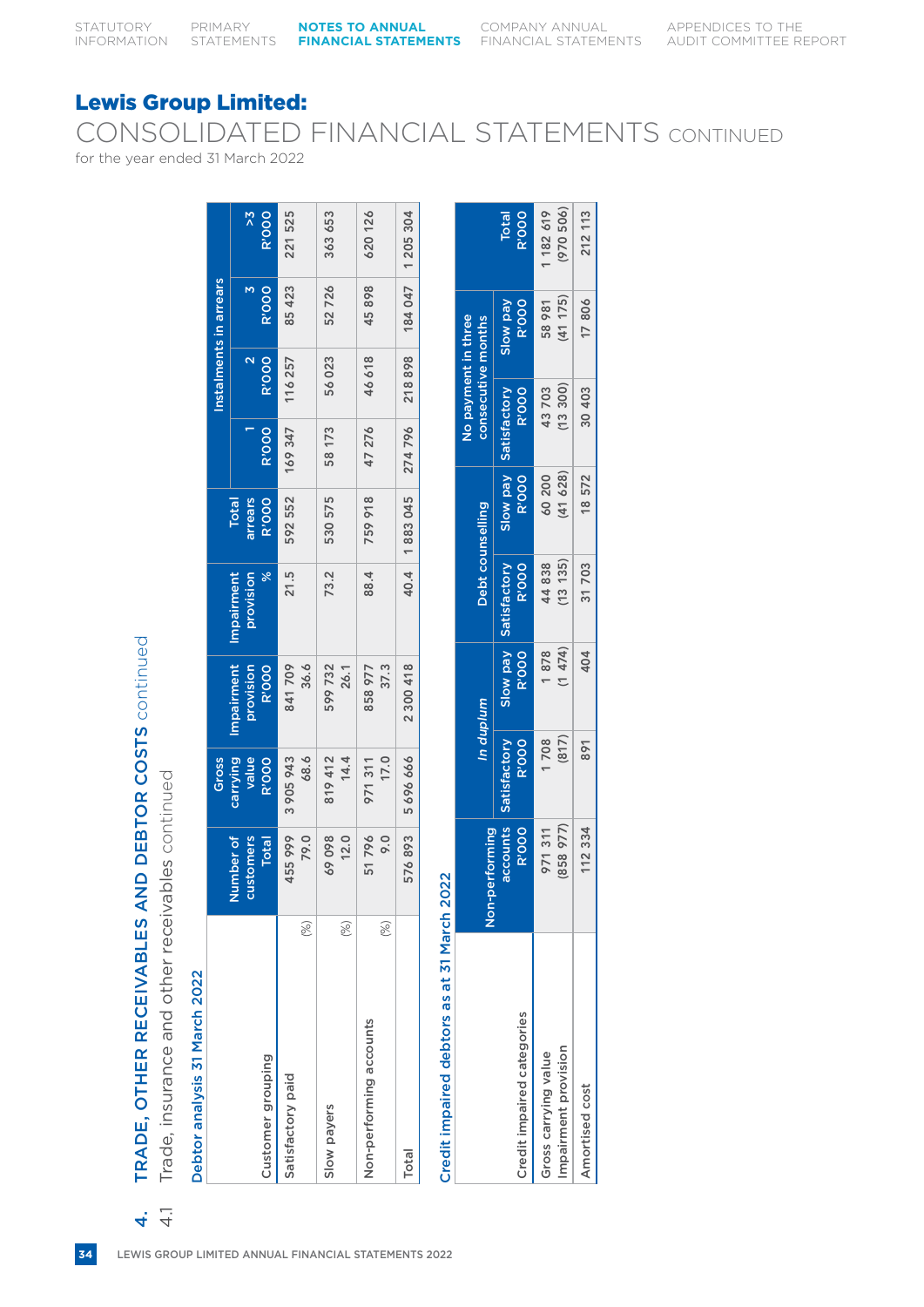CONSOLIDATED FINANCIAL STATEMENTS CONTINUED

for the year ended 31 March 2022

|                         |     |           | Gross     |            |               |         |         | Instalments in arrears |         |               |
|-------------------------|-----|-----------|-----------|------------|---------------|---------|---------|------------------------|---------|---------------|
|                         |     | Number of | carrying  | Impairment | Impairment    | Total   |         |                        |         |               |
|                         |     | customers | value     | provision  | provision     | arrears |         | $\sim$                 | M       | $\frac{1}{2}$ |
| Customer grouping       |     | Total     | R'OOO     | R'OOO      | $\frac{5}{6}$ | R'OOO   | R'OOO   | R'OOO                  | R'OOO   | R'OOO         |
| Satisfactory paid       |     | 430 459   | 3 537 586 | 733 902    | 20.7          | 592 247 | 169 226 | 118916                 | 88 177  | 215928        |
|                         | (%) | 74.4      | 62.2      | 30.3       |               |         |         |                        |         |               |
| Slow payers             |     | 78 608    | 915822    | 618 421    | 67.5          | 568 282 | 64 802  | 62 430                 | 59 197  | 381853        |
|                         | (%) | 13.6      | 16.1      | 25.5       |               |         |         |                        |         |               |
| Non-performing accounts |     | 69751     | 238 029   | 071346     | 86.5          | 895 977 | 61765   | 60 953                 | 60 193  | 713066        |
|                         | (%) | 12.0      | 21.7      | 44.2       |               |         |         |                        |         |               |
| Total                   |     | 578818    | 5691437   | 2 423 669  | 42.6          | 2056506 | 295 793 | 242 299                | 207 567 | 1310847       |
|                         |     |           |           |            |               |         |         |                        |         |               |

# Credit impaired debtors as at 31 March 2021

| <b>DEALER IN A RESERVE SERVE STRUMPORTS</b> |                        |                       |                   |                       |                   |                       |                                           |                        |
|---------------------------------------------|------------------------|-----------------------|-------------------|-----------------------|-------------------|-----------------------|-------------------------------------------|------------------------|
|                                             | performing<br>dor<br>S | In duplum             |                   | Debt counselling      |                   |                       | No payment in three<br>consecutive months |                        |
| Credit impaired categories                  | accounts<br>R'OOO      | Satisfactory<br>R'OOO | Ned Mojs<br>R'OOO | R'OOO<br>Satisfactory | Yed Mojs<br>R'OOO | Satisfactory<br>R'OOO | R'OOO<br>Slow pay                         | Total<br>R'OOO         |
| mpairment provision<br>Gross carrying value | (1071346)<br>1238029   | (939)<br>2047         | 1974<br>(1364)    | 32973<br>(10496)      | (35820)<br>56 203 | (18325)<br>53 074     | $(53\ 172)$<br>80068                      | (1 191 462)<br>1464368 |
| Amortised cost                              | 166 683                | 1108                  | 610               | 22 477                | 20 383            | 34 749                | 26896                                     | 272 906                |

 $4\frac{1}{4}$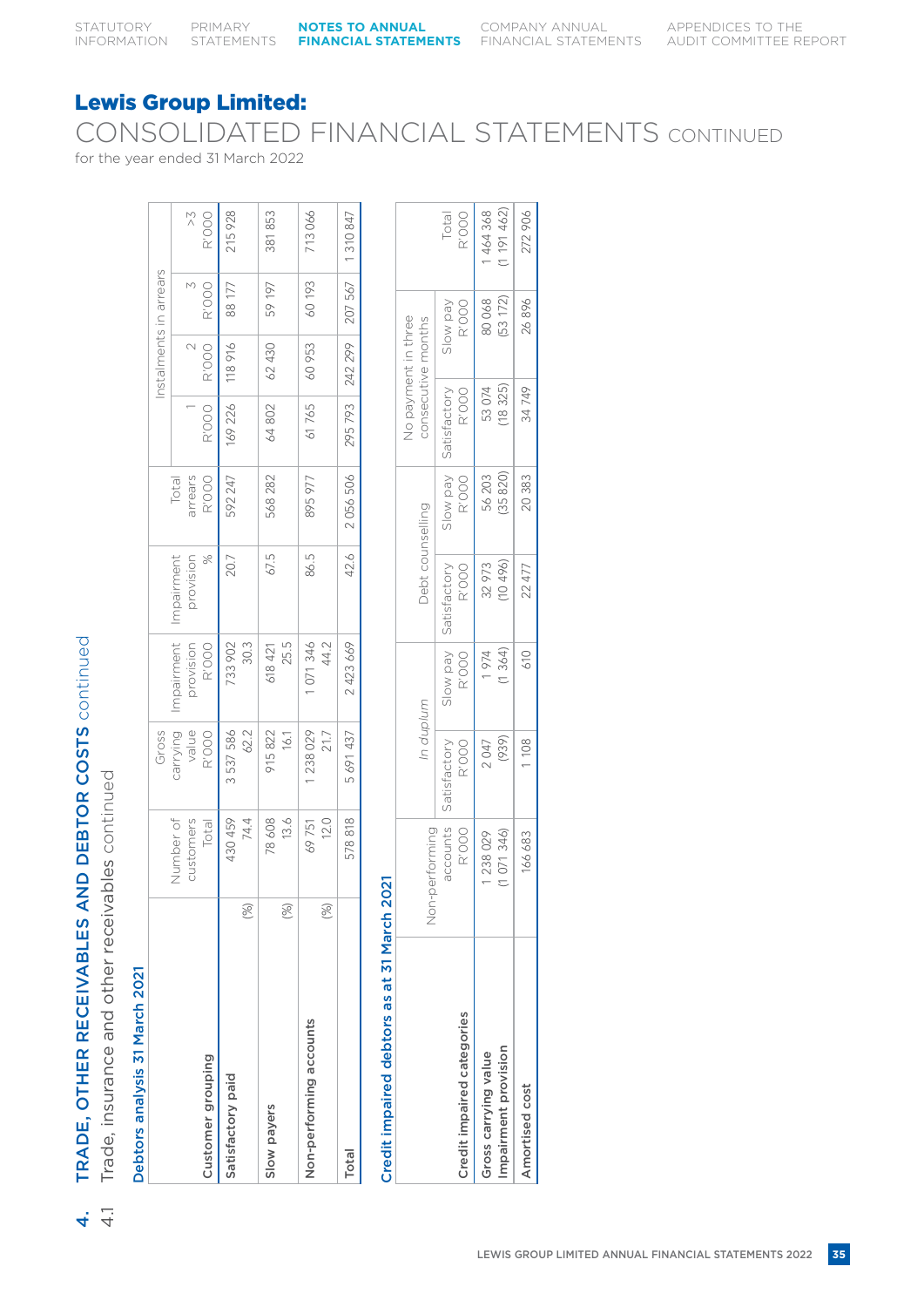CONSOLIDATED FINANCIAL STATEMENTS CONTINUED for the year ended 31 March 2022

# 4. TRADE, OTHER RECEIVABLES AND DEBTOR COSTS continued

4.1 Trade, insurance and other receivables continued

| Analysis of gross trade receivables                                                                                                                                                                                                                                                                                                           | <b>Not credit</b><br>impaired<br>Rm                       | <b>Credit</b><br>impaired<br>Rm                             | <b>Total</b><br>Rm                                       |
|-----------------------------------------------------------------------------------------------------------------------------------------------------------------------------------------------------------------------------------------------------------------------------------------------------------------------------------------------|-----------------------------------------------------------|-------------------------------------------------------------|----------------------------------------------------------|
| As at 31 March 2022<br><b>Opening balance</b><br>New accounts<br>Accounts settled<br>Receivables derecognised (Bad debts written off)<br>Change in value due to transactions <sup>(1)</sup><br>Transfers:<br>Cured (from "Credit impaired" to "Not credit impaired")                                                                          | 4 2 2 7 . 0<br>2 4 4 2 . 4<br>(610.9)<br>(1071.1)<br>78.9 | 1464.4<br>(75.8)<br>(1 021.3)<br>342.0<br>(78.9)            | 5 691.4<br>2 4 4 2 . 4<br>(686.7)<br>(1021.3)<br>(729.1) |
| New credit impaired (from "Not credit impaired" to "Credit impaired")                                                                                                                                                                                                                                                                         | (552.3)                                                   | 552.3                                                       |                                                          |
| <b>Closing balance</b>                                                                                                                                                                                                                                                                                                                        | 4 5 1 4 .0                                                | 1 1 8 2 . 7                                                 | 5 696.7                                                  |
| As at 31 March 2021<br>Opening balance<br>New accounts<br>Accounts settled<br>Receivables derecognised (Bad debts written off)<br>Change in value due to transactions <sup>(1)</sup><br>Transfers:                                                                                                                                            | 4 0 6 3.5<br>2 1 5 8.6<br>(628.7)<br>(361.5)              | 1683.0<br>$\equiv$<br>(67.0)<br>(1133.0)<br>(23.5)          | 5746.5<br>2 158.6<br>(695.7)<br>(1133.0)<br>(385.0)      |
| Cured (from "Credit impaired" to "Not credit impaired")<br>New credit impaired (from "Not credit impaired" to "Credit impaired")<br>Closing balance                                                                                                                                                                                           | 104.0<br>(1108.9)<br>4 2 2 7 .0                           | (104.0)<br>1 108.9<br>1464.4                                | 5 691.4                                                  |
|                                                                                                                                                                                                                                                                                                                                               |                                                           |                                                             |                                                          |
| <b>Analysis of impairment allowance</b>                                                                                                                                                                                                                                                                                                       | Not credit<br>impaired<br><b>Rm</b>                       | <b>Credit</b><br>impaired<br><b>Rm</b>                      | <b>Total</b><br>R <sub>m</sub>                           |
| As at 31 March 2022<br><b>Opening balance</b><br>New accounts<br>Accounts settled<br>Receivables derecognised (Bad debts written off)<br>Change in value due to transactions <sup>(1)</sup><br>Transfers:<br>Cured (from "Credit impaired" to "Not credit impaired")<br>New credit impaired (from "Not credit impaired" to "Credit impaired") | 1 232.2<br>633.9<br>(67.8)<br>(100.4)<br>53.1<br>(421.1)  | 1 1 9 1 .5<br>(50.4)<br>(782.3)<br>243.7<br>(53.1)<br>421.1 | 2 4 2 3 . 7<br>633.9<br>(118.2)<br>(782.3)<br>143.3      |
| <b>Closing balance</b>                                                                                                                                                                                                                                                                                                                        | 1 3 2 9 . 9                                               | 970.5                                                       | 2 300.4                                                  |
| $(\%)$<br><b>ECL coverage</b>                                                                                                                                                                                                                                                                                                                 | 29.5                                                      | 82.1                                                        | 40.4                                                     |
| As at 31 March 2021<br>Opening balance<br>New accounts<br>Accounts settled<br>Receivables derecognised (Bad debts written off)<br>Change in value due to transactions <sup>(1)</sup>                                                                                                                                                          | 1 2 3 1 . 9<br>551.3<br>(77.7)<br>262.9                   | 1 302.1<br>(36.4)<br>(846.7)<br>36.3                        | 2 534.0<br>551.3<br>(114.1)<br>(846.7)<br>299.2          |

ECL coverage (%) 29.2 81.4 42.6 *(1) This line includes movements relating to amounts charged to accounts and payments received where accounts have not yet been fully settled.*

New credit impaired (from "Not credit impaired" to "Credit impaired") (795.5) 795.5 – Closing balance 2423.7 2423.7

Cured (from "Credit impaired" to "Not credit impaired") 59.3 (59.3) –

Transfers: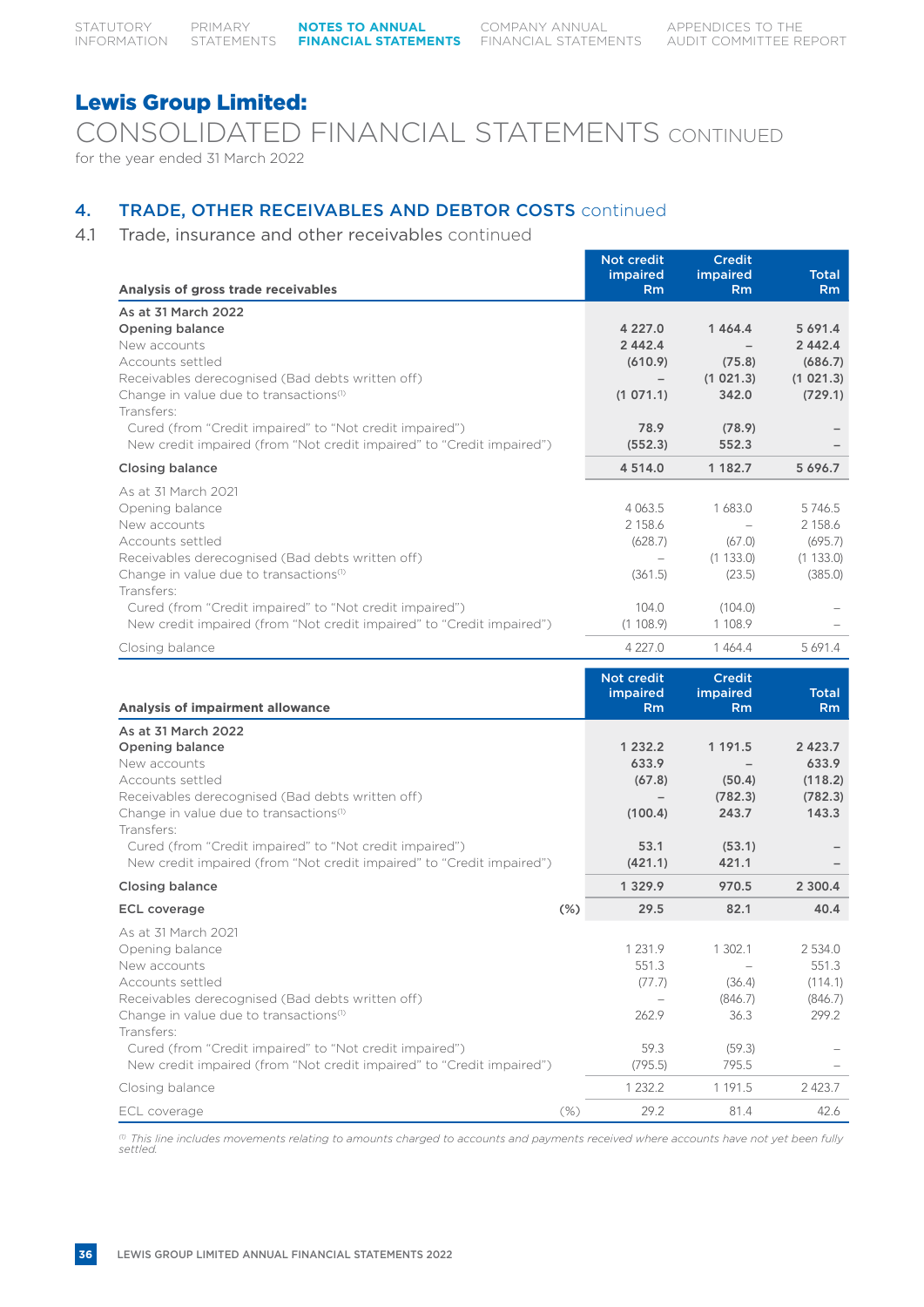CONSOLIDATED FINANCIAL STATEMENTS CONTINUED

for the year ended 31 March 2022

# 4. TRADE, OTHER RECEIVABLES AND DEBTOR COSTS continued

# 4.1 Trade, insurance and other receivables continued

# Interest rate risk

Interest rates charged to customers are fixed at the date the contract is entered into. Consequently, there is no cash flow interest rate risk associated with these contracts during the term of the contract.

The average effective interest rate on instalment sale receivables is 19.6% (2021: 21.2%) and the average term of the sale is 32.7 months (2021: 32.4 months).

# Fair value

In terms of paragraph 29(a) of IFRS 7, the carrying amounts reported in the balance sheet approximate fair value.

# 4.2 Debtor costs

|                                                                                                                             | 2022<br>Rm.            | 2021<br>Rm.            |
|-----------------------------------------------------------------------------------------------------------------------------|------------------------|------------------------|
| Bad debts                                                                                                                   | 902.0                  | 982.2                  |
| Bad debts before adjustment for interest on credit impaired accounts<br>Adjustment for interest on credit impaired accounts | 1 0 2 1 . 3<br>(119.3) | 1 1 3 3 . 0<br>(150.8) |
| Bad debt recoveries<br>Movement in debtors' impairment provision                                                            | (76.3)<br>(123.3)      | (58.9)<br>(110.3)      |
| Closing balance<br>Opening balance                                                                                          | 2 300.4<br>(2, 423.7)  | 2423.7<br>(2534.0)     |
| Total debtor costs                                                                                                          | 702.4                  | 813.0                  |
| Debtor costs as a percentage of debtors at gross carrying value<br>$(\%)$                                                   | 12.3                   | 14.3                   |

"Bad debts before adjustment for interest on credit impaired accounts" is the gross carrying amounts of the trade receivables written off. For credit impaired accounts, interest income is recognised by applying the effective interest rate to the amortised cost (gross carrying value less impairment provision), resulting in lower bad debts.

# Accounting policy

# Debtor costs

The group writes off trade receivables when it has exhausted all practical recovery efforts and has concluded that there is no reasonable expectation of recovery.

Impairment losses on trade receivables are included in debtor costs. Subsequent recoveries of amounts previously written off are credited against the same line item.

# Significant accounting estimates and judgements

Bad debt write-offs take place at the end of each reporting period (i.e. September and March). Bad debt write-offs take place where the customer's payment behaviour cannot be rehabilitated after all reasonable commercially and economically appropriate collection methods have been utilised and exhausted. The bad debt write-offs are initiated where the customer has not made a qualifying payment in the three months preceding the write-off for the following categories:

- Customers significantly in arrears.
- Non-performing customers in terms of the business' credit management practices.
- Customers with out-of-term accounts.

Strong collection drives precede the write-offs and there is no reasonable prospect of significant recoveries once the customer account has been written off. Where receivables have been written off, the group continues to engage in enforcement activity to attempt to recover the receivable due.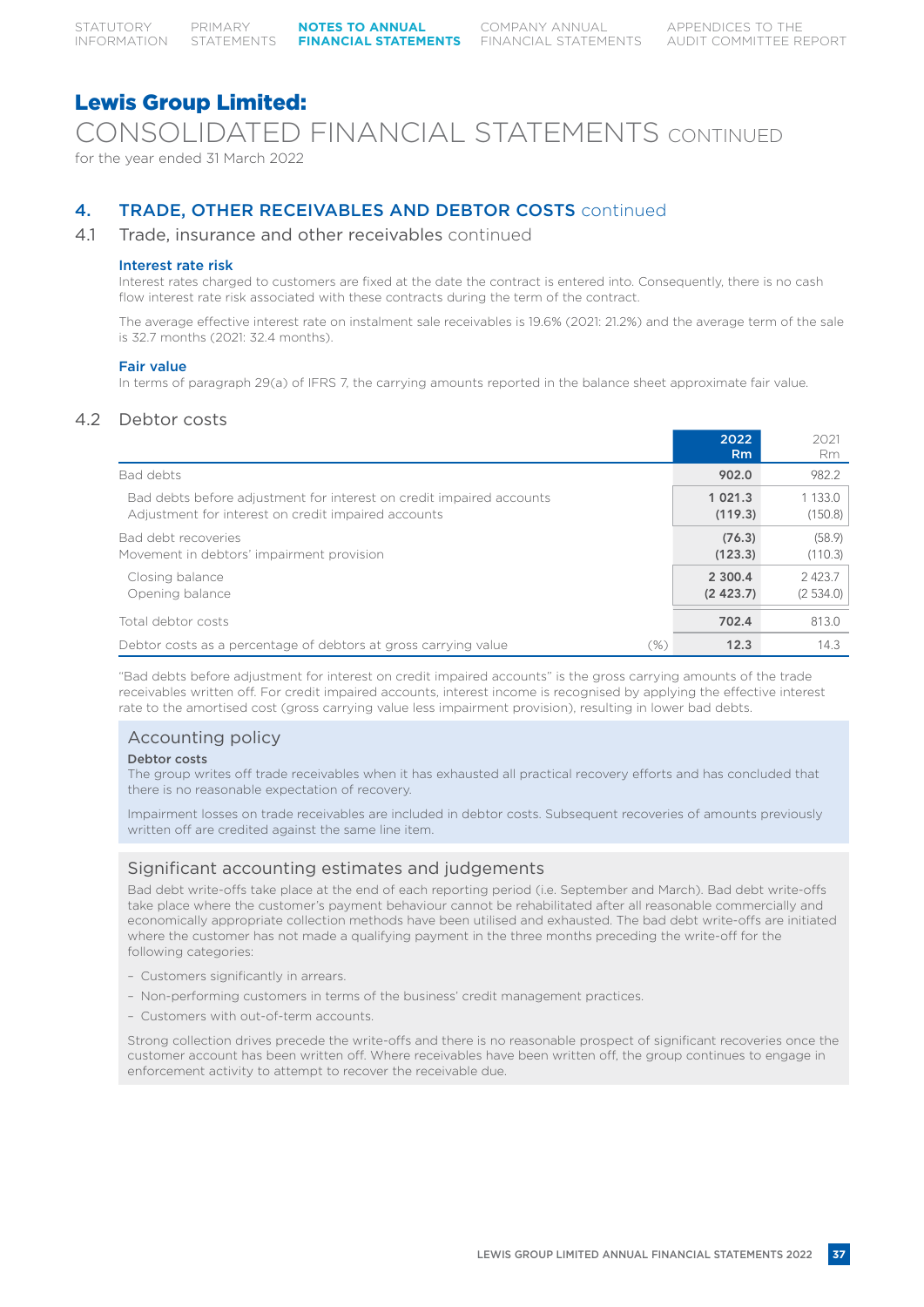# CONSOLIDATED FINANCIAL STATEMENTS CONTINUED

for the year ended 31 March 2022

# 5. INSURANCE

# 5.1 Insurance investments

|                                                                                                                    | 2022<br><b>Rm</b>       | 2021<br>Rm              |
|--------------------------------------------------------------------------------------------------------------------|-------------------------|-------------------------|
| Financial assets - insurance investments<br>Listed investments<br>Fixed income securities - FVOCI debt investments | 266.1                   | 253.6                   |
| Unlisted investments<br>Money market - FVOCI debt investments                                                      | 156.7                   | 223.7                   |
|                                                                                                                    | 422.8                   | 477.3                   |
| Analysed as follows:<br>Non-current<br>Current                                                                     | 266.1<br>156.7<br>422.8 | 253.6<br>223.7<br>477.3 |
| Movement for the year                                                                                              |                         |                         |
| Beginning of the year                                                                                              | 477.3                   | 473.9                   |
| Additions to investments                                                                                           | 51.2                    | 61.1                    |
| Disposals of investments                                                                                           | (152.8)                 | (119.8)                 |
| Interest                                                                                                           | 34.6                    | 36.1                    |
| Fair value adjustment                                                                                              | 12.5                    | 26.0                    |
| End of the year                                                                                                    | 422.8                   | 477.3                   |

A register of listed investments is available for inspection at the company's registered office.

# Accounting policy

Insurance investments are those investments made by the group's insurance company to meet statutory solvency requirements and comprise fixed income securities and money market instruments. Insurance investments is classified as financial instruments in terms of IFRS.

# Significant accounting estimates and judgements

The group holds the following investments:

- Fixed income securities
- Money market investments (floating rate notes)

From a business model assessment, these assets are held to collect the contractual cash flows and to sell the assets. The fixed income securities and money market investments meet the SPPI test and are accounted for at FVOCI.

Fixed income securities are risk-free government bonds. Money market investments (floating rate notes) are invested with credit-worthy financial institutions. Both foreign and local credit ratings are monitored to assess creditworthiness. An ECL assessment was performed and no ECL has been provided as it was found to be immaterial due to the probability of default being extremely low.

Stage 1 with no movement between stages. No amount for 12-month expected credit loss has been recognised as the amount is immaterial.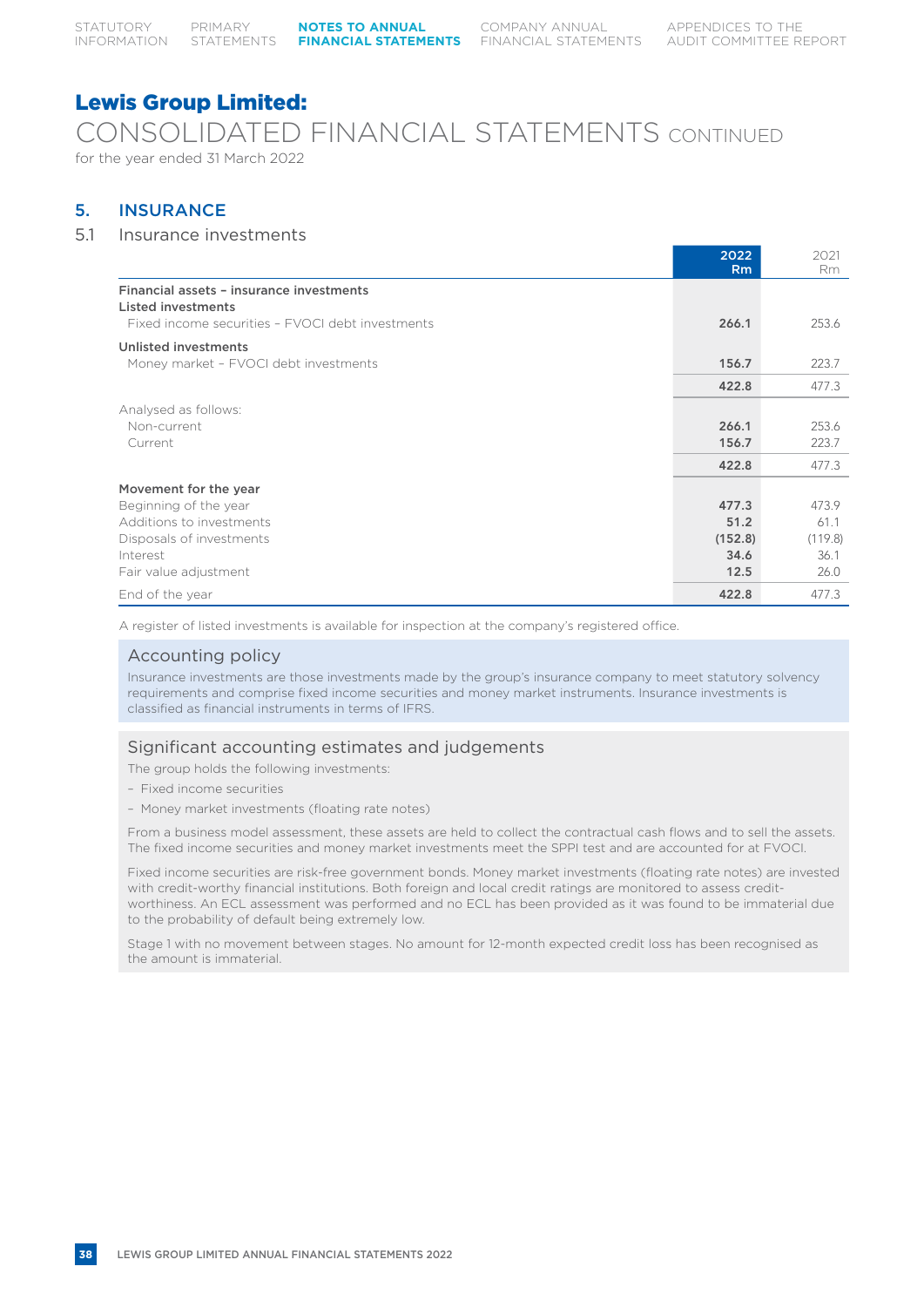CONSOLIDATED FINANCIAL STATEMENTS CONTINUED

for the year ended 31 March 2022

# 5. INSURANCE continued

# 5.1 Insurance investments continued

# Credit risk

Fixed income securities are risk-free government bonds.

The following table provides information regarding the credit risk exposure of the government bonds:

| Name of investment                                      | 2022<br><b>Credit rating</b>                          | 2021<br>Credit rating | Maturity profile                                      | 2022<br><b>Rm</b>      | 2021<br>Rm             |
|---------------------------------------------------------|-------------------------------------------------------|-----------------------|-------------------------------------------------------|------------------------|------------------------|
| RSA 7.00% 280231<br>RSA 6.25% 310336<br>RSA 6.5% 280241 | Ba <sub>2</sub><br>Ba <sub>2</sub><br>Ba <sub>2</sub> | Ba2<br>Ba2<br>Ba2     | 7 to 12 years<br>$12 + \mathrm{years}$<br>$12+$ years | 105.3<br>110.4<br>50.4 | 103.2<br>103.4<br>47.0 |
| Total                                                   |                                                       |                       |                                                       | 266.1                  | 253.6                  |

The money market investments are invested with credit-worthy financial institutions.

The Moody's credit rating and maximum exposure to credit risk for money market investments per institution is detailed in the table below:

| <b>Financial institutions</b> | Long-term       | 2022<br>Short-term | 2021<br>Long-term | Short-term | 2022<br>R <sub>m</sub> | 2021<br>Rm. |
|-------------------------------|-----------------|--------------------|-------------------|------------|------------------------|-------------|
|                               |                 |                    |                   |            |                        |             |
| FirstRand Bank                | Ba <sub>2</sub> | <b>NP</b>          | Ba2               | <b>NP</b>  | 23.2                   | 41.3        |
| Absa                          | Ba <sub>2</sub> | <b>NP</b>          | Ba2               | <b>NP</b>  | 32.3                   | 42.3        |
| Nedbank                       | Ba <sub>2</sub> | <b>NP</b>          | Ba2               | <b>NP</b>  | 32.3                   | 46.4        |
| Standard Bank                 | Ba <sub>2</sub> | <b>NP</b>          | Ba2               | <b>NP</b>  | 30.2                   | 43.3        |
| Investec                      | Ba <sub>2</sub> | <b>NP</b>          | Ba2               | <b>NP</b>  | 32.2                   | 46.3        |
| Other                         |                 |                    |                   |            | 6.5                    | 4.1         |
| Total                         |                 |                    |                   |            | 156.7                  | 223.7       |

The long-term and short-term ratings above are foreign ratings. Foreign ratings are heavily influenced by the country's overall credit rating.

# Price risk

There is exposure to securities price risk because of investments held by Monarch Insurance Company Limited ("Monarch"). These investments are classified as FVOCI debt.

Monarch holds investments in order to meet the insurance liabilities and solvency margins required by the Insurance Act, No. 18 of 2017. The investments are managed by Sanlam Investment Management (Pty) Ltd ("Sanlam") on Monarch's behalf.

The overall management objectives of the Monarch investment portfolio are:

- preservation of capital over the long-term;
- managing market risk over the short- to medium-term; and
- to ensure the portfolio is adequately diversified.

Monarch's Board controls the investment strategy adopted by Sanlam. At each of the Board's quarterly meetings, a comprehensive report from Sanlam is presented and discussed. Particular emphasis is placed on:

- current market conditions and future expectations;
- asset allocations considering the above;
- returns under each asset category;
- detailed reviews of the positioning of the bond portfolio; and
- recommendations of the asset manager going forward.

The Monarch Board considers the recommendations of the asset managers. The investment strategy is then formulated for the following quarter and authority given to the Monarch Chief executive officer to implement the strategy. The performance of this portfolio is presented to the group's Audit committee on a quarterly basis.

The market risk of the fixed security portfolio is monitored through the modified duration of the portfolio, a measure which approximates the movement in the fair value of such securities relative to interest rate movements. The modified duration of the fixed income portfolio at the respective year-ends and the JSE All Bond Index are as follows:

|                                                       | 2022 | 202. |
|-------------------------------------------------------|------|------|
| Modified duration of Monarch's fixed income portfolio |      |      |
| Modified duration of the JSE All Bond Index           |      |      |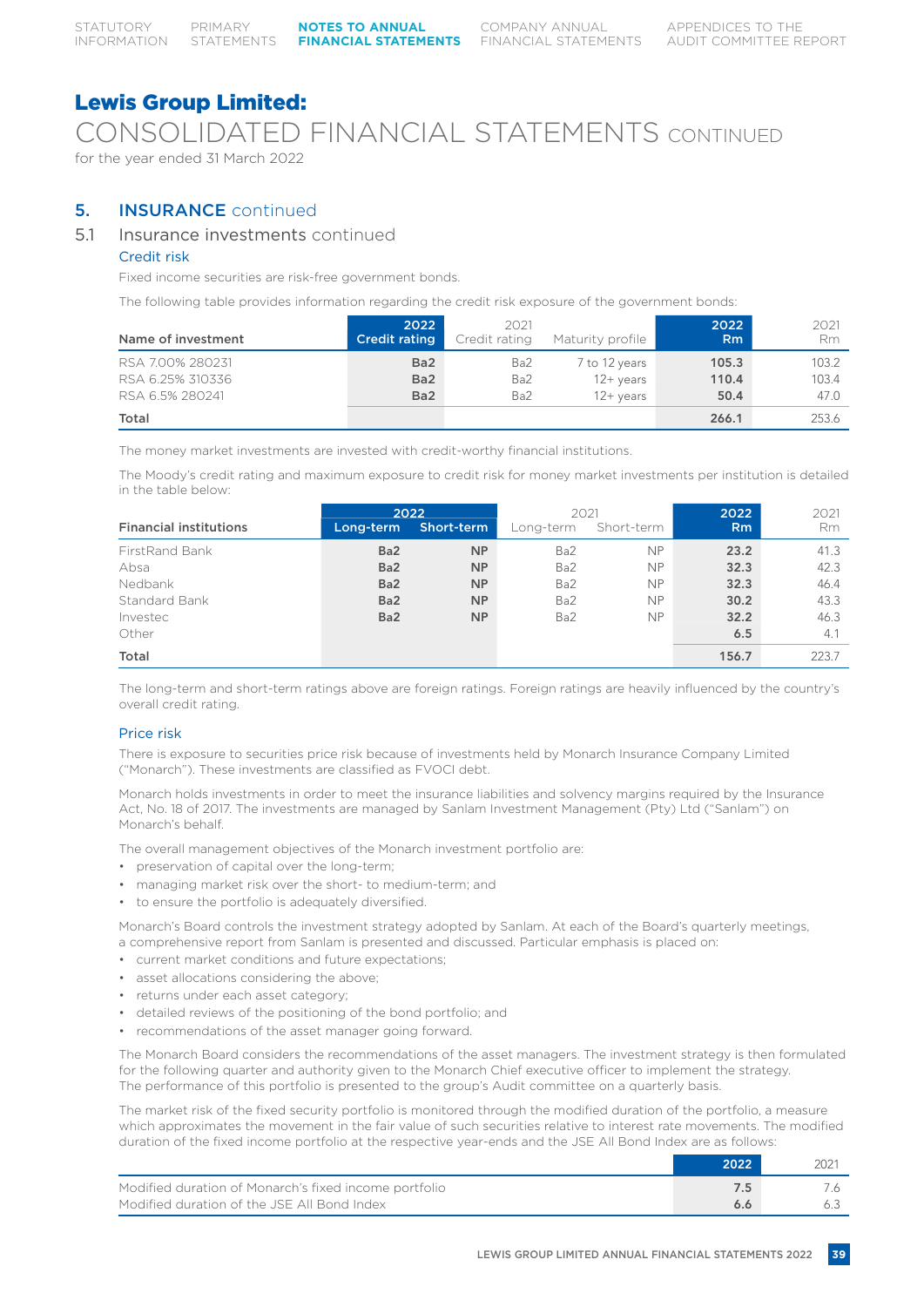COMPANY ANNUAL

# Lewis Group Limited:

CONSOLIDATED FINANCIAL STATEMENTS CONTINUED for the year ended 31 March 2022

# 5. INSURANCE continued

# 5.1 Insurance investments continued

|                                                                                                                                                                                                                                                                                                  | 2022<br>Rm   | 2021<br>Rm   |
|--------------------------------------------------------------------------------------------------------------------------------------------------------------------------------------------------------------------------------------------------------------------------------------------------|--------------|--------------|
| Interest rate risk<br>Interest rate volatility arises from insurance investments in two ways:<br>- Money market investments in the form of floating rate notes.<br>- Fixed income securities in the form of fixed coupon rates.                                                                  |              |              |
| The interest rate prevailing on money market deposits at year-end was 5.2% (2021: 4.8%).<br>Assuming the current levels of money market deposits throughout the year, the impact of<br>changes to the coupon rate on net profit after tax is as follows:<br>+50 basis points<br>-50 basis points | 0.5<br>(0.5) | 0.8<br>(0.8) |
| The coupon rate on fixed income securities prevailing at year-end was 8.1% (2021: 8.1%).<br>Assuming no change in current level of fixed income securities, the impact of changes in<br>the coupon rate on net profit after tax is as follows:                                                   |              |              |
| +50 basis points<br>-50 basis points                                                                                                                                                                                                                                                             | 1.3<br>(1.3) | 1.3<br>(1.3) |

# Liquidity risk

Monarch manages liquidity requirements by matching the maturity of the assets invested to the corresponding insurance liabilities and the required solvency margin. The insurance liabilities and the required solvency margin are covered by fixed income securities and money market deposits. The maturity analysis of insurance investments are presented in note 3 and the maturity analysis of insurance liabilities are presented in note 5.4.

# Fair value hierarchy

The following table presents the assets recognised and subsequently measured at fair value:

|                                                           | Level 2<br><b>Rm</b> | <b>Total</b><br>R <sub>m</sub> |
|-----------------------------------------------------------|----------------------|--------------------------------|
| 2022                                                      |                      |                                |
| Insurance investments:                                    |                      |                                |
| Fixed income securities - FVOCI debt investments          | 266.1                | 266.1                          |
| Money market floating rate notes - FVOCI debt investments | 156.7                | 156.7                          |
|                                                           | 422.8                | 422.8                          |
| 2021                                                      |                      |                                |
| Insurance investments:                                    |                      |                                |
| Fixed income securities - FVOCI debt investments          | 253.6                | 253.6                          |
| Money market floating rate notes - FVOCI debt investments | 2237                 | 223.7                          |
|                                                           | 477.3                | 477.3                          |

A description of the categorisation of the valuation techniques used to value the assets at fair value is set out below:

# Level 1:

Financial instruments valued with reference to quoted prices in active markets where the quoted price is readily available and the price represents actual and recurring market transactions on an arm's length basis. An active market is one in which transactions occur with sufficient volume and frequency to provide pricing information on an ongoing basis.

# Level 2:

Financial instruments valued using inputs other than quoted prices as described for Level 1, but which are observable for the asset, either directly or indirectly, such as:

- quoted prices for similar assets in an active market;
- quoted prices for identical or similar assets in inactive markets;
- valuation model using observable inputs; or
- valuation model using inputs derived from/corroborated by observable market data.

# Level 3:

Financial instruments valued using inputs that are not based on observable market data. The group only has goodwill that falls into this category (refer note 12).

Insurance investments are valued with reference to observable market data on the JSE and are categorised under Level 2.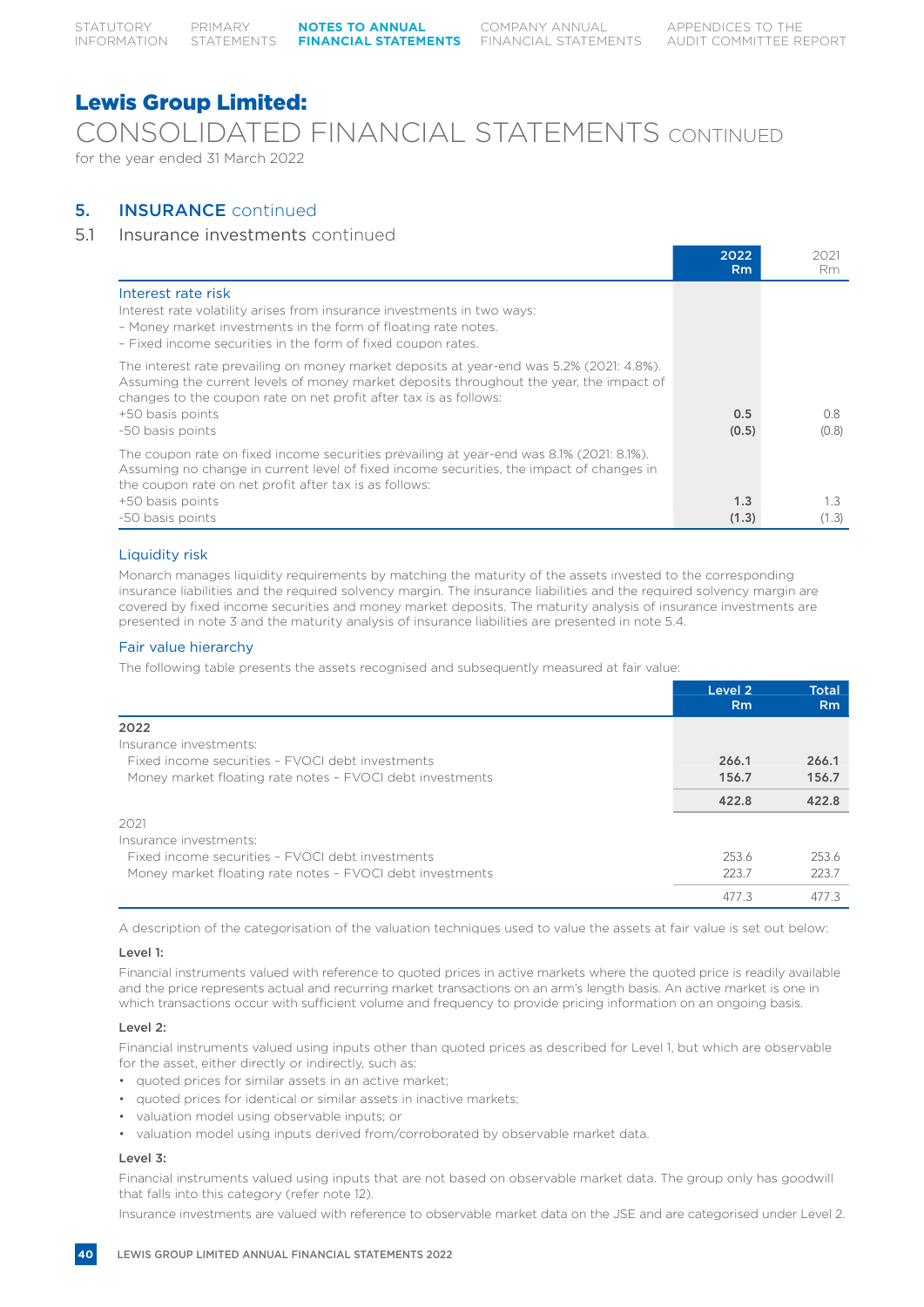CONSOLIDATED FINANCIAL STATEMENTS CONTINUED for the year ended 31 March 2022

# 5. INSURANCE continued

# 5.2 Investment income

|                                                    | 2022                     | 2021 |
|----------------------------------------------------|--------------------------|------|
|                                                    | R <sub>m</sub>           | Rm   |
| Interest and other income - insurance business     | 34.6                     | 38.6 |
| Realised gain on disposal of insurance investments | $\overline{\phantom{a}}$ |      |
|                                                    | 34.6                     | 39   |

# Accounting policy

Investment income is recognised as follows:

- Interest on investments is recognised on a time proportion basis taking into account the effective interest rate method on the assets.
- The group has debt investments measured at FVOCI. For these investments, changes in fair value are accumulated within the FVOCI reserve within equity. The accumulated changes in fair value are transferred to profit or loss when the investment is derecognised or impaired.

# 5.3 Insurance liabilities

|                                                                                                           | 2022<br>R <sub>m</sub>             | 2021<br><b>Rm</b>                  |
|-----------------------------------------------------------------------------------------------------------|------------------------------------|------------------------------------|
| Unearned premiums                                                                                         | 35.2                               | 33.5                               |
| Opening balance<br>Released to the income statement                                                       | 33.5<br>1.7                        | 38.6<br>(5.1)                      |
| Outstanding claims and IBNR                                                                               | 67.0                               | 89.6                               |
| Opening balance<br>Charged in the income statement <sup>(1)</sup><br>Claims paid<br>Claims management fee | 89.6<br>247.3<br>(238.5)<br>(31.4) | 66.2<br>252.7<br>(200.4)<br>(28.9) |
| <b>Total insurance liabilities</b>                                                                        | 102.2                              | 123.1                              |

*(1) Amount charged in the income statement has been included in other operating costs.*

# Accounting policies

# Classification

Insurance contracts are those contracts that transfer significant risk. The group defines significant insurance risk as the possibility of having to pay benefits on the occurrence of an insured event in terms of the cover given to the insured.

Insurance contracts entered into by the group's insurer under which the contract holder is another insurer (inwards re-insurance) are included with insurance contracts.

### Provision for unearned premiums

The provision for unearned premiums represents that part of the current year's premiums relating to risk periods that extend to the subsequent years. The unearned premiums are calculated on a straight-line basis over the period of the contract.

# Outstanding claims

Provision is made for the estimated final cost of all claims notified but not settled at the accounting date and claims arising from insurance contingencies that occurred before the close of the accounting period, but which had not been reported by that date. Claims and expenses are charged to income as incurred based on the estimated liability for compensation owed to insurance policyholders. The group's own assessors individually assess claims. Outstanding claims provisions are not discounted.

A liability is also recognised for claim events that have occurred but have not yet been reported ("IBNR"). The liability is measured using appropriate statistical techniques with historical data.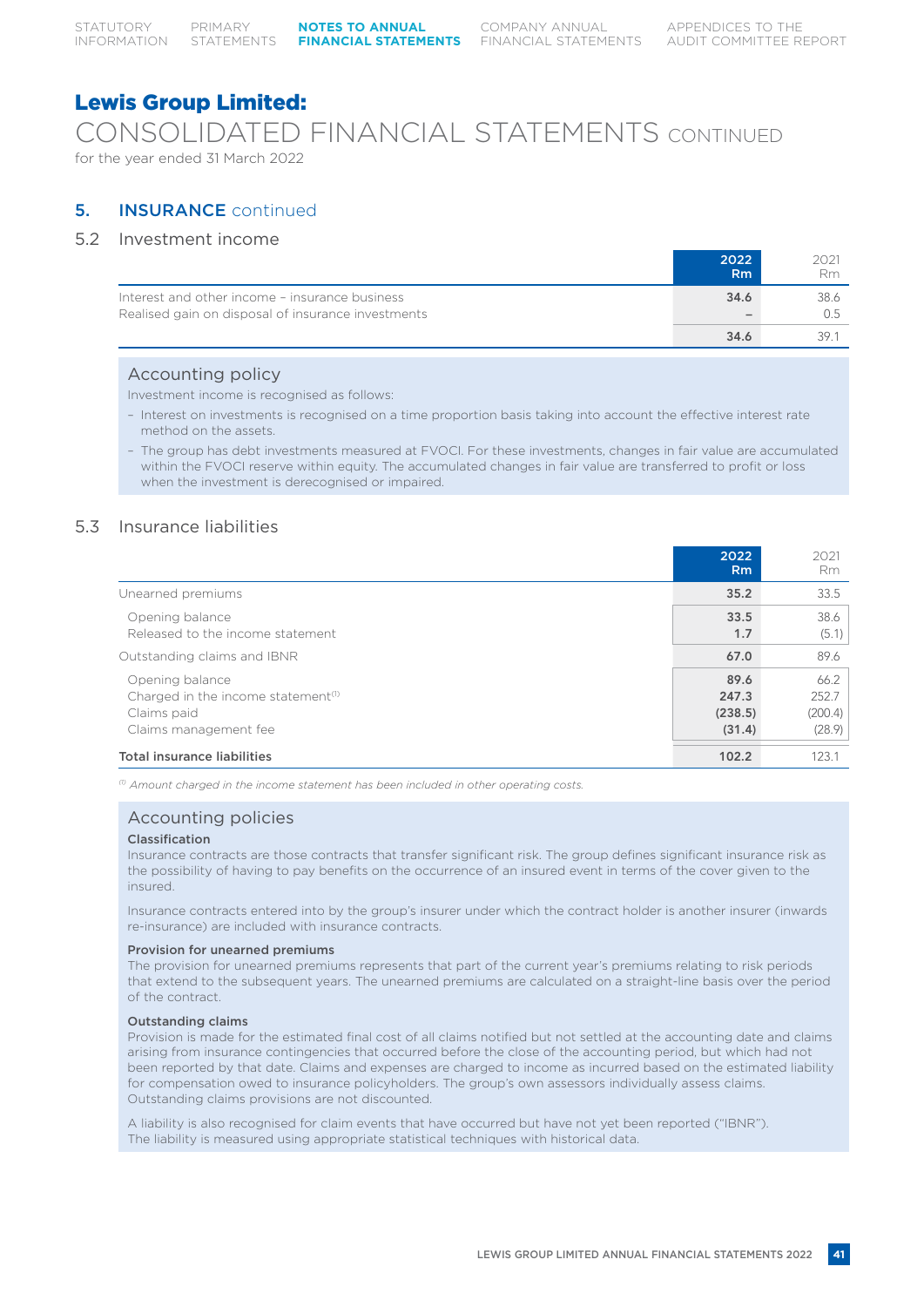CONSOLIDATED FINANCIAL STATEMENTS CONTINUED for the year ended 31 March 2022

# **5. INSURANCE** continued

# 5.3 Insurance liabilities continued

# Significant accounting estimates and judgements

In estimating the provision for claims reported but not yet paid, the notified claims at balance sheet date are reviewed and predetermined formulae based on experience are applied.

The IBNR reserve is calculated for each class of business at year-end by projecting ultimate claims for each loss quarter using:

- the Chain-Ladder method ("CL");
- Bornhuetter-Ferguson method ("BF"); or
- the Loss Ratio method ("LR").

The IBNR is calculated from the projected ultimate claims per origin quarter, after deducting paid claims to date and the provision for outstanding claims for that origin quarter.

Below is the sensitivity analysis of the net profit after tax should the IBNR increase or decrease by 10%:

|                                                                        | 2022<br><b>Rm</b> | 2021<br>Rm. |
|------------------------------------------------------------------------|-------------------|-------------|
| IBNR increases by 10 basis points<br>IBNR decreases by 10 basis points | (4.0)<br>4.0      | (4.2)       |

# 5.4 Maturity analysis

|                               | 0 to 12<br>months<br>Rm | 1 to 2<br><b>vears</b><br><b>Rm</b> | $3$ to $5$<br>years<br><b>Rm</b> | >5<br>years<br>Rm        | Total<br>R <sub>m</sub> |
|-------------------------------|-------------------------|-------------------------------------|----------------------------------|--------------------------|-------------------------|
| 2022<br>Insurance liabilities | (82.8)                  | (19.4)                              | $\qquad \qquad -$                | $\overline{\phantom{m}}$ | (102.2)                 |
| 2021<br>Insurance liabilities | (103.5)                 | (19.6)                              | $\overline{\phantom{0}}$         | $\overline{\phantom{m}}$ | (123.1)                 |

Refer to note 3 for the maturity analysis of insurance investments.

# Insurance risk

The risks covered under insurance contracts entered into with customers by the group's insurer, Monarch, and external insurer's in neighbouring foreign countries are as follows:

- Replacement of customer's goods or settlement of balances in the event of damage or theft of goods. Where the goods are replaced, the cost of the claim is determined with reference to the cost of the goods acquired.
- Settlement of customer's outstanding balance in the event of death or permanent disability.
- Settlement of customer's outstanding balance or up to 12 months' instalments due for temporary disability and loss of income.

As Monarch is part of the group, the underwriting of the above insurance risks forms part of the credit assessment made prior to entering an instalment sale or loan with the customer for the purchase of goods.

The risk under the insurance contract is the possibility that the insured events as detailed above occur and the uncertainty of the amount of the resulting claim. By the very nature of the insurance contract, this risk is random and therefore unpredictable.

A prominent risk that the group faces is that the actual claims exceed the amount of the insurance claims provisions. This could occur because the frequency or severity of claims are greater than estimated. Insurance events are random and the actual number of claims will vary from year-to-year from the estimated claims provision established using historical claims patterns and actuarial techniques.

The development of insurance claims provisions provides a measure of the group's ability to estimate the ultimate value of the claims. The group does not underwrite long-term risks and, consequently, the uncertainty about the amount and timing of claim payments is limited. Regular estimates of claims are performed in reviewing the adequacy of the insurance claims provisions. Claims development is reviewed by management on a regular basis. Insurance claim provisions will generally be settled within one year.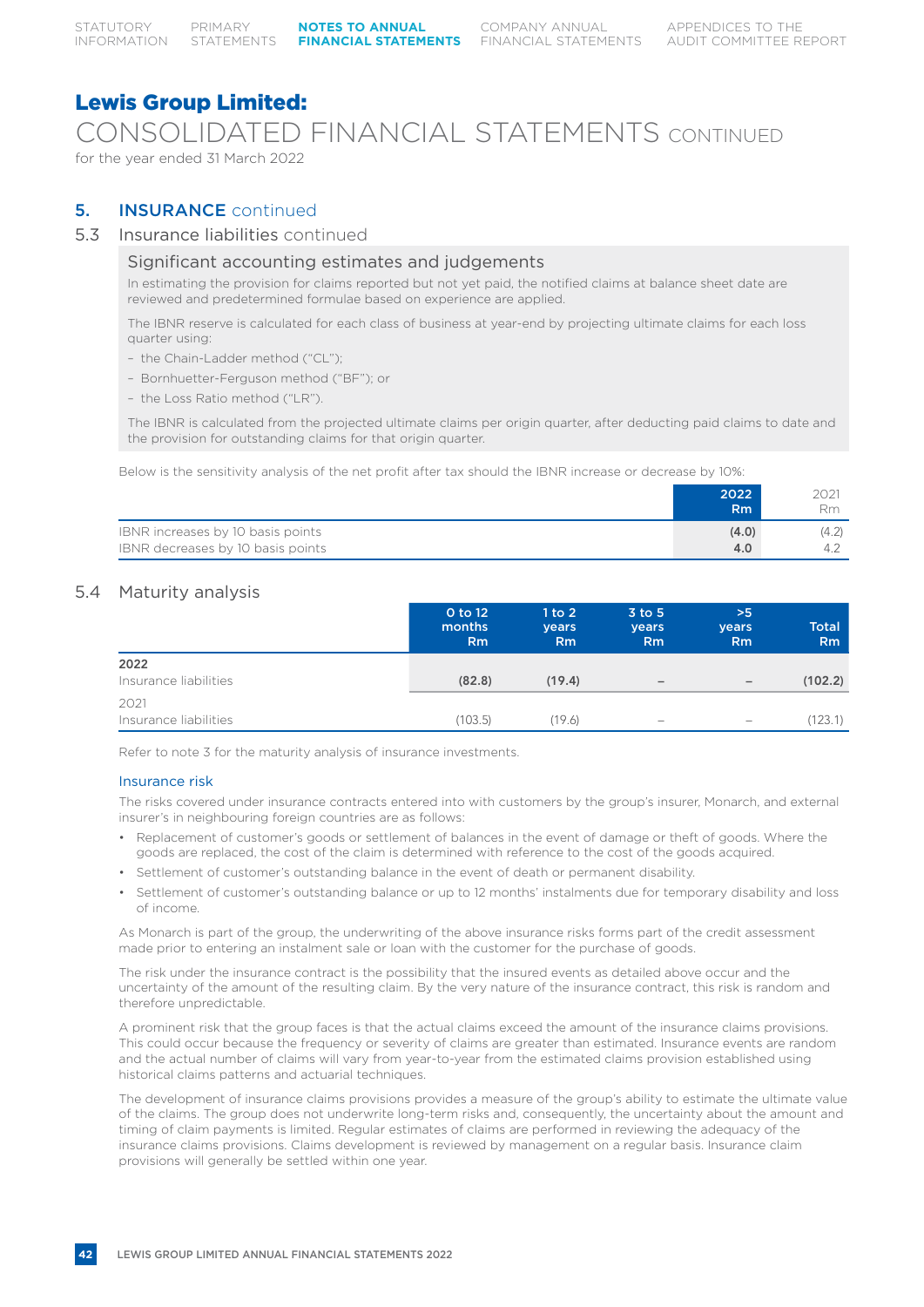# Lewis Group Limited: CONSOLIDATED FINANCIAL STATEMENTS CONTINUED for the year ended 31 March 2022

# 5. INSURANCE continued

# Insurance risk continued

The frequency and severity of claims can be affected due to unforeseen factors such as patterns of crime, pandemic and employment trends. The group manages these risks through its underwriting strategy and proactive claims handling. The geographical spread of the group ensures that the underwritten risks are well-diversified. No significant concentrations of insurance risk exist.

Catastrophe cover has been placed with third-party insurers in order to reduce the potential impact of a single catastrophic event on the earnings and capital of Monarch. Due to the nature of the insurance risk, claims can be measured reliably. Past experience has indicated that claims provision estimates approximates the actual claims costs. The insurance result is dependent on the trend in the group's merchandising sales. There is no insurance business other than with the group's customers.

# Regulatory requirements

The group's wholly-owned insurance company, Monarch, is subject to the regulations as set out in the Short-Term Insurance Act, No. 53 of 1998, as amended, Long-Term Insurance Act, No. 52 of 1998, as amended and the Insurance Act, No. 18 of 2017 ("Insurance Acts").

The Insurance Acts, including the Financial Soundness Standards for Insurers and Microinsurers, became effective on 1 July 2018 and stipulate the calculation of the value of assets, liabilities and the solvency capital requirement of Microinsurers as well as Short-Term Insurers and requires Monarch to hold certain prescribed assets to meet its insurance liabilities and solvency capital requirement. Management confirms that Monarch meets the standards in terms of the requirements of the Insurance Acts.

# 5.5 Insurance cell captive

|                                                                                         | 2022<br>R <sub>m</sub> | 2021<br>Rm             |
|-----------------------------------------------------------------------------------------|------------------------|------------------------|
| Investment in insurance cell captive included in other receivables                      | 37.3                   | 10.7                   |
| Reconciliation<br>Opening balance<br>Share of profit for the year<br>Dividends received | 10.7<br>73.9<br>(47.3) | 21.1<br>53.2<br>(63.6) |
| Closing balance                                                                         | 37.3                   | 10.7                   |

The company has an economic interest in cell captives. These "cells" issue contracts that transfer insurance risk. The risks and rewards associated with these contracts are transferred to the company through a cell agreement. The company is required at all times to maintain the cell in a financially sound condition. The net profit or loss after tax from the cells is accounted for by the company in insurance revenue in the income statement. The net investment in the cells is shown under other receivables in the balance sheet. In determining the net insurance result from the cell captive contracts, the group insurance accounting policies are applied. The amounts payable to the company in terms of the contract are subject to certain liquidity and solvency requirements of the insurance company.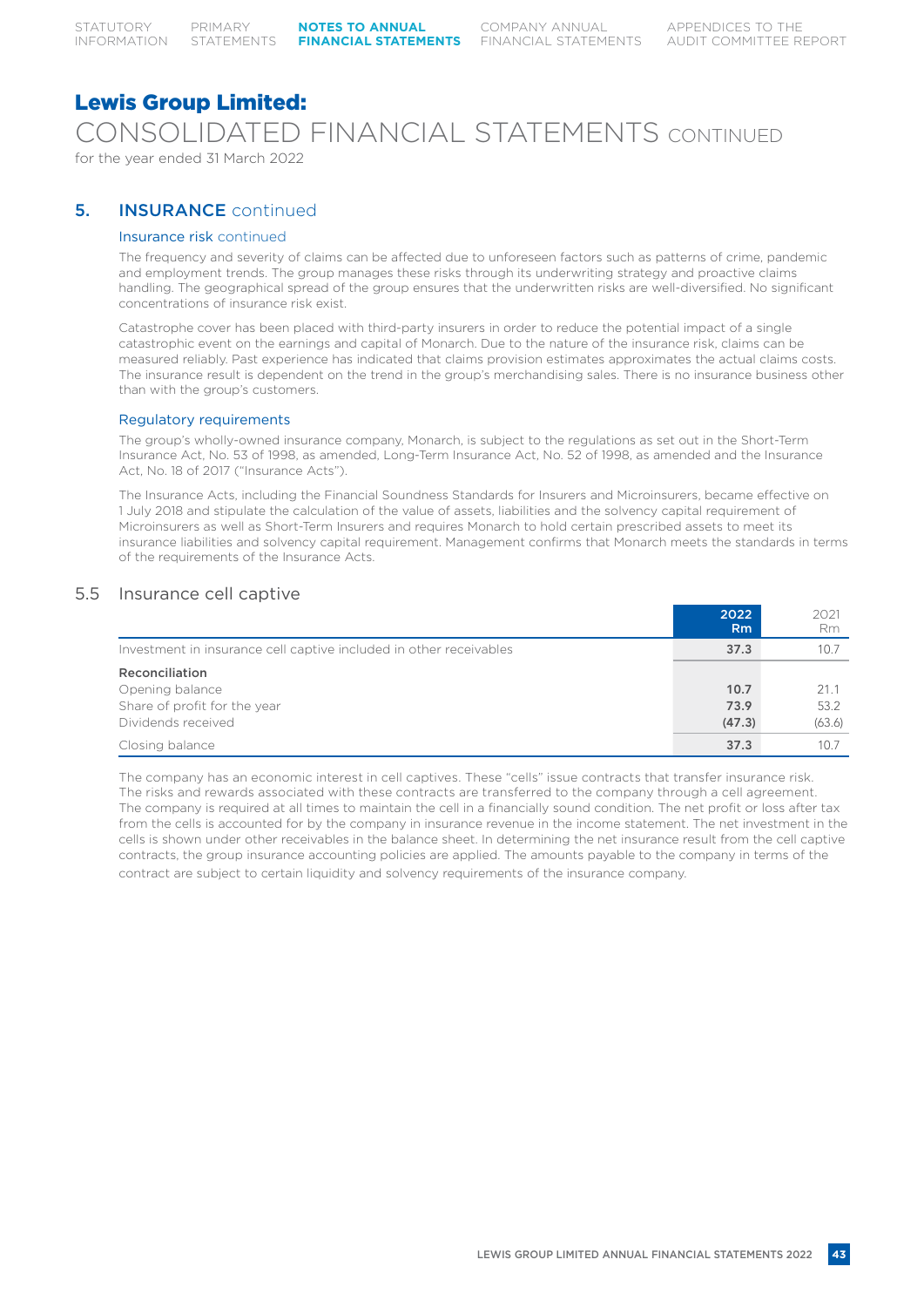# CONSOLIDATED FINANCIAL STATEMENTS CONTINUED for the year ended 31 March 2022

# 6. REVENUE

# 6.1 Revenue

|                                                        | 2022<br>Rm | 2021<br>Rm  |
|--------------------------------------------------------|------------|-------------|
| Retail revenue - revenue from contracts with customers | 5 200.5    | 4 7 4 7 .7  |
| Merchandise sales                                      | 4 3 8 2.5  | 3 9 3 1 . 2 |
| Ancillary services                                     | 818.0      | 816.5       |
| Insurance revenue                                      | 776.0      | 707.2       |
| Effective interest income                              | 1 279.6    | 1 271.0     |
| Finance charges and initiation fees earned             | 1 3 9 8.9  | 1421.8      |
| Adjustment for interest on credit impaired accounts    | (119.3)    | (150.8)     |
|                                                        | 7 256.1    | 6725.9      |

# Accounting policies

### Revenue

Revenue is measured based on the consideration specified in a contract with a customer and comprises merchandise sales net of discounts, earned finance charges and initiation fees, earned maintenance contracts, delivery and insurance premiums earned. Value added tax is excluded.

### (i) Retail revenue

• Merchandise sales

Revenue from the sale of merchandise is recognised on the date of delivery. Sales are mainly conducted as follows:

- (a) By instalment sale and loan agreements. Such agreements are subject to credit legislation in the jurisdictions that the group operates.
- (b) Cash and open accounts.

It is policy to sell goods with the right of return in terms of current consumer legislation. Such sales are cancelled where the right of return is exercised. Under IFRS 15, a refund liability for the expected refunds is recognised as an adjustment to revenue and trade and other payables. The corresponding right to recover the product from the customer is an adjustment to cost of sales and inventory.

• Ancillary services

### Maintenance contracts

Revenue from maintenance contracts is recognised as follows:

- the income is deferred until the expiry of the one-year supplier's warranty; and
- for the two subsequent years of the maintenance contract, revenue is recognised in accordance with the percentage stage of completion method using the expected costs of providing the service as an appropriate measure of the stage of completion. To establish the expected cost to provide the service, the group reviews its historic incidence records on a rolling three-year period.

Other

Revenue from the provision of other services (mainly delivery and service fees) is recognised when the services are rendered.

# (ii) Effective interest income

Interest income is calculated by applying the effective interest rate to the gross carrying value of financial assets except for financial assets that have subsequently become credit-impaired (or "stage 3") for which interest revenue is calculated by applying the effective interest rate to their net carrying value (i.e. gross carrying value less impairment provision). The effective interest rate calculation does not consider expected credit losses but include initiation fees as they are integral to the effective interest rate.

### (iii) Insurance revenue

Insurance revenue consists of gross insurance premiums. Insurance premiums are recognised on a straight-line basis over the period of the contract, after an appropriate allowance is made for unearned premiums.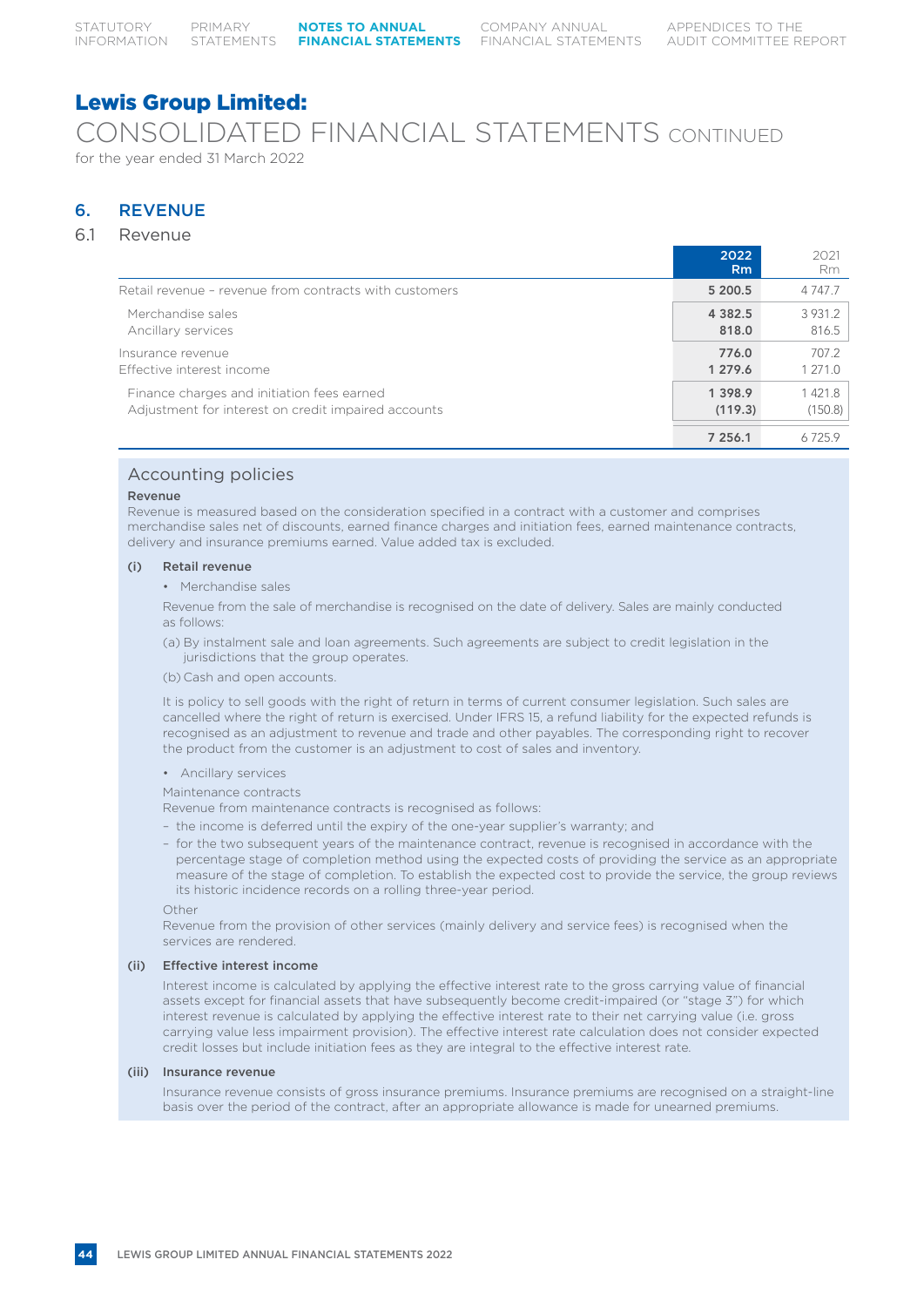CONSOLIDATED FINANCIAL STATEMENTS CONTINUED for the year ended 31 March 2022

# 6. REVENUE continued

# 6.2 Retail revenue – revenue from contracts with customers

|                           | <b>Traditional</b><br><b>Rm</b> | Cash<br><b>Rm</b>        | <b>Group</b><br>R <sub>m</sub> |
|---------------------------|---------------------------------|--------------------------|--------------------------------|
| 2022                      |                                 |                          |                                |
| Merchandise sales         |                                 |                          |                                |
| - Cash                    | 1 560.3                         | 569.1                    | 2 1 2 9 . 4                    |
| - Credit                  | 2 2 5 3 . 1                     | $\overline{\phantom{0}}$ | 2 2 5 3 . 1                    |
| <b>Ancillary services</b> |                                 |                          |                                |
| - At a point in time      | 166.4                           | 9.0                      | 175.4                          |
| - Over time               | 642.6                           | $\overline{\phantom{0}}$ | 642.6                          |
|                           | 4 6 2 2.4                       | 578.1                    | 5 200.5                        |
| 2021                      |                                 |                          |                                |
| Merchandise sales         |                                 |                          |                                |
| - Cash                    | 1 4 3 4 . 4                     | 566.5                    | 2 000.9                        |
| - Credit                  | 1 930.3                         |                          | 1930.3                         |
| Ancillary services        |                                 |                          |                                |
| - At a point in time      | 153.5                           | 10.4                     | 163.9                          |
| - Over time               | 652.6                           |                          | 652.6                          |
|                           | 4 170.8                         | 576.9                    | 4 7 4 7 .7                     |

# Significant accounting estimates and judgements

# Disaggregation of revenue

The disaggregation of revenue from contracts with customers is in accordance with the reportable segments as this represents how the group is managed in terms of its sales channels.

# Transaction price

All transaction prices for ancillary services are stand alone and are at arm's length (i.e. no services are bundled with the purchase of merchandise). Consequently, there are no allocations of transaction prices required.

# Refund obligation

The accumulated experience of the portfolio has been utilised to estimate such returns at the time of sale. Our assessment is that no significant change in the level of returns will occur. The assumptions and the estimates underlying the refund liability are reassessed at each reporting date and there has been no material change in these assumptions and estimates for the current period.

# Maintenance contracts

The maintenance contract is a two-year contract irrespective of the term of the instalment sale agreement. The first year is covered by a supplier's warranty. The group provides two-year extended warranty coverage in the second and third year. Revenue from maintenance contracts is recognised in accordance with the percentage stage of completion method using the expected costs of providing the service as an appropriate measure of the stage of completion. To establish the expected cost to provide the service, the group reviews its historic incidence records on a rolling three-year period.

# Delivery fees

Revenue from delivery fees is recognised at a point in time when delivery of the customer's ordered goods is made and the transaction finally approved. The customer has the non-obligatory option to select delivery for their purchased goods at an additional cost.

# Service fees

Service fees are the fees charged monthly in connection with the routine administration cost of maintaining a credit agreement and consequently, in accordance with paragraph 5.4.3 (a) of appendix B (implementation guidance) to IFRS 9, it is accounted for under IFRS 15.

Service fees are fixed and are not charged on a variable basis by the group (i.e. not based on the price of the goods sold).

Revenue from service fees is recognised when the service is performed on a monthly basis over the duration of the credit agreement.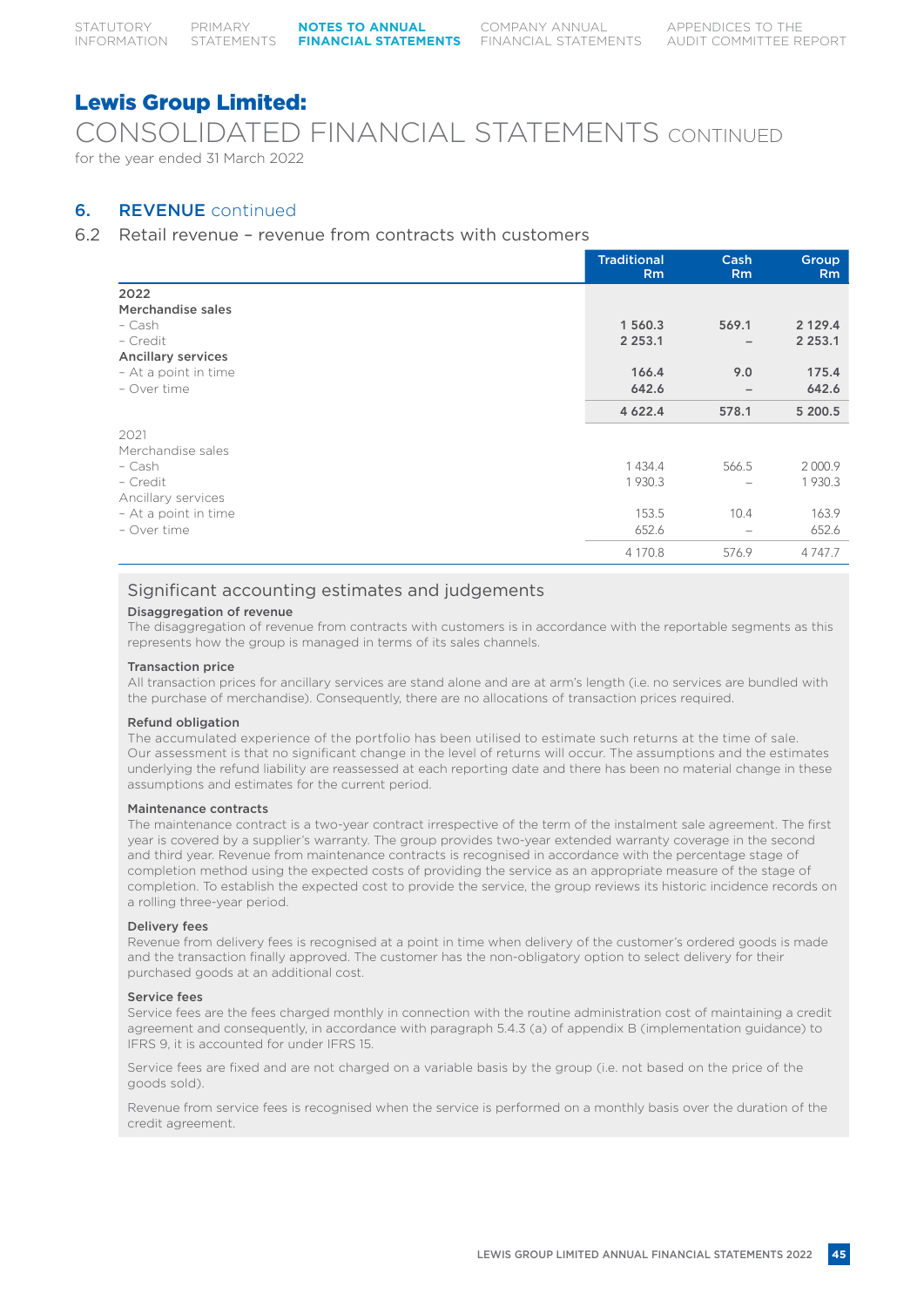CONSOLIDATED FINANCIAL STATEMENTS CONTINUED for the year ended 31 March 2022

# 6. REVENUE continued

# 6.3 Insurance revenue

|                              | 2022           | 2021  |
|------------------------------|----------------|-------|
|                              | R <sub>m</sub> | Rm    |
| Gross premiums written       | 777.7          | 702.1 |
| Changes in unearned premiums | (1.7)          |       |
| Net premiums earned          | 776.0          | 707.2 |

# 7. GROSS PROFIT AND INVENTORIES

|                                  | 2022<br>R <sub>m</sub> | 2021<br><b>Rm</b> |
|----------------------------------|------------------------|-------------------|
| Merchandise sales                | 4 3 8 2 . 5            | 3 9 3 1 . 2       |
| Cost of merchandise sales        | (2,607.6)              | (2, 288.8)        |
| Purchases                        | (2,678.6)              | (2495.9)          |
| Movement in inventory            | 71.0                   | 207.1             |
| Merchandise gross profit         | 1 7 7 4.9              | 1 642.4           |
| $(\%)$<br>Gross profit margin    | 40.5                   | 41.8              |
| Inventories                      | 1 0 7 6 .5             | 1 0 3 3 .2        |
| Cost of merchandise              | (57.7)                 | (85.4)            |
| Less: provision for obsolescence | 1 0 1 8.8              | 947.8             |

Included in the above is an adjustment for stock with a right of return of R27.5 million (2021: R33.9 million). Refer to note 6 for details on the refund obligation.

# Accounting policy

Inventory, comprising merchandise held for resale, is valued at the lower of cost or net realisable value. Cost is determined using the weighted average basis, net of trade and settlement discounts. It excludes borrowing costs. Net realisable value is the estimated selling price in the ordinary course of business, less variable selling expenses. Provision is made for slow moving, redundant and obsolete inventory.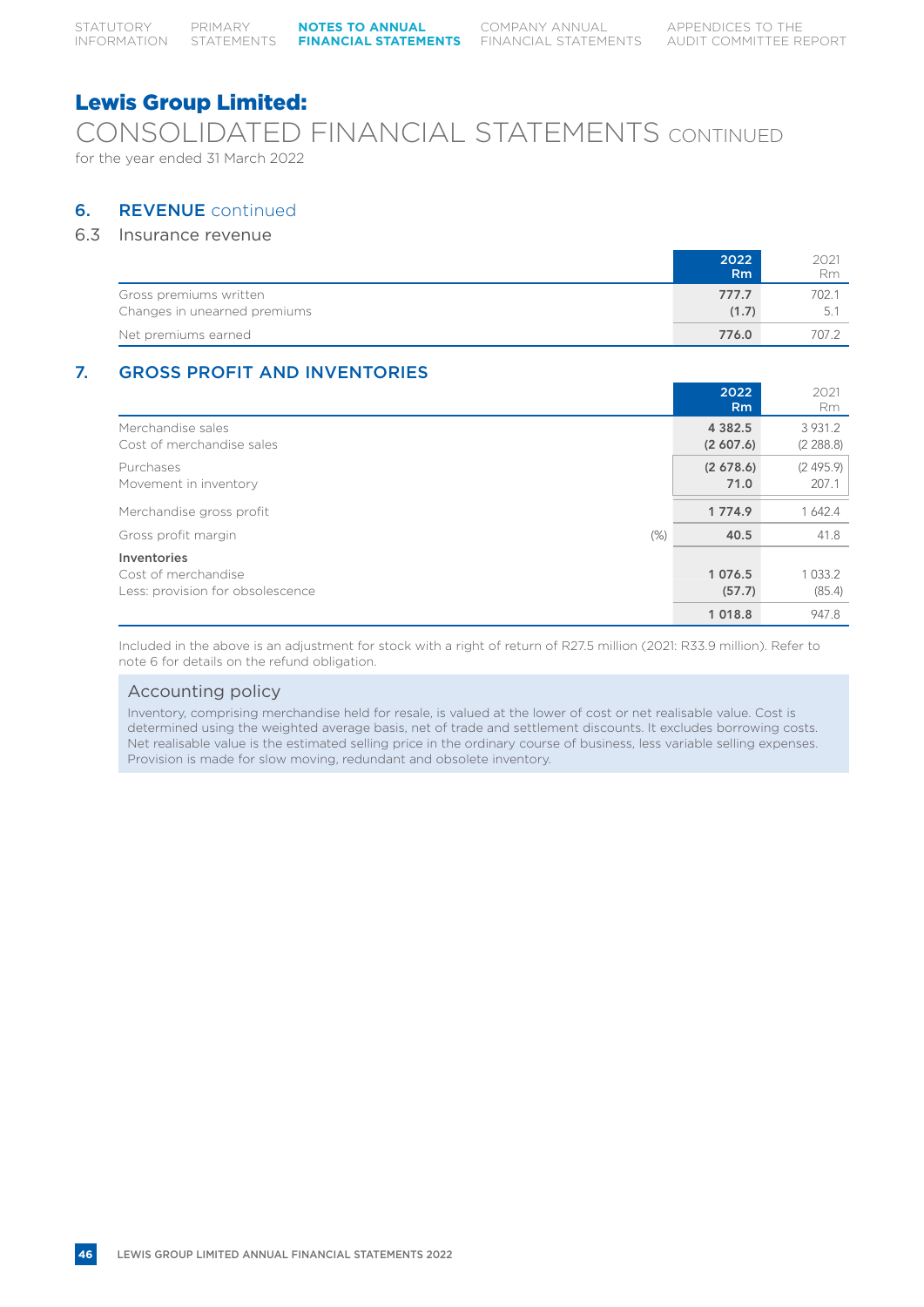CONSOLIDATED FINANCIAL STATEMENTS CONTINUED for the year ended 31 March 2022

# 8. REPORTABLE SEGMENTS

| 2022<br>Segment income statement<br>Merchandise sales<br>3 8 1 3 . 4<br>569.1<br>4 3 8 2 . 5<br>Total revenue from external customers<br>Retail revenue - revenue from contracts with customers<br>5 200.5<br>4 6 2 2.4<br>578.1<br>776.0<br>776.0<br>Insurance revenue<br>Effective interest income<br>1 279.6<br>1 279.6<br>7 256.1<br>6 678.0<br>578.1<br>Cost of merchandise sales<br>(2 291.1)<br>(316.5)<br>(2,607.6)<br><b>Operating costs</b><br>(3658.7)<br>(223.0)<br>(3881.7)<br>728.2<br>38.6<br>766.8<br>Segment operating profit before impairments and capital items<br>Segment operating margin before impairments and capital<br>19.1<br>17.5<br>items<br>(% )<br>6.8<br>704.2<br>667.9<br>Segment operating profit/(loss)<br>(36.3)<br>18.5<br>15.2<br>Segment operating margin<br>(%)<br>(6.4)<br>4 4 1 5 . 1<br>Segment assets <sup>(1)</sup><br>4 211.4<br>203.7<br>115.5<br>119.5<br>Capital expenditure<br>4.0<br>Depreciation and amortisation<br>280.8<br>327.8<br>47.0<br>54.7<br>75.9<br>130.6<br>Impairment<br>$2021*$<br>Segment income statement<br>Merchandise sales<br>566.5<br>3 3 6 4 . 7<br>3 9 3 1 . 2<br>Total revenue from external customers<br>Retail revenue - revenue from contracts with customers<br>4 170.8<br>576.9<br>4 7 4 7 . 7<br>707.2<br>707.2<br>Insurance revenue<br>1 271.0<br>1 271.0<br>Effective interest income<br>6 149.0<br>576.9<br>6725.9<br>Cost of merchandise sales<br>(1978.1)<br>(2, 288.8)<br>(310.7)<br>Operating costs<br>(3528.6)<br>(173.4)<br>(3702.0)<br>642.3<br>735.1<br>Segment operating profit before impairments and capital items<br>92.8<br>Segment operating margin before impairments and capital | Primary       | <b>Traditional</b><br>Rm | Cash<br>Rm | Group<br>Rm |
|----------------------------------------------------------------------------------------------------------------------------------------------------------------------------------------------------------------------------------------------------------------------------------------------------------------------------------------------------------------------------------------------------------------------------------------------------------------------------------------------------------------------------------------------------------------------------------------------------------------------------------------------------------------------------------------------------------------------------------------------------------------------------------------------------------------------------------------------------------------------------------------------------------------------------------------------------------------------------------------------------------------------------------------------------------------------------------------------------------------------------------------------------------------------------------------------------------------------------------------------------------------------------------------------------------------------------------------------------------------------------------------------------------------------------------------------------------------------------------------------------------------------------------------------------------------------------------------------------------------------------------------------------------------------------------------|---------------|--------------------------|------------|-------------|
|                                                                                                                                                                                                                                                                                                                                                                                                                                                                                                                                                                                                                                                                                                                                                                                                                                                                                                                                                                                                                                                                                                                                                                                                                                                                                                                                                                                                                                                                                                                                                                                                                                                                                        |               |                          |            |             |
|                                                                                                                                                                                                                                                                                                                                                                                                                                                                                                                                                                                                                                                                                                                                                                                                                                                                                                                                                                                                                                                                                                                                                                                                                                                                                                                                                                                                                                                                                                                                                                                                                                                                                        |               |                          |            |             |
|                                                                                                                                                                                                                                                                                                                                                                                                                                                                                                                                                                                                                                                                                                                                                                                                                                                                                                                                                                                                                                                                                                                                                                                                                                                                                                                                                                                                                                                                                                                                                                                                                                                                                        |               |                          |            |             |
|                                                                                                                                                                                                                                                                                                                                                                                                                                                                                                                                                                                                                                                                                                                                                                                                                                                                                                                                                                                                                                                                                                                                                                                                                                                                                                                                                                                                                                                                                                                                                                                                                                                                                        |               |                          |            |             |
|                                                                                                                                                                                                                                                                                                                                                                                                                                                                                                                                                                                                                                                                                                                                                                                                                                                                                                                                                                                                                                                                                                                                                                                                                                                                                                                                                                                                                                                                                                                                                                                                                                                                                        |               |                          |            |             |
|                                                                                                                                                                                                                                                                                                                                                                                                                                                                                                                                                                                                                                                                                                                                                                                                                                                                                                                                                                                                                                                                                                                                                                                                                                                                                                                                                                                                                                                                                                                                                                                                                                                                                        |               |                          |            |             |
|                                                                                                                                                                                                                                                                                                                                                                                                                                                                                                                                                                                                                                                                                                                                                                                                                                                                                                                                                                                                                                                                                                                                                                                                                                                                                                                                                                                                                                                                                                                                                                                                                                                                                        |               |                          |            |             |
|                                                                                                                                                                                                                                                                                                                                                                                                                                                                                                                                                                                                                                                                                                                                                                                                                                                                                                                                                                                                                                                                                                                                                                                                                                                                                                                                                                                                                                                                                                                                                                                                                                                                                        |               |                          |            |             |
|                                                                                                                                                                                                                                                                                                                                                                                                                                                                                                                                                                                                                                                                                                                                                                                                                                                                                                                                                                                                                                                                                                                                                                                                                                                                                                                                                                                                                                                                                                                                                                                                                                                                                        |               |                          |            |             |
|                                                                                                                                                                                                                                                                                                                                                                                                                                                                                                                                                                                                                                                                                                                                                                                                                                                                                                                                                                                                                                                                                                                                                                                                                                                                                                                                                                                                                                                                                                                                                                                                                                                                                        |               |                          |            |             |
|                                                                                                                                                                                                                                                                                                                                                                                                                                                                                                                                                                                                                                                                                                                                                                                                                                                                                                                                                                                                                                                                                                                                                                                                                                                                                                                                                                                                                                                                                                                                                                                                                                                                                        |               |                          |            |             |
|                                                                                                                                                                                                                                                                                                                                                                                                                                                                                                                                                                                                                                                                                                                                                                                                                                                                                                                                                                                                                                                                                                                                                                                                                                                                                                                                                                                                                                                                                                                                                                                                                                                                                        |               |                          |            |             |
|                                                                                                                                                                                                                                                                                                                                                                                                                                                                                                                                                                                                                                                                                                                                                                                                                                                                                                                                                                                                                                                                                                                                                                                                                                                                                                                                                                                                                                                                                                                                                                                                                                                                                        |               |                          |            |             |
|                                                                                                                                                                                                                                                                                                                                                                                                                                                                                                                                                                                                                                                                                                                                                                                                                                                                                                                                                                                                                                                                                                                                                                                                                                                                                                                                                                                                                                                                                                                                                                                                                                                                                        |               |                          |            |             |
|                                                                                                                                                                                                                                                                                                                                                                                                                                                                                                                                                                                                                                                                                                                                                                                                                                                                                                                                                                                                                                                                                                                                                                                                                                                                                                                                                                                                                                                                                                                                                                                                                                                                                        |               |                          |            |             |
|                                                                                                                                                                                                                                                                                                                                                                                                                                                                                                                                                                                                                                                                                                                                                                                                                                                                                                                                                                                                                                                                                                                                                                                                                                                                                                                                                                                                                                                                                                                                                                                                                                                                                        |               |                          |            |             |
|                                                                                                                                                                                                                                                                                                                                                                                                                                                                                                                                                                                                                                                                                                                                                                                                                                                                                                                                                                                                                                                                                                                                                                                                                                                                                                                                                                                                                                                                                                                                                                                                                                                                                        |               |                          |            |             |
|                                                                                                                                                                                                                                                                                                                                                                                                                                                                                                                                                                                                                                                                                                                                                                                                                                                                                                                                                                                                                                                                                                                                                                                                                                                                                                                                                                                                                                                                                                                                                                                                                                                                                        |               |                          |            |             |
|                                                                                                                                                                                                                                                                                                                                                                                                                                                                                                                                                                                                                                                                                                                                                                                                                                                                                                                                                                                                                                                                                                                                                                                                                                                                                                                                                                                                                                                                                                                                                                                                                                                                                        |               |                          |            |             |
|                                                                                                                                                                                                                                                                                                                                                                                                                                                                                                                                                                                                                                                                                                                                                                                                                                                                                                                                                                                                                                                                                                                                                                                                                                                                                                                                                                                                                                                                                                                                                                                                                                                                                        |               |                          |            |             |
|                                                                                                                                                                                                                                                                                                                                                                                                                                                                                                                                                                                                                                                                                                                                                                                                                                                                                                                                                                                                                                                                                                                                                                                                                                                                                                                                                                                                                                                                                                                                                                                                                                                                                        |               |                          |            |             |
|                                                                                                                                                                                                                                                                                                                                                                                                                                                                                                                                                                                                                                                                                                                                                                                                                                                                                                                                                                                                                                                                                                                                                                                                                                                                                                                                                                                                                                                                                                                                                                                                                                                                                        |               |                          |            |             |
|                                                                                                                                                                                                                                                                                                                                                                                                                                                                                                                                                                                                                                                                                                                                                                                                                                                                                                                                                                                                                                                                                                                                                                                                                                                                                                                                                                                                                                                                                                                                                                                                                                                                                        |               |                          |            |             |
|                                                                                                                                                                                                                                                                                                                                                                                                                                                                                                                                                                                                                                                                                                                                                                                                                                                                                                                                                                                                                                                                                                                                                                                                                                                                                                                                                                                                                                                                                                                                                                                                                                                                                        |               |                          |            |             |
|                                                                                                                                                                                                                                                                                                                                                                                                                                                                                                                                                                                                                                                                                                                                                                                                                                                                                                                                                                                                                                                                                                                                                                                                                                                                                                                                                                                                                                                                                                                                                                                                                                                                                        |               |                          |            |             |
|                                                                                                                                                                                                                                                                                                                                                                                                                                                                                                                                                                                                                                                                                                                                                                                                                                                                                                                                                                                                                                                                                                                                                                                                                                                                                                                                                                                                                                                                                                                                                                                                                                                                                        |               |                          |            |             |
|                                                                                                                                                                                                                                                                                                                                                                                                                                                                                                                                                                                                                                                                                                                                                                                                                                                                                                                                                                                                                                                                                                                                                                                                                                                                                                                                                                                                                                                                                                                                                                                                                                                                                        |               |                          |            |             |
|                                                                                                                                                                                                                                                                                                                                                                                                                                                                                                                                                                                                                                                                                                                                                                                                                                                                                                                                                                                                                                                                                                                                                                                                                                                                                                                                                                                                                                                                                                                                                                                                                                                                                        |               |                          |            |             |
|                                                                                                                                                                                                                                                                                                                                                                                                                                                                                                                                                                                                                                                                                                                                                                                                                                                                                                                                                                                                                                                                                                                                                                                                                                                                                                                                                                                                                                                                                                                                                                                                                                                                                        |               |                          |            |             |
|                                                                                                                                                                                                                                                                                                                                                                                                                                                                                                                                                                                                                                                                                                                                                                                                                                                                                                                                                                                                                                                                                                                                                                                                                                                                                                                                                                                                                                                                                                                                                                                                                                                                                        |               |                          |            |             |
|                                                                                                                                                                                                                                                                                                                                                                                                                                                                                                                                                                                                                                                                                                                                                                                                                                                                                                                                                                                                                                                                                                                                                                                                                                                                                                                                                                                                                                                                                                                                                                                                                                                                                        | (% )<br>items | 19.1                     | 16.4       | 18.7        |
| 602.7<br>92.8<br>695.5<br>Segment operating profit                                                                                                                                                                                                                                                                                                                                                                                                                                                                                                                                                                                                                                                                                                                                                                                                                                                                                                                                                                                                                                                                                                                                                                                                                                                                                                                                                                                                                                                                                                                                                                                                                                     |               |                          |            |             |
| 17.9<br>$(\%)$<br>16.4<br>17.7<br>Segment operating margin                                                                                                                                                                                                                                                                                                                                                                                                                                                                                                                                                                                                                                                                                                                                                                                                                                                                                                                                                                                                                                                                                                                                                                                                                                                                                                                                                                                                                                                                                                                                                                                                                             |               |                          |            |             |
| 4 0 7 4 .0<br>141.5<br>4 215.5<br>Segment assets <sup>(1)</sup>                                                                                                                                                                                                                                                                                                                                                                                                                                                                                                                                                                                                                                                                                                                                                                                                                                                                                                                                                                                                                                                                                                                                                                                                                                                                                                                                                                                                                                                                                                                                                                                                                        |               |                          |            |             |
| 121.3<br>Capital expenditure<br>120.4<br>0.9<br>263.5<br>39.8<br>303.3                                                                                                                                                                                                                                                                                                                                                                                                                                                                                                                                                                                                                                                                                                                                                                                                                                                                                                                                                                                                                                                                                                                                                                                                                                                                                                                                                                                                                                                                                                                                                                                                                 |               |                          |            |             |
| Depreciation and amortisation<br>39.7<br>39.7<br>Impairment/write-off<br>$\overline{\phantom{a}}$                                                                                                                                                                                                                                                                                                                                                                                                                                                                                                                                                                                                                                                                                                                                                                                                                                                                                                                                                                                                                                                                                                                                                                                                                                                                                                                                                                                                                                                                                                                                                                                      |               |                          |            |             |

*(1) Segment assets include net trade and insurance receivables of R3 396.3 million (2021: R3 267.7 million) and inventory of R1 018.8 million (2021: R947.8 million).*

*\* The disclosure for the comparative period has been restated to align with the presentation of the income statement.*

| Geographical                      | <b>South Africa</b><br>Rm | <b>Namibia</b><br>R <sub>m</sub> | BLE <sup>(2)</sup><br><b>Rm</b> | Group<br><b>Rm</b> |
|-----------------------------------|---------------------------|----------------------------------|---------------------------------|--------------------|
| 2022                              |                           |                                  |                                 |                    |
| Revenue                           | 6 165.6                   | 545.3                            | 545.2                           | 7 256.1            |
| Non-current assets <sup>(3)</sup> | 1 0 5 7 . 9               | 102.2                            | 90.7                            | 1 250.8            |
| 2021                              |                           |                                  |                                 |                    |
| Revenue                           | 5724.8                    | 498.7                            | 502.4                           | 6725.9             |
| Non-current assets $(3)$          | 962.6                     | 98.1                             | 74.5                            | 1 1 3 5 . 2        |

*(2) Botswana, Lesotho and Eswatini (3) Non-current assets are defined as property, plant and equipment, intangible assets (excluding goodwill) and right-of-use assets.*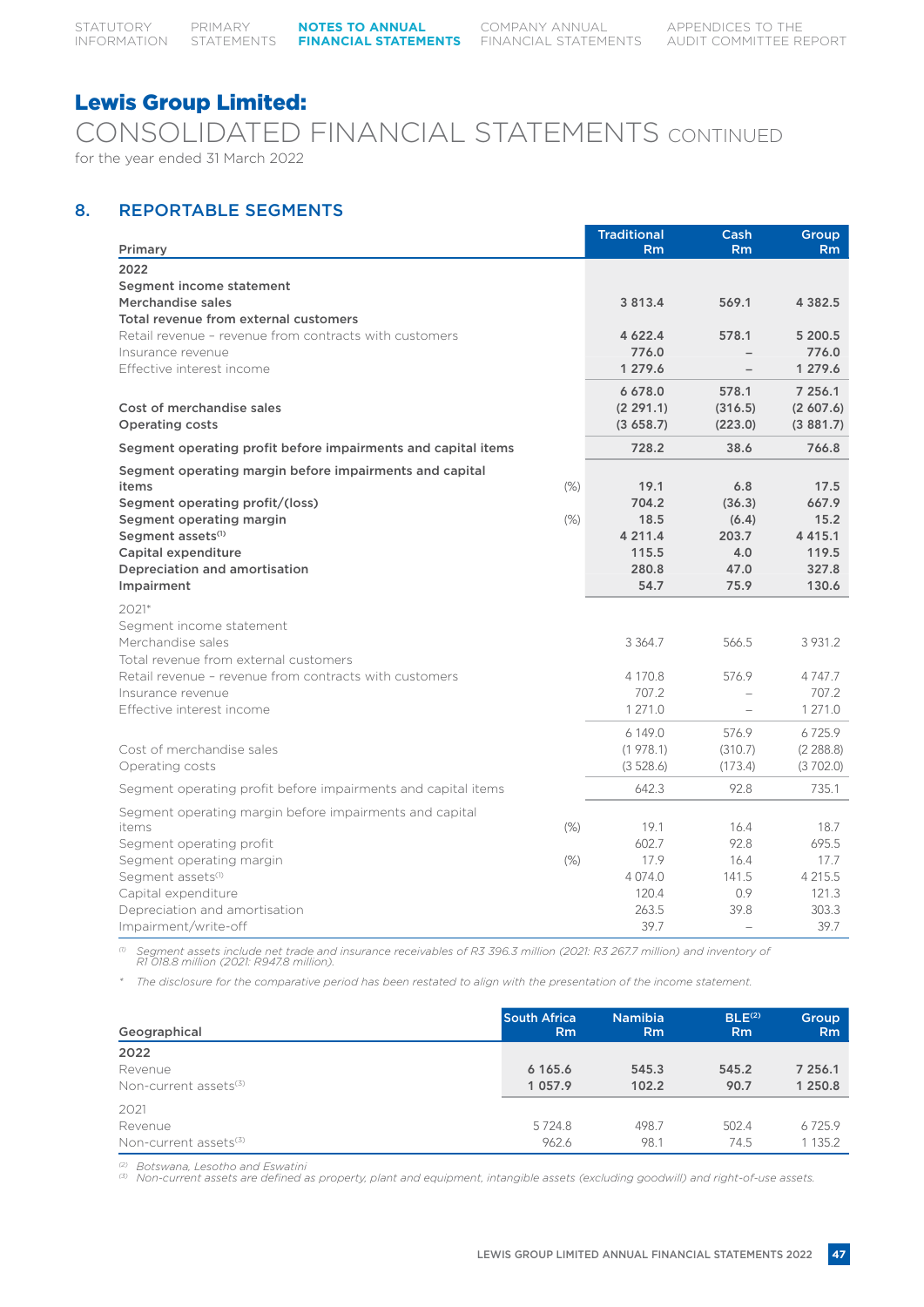COMPANY ANNUAL

# Lewis Group Limited:

CONSOLIDATED FINANCIAL STATEMENTS CONTINUED

for the year ended 31 March 2022

# 8. REPORTABLE SEGMENTS continued

# Accounting policy

Operating segments are reported in a manner consistent with the internal reporting to the chief operating decisionmakers. The chief operating decision-makers, who are responsible for allocating resources and assessing performance of the operating segments, has been identified as the Chief executive officer and the Chief financial officer.

The group has identified its operating segments based on the chains that it operates. These segments reflect how the group's businesses are managed and reported to the chief operating decision-makers. All of the business segments operate in the furniture retail business. Set out below is a summary of the operations in each of the operating segments of the group:

### (i) Traditional

Traditional business consists of the credit-focused brands:

### Lewis

Lewis sells a range of household furniture, electrical appliances and home electronics to customers in the LSM\* 4 to 7 categories.

### Best Home and Electric

Best Home and Electric is a retailer of electrical appliances, sound and vision equipment and furniture, targeting the LSM\* 4 to 7 customer.

### Beares

Beares is a retailer of upmarket furniture, electrical appliances and home electronics to customers in the LSM<sup>\*</sup> 7 to 9 categories.

# (ii) Cash

This is the cash-focused brand of UFO which retails luxury furniture to customers in the LSM\* 9+ categories.

Information regarding the performance of each segment is disclosed in the segmental report. Performance is measured on the basis of the operating profit (which includes the insurance underwriting result), as management believes that this measure is useful in evaluating the results of the segments, both in relation to each other and in relation to their respective competition. Investment income, net finance costs and taxation (i.e. the items that reconcile total segment operating profit to profit attributable to ordinary shareholders) are reviewed on a group basis. With respect to assets and liabilities, the chief operating decision-makers only monitor the trade receivables and inventory for each segment. The remaining assets and the liabilities are reviewed on a group basis.

*\* Living Standards Measure ("LSM") index as developed by the South African Audience Research Foundation ("SAARF").*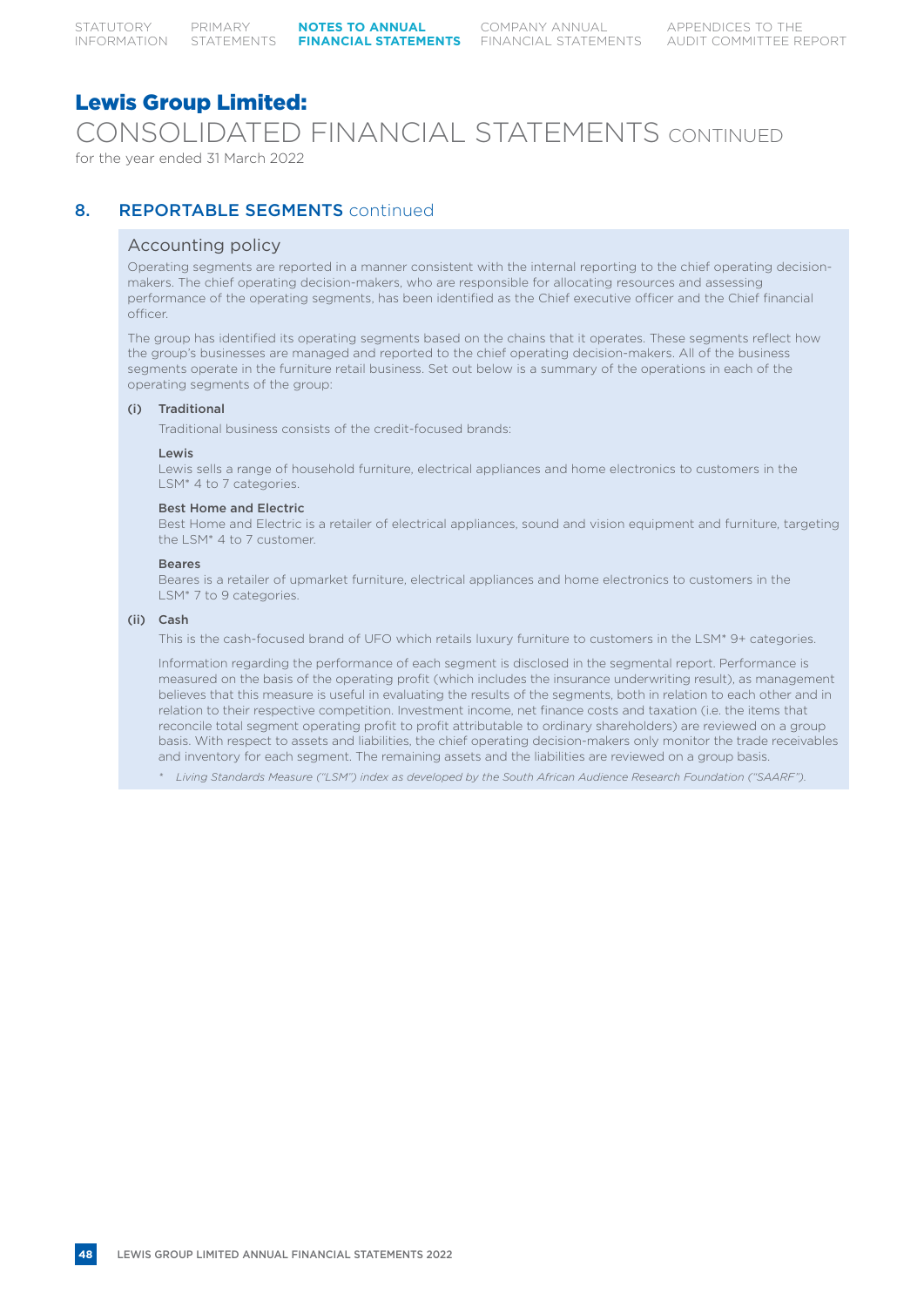# CONSOLIDATED FINANCIAL STATEMENTS CONTINUED for the year ended 31 March 2022

# 9. LEASES

# 9.1 Lease liabilities

|                                                           | 2022<br><b>Rm</b> | 2021<br><b>Rm</b> |
|-----------------------------------------------------------|-------------------|-------------------|
| Opening balance                                           | 805.8             | 837.9             |
| Additions and renewed leases                              | 444.9             | 239.3             |
| Expired, renegotiated and modified leases                 | (4.1)             | (3.8)             |
| Rent concessions                                          | 0.3               | (13.4)            |
| Principal portion of lease liabilities                    | (296.6)           | (254.2)           |
| Interest on lease liabilities<br>Lease liability payments | 62.1<br>(358.7)   | 66.0<br>(320.2)   |
| Closing balance                                           | 950.3             | 805.8             |
| Analysed as follows:                                      | 950.3             | 805.8             |
| Non-current<br>Current                                    | 700.1<br>250.2    | 556.0<br>249.8    |

# 9.2 Right-of-use assets

|                                           | 2022           | 2021    |
|-------------------------------------------|----------------|---------|
|                                           | R <sub>m</sub> | Rm      |
| <b>Retail premises</b>                    |                |         |
| Opening balance                           | 635.0          | 693.7   |
| Additions and renewed leases              | 444.9          | 239.3   |
| Expired, renegotiated and modified leases | (2.6)          | (3.2)   |
| Remeasurement of restoration provision    | 1.1            | (7.9)   |
| Rent concessions                          | 0.3            | (13.4)  |
| Depreciation                              | (232.4)        | (239.7) |
| Net impairment                            | (99.2)         | (33.8)  |
| Closing balance                           | 747.1          | 635.0   |

# 9.3 Liquidity risk

The maturity analysis of undiscounted liabilities are as follows:

|                                                             | 0 to 12<br>months<br><b>Rm</b> | 1 to 2<br>years<br><b>Rm</b> | $3$ to $5$<br><b>vears</b><br><b>Rm</b> | >5<br><b>vears</b><br><b>Rm</b> | <b>Total</b><br>R <sub>m</sub> |
|-------------------------------------------------------------|--------------------------------|------------------------------|-----------------------------------------|---------------------------------|--------------------------------|
| 2022<br>Liabilities<br>Total undiscounted lease liabilities | 306.4                          | 268.8                        | 423.1                                   | 109.7                           | 1 108.0                        |
| Lease liabilities<br>Interest on lease liabilities          | 250.2<br>56.2                  | 229.4<br>39.4                | 369.9<br>53.2                           | 100.8<br>8.9                    | 950.3<br>157.7                 |
| Extension options <sup>(1)</sup>                            | 130.3                          | 130.1                        | 370.8                                   | 263.9                           | 895.1                          |
| 2021<br>Liabilities<br>Total undiscounted lease liabilities | 299.1                          | 223.7                        | 329.5                                   | 88.7                            | 941.0                          |
| Lease liabilities<br>Interest on lease liabilities          | 249.8<br>49.3                  | 190.0<br>33.7                | 285.2<br>44.3                           | 80.8<br>7.9                     | 805.8<br>135.2                 |
| Extension options <sup>(1)</sup>                            | 130.9                          | 128.2                        | 340.0                                   | 184.8                           | 783.9                          |

 $^\circled$  Undiscounted payments comprise extension options not included in the lease liabilities. These extension options have not been included in the lease liabilities as it is not reasonably certain that they will be exerc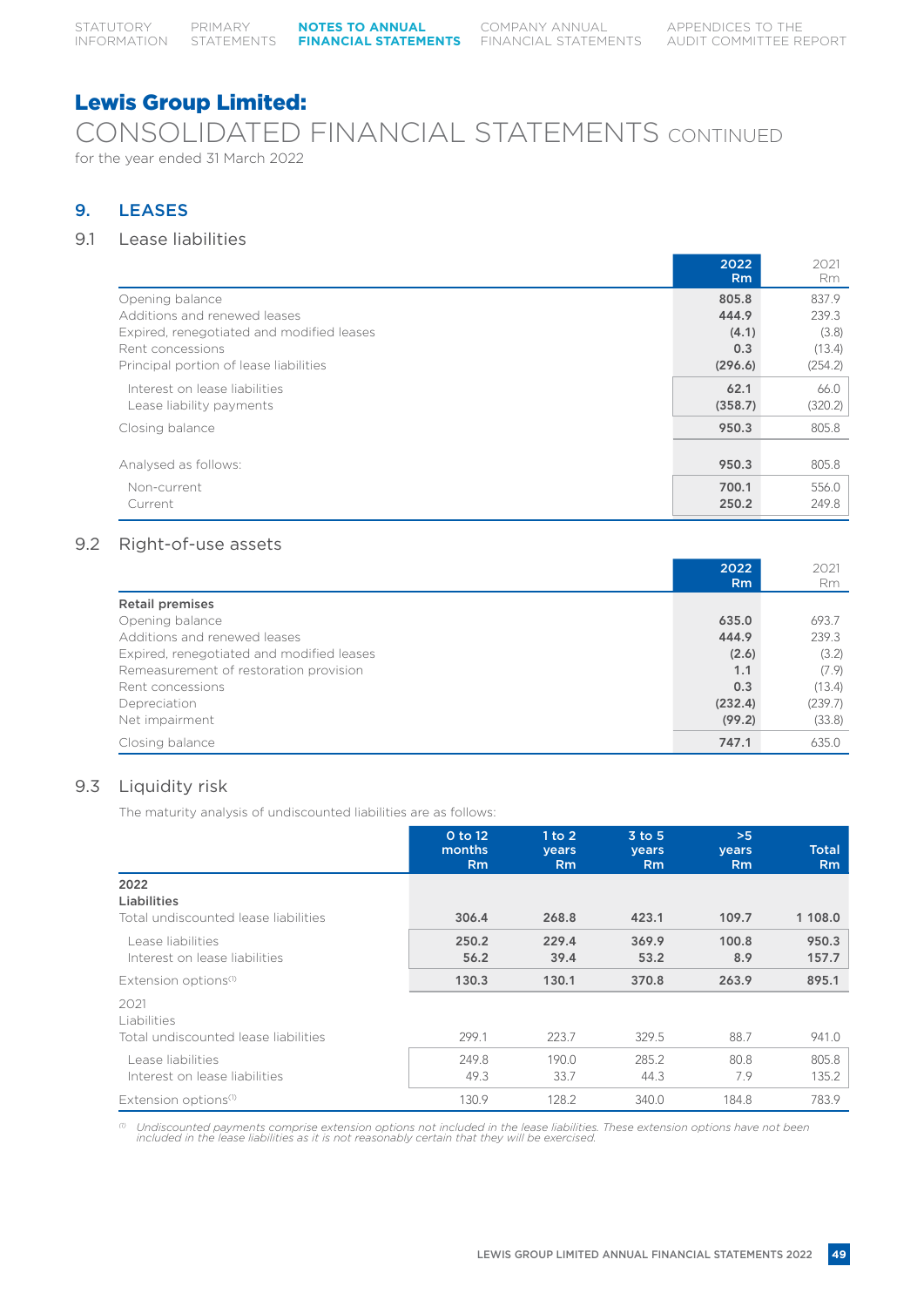# Lewis Group Limited: CONSOLIDATED FINANCIAL STATEMENTS CONTINUED

for the year ended 31 March 2022

# 9. LEASES continued

# 9.4 Short-term and low value leases

|                                                                                         | 2022<br>Rm |      |
|-----------------------------------------------------------------------------------------|------------|------|
| Expense relating to short-term and low value leases (included in other operating costs) | 14.3       | 10 O |

The total cash outflow in respect of lease liability payments is R358.7 million (2021: R320.2 million).

# Accounting policies

The group leases various properties such as stores, storerooms, warehouses and offices. Lease agreements are generally entered into for fixed periods of one to five years and may include further extension options. Leases are recognised as a lease liability and a corresponding right-of-use ("ROU") asset at the date of commencement of the lease agreement.

# Lease liabilities

# Initial recognition and measurement

The lease liability will be measured at the present value of the future lease payments discounted over the lease term using the group's relevant incremental borrowing rate as the interest rate implicit in the lease is not readily determinable. Future lease payments comprise fixed lease payments (including in-substance fixed payments), less any lease incentives receivable. Future lease payments include lease extension options, where the option to exercise the extension is reasonably certain.

### Subsequent measurement

Subsequent to initial recognition, the lease liability will be reduced by the lease payments made net of interest charged. The interest from the unwinding of the lease liability will result in a charge to the income statement over the period of the lease term.

The group remeasures the lease liability (and makes a corresponding adjustment to the related ROU asset) whenever:

• A lease agreement is modified and the lease modification is not accounted for as a separate lease, in which case the lease liability is remeasured by discounting the revised lease payments using a revised discount rate.

# Low value leases

At inception of a lease, the group assesses the value of the leased item. If the value of the item does not exceed the group's threshold, the group recognises payments on a straight-line basis over the lease term.

# Short-term leases

Short-term leases are defined as leases where the lease period is less than or equal to 12 months. The group recognises payments on a straight-line basis over the lease term.

# Right-of-use assets

### Initial recognition and measurement

The ROU asset is initially measured at cost, comprising the initial lease liability, prepaid lease payments, initial direct costs and restoration costs, less any lease incentives received.

### Subsequent measurement

Subsequent to initial recognition, the ROU asset will be depreciated on a straight-line basis over the shorter of the lease term and the estimated useful life of the ROU asset.

### Impairment of right-of-use assets

ROU assets are tested for impairment whenever circumstances indicate that the carrying amount may exceed its recoverable amount. The recoverable amount is the higher of an asset's fair value less costs to sell and value-in-use. An impairment loss is recognised for the amount by which the asset's carrying amount exceeds its recoverable amount.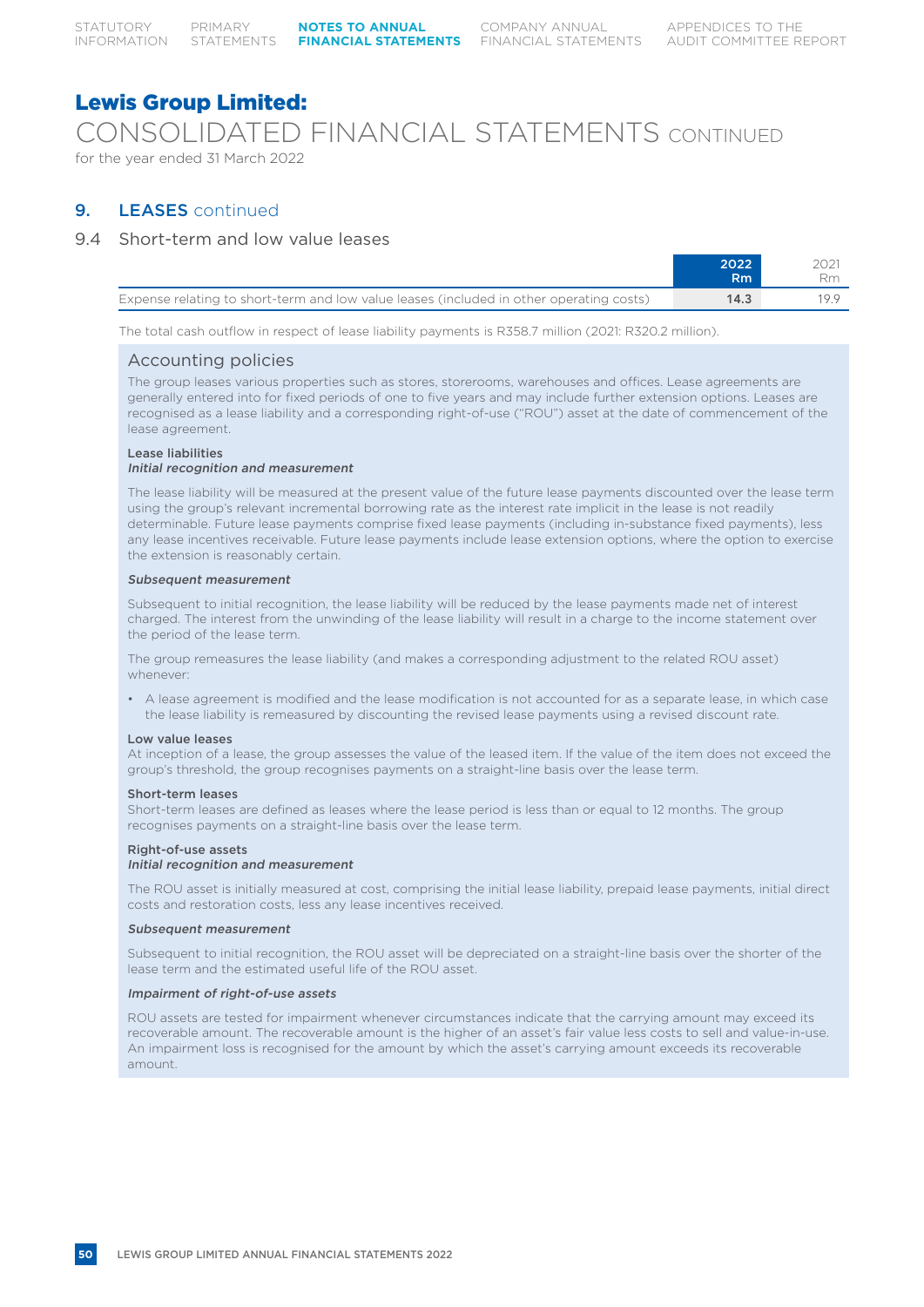CONSOLIDATED FINANCIAL STATEMENTS CONTINUED

for the year ended 31 March 2022

# 9. **LEASES** continued

# Significant accounting estimates and judgements

# Incremental borrowing rate

The group cannot readily determine the interest rate implicit in the lease, therefore it uses the incremental borrowing rate to measure lease liabilities.

The incremental borrowing rate is defined as the rate of interest that the group would have to pay to borrow over a similar term, and with a similar security, the funds necessary to obtain an asset of similar value to the ROU asset in a similar economic environment. The relevant incremental borrowing rate will be determined based on average borrowing rates sourced from the group's financial institutions. These rates are based on a series of inputs including market rates and risk adjustments which reflects the individual company and country risk profiles.

The group's portfolio of qualifying leases has a weighted average borrowing rate of 7.27% (2021: 8.03%).

### Variable lease payments

Variable lease payments relate to:

- Lease agreements with negotiable extension options which provides for the lease payment to be negotiated at the time of renewal of the lease.
- Lease agreements containing variable payment terms that are linked to turnover from leased stores. These variable payments account for less than 5% of total property lease payments and are recognised in profit or loss in the period in which the condition that triggers those payments occurs.

### Timing of lease payments

The timing of the lease payments have been taken into account in the discounted cash flow model used to calculate the lease liabilities.

### Lease extension options

Lease agreements are typically made for fixed periods of one to five years and may include extension options. These options are used to maximise operational flexibility in terms of securing retail premises. The exercising of an extension option may result in renegotiation of existing lease payment terms.

Future lease payments include lease extension options, where the option to exercise the extension is reasonably certain. Management applies their judgement and considers all facts and circumstances in assessing the likelihood of exercising such options, based on strategic importance and profitability of each store. For warehouses, management will assess whether the lease extension option is reasonably certain with reference to the stores which the warehouse services. A lease extension option will automatically be included for storerooms that are linked to the stores it services.

Where it is found to be reasonably certain that the options will be exercised, the fixed and negotiable options will be dealt with in the following manner:

- For fixed extension options (the lease terms for the extension period are defined in the lease agreement), the last lease payment with a fixed escalation rate is used to calculate the future lease payments.
- The negotiable extension option provides for the lease terms to be negotiated at the time of exercising the option. For the purpose of the calculation of the future lease payments, the actual rent at the commencement date of the lease is used for every year in the extension period. Where subsequent material adjustments are agreed, both the lease liability and the ROU asset will be adjusted accordingly.

### Rental concessions

The group received rental concessions on some of its leases during the Covid-19 hard lockdown period when stores were closed. The amendment to IFRS 16 provides an optional practical expedient to lessees allowing the concession to be recognised as an immediate saving in rent expense.

The group has elected not to apply this practical expedient but rather to treat the rent concessions received as a lease modification and has therefore processed an adjustment against the lease liability and ROU asset.

### Lease components

Leases may include payments for maintenance activities such as common area maintenance, security and cleaning services or other goods or services transferred to the lessee. The additional services received are treated as non-lease components and expensed to the relevant category.

### Low value leases

At inception of a lease, the group assesses the value of the leased item. The total amount of low value leases is insignificant at the reporting date. Low value leases comprises of leased IT equipment.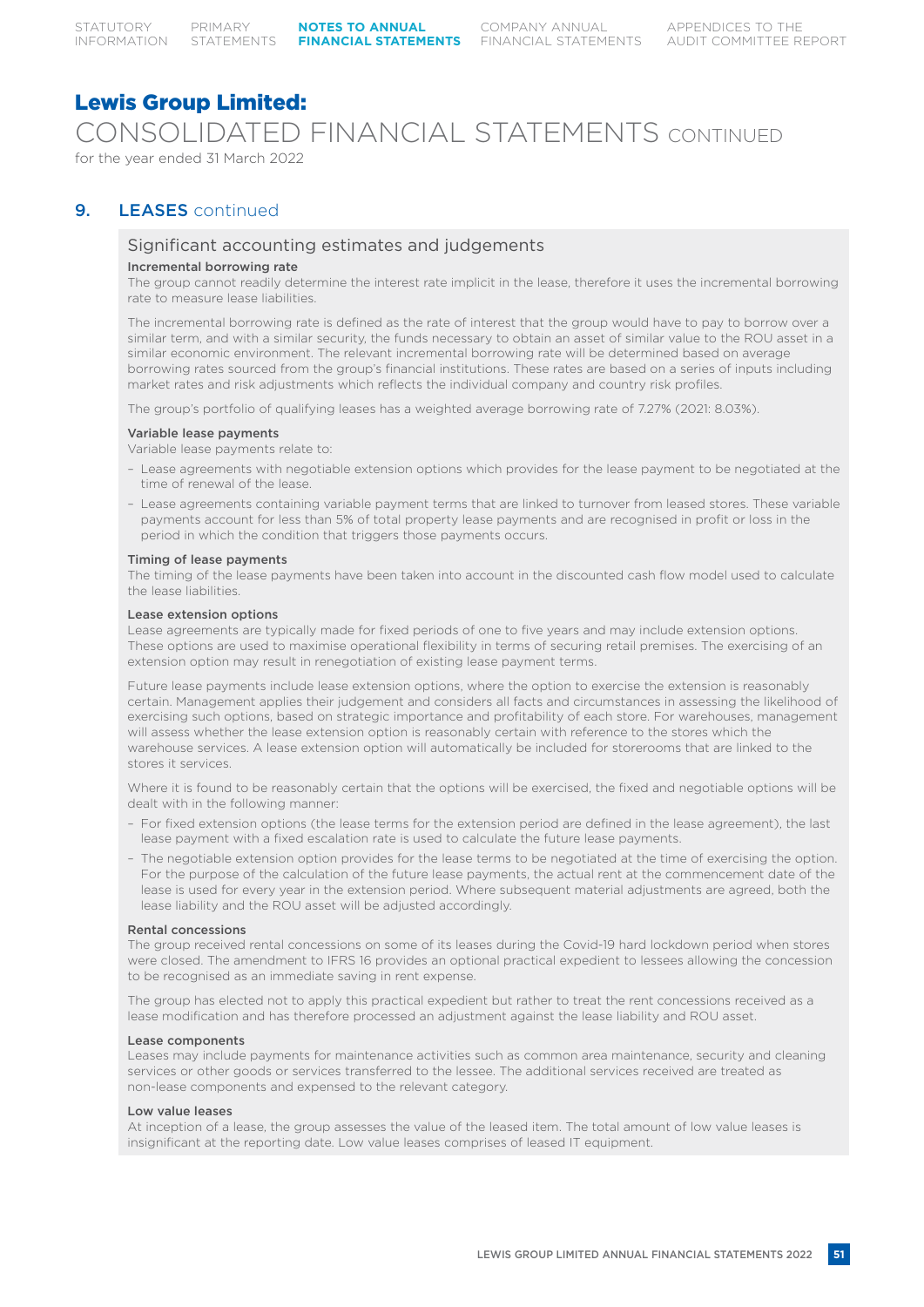# Lewis Group Limited: CONSOLIDATED FINANCIAL STATEMENTS CONTINUED for the year ended 31 March 2022

# 9. **LEASES** continued

# Significant accounting estimates and judgements continued

# Initial recognition of right-of-use assets

The ROU asset is initially measured at cost, comprising the initial lease liability, prepaid lease payments, initial direct costs and restoration costs, less any lease incentives received.

### Impairment of right-of-use assets

ROU assets are tested for impairment whenever circumstances indicate that the carrying amount may exceed its recoverable amount. As the ROU assets are not able to generate their own cash flows independent from other assets, the group considers the Cash-Generating Unit ("CGU") to which the ROU asset belongs when testing for impairment. The CGU to which the ROU asset belongs are the individual stores. Each CGU comprise assets typically including the debtors' book, inventory, fixed assets and the ROU asset. The identified CGUs do not include goodwill or intangible assets. Impairment indicators include the profitability of the stores after head office cost allocations as well as significant changes to the economic environment in which the store operates.

For the current reporting period, due to significant macro-economic risks as well as the deterioration in the performance of the UFO segment in the second half of the year, all stores were tested for impairment.

An impairment loss is recognised for the amount by which the CGU's carrying amount exceeds its recoverable amount. The recoverable amount is determined using a value-in-use calculation.

Value-in-use is calculated using a discounted cash flow model whereby expected cash flows for individual stores are determined in accordance with the principles contained within IAS 36. The following assumptions are applied:

- The cash flow projections for each store is assessed based on forecasted information that is informed by past experience of management and the expected performance of the store. The projections at the end of the reporting period is based on management's best estimate of the economic conditions that will exist over the medium-term.
- An average growth in cash receipts (debtor collections and cash sales) of 5.8% (2021: 4.5%) over the three-year period was applied. At the expiry of the lease, the company assesses future cash flows from the CGU using either a run-off model or a terminal value calculation. The run-off model uses a principle of continued collections from the existing debtors book or a terminal value growth rate of 6% (2021: 6%).
- The growth in the operating expenses approximate an inflationary increase.
- Lease payments included in the lease liability are excluded from the value-in-use calculation.
- The weighted average cost of capital ("WACC") adjusted for specific risks of the underlying assets, used in the value-in-use calculation, was 20.8% (2021: 19.7%).

Impairment is allocated to the assets included in the CGU on a *pro rata* basis, based on their carrying value as a proportion of the total carrying value of the CGU.

Based on the above, the net impairment charge for the year was calculated at R99.2 million (2021: R33.8 million).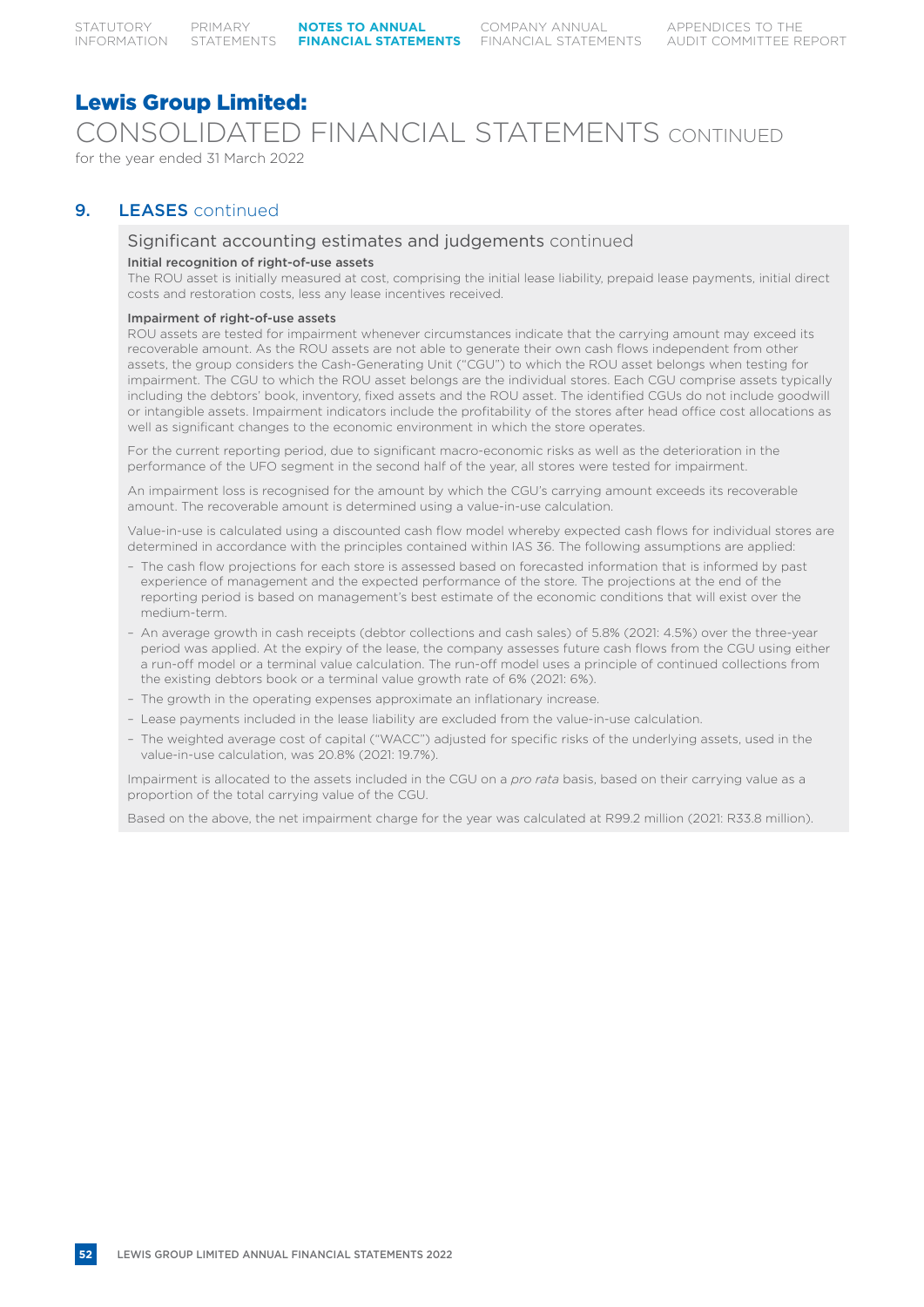CONSOLIDATED FINANCIAL STATEMENTS CONTINUED for the year ended 31 March 2022

# 10. PROPERTY, PLANT AND EQUIPMENT

|                                                          | <b>Land and</b>       |                         | Furniture,<br>fixtures and |                           |
|----------------------------------------------------------|-----------------------|-------------------------|----------------------------|---------------------------|
|                                                          | buildings             | <b>Vehicles</b>         | equipment                  | <b>Total</b>              |
|                                                          | Rm                    | Rm                      | Rm                         | R <sub>m</sub>            |
| As at 31 March 2022<br>Opening net carrying value        | 125.4                 | 133.4                   | 127.2                      | 386.0                     |
| Cost<br>Accumulated depreciation                         | 143.9<br>(18.5)       | 309.5<br>$(176.1)^{*}$  | 313.3<br>$(186.1)^{*}$     | 766.7<br>(380.7)          |
| Additions<br>Disposals at carrying value<br>Depreciation | 2.7<br>(6.7)<br>(1.2) | 42.2<br>(5.9)<br>(32.1) | 67.2<br>(8.0)<br>(47.8)    | 112.1<br>(20.6)<br>(81.1) |
| Closing net carrying value                               | 120.2                 | 137.6                   | 138.6                      | 396.4                     |
| Cost<br>Accumulated depreciation                         | 138.8<br>(18.6)       | 314.3<br>(176.7)        | 341.4<br>(202.8)           | 794.5<br>(398.1)          |
| As at 31 March 2021<br>Opening net carrying value        | 123.8                 | 105.7                   | 94.9                       | 324.4                     |
| Cost<br>Accumulated depreciation                         | 141.2<br>(17.4)       | 288.1<br>(182.4)        | 288.9<br>(194.0)           | 718.2<br>(393.8)          |
| Additions<br>Disposals at carrying value<br>Depreciation | 3.1<br>(0.3)<br>(1.2) | 39.8<br>(1.8)<br>(28.4) | 71.8<br>(0.4)<br>(21.0)    | 114.7<br>(2.5)<br>(50.6)  |
| Closing net carrying value                               | 125.4                 | 115.3                   | 145.3                      | 386.0                     |
| Cost<br>Accumulated depreciation                         | 143.9<br>(18.5)       | 309.5<br>(194.2)        | 313.3<br>(168.0)           | 766.7<br>(380.7)          |

A register of the group's land and buildings is available for inspection at the company's registered office.

*\* The opening balance for accumulated depreciation has been reallocated between classes of PPE. The total opening balance for accumulated depreciation remains unchanged.*

# Accounting policy

Property, plant and equipment ("PPE") is carried at cost less accumulated depreciation and impairment losses. The assets' residual values and useful lives are reviewed and adjusted, if appropriate, at each balance sheet date.

Historical cost includes expenditure that is directly attributable to the acquisition of the items. Subsequent costs are capitalised when it is probable that future economic benefits will arise and the cost can be measured reliably. All other expenditure is recognised through profit and loss.

Assets are depreciated to their residual value, on a straight-line basis, over their estimated useful lives.

Gains and losses on disposals of property, plant and equipment are determined by comparing the proceeds to the carrying amount and are recognised in the income statement.

# Significant accounting estimates and judgements

The estimated useful lives and residual values are reviewed at each balance sheet date taking cognisance of historical trends for that class of asset and the commercial and economic realities at the time. The estimated useful lives of the assets in years are:

| <b>Buildings</b>                  | 50 years        |
|-----------------------------------|-----------------|
| Furniture, fixtures and equipment | 3 to 10 years   |
| Vehicles                          | 4 to 8 years    |
| Land                              | Not depreciated |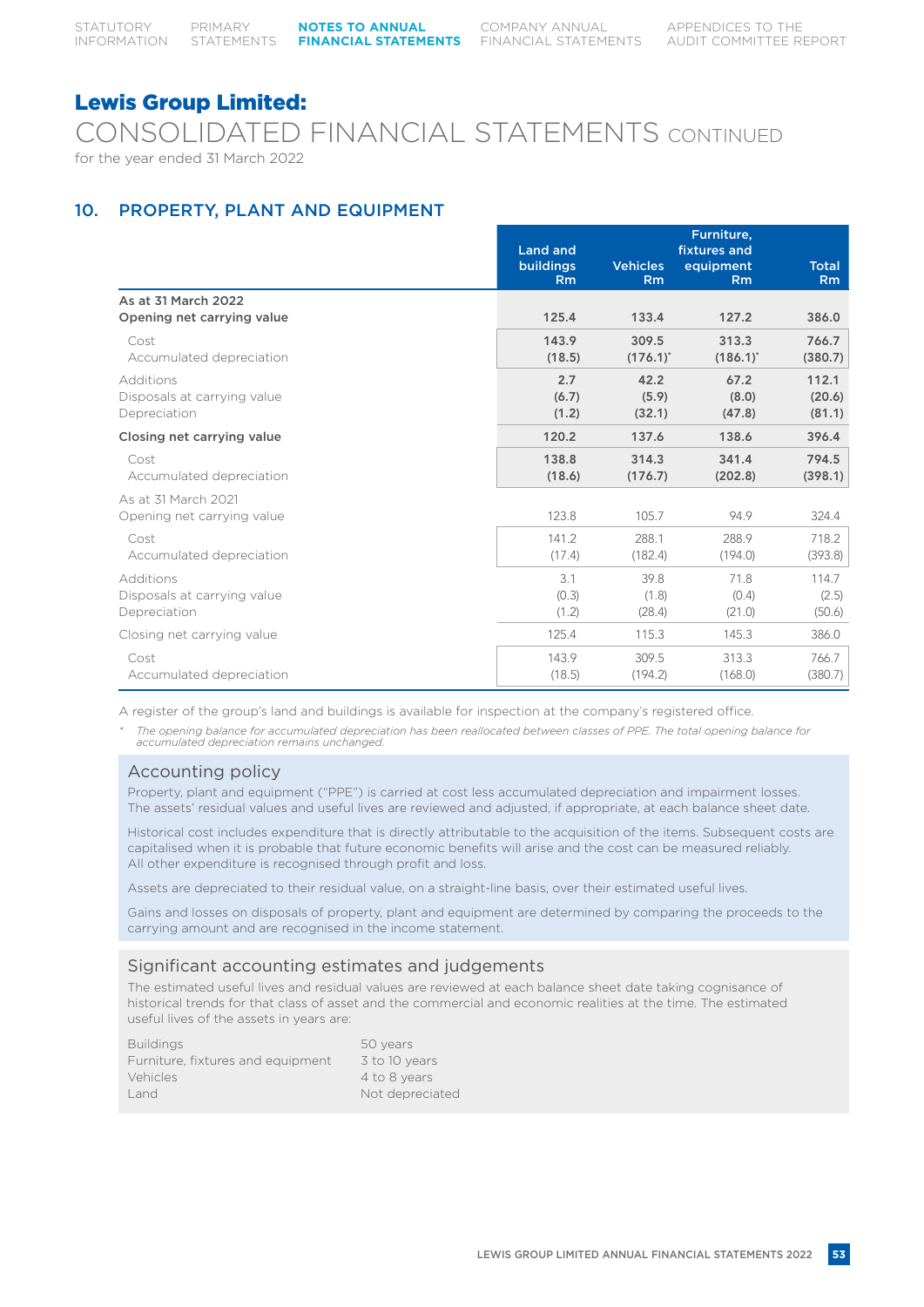CONSOLIDATED FINANCIAL STATEMENTS CONTINUED for the year ended 31 March 2022

# 11. INTANGIBLE ASSETS

# 11.1 Trademarks

|                                  | 2022<br><b>Rm</b> | 2021<br>Rm      |
|----------------------------------|-------------------|-----------------|
| Opening net carrying value       | 98.3              | 104.8           |
| Cost<br>Accumulated amortisation | 131.2<br>(32.9)   | 131.2<br>(26.4) |
| Amortisation                     | (6.5)             | (6.5)           |
| Closing net carrying value       | 91.8              | 98.3            |
| Cost<br>Accumulated amortisation | 131.2<br>(39.4)   | 131.2<br>(32.9) |

# Accounting policy

Separately acquired trademarks are shown at historical cost.

Trademarks acquired in a business combination are recognised at fair value at acquisition date. Trademarks have a finite useful life and are carried at cost less accumulated amortisation. Amortisation is calculated using the straightline method to allocate the cost of trademarks over their estimated useful lives.

# Significant accounting estimates and judgements

The estimated useful life of trademarks is 20 years.

# 11.2 Software

|                            | 2022<br>R <sub>m</sub> | 2021<br>Rm |
|----------------------------|------------------------|------------|
| Opening net carrying value | 15.9                   | 15.8       |
| Cost                       | 65.8                   | 59.2       |
| Accumulated amortisation   | (49.9)                 | (43.4)     |
| Additions                  | 7.4                    | 6.6        |
| Amortisation               | (7.8)                  | (6.5)      |
| Closing net carrying value | 15.5                   | 15.9       |
| Cost                       | 73.2                   | 65.8       |
| Accumulated amortisation   | (57.7)                 | (49.9)     |

# Accounting policy

Software is depreciated to their residual value, on a straight-line basis, over their estimated useful lives.

# Significant accounting estimates and judgements

The estimated useful life of software is three years.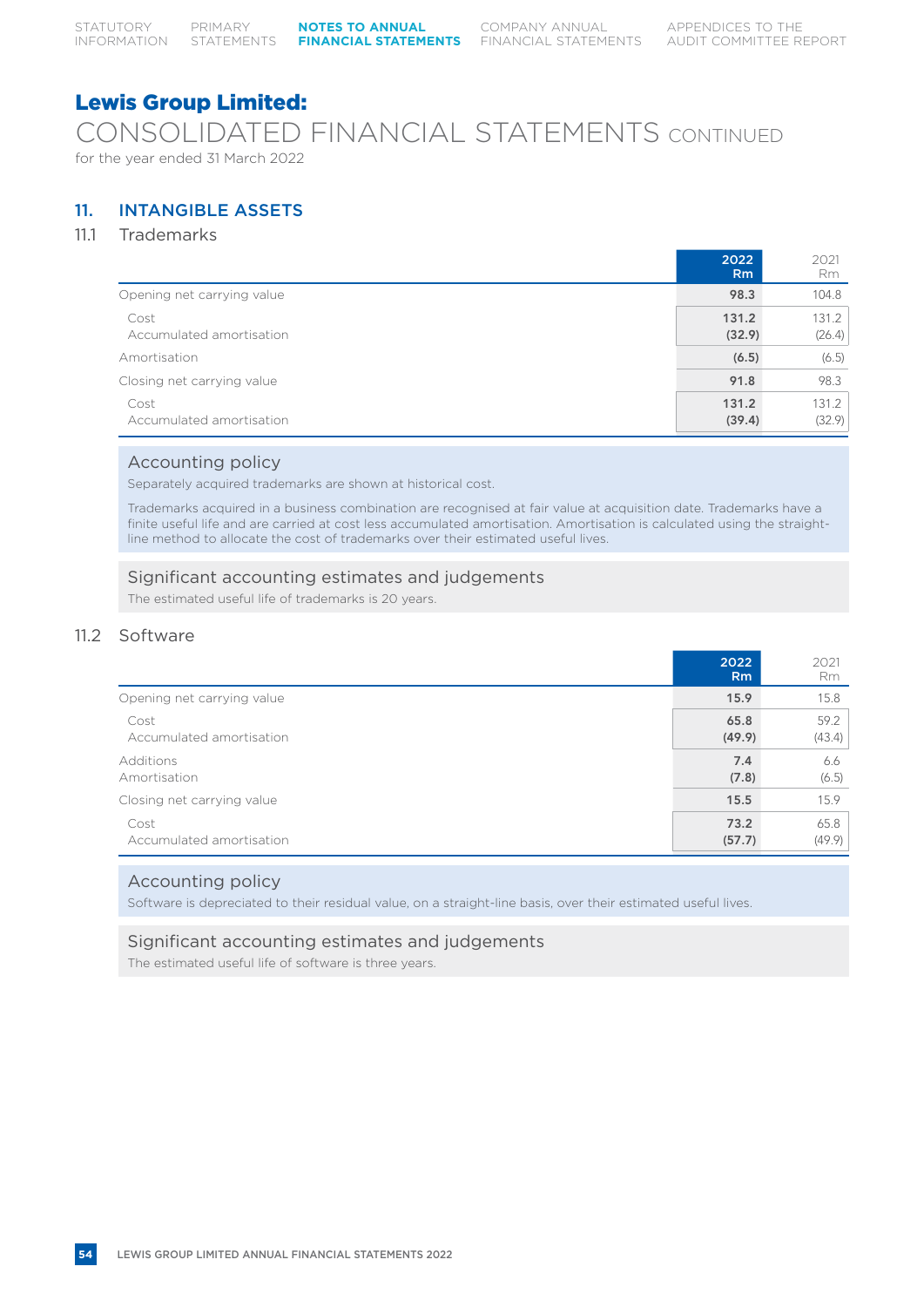# Lewis Group Limited: CONSOLIDATED FINANCIAL STATEMENTS CONTINUED for the year ended 31 March 2022

# 12. GOODWILL

|                                          | 2022<br>R <sub>m</sub>   | 2021<br>Rm                        |
|------------------------------------------|--------------------------|-----------------------------------|
| Opening net carrying value<br>Impairment | 182.4<br>(31.4)          | 187.6                             |
| Write-off<br>Other                       | $\overline{\phantom{0}}$ | (5.9)<br>0.7                      |
| Closing net carrying value               | 151.0                    | 182.4                             |
| Cost<br>Accumulated impairment           | 182.4<br>(31.4)          | 182.4<br>$\overline{\phantom{a}}$ |

# Accounting policy

Goodwill arises at date of acquisition, being the excess of the purchase consideration and the fair value of the non-controlling interest, over the attributable fair value of the identifiable assets and liabilities, and is initially carried at cost. Goodwill is subject to an annual impairment test or more frequently if events or changes in circumstances indicate a potential impairment. Goodwill is written down to the recoverable amount, which is the higher of value-inuse and the fair value less costs to sell. This impairment is recognised immediately as an expense. The impairment of goodwill is not reversed. Gains and losses on disposal of an entity include the carrying value of goodwill relating to the entity sold.

A bargain purchase being an excess in the fair value of the identifiable assets and liabilities over the purchase consideration at the date of acquisition, is recognised immediately in the income statement.

# Significant accounting estimates and judgements

The closing balance relates to goodwill that arose on the acquisition of UFO in 2018.

The performance of the UFO segment was lower than expected during the second half of the financial year. The test for impairment of goodwill was performed by external valuers for the current and prior years. The recoverable amount of goodwill is the higher of fair value less costs to sell and value-in-use. The valuer used the fair value less costs to sell method in both the current and prior year.

The fair value less costs to sell valuation approach includes the cash flows of the existing stores as well as the planned new store expansion over the five-year forecasted period.

The valuation to determine the recoverable amount of goodwill was performed at Level 3 (in accordance with IFRS 13) which means that the valuation was derived using the discounted cash flow method ("DCF method"). The assumptions underlying the DCF method are as follows:

- The cash flow projections for UFO is assessed based on forecasted information that is informed by past experience of management and the expected performance of the segment.
- Sales growth for the next five years was based on existing stores (existing store growth being 7.3% (2021: 6.4%)) and planned store expansions with a 4.0% (2021: 6.0%) growth used in the terminal value.
- Earnings before interest, tax, depreciation and amortisation ("EBITDA") margin is in line with the three-year historic average margin of between 6.7% and 10.9% (2021: between 8.7% and 10.2%).
- Weighted average cost of capital ("WACC") was calculated at 19.1% (2021: 17.1%).
- A further marketability discount of 5.0% (2021: 5.0%) was applied to arrive at the enterprise value.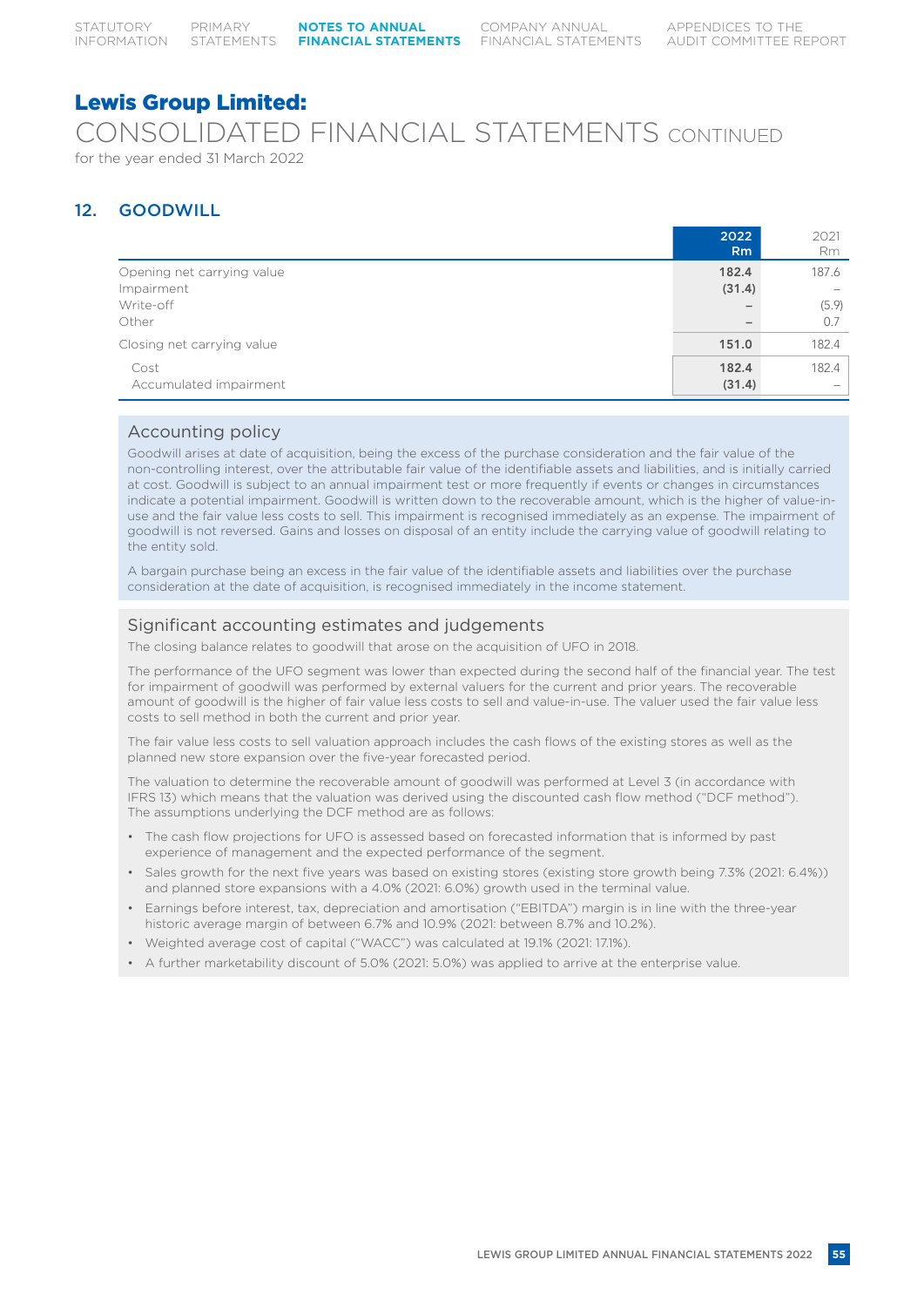CONSOLIDATED FINANCIAL STATEMENTS CONTINUED for the year ended 31 March 2022

# 12. **GOODWILL** continued

# Significant accounting estimates and judgements continued

The recoverable amount of goodwill was assessed as follows:

|                                                                                                                | WACC-1%<br><b>R'000</b> | <b>WACC</b><br><b>R'000</b> | <b>WACC+1%</b><br><b>R'000</b> |
|----------------------------------------------------------------------------------------------------------------|-------------------------|-----------------------------|--------------------------------|
| 2022                                                                                                           |                         |                             |                                |
| Enterprise value<br>Operating assets other than goodwill                                                       | 373 404<br>(195901)     | 346 912<br>(195901)         | 323 726<br>(195901)            |
| Recoverable amount                                                                                             | 177 503                 | 151 011                     | 127 825                        |
| The recoverable amount was R151.0 million.<br>Therefore, an impairment charge of R31.4 million was recognised. |                         |                             |                                |
| 2021                                                                                                           |                         |                             |                                |
| Enterprise value                                                                                               | 394 048                 | 358 106                     | 328 160                        |
| Operating assets other than goodwill                                                                           | (135819)                | (135819)                    | (135819)                       |
| Recoverable amount                                                                                             | 258 229                 | 222 287                     | 192 341                        |

No impairment was required as the recoverable amount was R222.3 million.

# Sensitivity of terminal growth assumption

As the terminal growth has a significant impact on the enterprise value, the sensitivity of this assumption is reflected below:

|                                                                  | 3%<br><b>R'000</b>  | 4%<br><b>R'000</b>  | 5%<br><b>R'000</b>  |
|------------------------------------------------------------------|---------------------|---------------------|---------------------|
| 2022<br>Enterprise value<br>Operating assets other than goodwill | 332 380<br>(195901) | 346 912<br>(195901) | 363 498<br>(195901) |
| Recoverable amount                                               | 136 479             | 151 011             | 167 597             |
|                                                                  | 5%<br><b>R'000</b>  | 6%<br><b>R'000</b>  | 7%<br><b>R'000</b>  |
| 2021<br>Enterprise value<br>Operating assets other than goodwill | 336 745<br>(135819) | 358 106<br>(135819) | 383709<br>(135819)  |
| Recoverable amount                                               | 200 926             | 222 287             | 247 890             |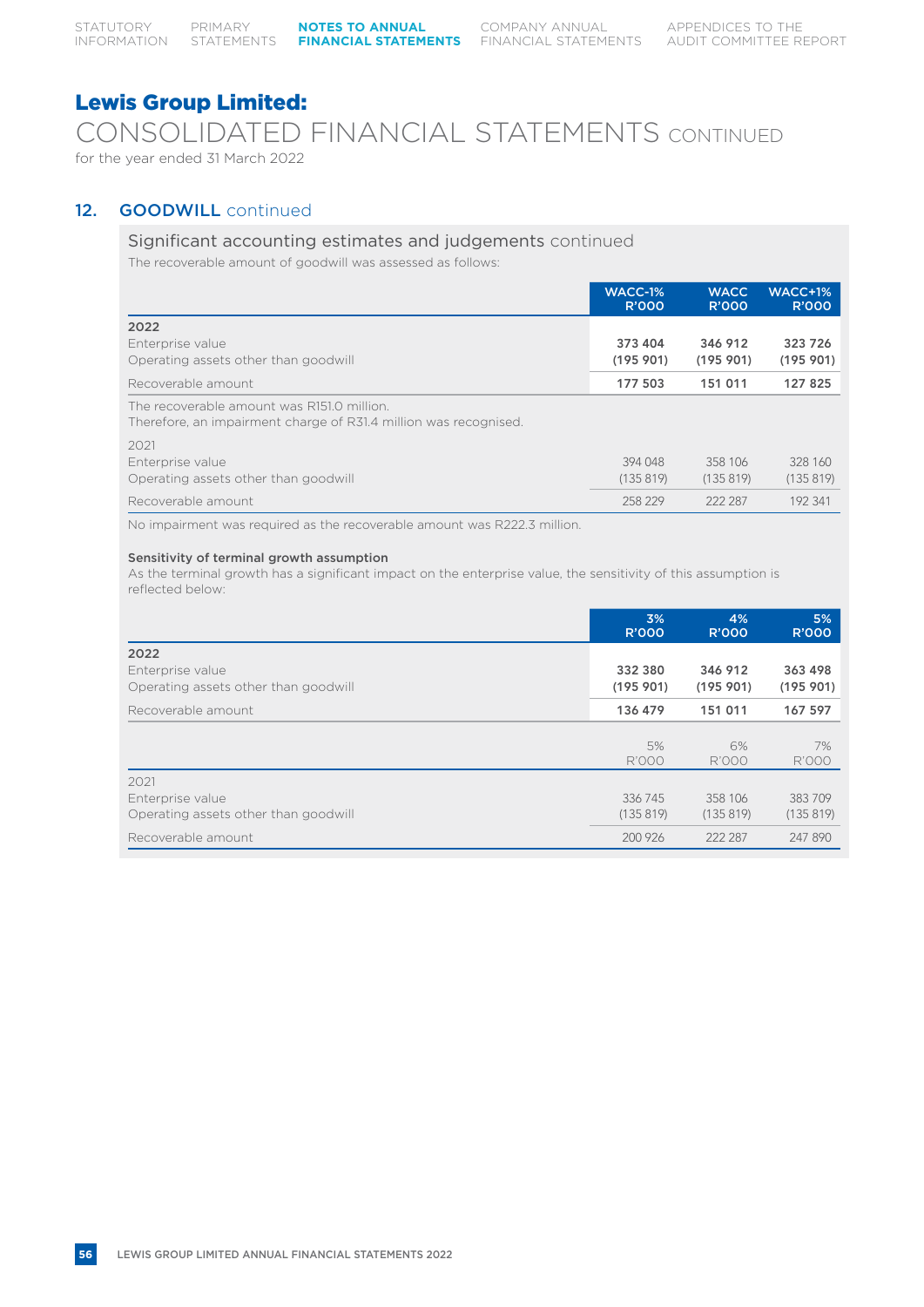CONSOLIDATED FINANCIAL STATEMENTS CONTINUED for the year ended 31 March 2022

# 13. DEPRECIATION, AMORTISATION AND IMPAIRMENT

|      |                                                                                            |              | 2022  | 2021           |
|------|--------------------------------------------------------------------------------------------|--------------|-------|----------------|
|      |                                                                                            | <b>Notes</b> | Rm    | R <sub>m</sub> |
| 13.1 | Depreciation and amortisation<br>Depreciation                                              |              |       |                |
|      | Right-of-use assets                                                                        | 9.2          | 232.4 | 239.7          |
|      | Property, plant and equipment                                                              | 10           | 81.1  | 50.6           |
|      | Land and buildings                                                                         |              | 1.2   | 1.2            |
|      | Vehicles                                                                                   |              | 32.1  | 28.4           |
|      | Furniture, fixtures and equipment                                                          |              | 47.8  | 21.0           |
|      | Amortisation                                                                               |              |       |                |
|      | Intangible assets                                                                          | 11           | 14.3  | 13.0           |
|      |                                                                                            |              | 327.8 | 303.3          |
| 13.2 | Impairment/write-off                                                                       |              |       |                |
|      | Right-of-use assets                                                                        | 9.2          | 99.2  | 33.8           |
|      | Goodwill                                                                                   | 12           | 31.4  | 5.9            |
|      |                                                                                            |              | 130.6 | 39.7           |
|      | Refer to below notes for the accounting policies and significant estimates and judgements: |              |       |                |
|      | Depreciation                                                                               |              |       |                |
|      | Right-of-use assets                                                                        | 9            |       |                |
|      | Property, plant and equipment                                                              | 10           |       |                |
|      | Amortisation                                                                               |              |       |                |
|      | Intangible assets                                                                          | 11           |       |                |
|      | Impairment/write-off                                                                       |              |       |                |
|      | Right-of-use assets                                                                        | $\circ$      |       |                |
|      | Goodwill                                                                                   | 12           |       |                |
|      | Impairment of non-financial assets                                                         | 24.1         |       |                |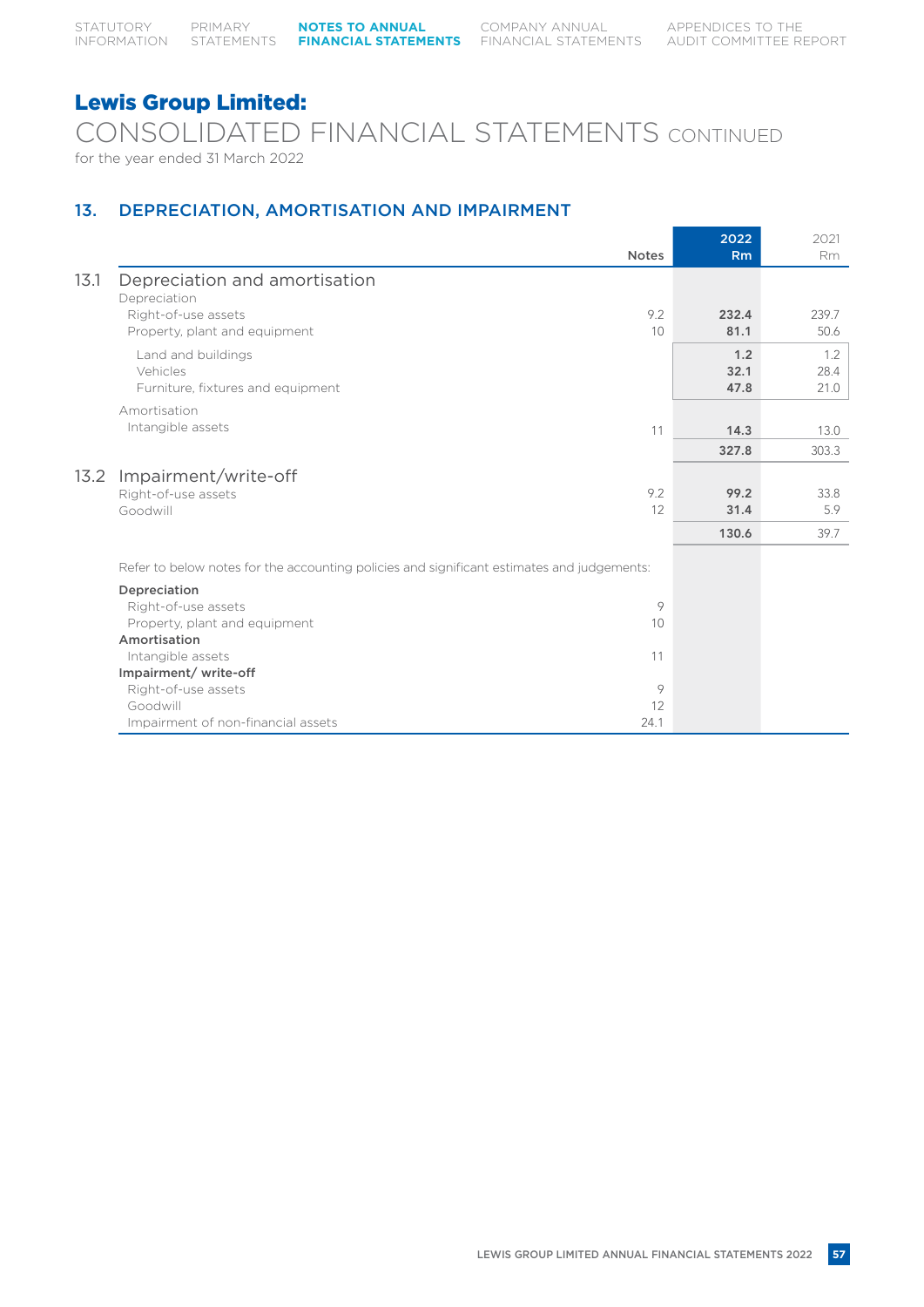CONSOLIDATED FINANCIAL STATEMENTS CONTINUED for the year ended 31 March 2022

# 14. BORROWINGS, CASH AND NET FINANCE COSTS

# 14.1 Borrowings, banking facilities and cash

# Interest-bearing borrowings

|                                                            | 2022<br><b>Rm</b> | 2021<br><b>Rm</b> |
|------------------------------------------------------------|-------------------|-------------------|
| Short-term banking facilities<br>Cash-on-hand and deposits | (80.8)<br>308.1   | 447.0             |
| Cash and cash equivalents                                  | 227.3             | 447.0             |
| <b>Available facilities</b>                                |                   |                   |
| Banking facilities                                         | 950.0             | 1 150.0           |
| Domestic Medium-Term Note programme                        | 2 000.0           | 2 000.0           |
|                                                            | 2 950.0           | 3 150.0           |
|                                                            |                   |                   |
| Available funds                                            | 3 177.3           | 3597.0            |
|                                                            |                   |                   |

### Interest rate profile

Interest rate profile of borrowings is as follows:

Bank borrowings include revolving credit and overnight facilities. Revolving credit facilities are at interest rates linked to three-month JIBAR. The interest rates on the overnight facilities are based on rates as determined by each of the banks based on market conditions. The weighted average interest rate at the end of the reporting period is 6.1% (2021: 5.9%).

Variable interest rates:

- 
- 
- 

The above borrowings are unsecured. The group has committed and overnight facilities with banks and financial institutions of R950 million (2021: R1 150 million) and has established a Domestic Medium-Term Note programme ("DMTN") in October 2013, under which the group can issue notes up to R2 billion.

|                                                                                                             | Liabilities from financing activities                               |                                                                    |                                |
|-------------------------------------------------------------------------------------------------------------|---------------------------------------------------------------------|--------------------------------------------------------------------|--------------------------------|
|                                                                                                             | <b>Banking</b><br>facilities due<br>within 1 year<br>R <sub>m</sub> | <b>Banking</b><br>facilities due<br>after 1 year<br>R <sub>m</sub> | <b>Total</b><br>R <sub>m</sub> |
| Net debt as at 1 April 2020<br>Cash flows<br>Interest payments which are presented as operating cash flows  | 922.1<br>(936.4)<br>14.3                                            |                                                                    | 922.1<br>(936.4)<br>14.3       |
| Net debt as at 31 March 2021<br>Cash flows<br>Interest payments which are presented as operating cash flows | 79.4<br>1.4                                                         |                                                                    | 79.4<br>1.4                    |
| Net debt as at 31 March 2022                                                                                | 80.8                                                                |                                                                    | 80.8                           |

| Deriod is 6.1% (ZUZI: 5.9%).                                                                                                                                                                                |      |  |
|-------------------------------------------------------------------------------------------------------------------------------------------------------------------------------------------------------------|------|--|
|                                                                                                                                                                                                             | 80.8 |  |
|                                                                                                                                                                                                             | 80.8 |  |
| he exposure of the group's borrowings to interest rate changes and the contractual<br>epricing dates at the end of the reporting period are set out below in terms of years<br>ubsequent to reporting date: |      |  |
| ariable interest rates:                                                                                                                                                                                     |      |  |
| 1 year                                                                                                                                                                                                      | 80.8 |  |
| 2 years                                                                                                                                                                                                     |      |  |
| 3 vears                                                                                                                                                                                                     |      |  |
|                                                                                                                                                                                                             | 80.8 |  |
| he above borrowings are unsecured. The group has committed and overnight facilities<br>dilla faca forma al finanza di formatione del al FIAFA no illiano 70001. F1 1EA no illiano canal faca                |      |  |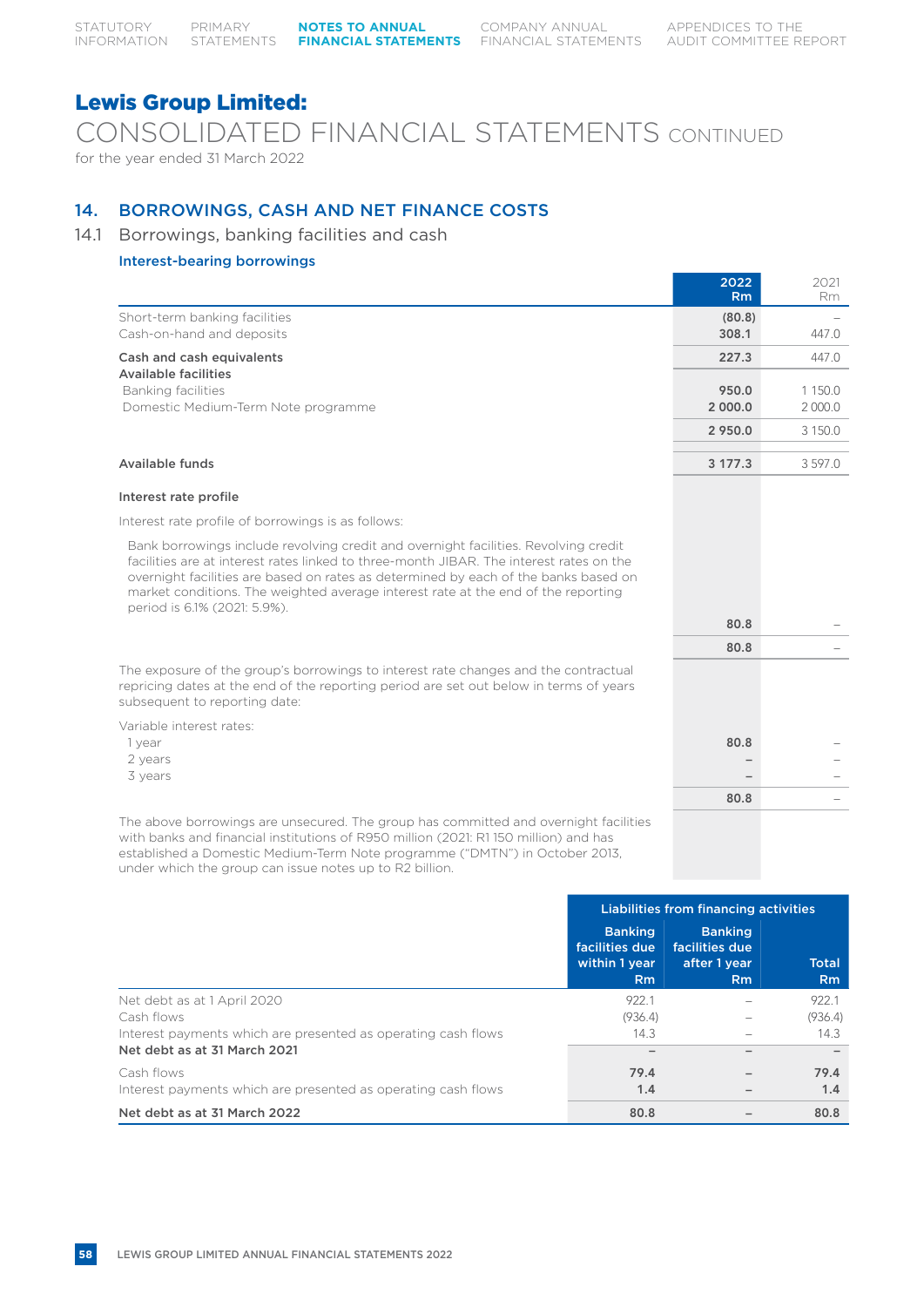CONSOLIDATED FINANCIAL STATEMENTS CONTINUED

for the year ended 31 March 2022

# 14. BORROWINGS, CASH AND NET FINANCE COSTS continued

# 14.1 Borrowings, banking facilities and cash continued

# Accounting policies

Borrowings comprise committed facilities with banks and financial institutions and notes issued under a DMTN programme.

Cash and cash equivalents comprise cash-on-hand and deposits held on call with banks and demand loans.

Borrowings and cash and cash equivalents are classified as financial instruments in terms of IFRS.

Interest income on cash-on-hand and deposits calculated utilising the effective interest rate method is recognised in the income statement as part of interest received.

# Capital management

|                                                                | 2022<br><b>Rm</b>      | 2021<br><b>Rm</b> |
|----------------------------------------------------------------|------------------------|-------------------|
| Interest-bearing borrowings<br>Less: cash-on-hand and deposits | 1 0 3 1 . 1<br>(308.1) | 805.8<br>(447.0)  |
| Net debt                                                       | 723.0                  | 358.8             |
| Shareholders' equity<br>Gearing ratio<br>(%)                   | 4 7 1 7 .0<br>15.3     | 4872.7<br>7.4     |

Capital is monitored on the basis of the gearing ratio. This ratio is calculated as net debt divided by equity capital. Net debt is calculated as total interest-bearing borrowings less cash-on-hand and deposits.

The gearing ratio is in line with the actual capital structure.

The group's objectives when managing capital are to:

- safeguard the group's ability to continue as a going concern;
- provide returns for shareholders;
- provide benefits for other stakeholders; and
- maintain an optimal capital structure as approved by the Board.

In order to maintain the optimal capital structure, dividends paid to shareholders may be adjusted, capital could be returned to shareholders or new shares could be issued.

# Credit risk

Credit risk may also arise when an entity has its credit rating downgraded causing the fair value of the group's investment in that entity's financial instruments to fall. The credit ratings of the financial institutions holding deposits on our behalf and those whose securities we hold are monitored on a regular basis.

Stage 1 with no movement between stages. No amount for 12-month expected credit loss has been recognised as the amount is immaterial.

Deposits are placed with high-quality South African institutions. Included in the cash-on-hand and deposits are bank balances held in foreign currency amounting to R34.6 million (2021: R47.6 million).

The Moody's credit rating and maximum exposure to credit risk for cash-on-hand and deposits per institution is detailed in the table below:

|                               |                 | 2022       | 2021      |            | 2022                            | 2021  |
|-------------------------------|-----------------|------------|-----------|------------|---------------------------------|-------|
| <b>Financial institutions</b> | Long-term       | Short-term | Long-term | Short-term | R <sub>m</sub>                  | Rm    |
| <b>FirstRand Bank</b>         | Ba <sub>2</sub> | <b>NP</b>  | Ba2       | <b>NP</b>  | 230.7                           | 181.2 |
| Absa                          | Ba <sub>2</sub> | <b>NP</b>  | Ba2       | <b>NP</b>  | 11.6                            | 91.9  |
| Investec                      | Ba <sub>2</sub> | <b>NP</b>  | Ba2       | <b>NP</b>  | $\hspace{0.1mm}-\hspace{0.1mm}$ | 0.1   |
| Standard Bank                 | Ba <sub>2</sub> | <b>NP</b>  | Ba2       | <b>NP</b>  | 0.1                             | 39.3  |
| Nedbank                       | Ba <sub>2</sub> | <b>NP</b>  | Ba2       | <b>NP</b>  | 60.0                            | 67.9  |
| Sanlam                        | Ba <sub>2</sub> | <b>NP</b>  | Ba2       | <b>NP</b>  | $\overline{\phantom{m}}$        | 61.2  |
| Other                         |                 |            |           |            | 5.7                             | 5.4   |
| Total                         |                 |            |           |            | 308.1                           | 447.0 |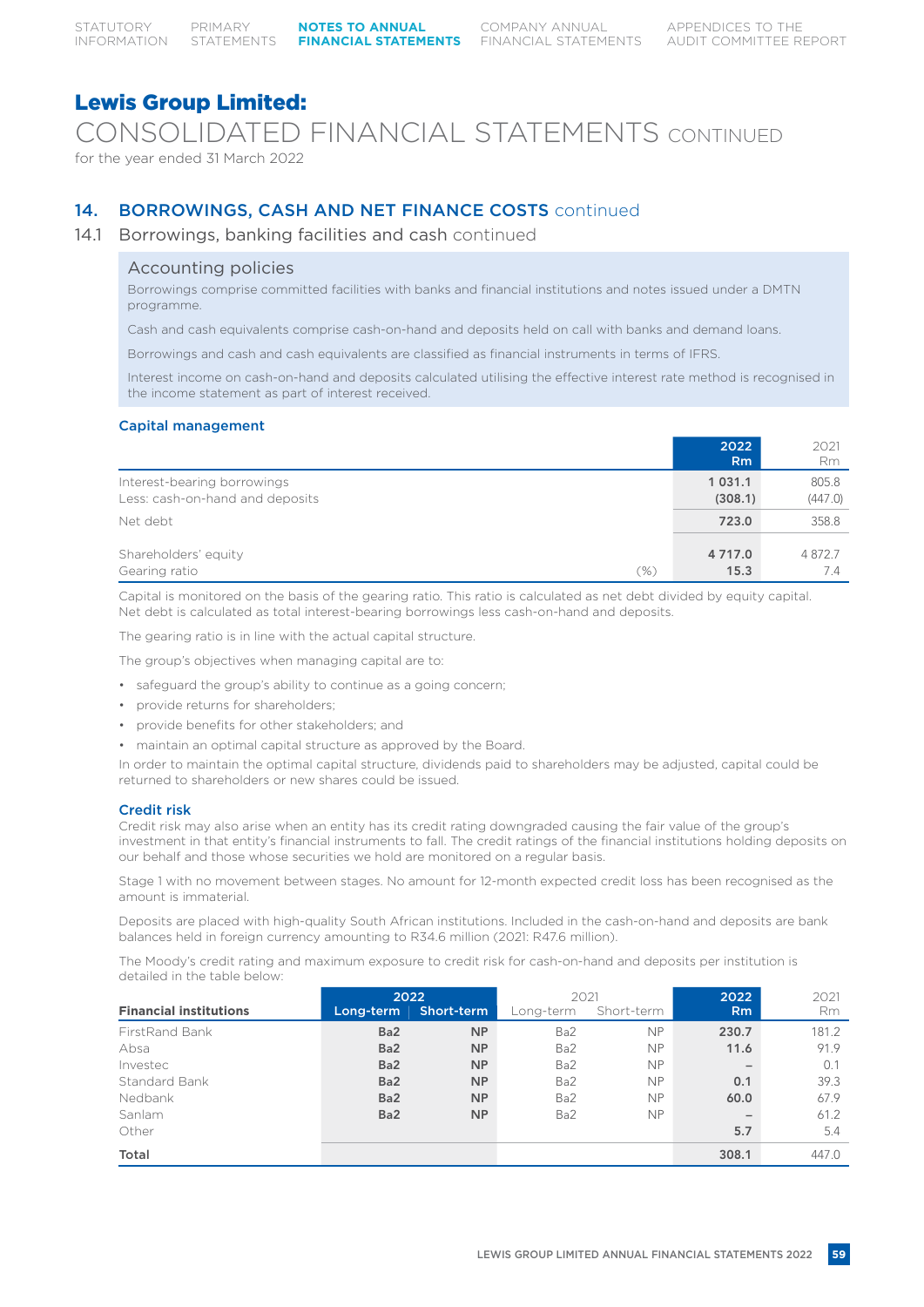CONSOLIDATED FINANCIAL STATEMENTS CONTINUED

for the year ended 31 March 2022

# 14. BORROWINGS, CASH AND NET FINANCE COSTS continued

# 14.1 Borrowings, banking facilities and cash continued

# Liquidity risk

Prudent liquidity risk management implies maintaining sufficient cash and marketable securities and the availability of funding through an adequate amount of committed facilities. Due to the dynamic nature of the underlying business, the group maintains flexibility in funding through the use of committed facility lines.

Management monitors the group's cash flows through the monitoring of actual inflows and outflows against forecasted cash flows and the utilisation of borrowing facilities. A quarterly analysis is presented to the Audit committee.

As noted above, the group has adequate facilities to meet its liquidity requirements.

# Fair value

Cash and cash equivalents are stated at cost which approximates fair value due to the short-term nature of these instruments.

The fair value of borrowings approximates its carrying value as it is linked to market-related interest rates.

# 14.2 Net finance costs

| Note                                                                             | 2022<br>R <sub>m</sub>      | 2021<br>Rm                 |
|----------------------------------------------------------------------------------|-----------------------------|----------------------------|
| Interest paid                                                                    | (48.9)                      | (105.3)                    |
| <b>Borrowings</b><br>9.1<br>Lease liabilities<br>Other                           | (12.6)<br>(62.1)<br>$25.8*$ | (14.3)<br>(66.0)<br>(25.0) |
| Interest received - bank<br>Interest received - other<br>Foreign exchange losses | 14.4<br>11.0<br>(5.1)       | 17.2<br>(42.1)             |
| Net finance costs                                                                | (28.6)                      | (130.2)                    |

*\* Included in this amount is a reversal of interest accrued in prior periods.*

# Accounting policies

# Foreign currency transactions and balances

Foreign currency transactions are translated into the functional currency using the exchange rates at the dates of the transactions. Foreign exchange gains and losses resulting from the settlement of such transactions and from the translation of monetary assets and liabilities denominated in foreign currencies at year-end exchange rates are recognised in the income statement.

Foreign exchange gains and losses that relate to forward exchange contracts are presented in the income statement, within net finance costs.

### Derivative instruments

Derivative instruments are utilised to hedge exposure to foreign currency fluctuations. Although the derivatives have not been designated in a hedge relationship, they act as an economic hedge and will substantially offset the underlying transactions when they occur. Derivative instruments are classified as financial instruments under IFRS.

# Interest rate risk

The principal objective of interest rate management is to:

- minimise the impact of interest rate volatility on profits in the short–term; and
- ensure that the group is protected from volatile interest rate movements for the medium- to long-term.

As part of the process of managing floating rate interest-bearing debt, the interest rate characteristics of borrowings are positioned according to the expected movements in interest rates. The Chief financial officer may recommend to the Audit committee ("the committee") the use of fixed interest debt and interest rate swaps as circumstances dictate. The use of such instruments must be specifically approved by the committee. During the current year, no fixed rate loans or interest rate swaps were entered into.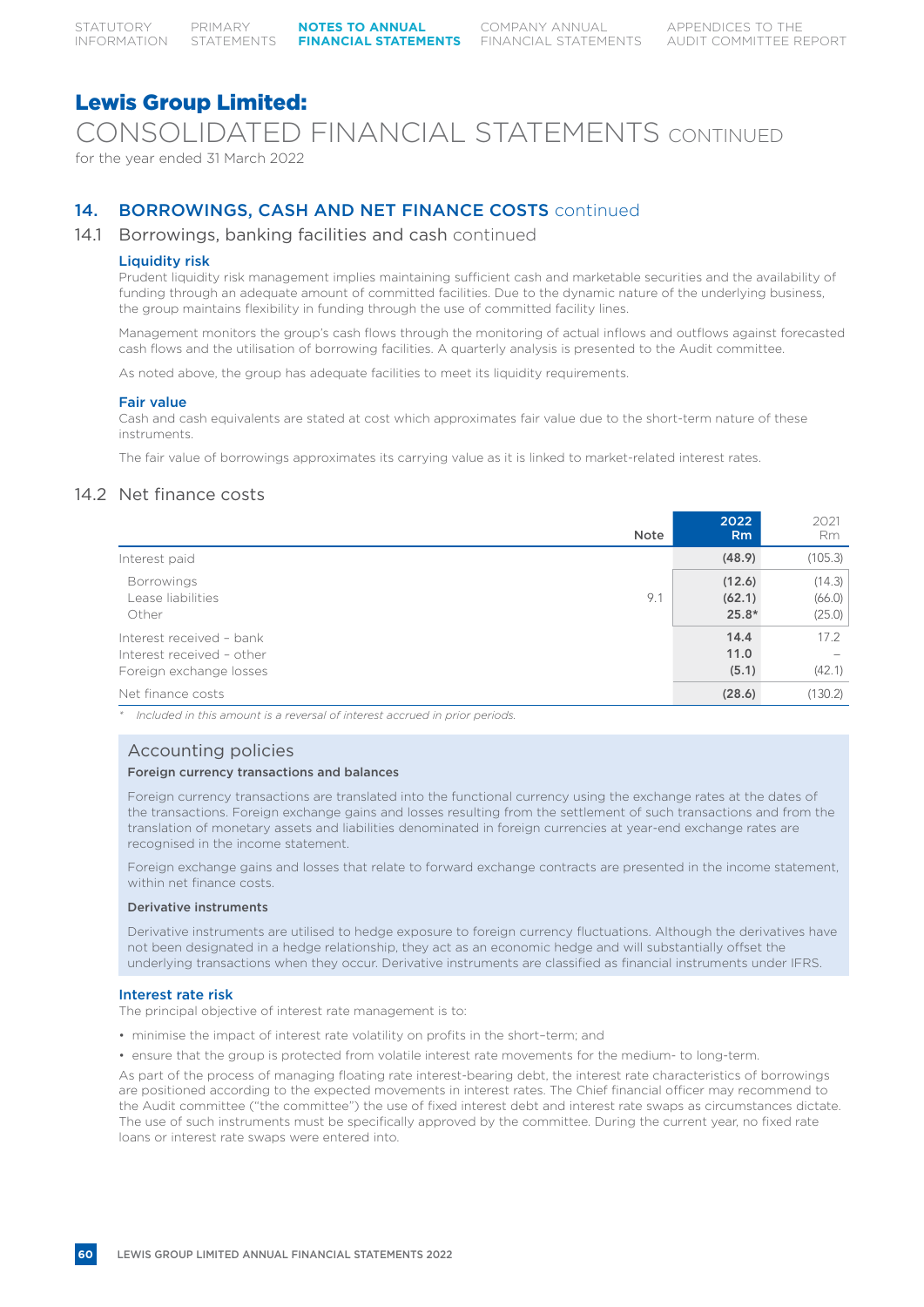CONSOLIDATED FINANCIAL STATEMENTS CONTINUED

for the year ended 31 March 2022

# 14. BORROWINGS, CASH AND NET FINANCE COSTS continued

# 14.2 Net finance costs continued

# Interest rate risk continued

Interest rate profiles are analysed by the changes in its borrowing levels and the interest rates applicable to the facilities available to the group. The sensitivity analysis for a 50 basis points change in the interest on net profit after tax is set out below, assuming the current level of borrowings at year-end is maintained throughout the year:

|                                       | 2022<br>R <sub>m</sub> | 2021<br>Rm               |
|---------------------------------------|------------------------|--------------------------|
| Interest increases by 50 basis points | (0.3)                  | $\overline{\phantom{a}}$ |
| Interest decreases by 50 basis points | 0.3                    | $\overline{\phantom{a}}$ |

# Foreign exchange risk

Foreign exchange risk is present in respect of imports of merchandise. Merchandise is sourced from foreign suppliers, particularly in the Far East. In order to minimise exposure to foreign currency fluctuations, forward cover is taken out to cover forward purchase commitments made with foreign suppliers.

During the year, 32.8% (2021: 37.0%) of the purchases were in foreign denominated currencies. Below is a summary of the amounts payable under forward contracts:

|                   | Term               | Average rate   | Foreign<br><b>FCm</b> | currency Rand equivalent<br><b>Rm</b> | <b>Fair value loss</b><br>Rm |
|-------------------|--------------------|----------------|-----------------------|---------------------------------------|------------------------------|
| 2022<br>US Dollar | Less than 6 months | Rate at R15.47 | 11.4                  | 175.7                                 | 7.9                          |
| 2021<br>US Dollar | Less than 6 months | Rate at R16.19 | 15.3                  | 237.2                                 | 8.                           |

Below is a sensitivity analysis of the effect of currency movements of 10% on the year-end valuation of the forward exchange contracts on net profit after tax:

|                             | 2022<br>'Rm. | 2021<br>Rm |
|-----------------------------|--------------|------------|
| Currency appreciates by 10% | 12.7         |            |
| Currency depreciates by 10% | (12.7)       |            |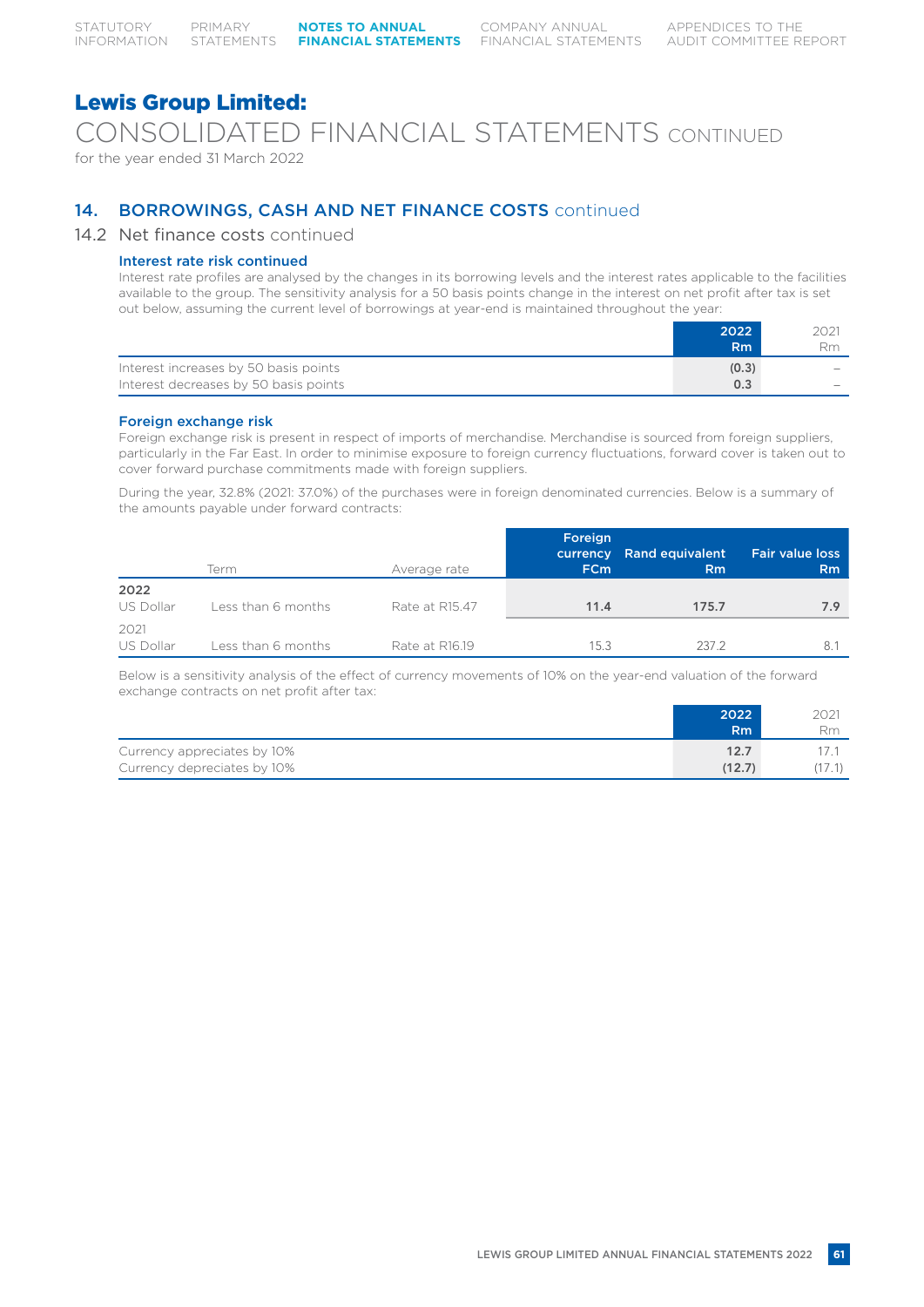CONSOLIDATED FINANCIAL STATEMENTS CONTINUED for the year ended 31 March 2022

# 15. CAPITAL MANAGEMENT

15.1 Earnings

|                                     | 2022<br><b>Cents</b> | 2021<br>Cents |
|-------------------------------------|----------------------|---------------|
| Earnings per share                  |                      |               |
| Earnings per share                  | 730.7                | 576.4         |
| Diluted earnings per share          | 709.9                | 565.3         |
| Headline earnings per share         |                      |               |
| Headline earnings per share         | 848.7                | 616.5         |
| Diluted headline earnings per share | 824.5                | 604.6         |

|                                                         |              | Income tax |            |
|---------------------------------------------------------|--------------|------------|------------|
|                                                         | <b>Gross</b> | effect     | <b>Net</b> |
| <b>Headline earnings</b>                                | <b>Rm</b>    | <b>Rm</b>  | <b>Rm</b>  |
| 2022                                                    |              |            |            |
| Attributable earnings                                   | 483.1        |            | 483.1      |
| Profit on disposal of fixed assets                      | (17.7)       | 3.7        | (14.0)     |
| Impairment of right-of-use assets                       | 99.2         | (28.6)     | 70.6       |
| Goodwill impairment                                     | 31.4         |            | 31.4       |
| Profit on scrapping of fixed assets due to civil unrest | (14.0)       | 4.0        | (10.0)     |
| Scrapping of assets                                     | 9.8          | (2.7)      | 7.1        |
| Compensation from insurers                              | (23.8)       | 6.7        | (17.1)     |
| Headline earnings                                       | 582.0        | (20.9)     | 561.1      |
| 2021                                                    |              |            |            |
| Attributable earnings                                   | 432.9        |            | 432.9      |
| Profit on disposal of fixed assets                      | (0.1)        |            | (0.1)      |
| Impairment of right-of-use assets                       | 33.8         | (9.5)      | 24.3       |
| Goodwill write-off                                      | 5.9          |            | 5.9        |
| Headline earnings                                       | 472.5        | (9.5)      | 463.0      |

# 15.2 Dividends 2021 2021 2022 2021

|                              | <b>Cents</b> | Cents |
|------------------------------|--------------|-------|
| Dividends paid per share     |              |       |
| Final dividend 2021 (2020)   | 195.0        | 65.0  |
| Interim dividend 2022 (2021) | 195.0        | 133.0 |
|                              | 390.0        | 198.0 |
| Dividends declared per share |              |       |
| Interim dividend 2022 (2021) | 195.0        | 133.0 |
| Final dividend 2022 (2021)   | 218.0        | 195.0 |
|                              | 413.0        | 328.0 |

| Dividends paid                                                              | 2022<br>R <sub>m</sub>   | 2021<br>Rm |
|-----------------------------------------------------------------------------|--------------------------|------------|
| Dividend number 32 declared on 25 August 2020 and paid on 21 September 2020 | $\overline{\phantom{a}}$ | 51.5       |
| Dividend number 33 declared on 25 November 2020 and paid on 25 January 2021 |                          | 98.4       |
| Dividend number 34 declared on 27 May 2021 and paid on 26 July 2021         | 131.7                    |            |
| Dividend number 35 declared on 24 November 2021 and paid on 24 January 2022 | 128.6                    |            |
| Dividends received on treasury shares                                       |                          |            |
| Lewis Employee Share Incentive Scheme Trust                                 | (6.1)                    | (2.9)      |
|                                                                             | 254.2                    | 147 O      |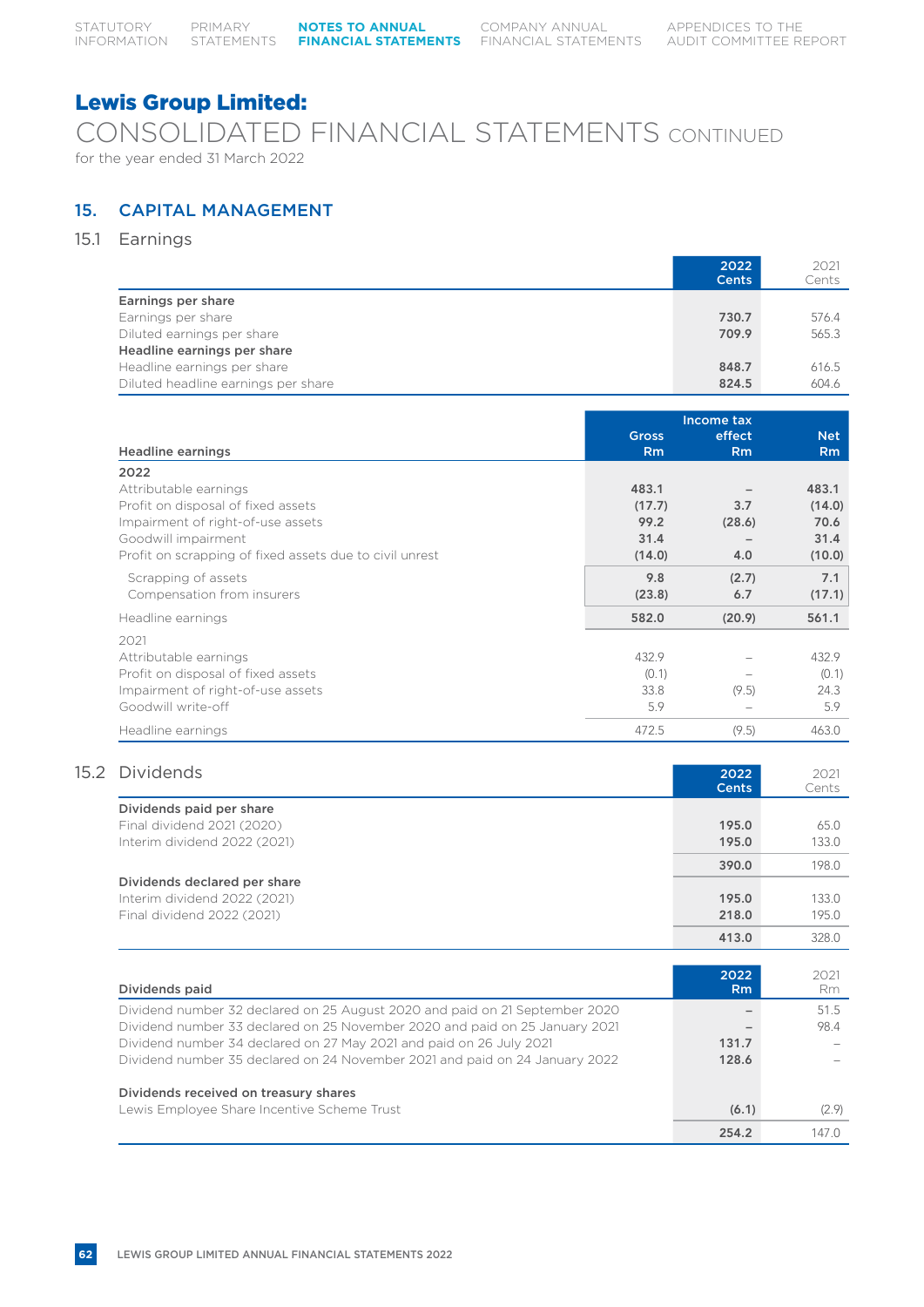CONSOLIDATED FINANCIAL STATEMENTS CONTINUED for the year ended 31 March 2022

# 15. **CAPITAL MANAGEMENT** continued

# 15.3 Number of shares

|                                                                                                                                                                                                                                                                                                                                                                                                                                                         | 2022<br>000s   | 2021<br>000s   |
|---------------------------------------------------------------------------------------------------------------------------------------------------------------------------------------------------------------------------------------------------------------------------------------------------------------------------------------------------------------------------------------------------------------------------------------------------------|----------------|----------------|
| Weighted average number of shares                                                                                                                                                                                                                                                                                                                                                                                                                       |                |                |
| Weighted average shares for earnings and headline earnings per share<br>Dilution resulting from share awards outstanding                                                                                                                                                                                                                                                                                                                                | 66 112<br>1944 | 75 109<br>1471 |
| Weighted average shares for diluted earnings and headline earnings per share                                                                                                                                                                                                                                                                                                                                                                            | 68 056         | 76 580         |
| Diluted earnings and diluted headline earnings per share is calculated by adjusting the<br>weighted average number of ordinary shares assuming that all share options will be<br>exercised. The dilution is determined by the number of shares that could have been<br>acquired at fair value (determined as the average annual market price of the shares) less<br>the number of shares that would be issued on the exercise of all the share options. |                |                |
| Number of ordinary shares in issue                                                                                                                                                                                                                                                                                                                                                                                                                      |                |                |
| Number of ordinary shares in issue at the beginning of the year                                                                                                                                                                                                                                                                                                                                                                                         | 71 536         | 76899          |
| Shares repurchased                                                                                                                                                                                                                                                                                                                                                                                                                                      | (8756)         | (5363)         |
| Number of shares issued at end of year                                                                                                                                                                                                                                                                                                                                                                                                                  | 62780          | 71 536         |
| Treasury shares held by:                                                                                                                                                                                                                                                                                                                                                                                                                                |                |                |
| Lewis Employee Share Incentive Scheme Trust                                                                                                                                                                                                                                                                                                                                                                                                             | (108)          | (27)           |
| Effective number of shares in issue                                                                                                                                                                                                                                                                                                                                                                                                                     | 62 672         | 71509          |

# 15.4 Equity

|                                             | 2022<br><b>Rm</b> | 2021<br>Rm |
|---------------------------------------------|-------------------|------------|
| Share capital and premium                   |                   |            |
| Share capital                               | 1.0               | 1.0        |
| Share premium                               | 1 563.7           | 1916.9     |
| Reverse acquisition reserve                 | (2123.1)          | (2 123.1)  |
| Cost of cancelled shares                    | 559.3             | 206.1      |
|                                             | 0.9               | 0.9        |
| Opening balance                             | 0.9               | 0.9        |
| Cost of own shares acquired                 | (353.2)           | (112.6)    |
| Transfer of cost of cancelled shares        | 353.2             | 112.6      |
|                                             | 0.9               | 0.9        |
| <b>Treasury shares</b>                      |                   |            |
| Opening balance                             | (0.4)             | (1.0)      |
| Cost of own shares acquired                 | (55.1)            | (23.0)     |
| Share awards to employees                   | 51.8              | 23.6       |
|                                             | (3.7)             | (0.4)      |
| Treasury shares                             | 3.7               | 0.4        |
| Lewis Employee Share Incentive Scheme Trust | 3.7               | 0.4        |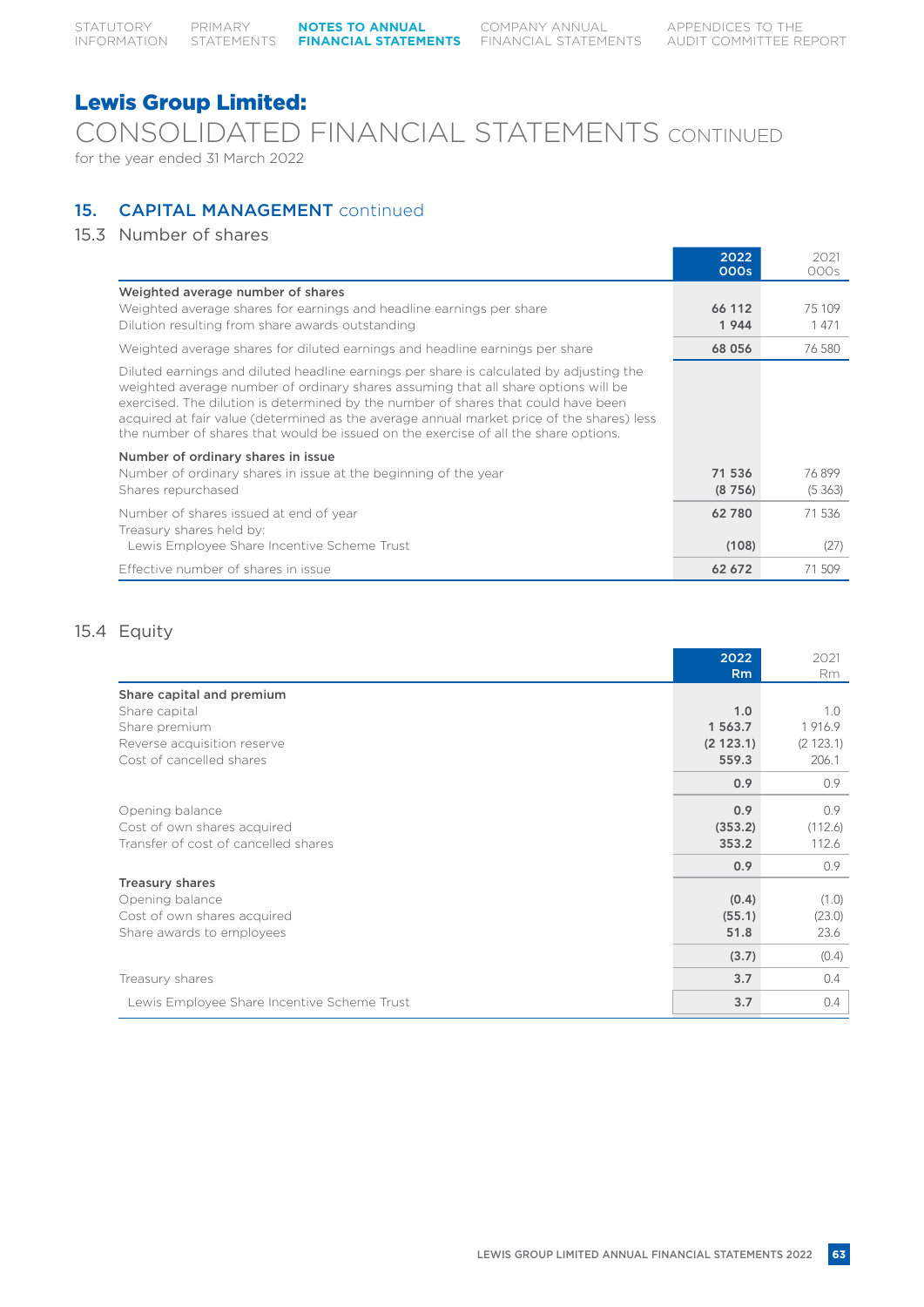CONSOLIDATED FINANCIAL STATEMENTS CONTINUED

for the year ended 31 March 2022

# 15. **CAPITAL MANAGEMENT** continued

# 15.4 Equity continued

During the financial year, shares were repurchased in terms of section 48 of the Companies Act as follows:

|                                                                                                                     | Number of<br>shares<br>repurchased | Average<br>R | <b>Total value</b><br>price repurchased<br>Rm |
|---------------------------------------------------------------------------------------------------------------------|------------------------------------|--------------|-----------------------------------------------|
| In terms of the general authority granted by shareholders at the annual<br>general meeting held on 23 October 2020. | 4 0 21 2 1 6                       | 33.89        | 136.3                                         |
| In terms of the general authority granted by shareholders at the special<br>general meeting held on 5 August 2021.  | 1 554 525                          | 42.17        | 65.6                                          |
| In terms of the general authority granted by shareholders at the annual<br>general meeting held on 22 October 2021. | 3 180 459                          | 47.60        | 151.3                                         |
|                                                                                                                     | 8756200                            |              | 353.2                                         |

The shares repurchased above have reverted to authorised but unissued equity securities of the issuer in accordance with section 35(5) of the Companies Act.

# Reverse acquisition reserve

On listing, Lewis Group Limited ("Lewis Group") acquired the total shareholding of Lewis Stores Proprietary Limited ("Lewis Stores") through issuing shares to the shareholder at that date. In terms of IFRS 3 requirements for reverse acquisitions, Lewis Stores was the acquirer and Lewis Group the acquiree, although Lewis Group is the holding company and Lewis Stores the subsidiary. The group financial statements were in substance a continuation of the operations of Lewis Stores from the date that the reverse acquisition took place.

# Treasury shares

The Lewis Employee Share Incentive Scheme Trust effectively holds 108 249 shares (2021: 27 009 shares), all of which will be utilised to cover share awards granted to executives.

# 15.5 Beneficial shareholders

According to the company's register of disclosures of beneficial interests made by registered shareholders acting in a nominee capacity, the following entities owned in excess of 5% of the company's shares:

|                                               | 2022          |           | 2021      |           |
|-----------------------------------------------|---------------|-----------|-----------|-----------|
|                                               | Number of     |           | Number of |           |
|                                               | shares        |           | shares    |           |
|                                               | <b>Total</b>  | % holding | Total     | % holding |
| Coronation Balanced Plus Fund (SA)            | 3 5 14 5 18   | 5.60      | 3684418   | 5.15      |
| Corolife Special Opportunities Portfolio (SA) | 3 0 8 2 2 7 5 | 4.92      | 3 387 269 | 4.74      |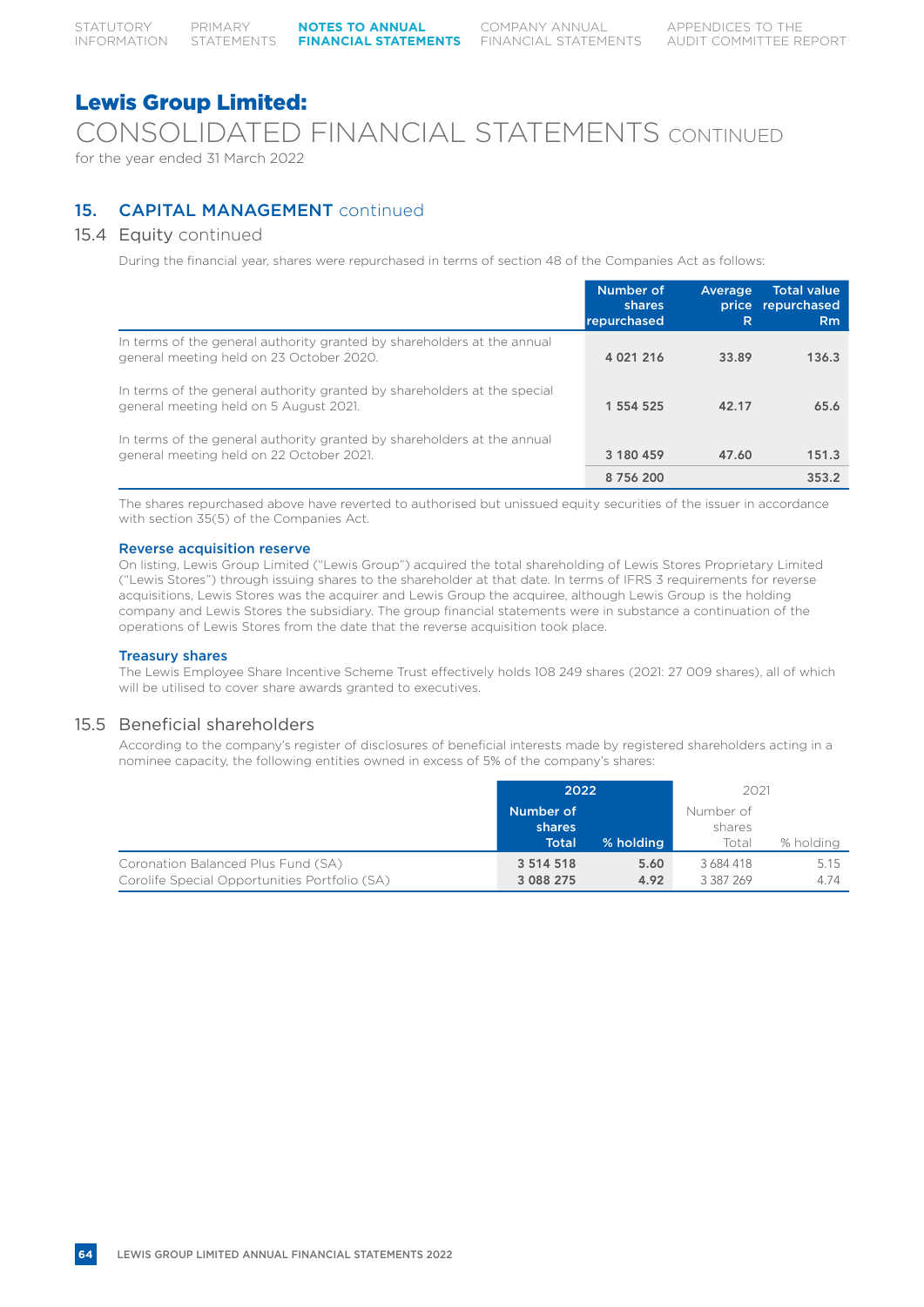CONSOLIDATED FINANCIAL STATEMENTS CONTINUED for the year ended 31 March 2022

# 15. **CAPITAL MANAGEMENT** continued

# 15.6 Other reserves

|                                                                                                                                                              | <b>Fair value</b><br>reserve<br>Rm | Foreign<br>translation<br>reserve<br>Rm | currency Share-based<br>payments<br>reserve<br>Rm | <b>Total</b><br>Rm    |
|--------------------------------------------------------------------------------------------------------------------------------------------------------------|------------------------------------|-----------------------------------------|---------------------------------------------------|-----------------------|
| 2022                                                                                                                                                         |                                    |                                         |                                                   |                       |
| <b>Opening balance</b>                                                                                                                                       | (28.0)                             | 14.3                                    | 47.3                                              | 33.6                  |
| Fair value adjustments of FVOCI debt investments<br>Movement in foreign currency translation reserve<br>Transfer of share-based payments reserve to retained | 9.0                                | (12.9)                                  |                                                   | 9.0<br>(12.9)         |
| earnings on vesting<br>Equity-settled share-based payments                                                                                                   |                                    |                                         | (39.4)<br>21.1                                    | (39.4)<br>21.1        |
| <b>Closing balance</b>                                                                                                                                       | (19.0)                             | 1.4                                     | 29.0                                              | 11.4                  |
| 2021                                                                                                                                                         |                                    |                                         |                                                   |                       |
| Opening balance<br>Fair value adjustments of FVOCI debt investments<br>Disposal of FVOCI debt investments recognised                                         | (46.7)<br>19.1<br>(0.4)            | 35.8                                    | 63.2                                              | 52.3<br>19.1<br>(0.4) |
| Movement in foreign currency translation reserve<br>Transfer of share-based payments reserve to retained                                                     |                                    | (21.5)                                  |                                                   | (21.5)                |
| earnings on vesting<br>Equity-settled share-based payments                                                                                                   |                                    |                                         | (40.2)<br>24.3                                    | (40.2)<br>24.3        |
| Closing balance                                                                                                                                              | (28.0)                             | 14.3                                    | 47.3                                              | 33.6                  |
|                                                                                                                                                              |                                    |                                         |                                                   |                       |

# **15.7 Retained earnings** 2022 2021 2022 2022 2021 2021 2022 2021 2021 2021 2022 2021 2021 2021 2021 2021 2021 2021

|                                                                          | ----        | $  -$       |
|--------------------------------------------------------------------------|-------------|-------------|
|                                                                          | Rm          | Rm          |
| Opening balance                                                          | 4 8 3 8 . 6 | 4 6 5 7 . 3 |
| Net profit attributable to ordinary shareholders                         | 483.1       | 432.9       |
| Distribution to shareholders                                             | (254.2)     | (147.0)     |
| Transfer of cost of cancelled shares                                     | (353.2)     | (112.6)     |
| Transfer of share-based payments reserve to retained earnings on vesting | 39.4        | 40.2        |
| Retirement benefit remeasurements                                        | 6.5         | (8.6)       |
| Share awards to employees                                                | (51.8)      | (23.6)      |
| Closing balance                                                          | 4 708.4     | 4838.6      |

Distribution by foreign subsidiaries of all their reserves at balance sheet date will potentially give rise to withholding taxes of R84.7 million (2021: R77.5 million).

# Accounting policy

# Share capital

Ordinary shares are classified as equity. Incremental costs directly attributable to the issue of new ordinary shares or options are shown in equity as a deduction from the proceeds, net of tax.

Where any group company purchases the company's equity share capital (treasury shares), the consideration paid, including the costs attributable to the acquisition, is deducted from the group's equity until the shares are cancelled, reissued or disposed of. Where such shares are subsequently sold or reissued, any consideration received, net of transaction costs, is included in the group's equity. The weighted average number of shares is reduced by the treasury shares for earnings per share purposes. Dividends received on treasury shares are eliminated on consolidation.

Where shares are cancelled, the consideration paid including the cost attributable to the acquisition will be applied to the share premium account and once the share premium account is fully utilised, then the excess will be allocated to retained earnings.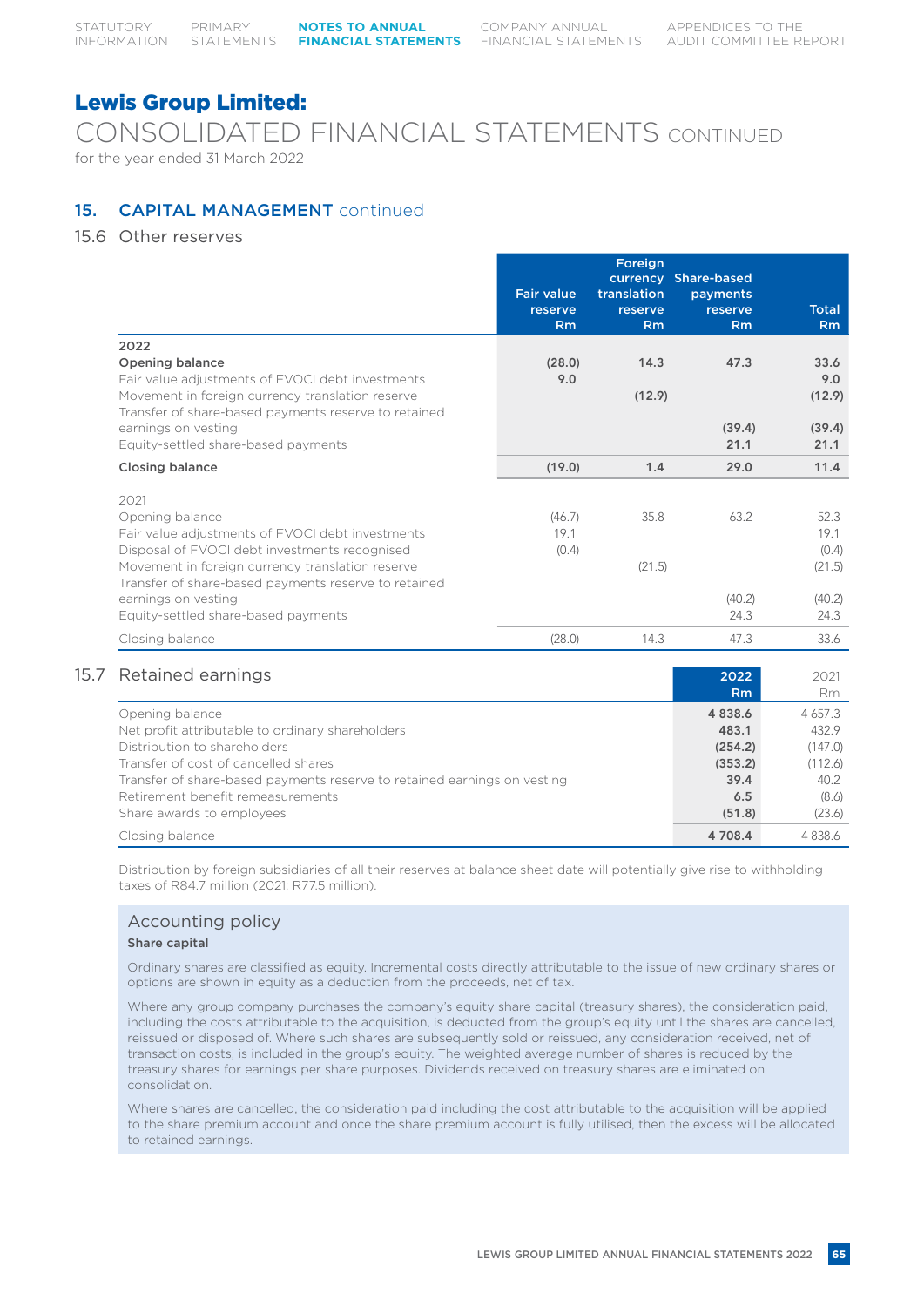# CONSOLIDATED FINANCIAL STATEMENTS CONTINUED for the year ended 31 March 2022

# 16. TRADE AND OTHER PAYABLES

|                                                          | 2022<br>R <sub>m</sub> | 2021<br>Rm |
|----------------------------------------------------------|------------------------|------------|
| Trade payables                                           | 151.6                  | 175.6      |
| Accruals and other payables                              | 185.9                  | 211.6      |
| Employment provisions                                    | 176.8                  | 150.1      |
| Refund obligation                                        | 66.9                   | 81.2       |
| Restoration provision                                    | 35.8                   | 32.4       |
| Cash-settled share-based payments (refer to note 18.3.2) | 68.0                   | 23.6       |
|                                                          | 685.0                  | 674.5      |

|                                             | Restoration<br>Provision<br><b>Rm</b> | Employment<br><b>Provisions</b><br>Rm |
|---------------------------------------------|---------------------------------------|---------------------------------------|
| 2022                                        |                                       |                                       |
| <b>Opening balance</b>                      | 32.4                                  | 150.1                                 |
| Additions and modifications during the year | 1.1                                   | 141.4                                 |
| Utilised                                    | (0.1)                                 | (114.7)                               |
| Interest                                    | 2.4                                   |                                       |
| <b>Closing balance</b>                      | 35.8                                  | 176.8                                 |
| 2021                                        |                                       |                                       |
| Opening balance                             | 37.1                                  | 106.5                                 |
| Additions and modifications during the year | (7.9)                                 | 137.2                                 |
| Utilised                                    | (0.4)                                 | (93.6)                                |
| Interest                                    | 3.6                                   |                                       |
| Closing balance                             | 32.4                                  | 150.1                                 |

# Accounting policies

# Trade payables

Trade payables are obligations to pay for goods or services that have been acquired in the ordinary course of business from suppliers. Trade payables are classified as financial instruments in terms of IFRS.

The accounting policies for financial instruments are included in note 3.

# Provisions

A provision is recognised when the group has a present legal or constructive obligation as a result of past events, for which it is probable that an outflow of resources embodying economic benefits will be required to settle the obligation, and a reliable estimate of the amount of the obligation can be made.

# Employment provisions

Employee entitlements to annual leave and bonus are recognised as they accrue to employees when there is a legal or constructive obligation to make such payments as a result of past performance. An accrual is made for the estimated provision still owing as a result of services provided by employees up to the balance sheet date.

# Refund obligation

Full details is set out in note 6.2 to the financial statements.

# Restoration provision

A provision is recognised for the restoration costs associated with leased property. This is an estimate of costs to be incurred to restore the leased property back to its original state, as per the lease agreement. Restoration costs are provided for at the present value of expected future costs to settle the obligation and are recognised as part of the cost of the right-of-use asset. The future expected costs are based on past experience of management and is discounted at an appropriate discount rate. The estimated future costs of restoration are reviewed annually and adjusted accordingly.

# Cash-settled share-based payments

Full details of the accounting policy is set out in note 18.3 to the financial statements.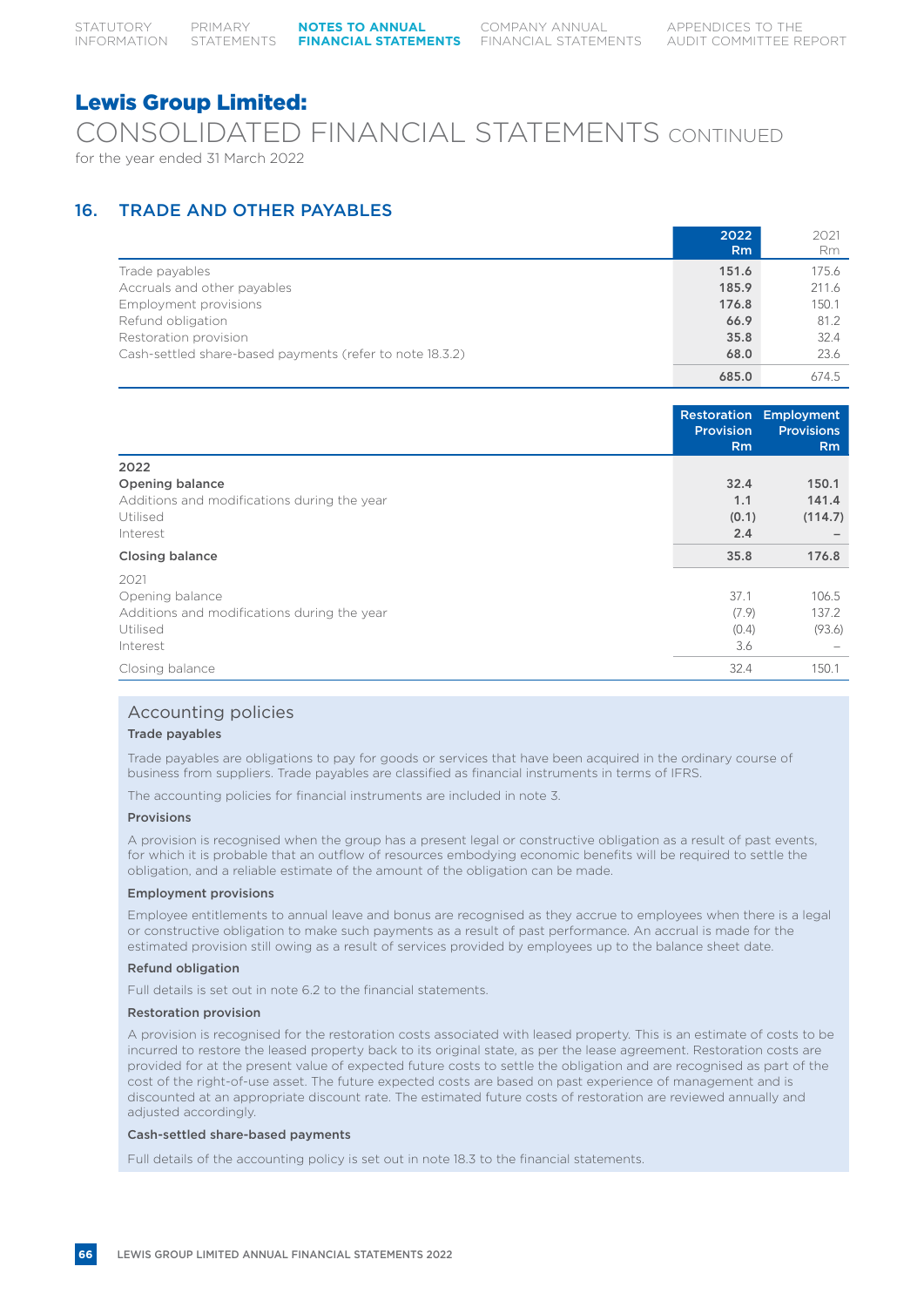CONSOLIDATED FINANCIAL STATEMENTS CONTINUED for the year ended 31 March 2022

# 17. PAYMENTS IN ADVANCE

|                                                                                                                                              | 2022<br>R <sub>m</sub>    | 2021<br>Rm                |
|----------------------------------------------------------------------------------------------------------------------------------------------|---------------------------|---------------------------|
| Opening balance<br>Revenue recognised in the period previously included in the opening balance<br>Liability raised during the current period | 162.8<br>(108.0)<br>126.3 | 150.1<br>(100.0)<br>112.7 |
| Closing balance                                                                                                                              | 181.1                     | 162.8                     |

Payments in advance arise:

- in the case of a maintenance contract (refer note 6.2) where customers have settled their accounts or where customers have paid in advance of Lewis' performance obligations, which will typically be satisfied over a period of three years from the date of that maintenance contract; and
- in the case where customers have paid in advance for goods still to be delivered under the sales contract, which will be satisfied when those goods are delivered to the customer.

Management expects that R124.0 million (2021: R108.0 million) of the transaction price allocated to the unsatisfied contracts as at 31 March 2022 will be recognised as revenue during the next reporting period and the remaining R57.1 million (2021: R54.8 million) during the following reporting period.

# 18. DIRECTORS AND EMPLOYEES

# 18.1 Employment costs

|                                                         | 2022           | 2021        |
|---------------------------------------------------------|----------------|-------------|
|                                                         | R <sub>m</sub> | <b>Rm</b>   |
| Salaries, wages, commissions and bonuses                | 1 2 5 4 . 3    | 1 1 2 9 . 3 |
| Retirement benefit costs                                | 76.6           | 70.8        |
| Equity-settled share-based payments (refer note 18.3.1) | 21.1           | 24.3        |
| Cash-settled share-based payments (refer note 18.3.2)   | 47.3           | 19.3        |
| Other employment costs                                  | 12.4           | 15.4        |
|                                                         | 1411.7         | 1 259.1     |
| Remuneration of key executives                          |                |             |
| Salary                                                  | 14.6           | 15.7        |
| <b>Bonus</b>                                            | 20.4           | 10.4        |
| Retirement and medical contributions                    | 2.8            | 3.1         |
| Gains on share awards vested (*)                        | 27.8           | 10.3        |
|                                                         | 65.6           | 39.5        |

Key executives comprise the directors of Lewis Stores Proprietary Limited, the main operating subsidiary. Non-executive fees are disclosed in note 18.2.

*( \*) The gain on shares vested is calculated with reference to the number of shares that vest and the price per share at the date of vesting less consideration payable (where applicable).*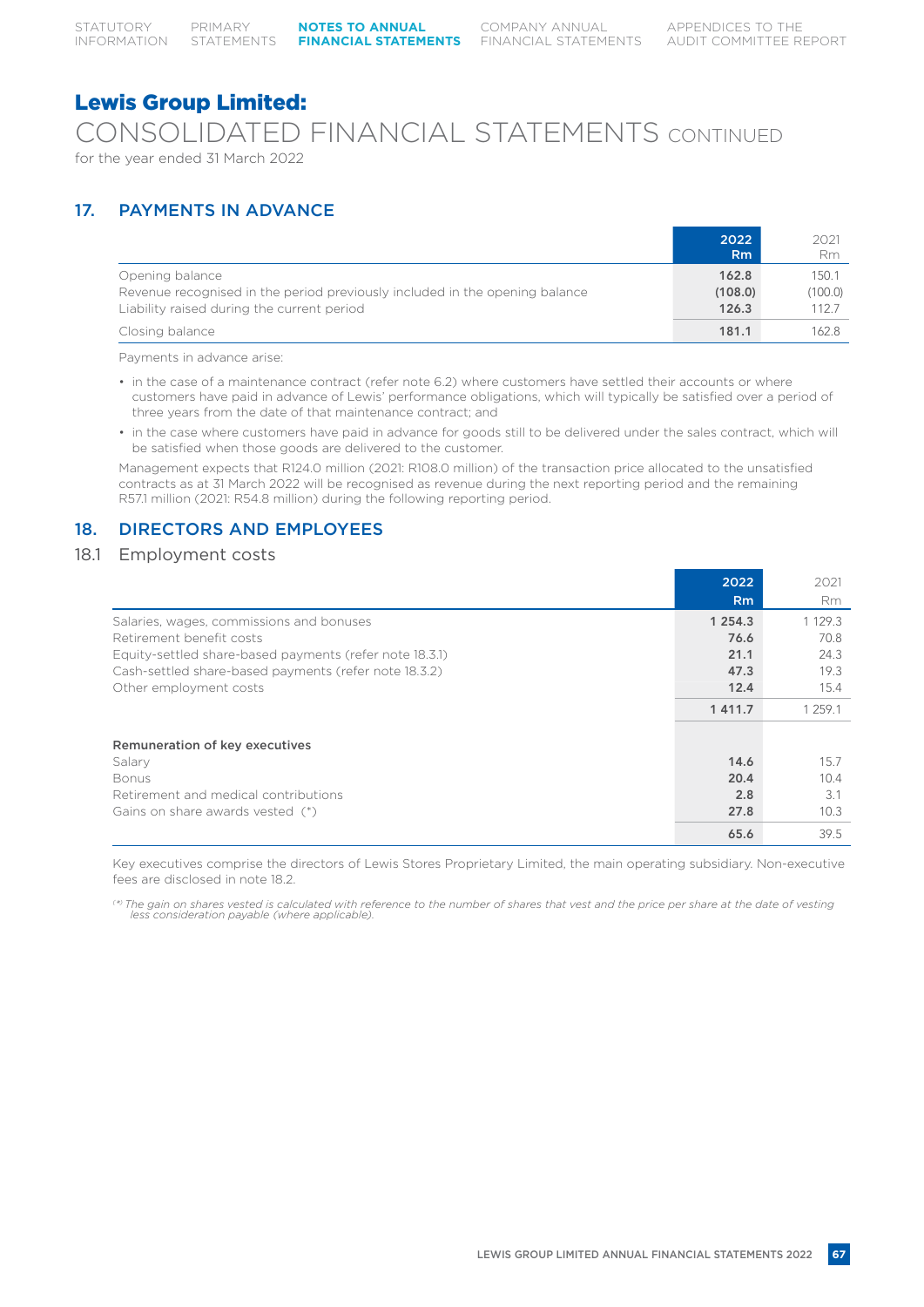CONSOLIDATED FINANCIAL STATEMENTS CONTINUED for the year ended 31 March 2022

# 18. DIRECTORS AND EMPLOYEES continued

# 18.2 Directors' emoluments

|                                             | 2022         | 2021         |
|---------------------------------------------|--------------|--------------|
| Non-executive directors - fees as directors | <b>R'000</b> | <b>R'000</b> |
| H Saven                                     |              |              |
| - company                                   | 1 1 7 6      | 1 1 1 8      |
| - for subsidiary                            | 348          | 321          |
| Prof. F Abrahams                            |              |              |
| - company                                   | 923          | 878          |
| - for subsidiary                            | 296          | 255          |
| A Bodasing                                  | 685          | 652          |
| D Motsepe                                   | 888          | 726          |
| T Njikizana                                 | 685          | 607          |
| D Westcott (Deceased 19 August 2021)        |              |              |
| - company                                   | 447          | 886          |
| - for subsidiary                            | 175          | 333          |
| AJ Smart (Retired 2 April 2020)             |              |              |
| - for subsidiary                            |              | 21           |
|                                             | 5 6 2 3      | 5797         |

|                                           |            | 2022<br><b>R'000</b> |            | 2021<br><b>R'000</b> |  |
|-------------------------------------------|------------|----------------------|------------|----------------------|--|
| <b>Executive directors</b>                | J Bestbier | J Enslin             | J Bestbier | J Enslin             |  |
| All emoluments are paid by the subsidiary |            |                      |            |                      |  |
| Salary                                    | 2 8 7 1    | 4 6 9 2              | 2690       | 4 361                |  |
| Bonuses paid during the year              | 4 0 3 4    | 6 5 4 1              | 1681       | 2698                 |  |
| Contributions to pension scheme           | 459        | 751                  | 430        | 698                  |  |
| Contributions to medical aid              |            | 190                  |            | 182                  |  |
| Gains on share awards                     | 5 3 6 4    | 10 134               | 1482       | 2 7 3 1              |  |
|                                           | 12 728     | 22 308               | 6 283      | 10 670               |  |

|                                 | 2022       |                           | 2021        |                                                         |
|---------------------------------|------------|---------------------------|-------------|---------------------------------------------------------|
| Gains on share awards           | J Bestbier | J Enslin                  | J Bestbier  | J Enslin                                                |
| Share awards vested             | 162 777    | 307 551                   | 119 107     | 219 498                                                 |
| Offer date                      |            | 30 June 2018 30 June 2018 | 1 June 2017 | 1 June 2017                                             |
| Date vested                     |            |                           |             | 30 June 2021 30 June 2021 25 August 2020 25 August 2020 |
| Market value on date of vesting | 5 363 502  | 10 133 805                | 1481691     | 2 7 3 0 5 5 5                                           |
| Gain on share awards            | 5 363 502  | 10 133 805                | 1481691     | 2 730 555                                               |

|                                                                                             | 2022               |                    | 2021       |          |
|---------------------------------------------------------------------------------------------|--------------------|--------------------|------------|----------|
| <b>Outstanding share awards - Equity-Settled Schemes</b>                                    | J Bestbier         | J Enslin           | J Bestbier | J Enslin |
| Lewis Short-Term and Long-Term Executive<br>Performance Scheme                              |                    |                    |            |          |
| 30 June 2018 - Short-term award                                                             |                    |                    | 114 284    | 188 397  |
| Lewis 2019 Executive Performance Scheme<br>28 August 2020 - Short-term award<br>9 June 2021 | 270 771<br>128 769 | 438 977<br>210 794 | 270 771    | 438 977  |
|                                                                                             |                    |                    |            |          |
| <b>Lewis Executive Retention Scheme</b>                                                     |                    |                    |            |          |
| 30 June 2018                                                                                |                    |                    | 48 493     | 119 154  |
| 30 June 2019                                                                                | 70 258             | 115816             | 70 258     | 115 816  |
| Lewis 2019 Executive Retention Scheme                                                       |                    |                    |            |          |
| 28 August 2020                                                                              | 63 635             | 102 147            | 63 635     | 102 147  |
| 9 June 2021                                                                                 | 78 047             | 126 533            |            |          |
|                                                                                             | 611 480            | 994 267            | 567 441    | 964 491  |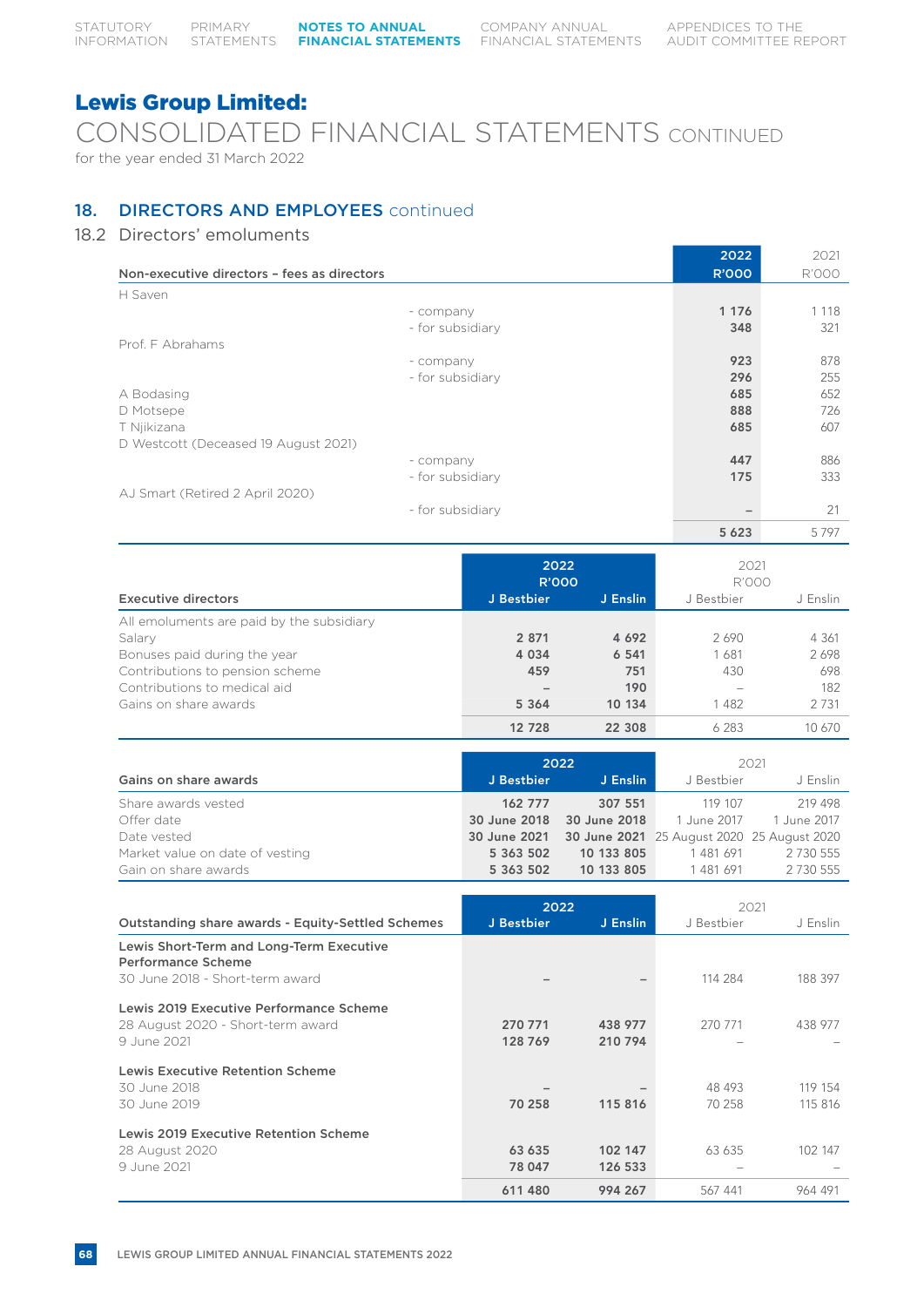# CONSOLIDATED FINANCIAL STATEMENTS CONTINUED

for the year ended 31 March 2022

# 18. **DIRECTORS AND EMPLOYEES** continued

# 18.2 Directors' emoluments continued

In terms of the following schemes, the Trust holds the following invested shares on behalf of the above directors by virtue of the investment of their bonuses into the scheme:

| <b>Invested Shares</b>                                                                   |                    |          | 2022               | 2021              |
|------------------------------------------------------------------------------------------|--------------------|----------|--------------------|-------------------|
| Lewis Executive Retention Scheme<br>Lewis 2019 Executive Retention Scheme                |                    |          | 102 340<br>203 699 | 194 555<br>91 180 |
| <b>Outstanding Notional Shares - Cash-Settled Schemes</b>                                | 2022<br>J Bestbier | J Enslin | 2021<br>J Bestbier | J Enslin          |
| Lewis Cash-Settled Short-Term and Long-Term Executive<br>Performance Scheme - New Scheme |                    |          |                    |                   |
| 30 June 2019                                                                             | 116 217            | 187 347  | 116 217            | 187 347           |

In terms of this scheme, the award is settled in cash based on the number of notional shares accruing to the participant in terms of the scheme.

# Directors' interests

The directors' interests are set out on page 10.

# 18.3 Share-based payments

|                                     | 2022<br>Rm | 2021<br>Rm |
|-------------------------------------|------------|------------|
| 18.3.1 Equity-settled               |            |            |
| Value of services provided:         |            |            |
| In respect of share awards granted. | 21.1       | 24.3       |

For further details of the equity-settled scheme, refer note 18.4.1.

# Accounting policy

The group operates a number of equity-settled share incentive schemes under which the entity receives services from employees as consideration for equity instruments (options) of the group. The fair value of the employee services received in exchange for the grant of share awards and options is recognised as an expense. The total amount to be expensed over the vesting period is determined by reference to the fair value of share awards and options granted, excluding the impact of service and non-market performance vesting conditions. Non-market performance and service vesting conditions are included in the assumptions about the number of options that are expected to become exercisable. The total amount expensed is recognised over the vesting period, which is the period over which all vesting conditions are to be satisfied. At each balance sheet date, the group revises its estimates of the number of options that are expected to become exercisable. It recognises the impact of the revision of original estimates, if any, in the income statement, with a corresponding adjustment to equity. Any accelerated vesting of the share awards and options requires immediate recognition of the remaining expense. On vesting, the attributable value of share awards is transferred from the share-based payment reserve to retained earnings.

Share awards granted by the company over its equity instruments to the employees of subsidiary undertakings in the group are treated as a capital contribution. The fair value of employee services received, measured by reference to the grant date fair value, is recognised over the vesting period as an increase to investment in subsidiary and a corresponding credit to equity.

# Significant accounting estimates and judgements

As the fair value of the services received cannot be measured reliably, the services have been valued by reference to the fair value of shares granted. The fair value of such shares is measured at the grant date using the Black-Scholes model. The assumptions used in the Black-Scholes model are as follows:

|                                                                     |      | 2022  | 2021  |
|---------------------------------------------------------------------|------|-------|-------|
| Weighted average share price                                        | R)   | 25.46 | 25.51 |
| Weighted average expected volatility                                | (%)  | 96.5  | 91.8  |
| Weighted average expected dividend vield                            | (%)  | 6.6   | 5.7   |
| Weighted average risk-free rate (bond yield curve at date of grant) | (96) | 7.2   | 8.4   |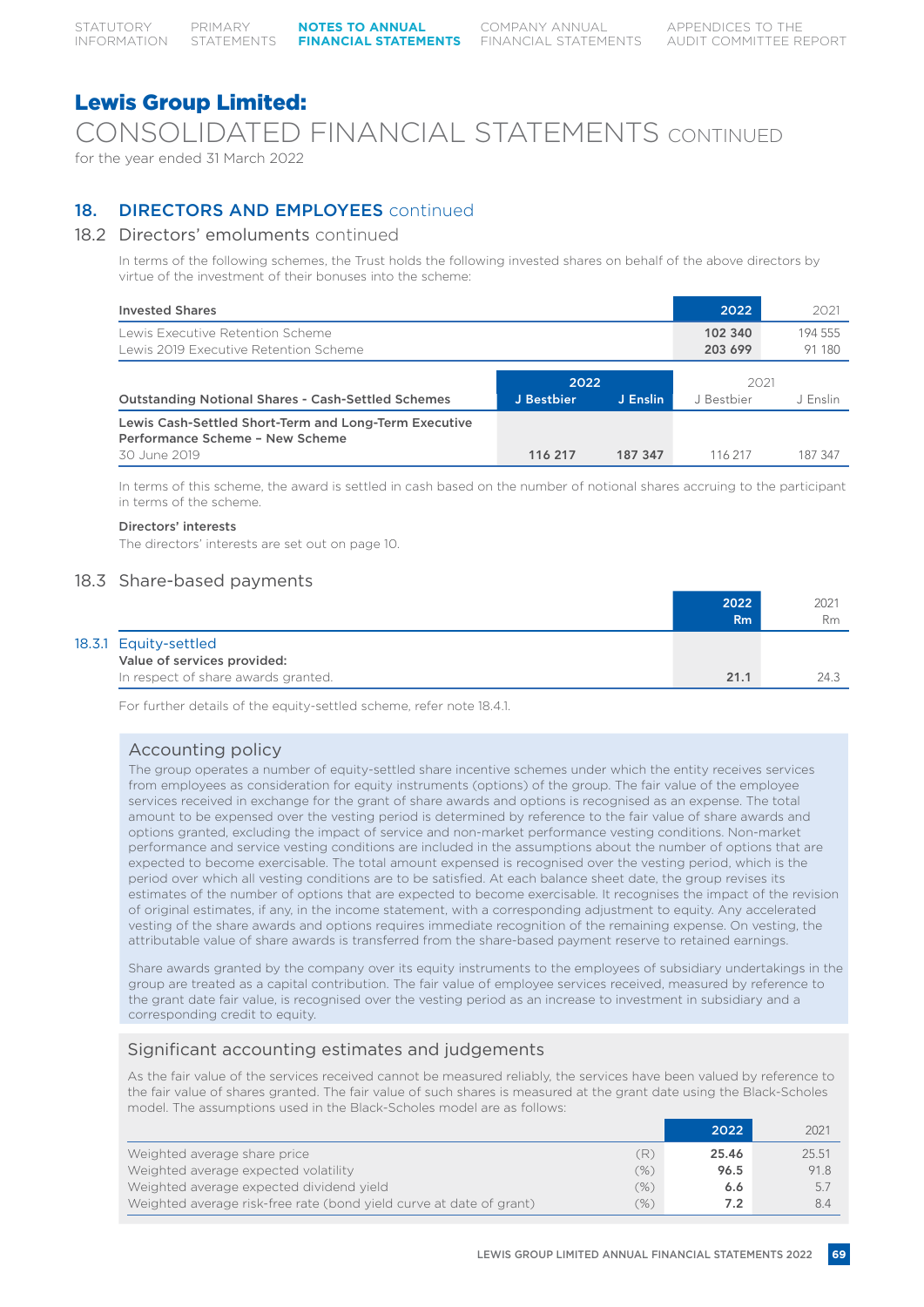CONSOLIDATED FINANCIAL STATEMENTS CONTINUED

for the year ended 31 March 2022

# 18. **DIRECTORS AND EMPLOYEES** continued

# 18.3 Share-based payments continued

# 18.3.2 Cash-settled

A new cash-settled scheme, the Lewis Cash-Settled Long-Term and Short-Term Executive Performance Plan, will operate on the identical basis as the Lewis Long-Term and Short-Term Executive Performance Scheme ("LSPS") described below, except notional shares will be issued and vesting will take place in cash. Awards under this scheme were granted on 30 June 2019.

|                                                         | 2022<br>Rm | 2021<br><b>Rm</b>        |
|---------------------------------------------------------|------------|--------------------------|
| Opening balance                                         | 23.6       | 4.3                      |
| Income statement charge before revaluation of liability | 18.1       | 13.6                     |
| Revaluation of liability                                | 29.2       | 5.7                      |
| Payments made                                           | (2.9)      | $\overline{\phantom{a}}$ |
| Closing balance                                         | 68.0       | 23.6                     |

For further details of the cash-settled scheme, refer note 18.4.2

# Accounting policy

The group recognises a liability for awards granted under the cash-settled scheme measured at fair value at the grant date. The fair value is expensed over the period until the vesting date, with a corresponding increase in the liability. The liability is remeasured to fair value at each reporting date up to and including the settlement date. All changes in the fair value of the liability are recognised in employment costs.

# Significant accounting estimates and judgements

As the fair value of the services received cannot be measured reliably, the services have been valued by reference to the fair value of shares granted as at year-end. The fair value of such shares is measured at year-end using the Black-Scholes model. The assumptions at year-end used in the Black-Scholes model are as follows:

|                                                       | 2022  | 2021  |
|-------------------------------------------------------|-------|-------|
| (R)<br>Share price                                    | 47.00 | 30.71 |
| Expected volatility<br>(% )                           | 49.2  | 777   |
| Expected dividend yield<br>(% )                       | 6.7   |       |
| Risk-free rate (bond yield curve at year-end)<br>(% ) | 6.5   | 8.0   |

# 18.4 Share incentive schemes (Equity and Cash-Settled)

# 18.4.1 Equity-settled Schemes

The following employee share incentive schemes are in operation for directors holding salaried employment office and executives.

Shareholders at a general meeting held on 24 June 2015 approved the Lewis Executive Retention Scheme and the Lewis Long-Term and Short-Term Executive Performance Scheme. The awards for these schemes are reflected below.

The Lewis 2019 Executive Retention Scheme and the Lewis 2019 Executive Performance Scheme were approved by shareholders at the general meeting on 25 October 2019. These schemes will ultimately replace the Lewis Executive Retention Scheme and the Lewis Long-Term and Short-Term Executive Performance Scheme as the maximum number of shares that can be utilised under these schemes has been reached.

The group is required to provide funding to the Lewis Employee Incentive Scheme Trust in terms of the Contribution Agreement.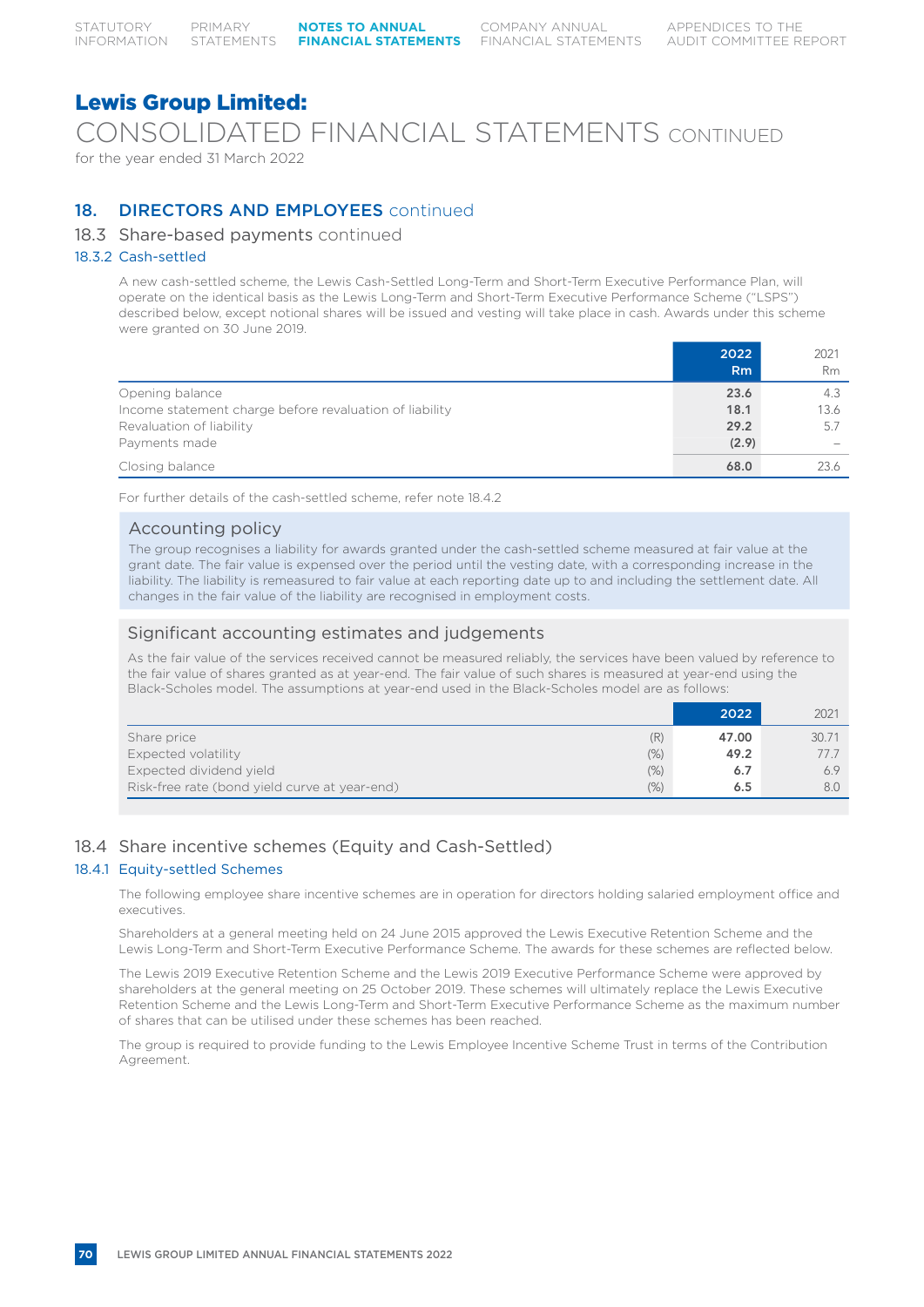CONSOLIDATED FINANCIAL STATEMENTS CONTINUED for the year ended 31 March 2022

### 18. DIRECTORS AND EMPLOYEES continued

### 18.4 Share incentive schemes (Equity and Cash-Settled) continued

### 18.4.1 Equity-settled Schemes continued

|                                                                                         | <b>Lewis 2019 Executive</b><br><b>Retention Scheme</b> | <b>Lewis 2019 Executive</b><br><b>Performance Scheme</b> |
|-----------------------------------------------------------------------------------------|--------------------------------------------------------|----------------------------------------------------------|
| 2022<br>Beginning of year<br>Granted<br>Forfeited                                       | 292 241<br>485 417<br>(1878)                           | 1 148 374<br>549 496                                     |
| Vested                                                                                  | (853)                                                  |                                                          |
| End of year                                                                             | 774927                                                 | 1697870                                                  |
| Maximum awards available over the life of the scheme                                    | 1 500 000                                              | 2 250 000                                                |
| Utilised for the scheme to date                                                         | 775 780                                                | 1697870                                                  |
| Invested shares                                                                         | 426 613                                                |                                                          |
| 2021<br>Beginning of year<br>Granted<br>Forfeited<br>Vested                             | 292 241                                                | 1 148 374                                                |
| End of year                                                                             | 292 241                                                | 1 148 374                                                |
| Maximum awards available over the life of the scheme<br>Utilised for the scheme to date | 1 500 000<br>292 241                                   | 2 250 000<br>1 148 374                                   |
| Invested shares                                                                         | 161 245                                                |                                                          |

|                                                             | <b>Lewis Executive</b><br><b>Retention Scheme</b> | Lewis Long-Term and<br><b>Short-Term Executive</b><br>Performance |
|-------------------------------------------------------------|---------------------------------------------------|-------------------------------------------------------------------|
| 2022<br>Beginning of year<br>Granted<br>Forfeited<br>Vested | 878 386<br>(3 284)<br>(441564)                    | 1 053 059<br>(1053059)                                            |
| End of year                                                 | 433 538                                           |                                                                   |
| Maximum awards available over the life of the scheme        | 1 000 000                                         | 3 500 000                                                         |
| Utilised for the scheme to date                             | 986 396                                           | 3 377 174                                                         |
| Invested shares                                             | 238 767                                           |                                                                   |
| 2021<br>Beginning of year<br>Granted<br>Forfeited           | 887 688<br>(9302)                                 | 2 490 328<br>(13953)                                              |
| Vested                                                      |                                                   | (1423316)                                                         |
| End of year                                                 | 878 386                                           | 1053059                                                           |
| Maximum awards available over the life of the scheme        | 1 000 000                                         | 3 500 000                                                         |
| Utilised for the scheme to date                             | 989 680                                           | 3 377 174                                                         |
| Invested shares                                             | 483 860                                           |                                                                   |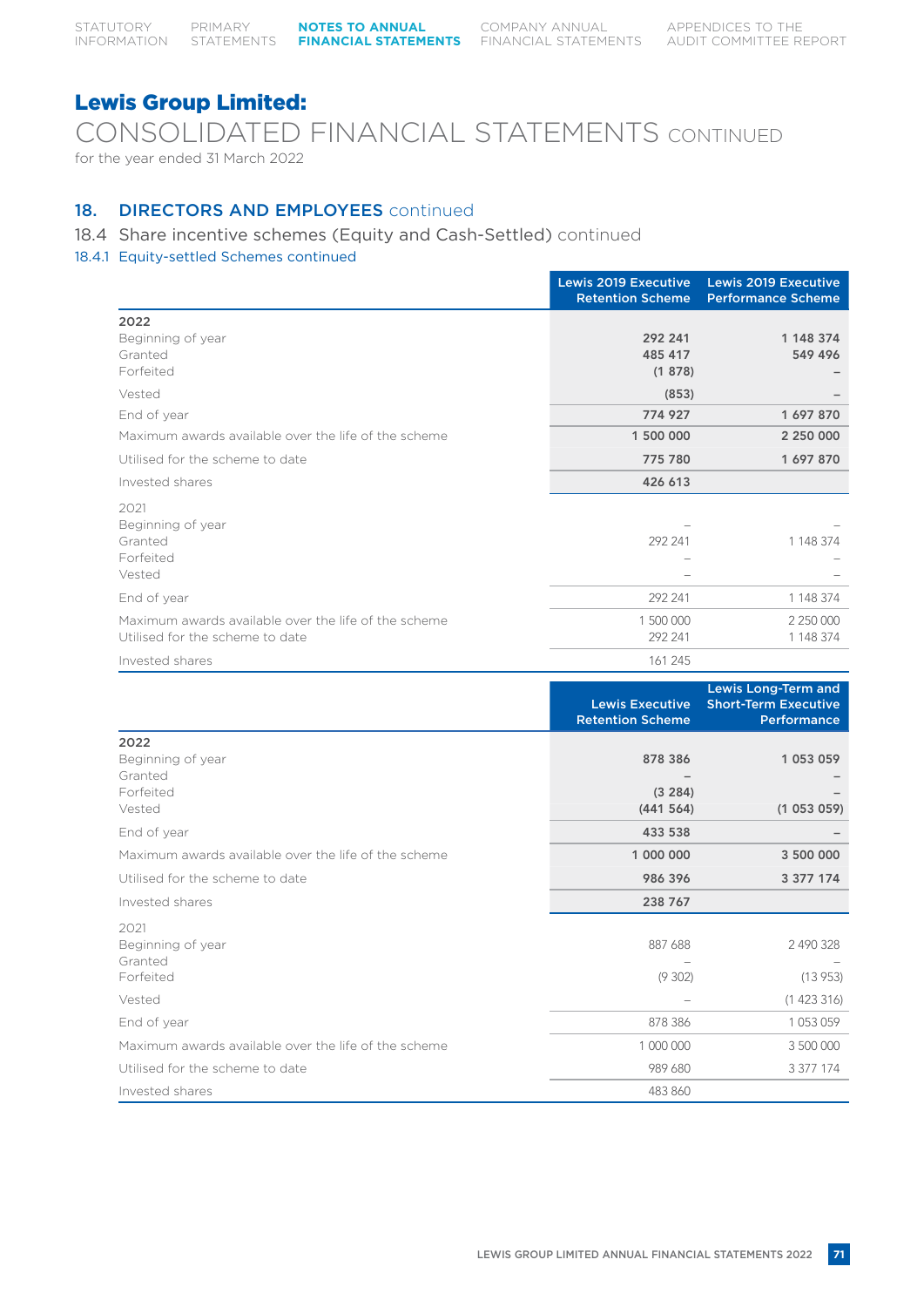CONSOLIDATED FINANCIAL STATEMENTS CONTINUED

for the year ended 31 March 2022

## 18. **DIRECTORS AND EMPLOYEES** continued

### 18.4 Share incentive schemes (Equity and Cash-Settled) continued

#### 18.4.1 Equity-settled Schemes continued

The weighted average share price at vesting date was R32.95 (2021: R12.44).

The weighted average remaining contractual life for share options outstanding at the end of the period is 1.5 years (2021: 1.3 years).

Note: Invested shares are those shares paid through the investment of executives net bonuses.

#### Lewis 2019 Executive Retention Scheme

In terms of the scheme, senior executives have been offered the right to acquire shares of the group for no consideration subject to the achievement of performance targets. The committee will select executives who have achieved the requisite performance targets during the previous financial year as eligible for the scheme. The shares will vest after three years and is conditional upon the executive still being in the employ of the group other than in the event of death, ill-health, retirement or retrenchment.

The percentage of the cash-based performance bonus that can be invested in the scheme is at the discretion of the remuneration committee with the minimum percentage being 25% and the maximum percentage being 100%.

These shares (vested shares) are deferred for three years and matching shares equal to the before-tax bonus are awarded for no consideration at the end of the period. The matching share award will lapse, should the executive terminate his or her employment before the completion of the three-year period other than in the event of death, ill-health, retirement or retrenchment.

The group is entitled to a clawback of shares through the repurchase and cancellation of shares held by the participant and /or equivalent in money where the shares have not been repurchased and cancelled where the executive:

- Is dismissed for misconduct involving fraud, misrepresentation and /or dishonesty and fails materially to perform his duties.
- Is accused of serious misconduct that would warrant dismissal, he or she resigns from his /her employment prior to the outcome of the disciplinary proceedings.

#### Lewis 2019 Executive Performance Scheme

Awards made under this scheme offer executives the right to acquire shares for no consideration, subject to the achievement of performance targets determined by the committee. The vesting of shares is conditional upon the executive still being in the employ of the group other than in the event of death, ill-health, retirement or retrenchment.

Performance targets may be adjusted where material changes (both positive and negative) have been made to accounting policies resulting from IFRS becoming effective after the grant date. The committee shall be entitled, in exceptional circumstances (both positive and negative), to amend performance targets having regard to all circumstances including, but not limited to, changes to international and national macro economic circumstances, the performance of the Lewis Group relative to the industry in which it operates and any corporate actions undertaken by the Lewis Group during the relevant performance period.

For purposes of determining the performance targets, awards are categorised as follows:

- short-term awards means three-year awards or alternative awards in respect of which all portions of the award vest on or before the third anniversary of the grant date; and
- long-term awards means the four-year awards , five-year awards and alternative awards of which any portion of the awards vests after the third anniversary of the grant date.

In respect of short-term targets, performance targets are set at the grant date for the entire period or for each financial year during the performance period. For long-term awards, the performance targets will be set for the entire performance period as at grant date.

The scheme allows for the vesting at certain percentages where the performance target has not been met. The table below sets out the percentages:

| Equal or greater than 100% of target | 100% vested |
|--------------------------------------|-------------|
| 97.5% to 100% of target              | 25% vested  |
| 95% to 97.5% of target               | 10% vested  |
| Less than 95% of target              | No vesting  |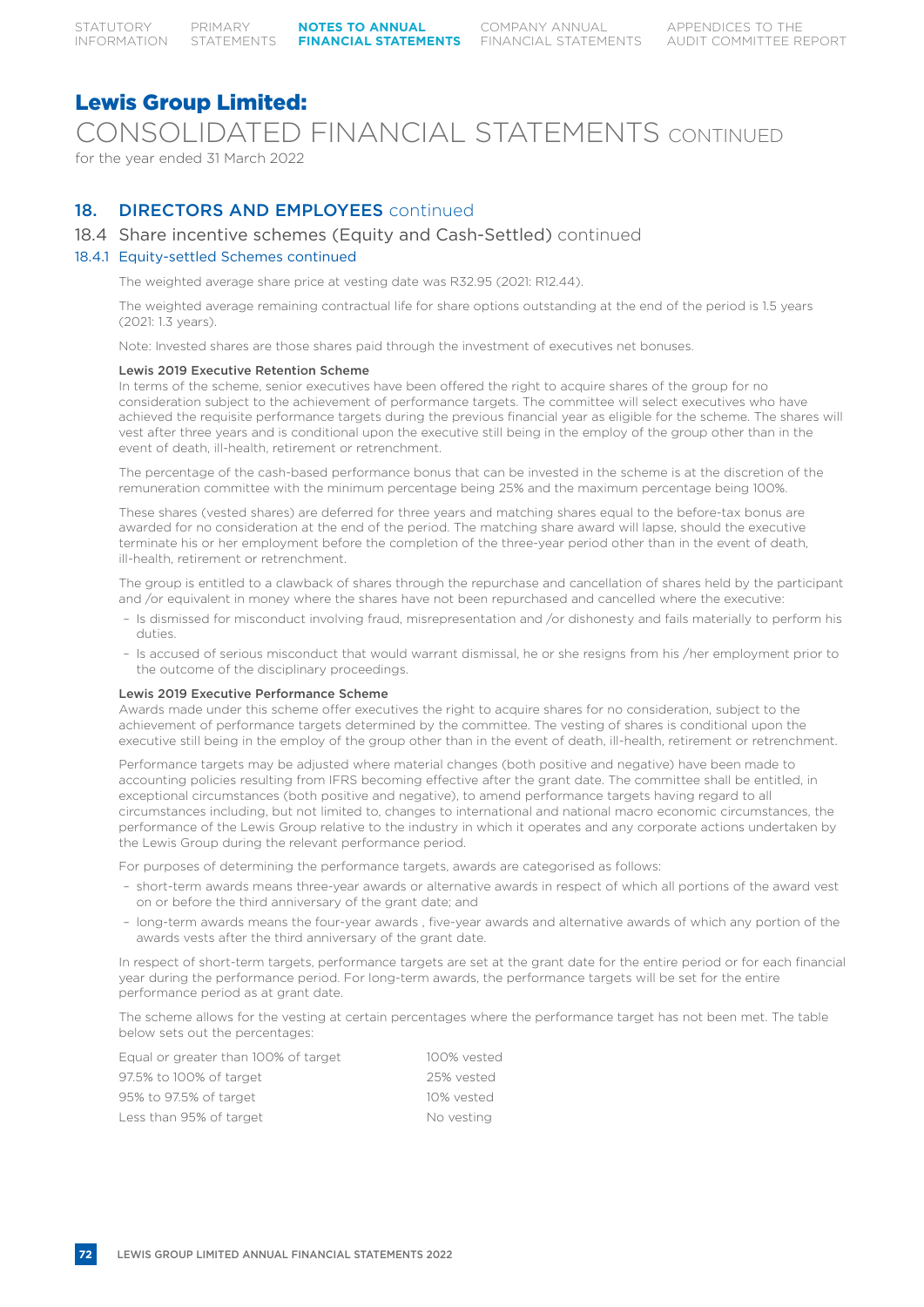CONSOLIDATED FINANCIAL STATEMENTS CONTINUED

for the year ended 31 March 2022

## 18. **DIRECTORS AND EMPLOYEES** continued

18.4 Share incentive schemes (Equity and Cash-Settled) continued

### 18.4.1 Equity-settled Schemes continued

#### Lewis 2019 Executive Performance Scheme continued

For short-term awards, the committee shall select all or any of the performance targets from the following:

- headline earnings per share;
- quality of debtors book being either level of satisfactory paid customers or debtor costs as a percentage of debtors at gross carrying value; and
- gross margin.

Current short-term awards under the scheme use all three performance measures.

For long-term awards, the committee must select the performance targets as follows:

- Headline earnings per share (mandatory) and at least one of the targets below:
- Return on shareholders' equity.
- After-tax return on average capital employed.
- Before-tax return on average assets managed.
- Gearing ratio.

There are no long-term awards issued under this scheme.

The group is entitled to a clawback of shares through the repurchase and cancellation of shares held by the participant and /or equivalent in money where the shares have not been repurchased and cancelled where the executive:

- Is dismissed for misconduct involving fraud, misrepresentation and /or dishonesty and fails materially to perform his duties.
- Is accused of serious misconduct that would warrant dismissal, he or she resigns from his/ her employment prior to the outcome of the disciplinary proceedings.

#### Lewis Executive Retention Scheme

The terms of this scheme are substantively the same as the Lewis 2019 Executive Retention Scheme except that the following clauses are not included:

- The percentage of the cash-based performance bonus that can be invested in the scheme is at the discretion of the remuneration committee with the minimum percentage being 25% and the maximum percentage being 100%. Under this scheme, 100% of the bonus can be invested by the selected participants.
- The group is entitled to a clawback of shares through the repurchase and cancellation of shares held by the participant and /or equivalent in money where the shares have not been repurchased and cancelled where the executive:
	- Is dismissed for misconduct involving fraud, misrepresentation and /or dishonesty and fails materially to perform his duties.
	- Is accused of serious misconduct that would warrant dismissal, he or she resigns from his /her employment prior to the outcome of the disciplinary proceedings.

#### Lewis Long-Term and Short-Term Executive Performance Scheme ("LSPS")

The terms of this scheme are substantively the same as the Lewis 2019 Executive Performance Scheme except for the following clause which is not included:

- The group is entitled to a clawback of shares through the repurchase and cancellation of shares held by the participant and /or equivalent in money where the shares have not been repurchased and cancelled where the executive:
	- Is dismissed for misconduct involving fraud, misrepresentation and /or dishonesty and fails materially to perform his duties.
	- Is accused of serious misconduct that would warrant dismissal, he or she resigns from his/ her employment prior to the outcome of the disciplinary proceedings.
- The scheme allows for the vesting at certain percentages where the performance target has not been met. The table below sets out the percentages:

| Equal or greater than 100% of target | 100% vested |
|--------------------------------------|-------------|
| 97.5% to 100% of target              | 25% vested  |
| 95% to 97.5% of target               | 10% vested  |
| Less than 95% of target              | No vesting  |
|                                      |             |

Under this scheme, the performance target was either met resulting in full vesting or not which resulted in no vesting at all.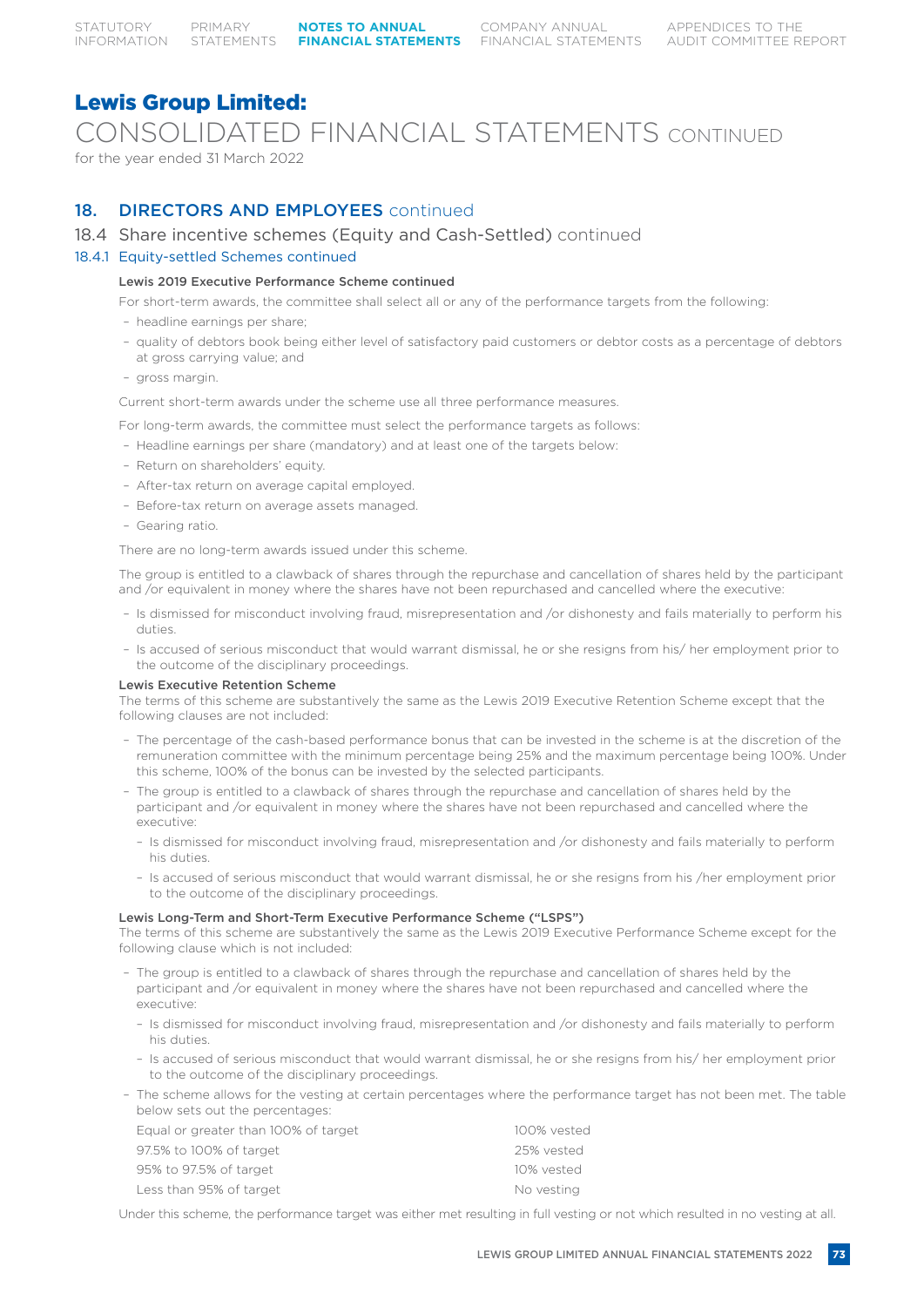CONSOLIDATED FINANCIAL STATEMENTS CONTINUED

for the year ended 31 March 2022

## 18. **DIRECTORS AND EMPLOYEES** continued

### 18.4 Share incentive schemes (Equity and Cash-Settled) continued

#### 18.4.2 Cash-Settled Scheme

On 17 May 2019, the remuneration committee adopted the Lewis Cash-Settled Long-Term and Short-Term Executive Performance Plan. Under this plan, notional shares are allocated to participants and on date of vesting, the notional shares are settled in cash. Other than these cash- settled aspects, the terms and conditions of this scheme are almost identical to that of the equity-settled Lewis Long-Term and Short-Term Executive Performance Scheme. For further details, refer the description of the Lewis Long-Term and Short-Term Executive Performance Scheme in note 18.4.1.

All awards are short-term awards and included all the performance criteria applicable to such awards. Below is a reconciliation of the notional shares granted under the plan:

| Lewis Cash-Settled Long-Term and Short-Term Executive Performance Plan -<br><b>Notional Shares</b> | 2022          | 2021          |
|----------------------------------------------------------------------------------------------------|---------------|---------------|
| Beginning of year                                                                                  | 2 182 538     | 1 157 435     |
| Granted                                                                                            | 529 439       | 1 0 3 7 8 7 3 |
| Forfeited                                                                                          | (75379)       | (12770)       |
| Vested                                                                                             | (113963)      |               |
| End of year                                                                                        | 2 5 2 2 6 3 5 | 2 182 538     |

The weighted average remaining contractual life for share options ("notional shares") outstanding at the end of the period is 1.1 years (2021: 1.8 years).

### 18.5 Retirement benefits

### 18.5.1 Retirement plans and benefits

The group operates a number of retirement funds. All retirement fund assets are held separate from the group's assets.

|                                                                     |                           | <b>Number of Employees</b> |         |
|---------------------------------------------------------------------|---------------------------|----------------------------|---------|
| The number of employees on these plans are as follows: Type of fund |                           | 2022                       | 2021    |
| Lewis Stores Group Pension Fund (1)                                 | Defined benefit fund      | 39                         | 52      |
| Lewis Stores Retirement Pension Fund (2)                            | Defined benefit fund      | 29                         | 31      |
| SACCAWU Provident Fund                                              | Defined contribution fund | 2 2 7 4                    | 2 2 3 5 |
| Lewis Stores Provident Fund                                         | Defined contribution fund | 4 104                      | 4 1 2 1 |
| Lewis Stores Namibia Orion Pension Fund                             | Defined contribution fund | 677                        | 674     |
| Alexander Forbes Botswana Umbrella Pension Fund                     | Defined contribution fund | 248                        | 245     |
| Alliance Lesotho Umbrella Pension Fund                              | Defined contribution fund | 187                        |         |
| NMG Umbrella SmartFund                                              | Defined contribution fund | 52                         |         |

*(1) The Lewis Stores Group Pension Fund was closed to new members on 1 July 1997 and is registered under the Pension Funds Act No. 24 of 1956.*

*(2) The Lewis Stores Retirement Fund is used for executive management and is registered under the Pension Funds Act No. 24 of 1956.*

The group provides a subsidy of medical aid contributions to retired employees. Only those employees employed prior to 1 August 1997 qualify for this benefit. The liability was valued as at 31 March 2022 by a qualified actuary in accordance with the requirements of IAS 19. The group has a commitment to meet these unfunded benefits.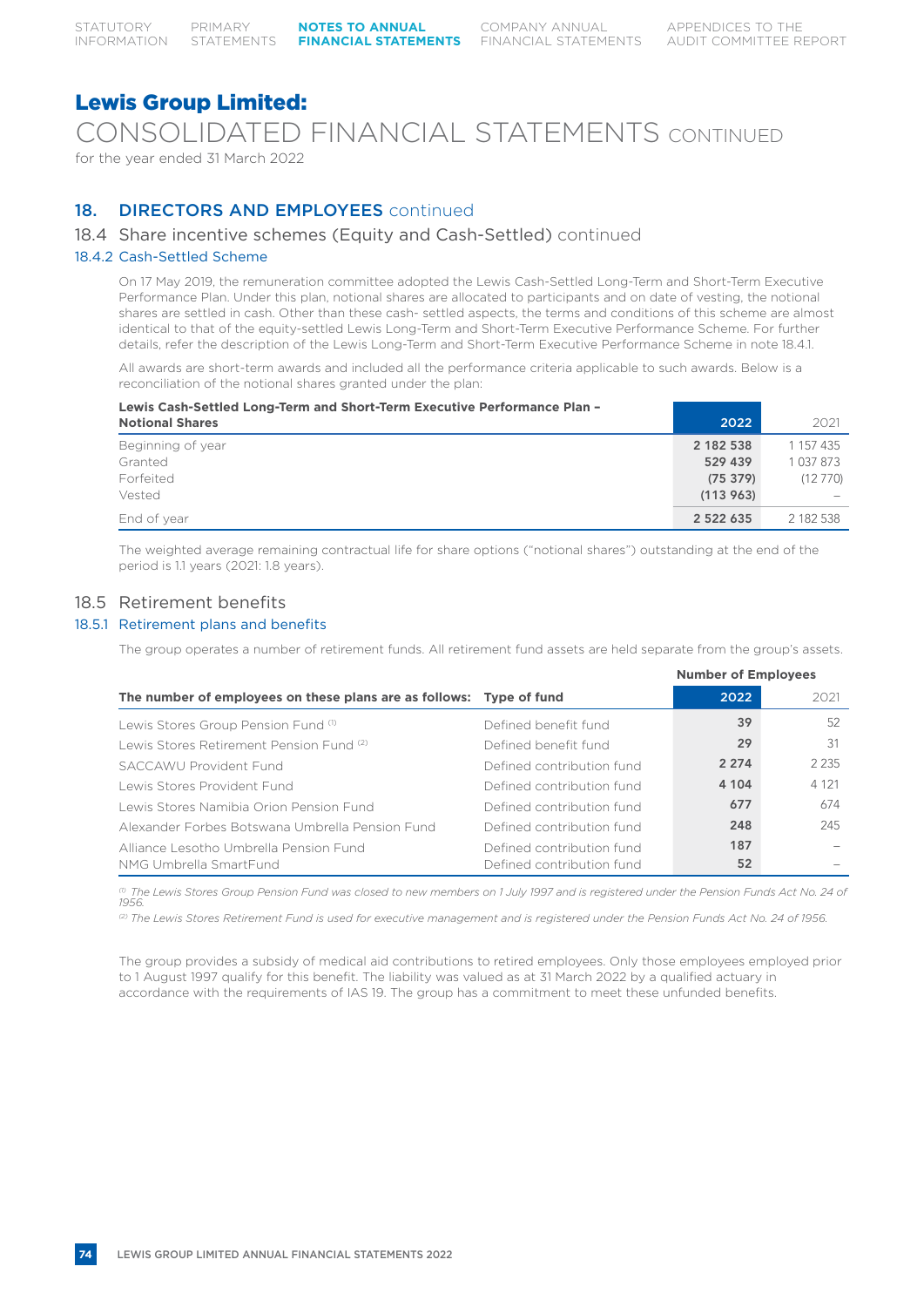COMPANY ANNUAL FINANCIAL STATEMENTS

## Lewis Group Limited:

CONSOLIDATED FINANCIAL STATEMENTS CONTINUED

for the year ended 31 March 2022

### 18. DIRECTORS AND EMPLOYEES continued

- 18.5 Retirement benefits continued
- 18.5.2 Effects on comprehensive income

|                                                                                     | 2022      | 2021    |
|-------------------------------------------------------------------------------------|-----------|---------|
|                                                                                     | <b>Rm</b> | Rm.     |
| Effect on income statement:<br>Defined benefit retirement plans (refer note 18.5.4) | 6.3       | 3.5     |
| Post-retirement healthcare plans (refer note 18.5.5)                                | 9.4       | 9.0     |
| Defined contribution plans (refer note 18.5.6)                                      | 60.9      | 58.3    |
|                                                                                     | 76.6      | 70.8    |
| Actuarial gains and (losses) included in other comprehensive income:                |           |         |
| Defined benefit retirement plans                                                    | 4.1       | (6.9)   |
| Post-retirement healthcare plans                                                    | 5.0       | (5.0)   |
|                                                                                     | 9.1       | (11.9)  |
| Actuarial gains and (losses) due to:                                                |           |         |
| Demographic assumptions                                                             | 5.4       | 7.3     |
| Financial assumptions                                                               | 48.9      | (37.8)  |
| Experience adjustments                                                              | (45.3)    | 18.6    |
| 18.5.3 Amounts recognised in the balance sheet                                      | 9.1       | (11.9)  |
| Retirement benefit asset (refer note 18.5.4)                                        | (109.8)   | (105.4) |
|                                                                                     |           |         |
| Present value of unfunded obligations as a liability (refer note 18.5.4)            | 1.5       | 2.0     |
| Present value of post-retirement healthcare benefits (refer note 18.5.5)            | 75.8      | 77.1    |
| Retirement benefit liability                                                        | 77.3      | 79.1    |
| 18.5.4 Defined benefit retirement plans                                             |           |         |
| Present value of funded obligations                                                 | 491.0     | 431.5   |
| Fair value of plan assets                                                           | (684.9)   | (598.8) |
| Asset ceiling limit applied in terms of IAS 19                                      | 84.1      | 61.9    |
| Retirement benefit asset                                                            | (109.8)   | (105.4) |
| Total movement in retirement benefit asset                                          |           |         |
| Present value at the beginning of the year                                          | (105.4)   | (106.8) |
| Income statement charge                                                             | 6.1       | 3.3     |
| Current service cost                                                                | 13.2      | 15.2    |
| Past service cost                                                                   |           |         |
| Risk and expenses                                                                   | 1.6       | 1.8     |
| Net interest income                                                                 | (8.7)     | (13.7)  |
| Actuarial (gains) and losses included in other comprehensive income                 | (3.6)     | 6.9     |
| Contributions paid during the year                                                  | (6.9)     | (8.8)   |
| Present value at the end of the year                                                | (109.8)   | (105.4) |
| Total movement in unfunded obligations as a liability                               |           |         |
| Present value at the beginning of the year                                          | 2.0       | 2.1     |
| Income statement charge - interest                                                  | 0.2       | 0.2     |
| Actuarial (gains) and losses included in other comprehensive income                 | (0.5)     |         |
| Contributions paid during the year                                                  | (0.2)     | (0.3)   |
| Present value at the end of the year                                                | 1.5       | 2.0     |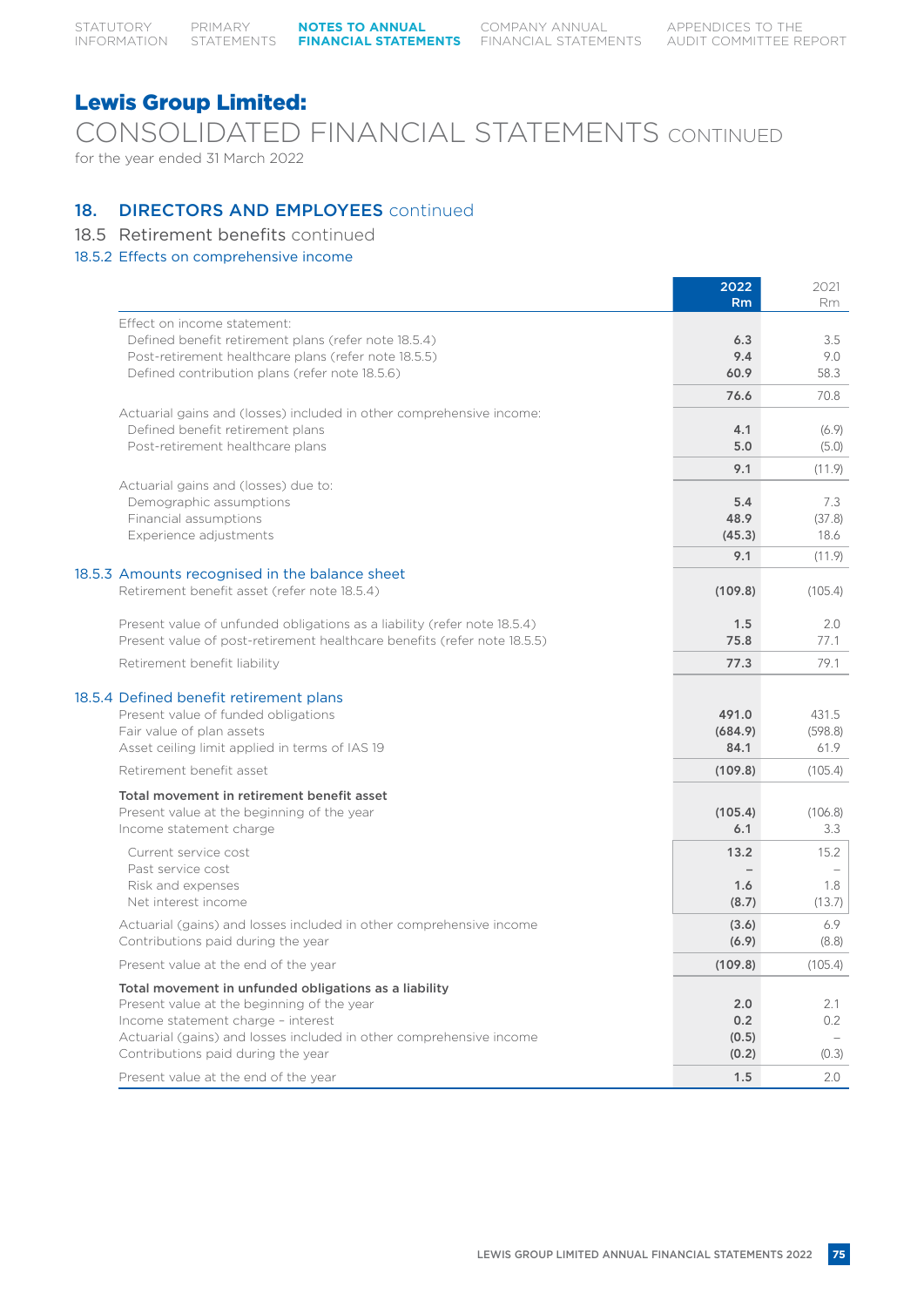COMPANY ANNUAL

## Lewis Group Limited:

## CONSOLIDATED FINANCIAL STATEMENTS CONTINUED for the year ended 31 March 2022

## 18. **DIRECTORS AND EMPLOYEES** continued

## 18.5 Retirement benefits continued

### 18.5.4 Defined benefit retirement plans continued

|                                                                     | 2022<br>Rm | 2021<br>Rm |
|---------------------------------------------------------------------|------------|------------|
| Total present value of defined benefit obligations                  |            |            |
| Beginning of the year                                               | 431.5      | 490.3      |
| Current service cost                                                | 13.2       | 15.2       |
| Past service cost                                                   |            |            |
| Interest cost                                                       | 43.1       | 45.0       |
| Employee contributions                                              | 0.6        | 0.6        |
| Benefit payments                                                    | (51.9)     | (77.8)     |
| Actuarial (gains) and losses included in other comprehensive income | 54.5       | (41.8)     |
| End of the year                                                     | 491.0      | 431.5      |
| Fair value of defined benefit plan assets                           |            |            |
| Beginning of the year                                               | 598.8      | 624.4      |
| Employee contributions                                              | 0.6        | 0.6        |
| Employer contributions                                              | 6.9        | 8.8        |
| Interest income                                                     | 58.6       | 61.2       |
| Risk and expenses                                                   | (1.6)      | (1.8)      |
| Benefit payments                                                    | (51.9)     | (77.8)     |
| Actuarial (gains) and losses included in other comprehensive income | 73.5       | (16.6)     |
| End of the year                                                     | 684.9      | 598.8      |
| Asset ceiling limit applied in terms of IAS 19                      |            |            |
| Beginning of the year                                               | (61.9)     | (27.3)     |
| Interest income                                                     | (6.8)      | (2.5)      |
| Actuarial (gains) and losses included in other comprehensive income | (15.4)     | (32.1)     |
| End of the year                                                     | (84.1)     | (61.9)     |

#### Plan assets

The major categories of plan assets as a percentage of the fair value of the total plan assets are as follows:

|                               |         | 2022  | 2021  |
|-------------------------------|---------|-------|-------|
| Cash                          | $(\% )$ | 7.1   | 8.2   |
| Bonds - Listed                | (%)     | 17.4  | 18.6  |
| Equity - Listed               | (%)     | 47.0  | 43.7  |
| International equity - Listed | (%)     | 22.9  | 23.8  |
| International bonds - Listed  | (%)     | 0.8   | 1.0   |
| Other                         | (%)     | 4.8   | 4.7   |
|                               |         | 100.0 | 100.0 |

The defined benefit funds are final salary defined benefit plans. These schemes are valued by an independent actuary on an annual basis in terms of IAS 19 using the projected unit credit method. The latest valuation was carried out as at 1 January 2022.

The above defined benefit retirement plan asset was subject to the asset ceiling as determined in IFRIC 14 being the maximum economic benefit arising from a future unconditional right to a refund and from reductions in future contributions in excess of the minimum funding requirement. The effect of the application of the asset ceiling was to reduce the defined retirement plan asset by R84.1 million (2021: R61.9 million).

The employer's future contribution is set on an annual basis in consultation with the fund's actuary.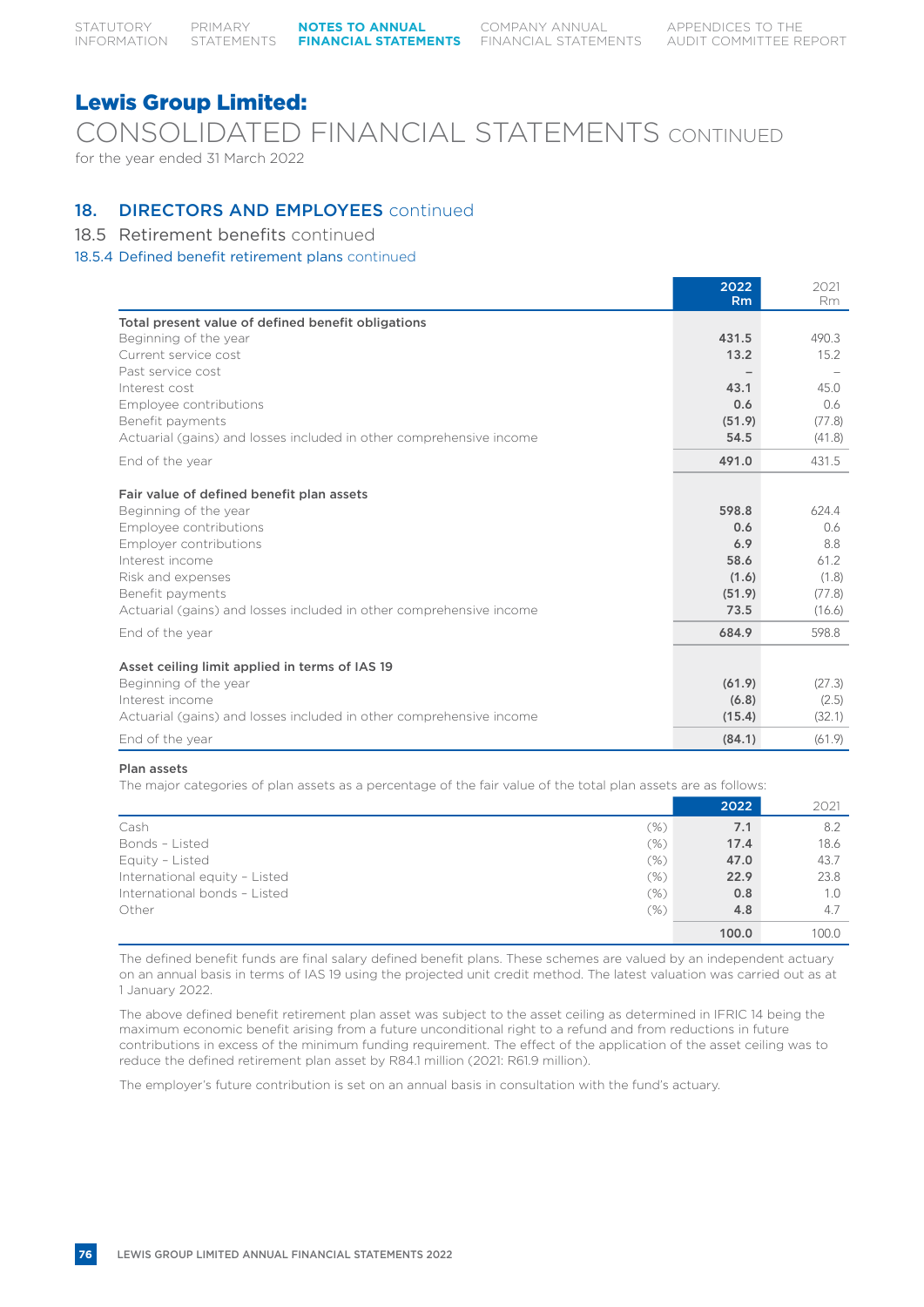CONSOLIDATED FINANCIAL STATEMENTS CONTINUED

for the year ended 31 March 2022

## 18. **DIRECTORS AND EMPLOYEES** continued

### 18.5 Retirement benefits continued

#### 18.5.4 Defined benefit retirement plans continued

### Accounting policy

A defined contribution plan is a pension plan under which the group pays fixed contributions into a separate entity. The group has no legal or constructive obligations to pay further contributions if the fund does not hold sufficient assets to pay all employees the benefits relating to employee service in the current and prior periods. A defined benefit plan is a pension plan that is not a defined contribution plan.

Typically defined benefit plans define an amount of pension benefit that an employee will receive on retirement, dependent on factors such as age, years of service and compensation.

The group operates a number of defined benefit and defined contribution plans, the assets of which are held in separate trustee-administered funds. These plans are funded by payments from employees and group companies, taking into account the recommendations of independent, qualified actuaries. The defined benefit obligation is assessed annually by a qualified actuary, in terms of IAS 19, using the projected unit credit method.

The asset and liability recognised in the balance sheet in respect of defined benefit pension plans is the present value of the defined benefit obligation at the end of the reporting period less the fair value of plan assets. The defined benefit obligation is calculated annually by independent actuaries using the projected unit credit method. The present value of the defined benefit obligation is determined by discounting the estimated future cash outflows using interest rates of government bonds that have terms to maturity approximating the terms of the related pension obligation.

Actuarial gains and losses arising from experience adjustments and changes in actuarial assumptions are charged or credited to other comprehensive income in the period in which they arise. Past-service costs are recognised immediately in the income statement.

### Significant accounting estimates and judgements

The underlying actuarial assumptions of the retirement benefit asset and liability with a sensitivity analysis are set out below:

| Principal actuarial assumptions: | 2022 | 2021 |
|----------------------------------|------|------|
| (%)<br>Discount rate             | 10.5 | 10.4 |
| $(\% )$<br>Inflation rate        | 6.9  | 6.4  |
| Future salary increases<br>(%)   | 7.9  | 74   |
| Future pension increases<br>(% ) | 6.9  | 6.4  |

The weighted average duration of the actuarial liability is 12.8 years (2021: 12.1 years).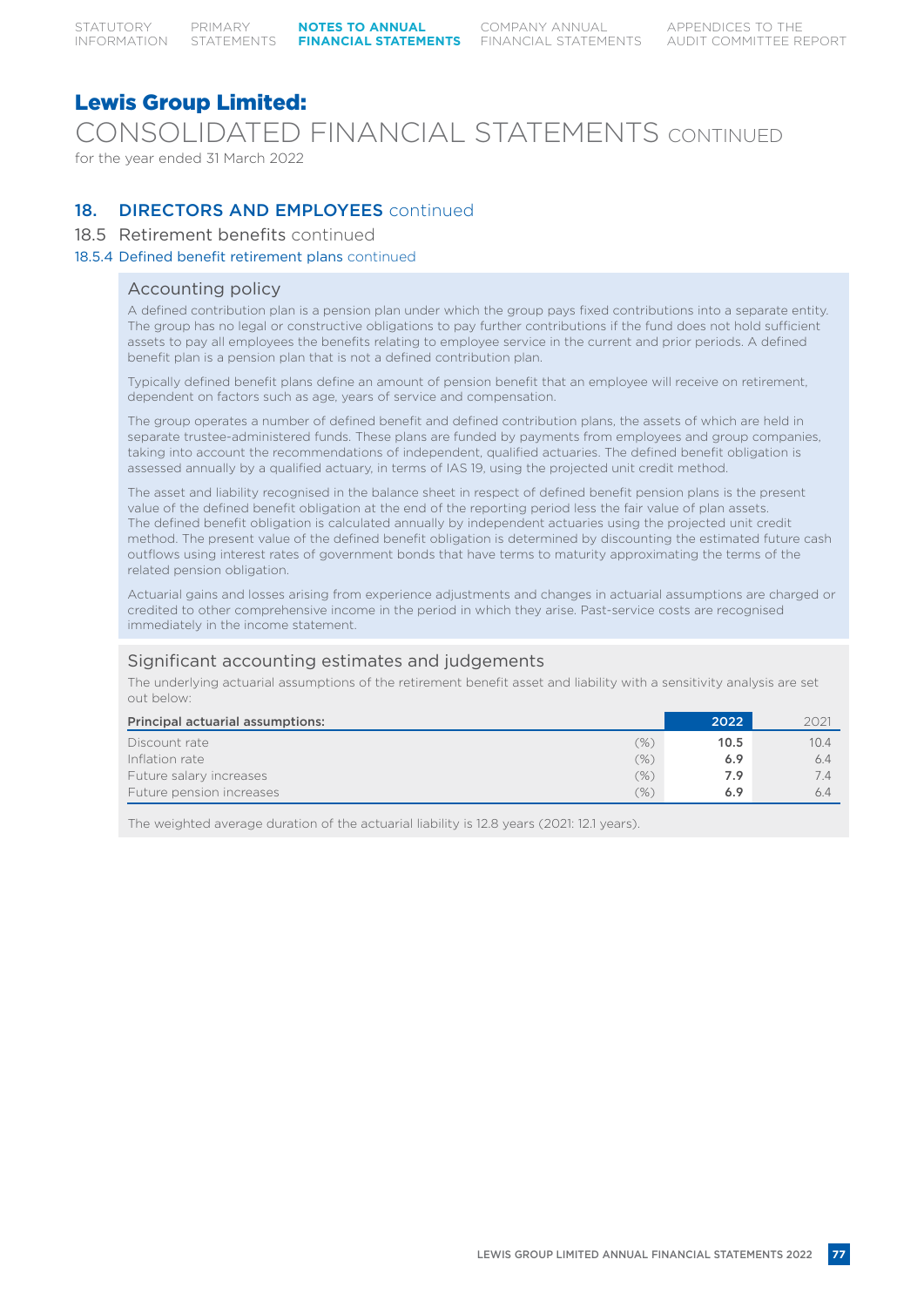CONSOLIDATED FINANCIAL STATEMENTS CONTINUED

for the year ended 31 March 2022

## 18. **DIRECTORS AND EMPLOYEES** continued

### 18.5 Retirement benefits continued

### 18.5.4 Defined benefit retirement plans continued

### Significant accounting estimates and judgements continued

### Sensitivity analysis

The effect of an increase and decrease in the following assumptions on the present value of the obligation are shown in the table below:

|                           |             |        | % Change in present<br>value of obligation |
|---------------------------|-------------|--------|--------------------------------------------|
| <b>Assumption</b>         | % Variation | 2022   | 2021                                       |
| Discount rate             | $+1$        | (11.0) | (10.3)                                     |
|                           | $-1$        | 12.4   | 11.6                                       |
| Salary increases          | $+1$        | 3.0    | 2.3                                        |
|                           | $-1$        | (3.6)  | (3.0)                                      |
| Pension increases         | $+1$        | 8.6    | 8.4                                        |
|                           | $-1$        | (8.4)  | (8.2)                                      |
| Post-retirement mortality | $+1$ year   | (3.0)  | (2.7)                                      |
|                           | - 1 year    | 2.1    | 2.1                                        |

The above sensitivity analyses are based on a change in an assumption while holding all other assumptions constant. In practice, this is unlikely to occur, and changes in some of the assumptions may be correlated.

Assumptions regarding future mortality experience are based on advice, published statistics and experience. The average life expectancy in years of a pensioner retiring at age 65 on valuation date is as follows:

|                              | 2022         | 2021 |
|------------------------------|--------------|------|
| Male<br>(years)              | 12.5         | 11.9 |
| Female<br>(years)            | 14.6         | 13.8 |
| Actual return on plan assets | (% )<br>21.0 |      |

|                                                                                             | 2022<br>R <sub>m</sub> | 2021<br>Rm |
|---------------------------------------------------------------------------------------------|------------------------|------------|
| Expected contributions to the defined benefit plans for the next annual<br>reporting period | 8.5                    |            |

#### Actuarial risks

The risks faced by Lewis as a result of the defined benefit retirement plans are set out below:

Investment risk is the risk of a fall in the asset values of the fund. This market risk to which the funds are exposed may affect the solvency level of the funds. This is reduced via an investment in a diverse portfolio of assets and a variety of asset managers.

Inflation risk is the risk that salary increases are higher than expected or that inflation itself is higher than expected which then impacts the pension increases, increasing the liabilities. The risk is mitigated via investment in real assets which in the long run are expected to match the increases in liabilities.

The funds have a mismatch risk as a change in the bond yields will have the effect on the liabilities of the fund which are not necessarily matched by an equivalent change in the assets. The risk is substantially covered by the surplus assets in the fund and establishment of a solvency reserve.

Liquidity risk is the risk of not having sufficient cash to pay for withdrawals, pensions and expenses of the fund. This may be a risk for the Lewis Stores Group Pension Fund due to it being a closed fund.

Longevity risk is the risk that pensioners live longer than expected. This risk has not been significant in the current membership profile.

The funds are exposed to legislative changes which are closely monitored by the fund's consultant to enable timeous action to be taken to mitigate any changes that emerge.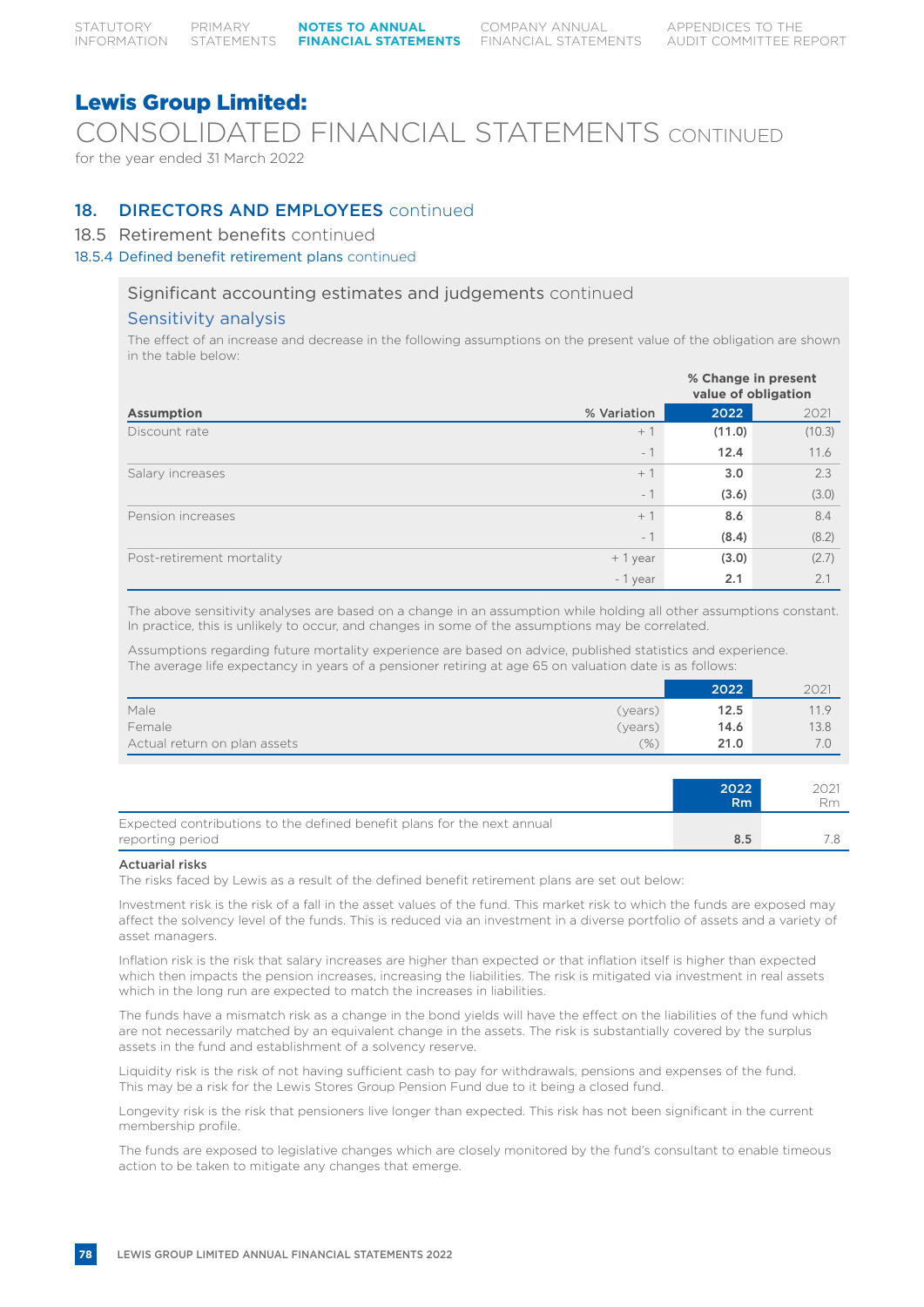CONSOLIDATED FINANCIAL STATEMENTS CONTINUED

for the year ended 31 March 2022

### 18. **DIRECTORS AND EMPLOYEES** continued

### 18.5 Retirement benefits continued

### 18.5.5 Post-retirement healthcare benefits

|                                                                                                                                            | 2022<br>Rm.    | 2021<br>Rm   |
|--------------------------------------------------------------------------------------------------------------------------------------------|----------------|--------------|
| Present value of post-retirement healthcare benefits liability                                                                             | 75.8           | 77.1         |
| Movement in post-retirement healthcare liability<br>Present value of liability at the beginning of the year<br>Charged to income statement | 77.1<br>9.4    | 68.6<br>9.0  |
| Current service cost<br>Interest cost                                                                                                      | 0.6<br>8.8     | 0.5<br>8.5   |
| Actuarial (gains) and losses included in other comprehensive income<br>Employer benefit payments                                           | (5.0)<br>(5.7) | 5.0<br>(5.5) |
| Post-retirement healthcare benefits liability                                                                                              | 75.8           | 771          |

The liability was valued as at 31 March 2022 by a qualified actuary in accordance with the requirements of IAS 19.

### Accounting policy

The group has an obligation to provide post-retirement medical aid benefits by subsidising medical aid contributions of certain retired employees and *ex-gratia* pensioners who joined the group prior to August 1997.

The entitlement to these benefits is conditional on the employee remaining in service up to retirement age. The expected costs of these benefits are accrued over the period of employment using the same accounting methodology as used for defined benefit pension plans. Actuarial gains and losses arising from experience adjustments and changes in actuarial assumptions are charged or credited to equity in other comprehensive income in the period in which they arise. These obligations are valued annually by independent qualified actuaries.

### Significant accounting estimates and judgements

The underlying assumptions of the post-retirement healthcare benefit liability with a sensitivity analysis are set out below:

| Principal actuarial assumptions:   | 2022 | 2021 |
|------------------------------------|------|------|
| (% )<br>Health care inflation rate | 8.4  | 9.0  |
| (%)<br>CPI inflation               | 6.4  |      |
| (%)<br>Discount rate               | 11.4 | 11.9 |
| Average retirement age<br>(years)  | 65   | 63   |

The weighted average duration of the actuarial liability is 11.6 years (2021: 11.6 years).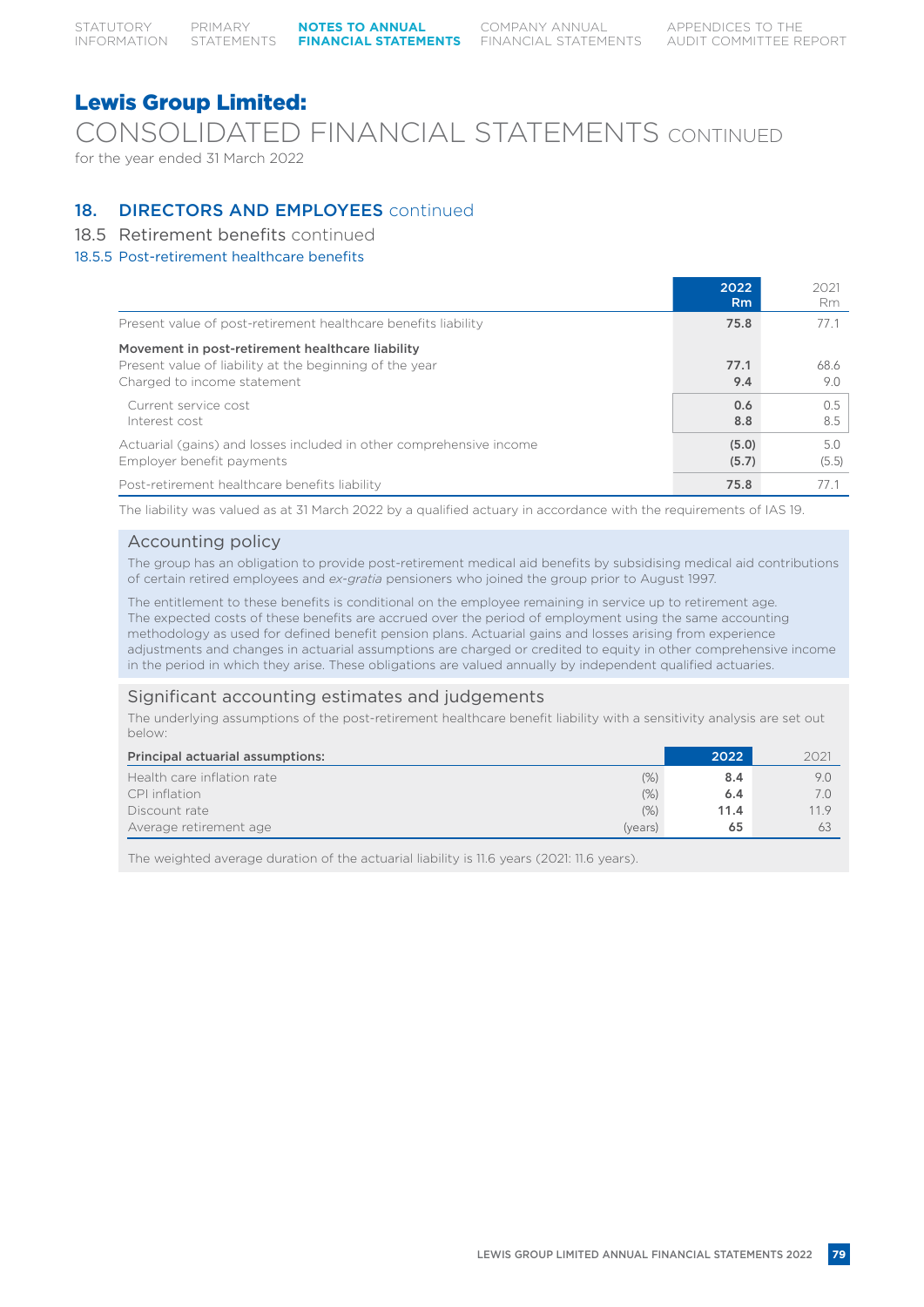CONSOLIDATED FINANCIAL STATEMENTS CONTINUED

for the year ended 31 March 2022

### 18. **DIRECTORS AND EMPLOYEES** continued

### 18.5 Retirement benefits continued

### 18.5.5 Post-retirement healthcare benefits continued

### Significant accounting estimates and judgements continued

### Sensitivity analysis

The effect of an increase and decrease in the following assumptions on the present value of the obligation are shown in the table below:

|                         |                               |               | %Change in present<br>value of obligation |  |  |
|-------------------------|-------------------------------|---------------|-------------------------------------------|--|--|
| <b>Assumption</b>       | % Variation                   | 2022          | 2021                                      |  |  |
| Discount rate           | $+$ $\rightarrow$<br>$-1$     | (9.2)<br>11.0 | (9.1)<br>10.9                             |  |  |
| Healthcare cost         | $+1$<br>$\overline{1}$<br>$-$ | 11.1<br>(9.3) | 10.9<br>(9.3)                             |  |  |
| Expected retirement age | $+1$ year<br>$-1$ year        | (1.4)<br>1.6  | (1.7)<br>1.6                              |  |  |

The above sensitivity analyses are based on a change in an assumption while holding all other assumptions constant. In practice, this is unlikely to occur, and changes in some of the assumptions may be correlated.

#### Actuarial risks

The risks faced by Lewis as a result of the post-retirement healthcare obligation can be summarised as follows:

Inflation: The risk that future CPI inflation and healthcare cost inflation are higher than expected and uncontrolled.

Longevity: The risk that pensioners live longer than expected and thus their healthcare benefit is payable for longer than expected.

Open-ended, long-term liability: The risk that the liability may be volatile in the future and uncertain.

Future changes in legislation: The risk that changes to legislation with respect to the post-employment healthcare liability may increase the liability for Lewis.

### 18.5.6 Defined contribution plans

|                                 | 2022 | 2021        |
|---------------------------------|------|-------------|
|                                 | Rm   | $D_{\rm m}$ |
| Defined contribution plan costs | 60.9 | 58.3        |

### Accounting policy

For defined contribution plans, the group pays contributions to these separately administered funds on a mandatory basis. The group has no further payment obligations once the contributions have been paid. The contributions are recognised as employee benefit expense when they are due. Prepaid contributions are recognised as an asset to the extent that a cash refund or a reduction in the future payments is available.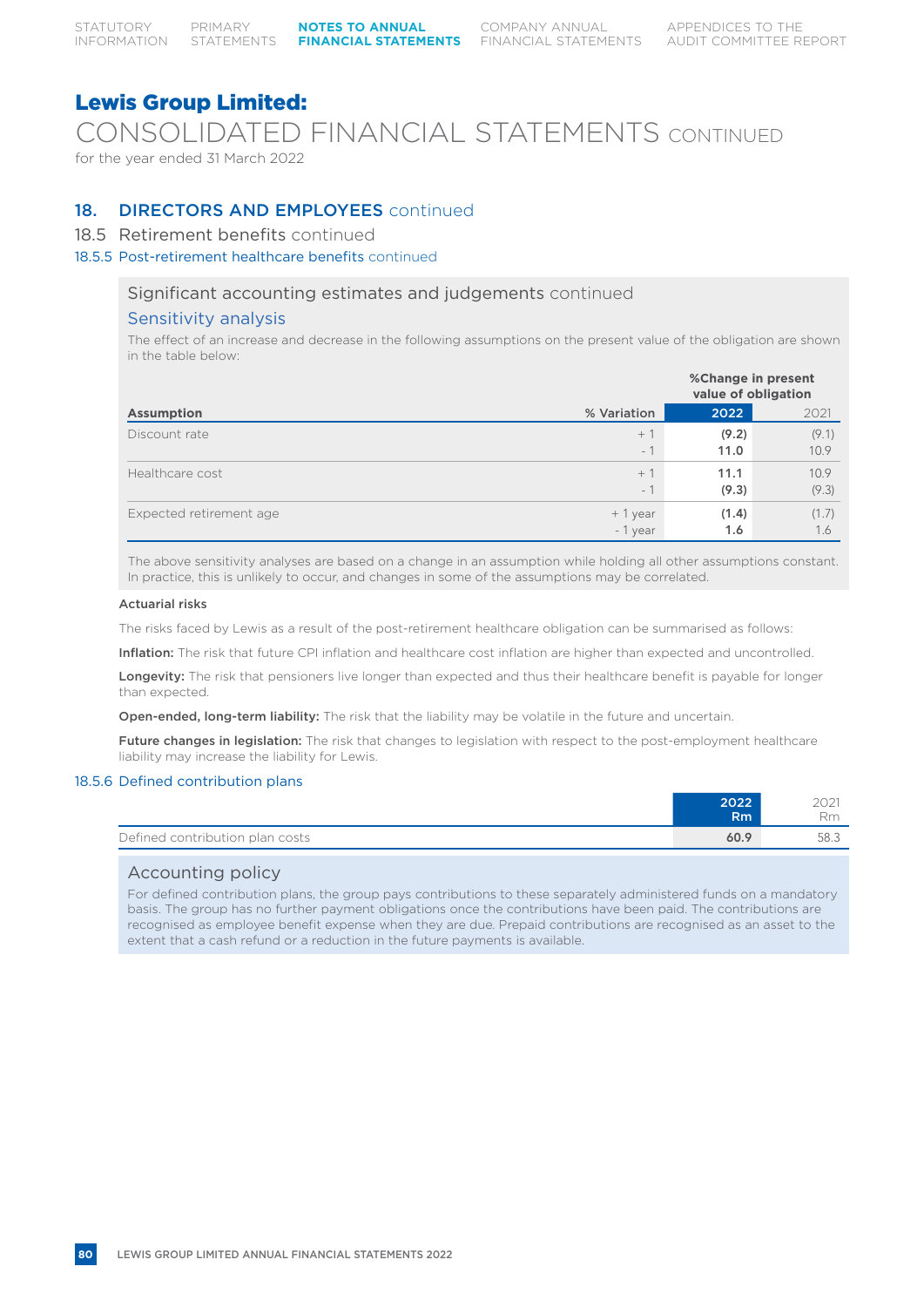## CONSOLIDATED FINANCIAL STATEMENTS CONTINUED for the year ended 31 March 2022

## 19. TAXATION

|                                                                                                                                                                                                                              | 2022<br><b>Rm</b> | 2021<br>Rm.       |
|------------------------------------------------------------------------------------------------------------------------------------------------------------------------------------------------------------------------------|-------------------|-------------------|
| Taxation per income statement                                                                                                                                                                                                |                   |                   |
| South Africa<br>Foreign                                                                                                                                                                                                      | 165.1<br>25.7     | 161.4<br>10.1     |
|                                                                                                                                                                                                                              | 190.8             | 171.5             |
| Comprising:                                                                                                                                                                                                                  |                   |                   |
| Normal taxation                                                                                                                                                                                                              | 160.6<br>150.9    | 124.3<br>123.6    |
| Current year<br>Prior year                                                                                                                                                                                                   | 9.7               | 0.7               |
| Deferred taxation                                                                                                                                                                                                            | 30.2              | 47.2              |
| Current year                                                                                                                                                                                                                 | 19.3              | 57.0              |
| Tax rate change<br>Prior year                                                                                                                                                                                                | 2.2<br>8.7        | (9.8)             |
|                                                                                                                                                                                                                              | 190.8             | 171.5             |
| Tax rate reconciliation                                                                                                                                                                                                      |                   |                   |
| Profit before taxation                                                                                                                                                                                                       | 673.9             | 604.4             |
| Taxation calculated at a tax rate of 28%<br>Differing tax rates in foreign countries                                                                                                                                         | 188.7<br>4.1      | 169.2<br>4.3      |
| Disallowances <sup>(1)</sup>                                                                                                                                                                                                 | 36.0              | 37.1              |
| Exemptions <sup>(2)</sup><br>Prior years                                                                                                                                                                                     | (58.6)<br>18.4    | (30.0)<br>(9.1)   |
| Tax rate change                                                                                                                                                                                                              | 2.2               |                   |
| Taxation per income statement                                                                                                                                                                                                | 190.8             | 171.5             |
| $(\% )$<br>Effective tax rate                                                                                                                                                                                                | 28.3              | 28.4              |
| $\left( 1\right)$<br>Disallowances relate to goodwill impairment and share based payments.<br>Exemptions include the Namibian insurance cell captive profit, employment allowances and interest<br>(2)<br>accrual reversals. |                   |                   |
| Taxation disclosed as:                                                                                                                                                                                                       |                   |                   |
| <b>Current tax asset</b><br><b>Current tax liability</b>                                                                                                                                                                     | (28.1)<br>86.0    | (48.8)<br>84.8    |
|                                                                                                                                                                                                                              | 57.9              | 36.0              |
| Taxation paid per cash flow statement<br>Amount (payable)/receivable at the beginning of the year                                                                                                                            | (36.0)            | 33.0              |
| Amount charged to the income statement for normal tax                                                                                                                                                                        | (160.6)           | (124.3)           |
| Non-cash flow movement<br>Amount payable at the end of the year                                                                                                                                                              | 34.5<br>57.9      | 36.0              |
|                                                                                                                                                                                                                              | (104.2)           | (55.3)            |
| Deferred taxation as per balance sheet                                                                                                                                                                                       |                   |                   |
| Balance at the beginning of the year<br>Movement for the year attributable to:                                                                                                                                               | (91.6)            | (142.8)           |
| Income statement debit                                                                                                                                                                                                       | 30.2              | 47.2              |
| Deferred tax on fair value adjustment in other comprehensive income<br>Deferred tax on retirement benefit remeasurements                                                                                                     | 3.5<br>2.6        | 7.3<br>(3.3)      |
| Balance at the end of the year                                                                                                                                                                                               | (55.3)            | (91.6)            |
| This balance comprises:                                                                                                                                                                                                      |                   |                   |
| Capital allowances (including right-of-use assets)                                                                                                                                                                           | 280.9             | 238.1             |
| FVOCI debt investments<br>Lease liabilities                                                                                                                                                                                  | (7.1)<br>(269.1)  | (10.9)<br>(227.4) |
| Debtors' allowances                                                                                                                                                                                                          | 23.2              | 9.7               |
| Income and expense recognition                                                                                                                                                                                               | (4.1)             | (18.5)            |
| Assessed loss<br>Other provisions                                                                                                                                                                                            | (6.5)<br>(72.6)   | (6.0)<br>(76.6)   |
| Balance at the end of the year                                                                                                                                                                                               | (55.3)            | (91.6)            |
| Disclosed as:                                                                                                                                                                                                                |                   |                   |
| Deferred tax asset<br>Deferred tax liability                                                                                                                                                                                 | (82.7)<br>27.4    | (112.2)<br>20.6   |
|                                                                                                                                                                                                                              | (55.3)            | (91.6)            |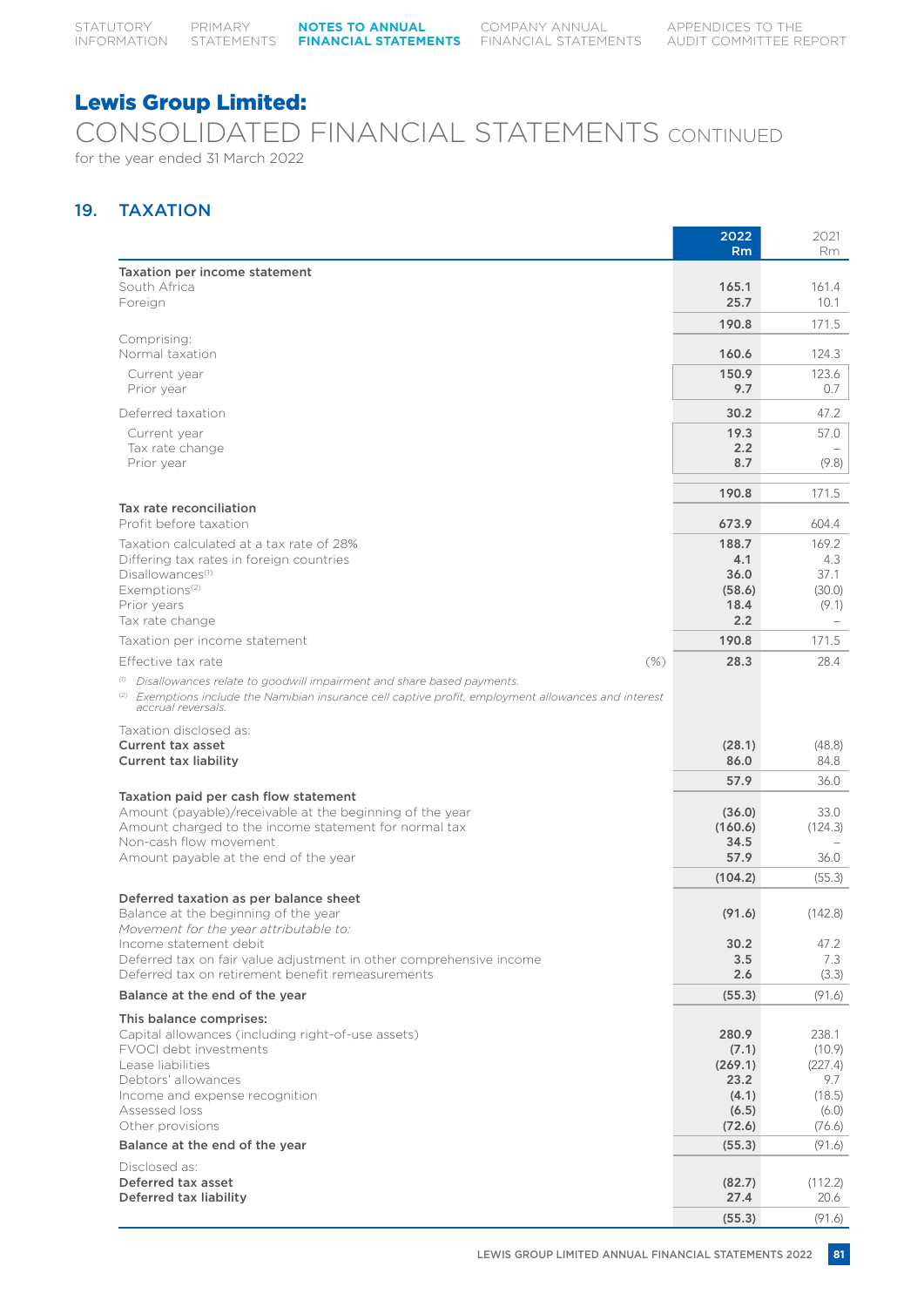## Lewis Group Limited: CONSOLIDATED FINANCIAL STATEMENTS CONTINUED for the year ended 31 March 2022

### 19. TAXATION continued

Deferred tax assets relate to provisions which are not deductible for tax purposes. The deferred tax asset will be reversed as these provisions are released. The group has concluded that the deferred tax asset will be recoverable using estimated future taxable income based on approved budgets for the entities.

## Accounting policy

#### Current and deferred taxation

The tax expense comprises current and deferred tax. Tax is recognised in the income statement, except to the extent that it relates to items recognised in other comprehensive income or directly in equity.

The current income tax charge is calculated on the basis of the tax laws enacted or substantively enacted at balance sheet date in the countries where the company and its subsidiaries operate and generate taxable income. The group evaluates positions taken in tax returns with respect to situations in which applicable legislation and regulations are subject to interpretation. Appropriate provisions are established on the basis of amounts expected to be paid to the tax authorities.

Deferred taxation, using the liability method, is provided on temporary differences between the taxation base of an asset or liability and its carrying value. Deferred taxation is not accounted for if it arises from initial recognition of an asset or liability in a transaction other than a business combination that at the time of the transaction affects neither accounting nor taxable profit or loss. Deferred taxation is calculated at current or substantively enacted rates of taxation at balance sheet date. A deferred tax asset is raised to the extent that it is probable that sufficient taxable profit will arise in the foreseeable future against which the asset can be realised.

Deferred income tax assets and liabilities are offset when there is a legally enforceable right to offset current tax assets against current tax liabilities and when the deferred income tax assets and liabilities relate to income taxes levied by the same authority in the same taxable entity.

Deferred income tax is provided on temporary differences arising on investments in subsidiaries, except for deferred income tax liability where the timing of the reversal of the temporary difference is controlled by the group and it is probable that the temporary difference will not reverse in the foreseeable future.

Deferred tax is done on a net basis for IFRS 16 right-of-use assets and lease liabilities.

### Significant accounting estimates and judgements

The tax and deferred tax liabilities and assets are calculated using considered interpretations of the tax laws of the jurisdictions in which the group operates.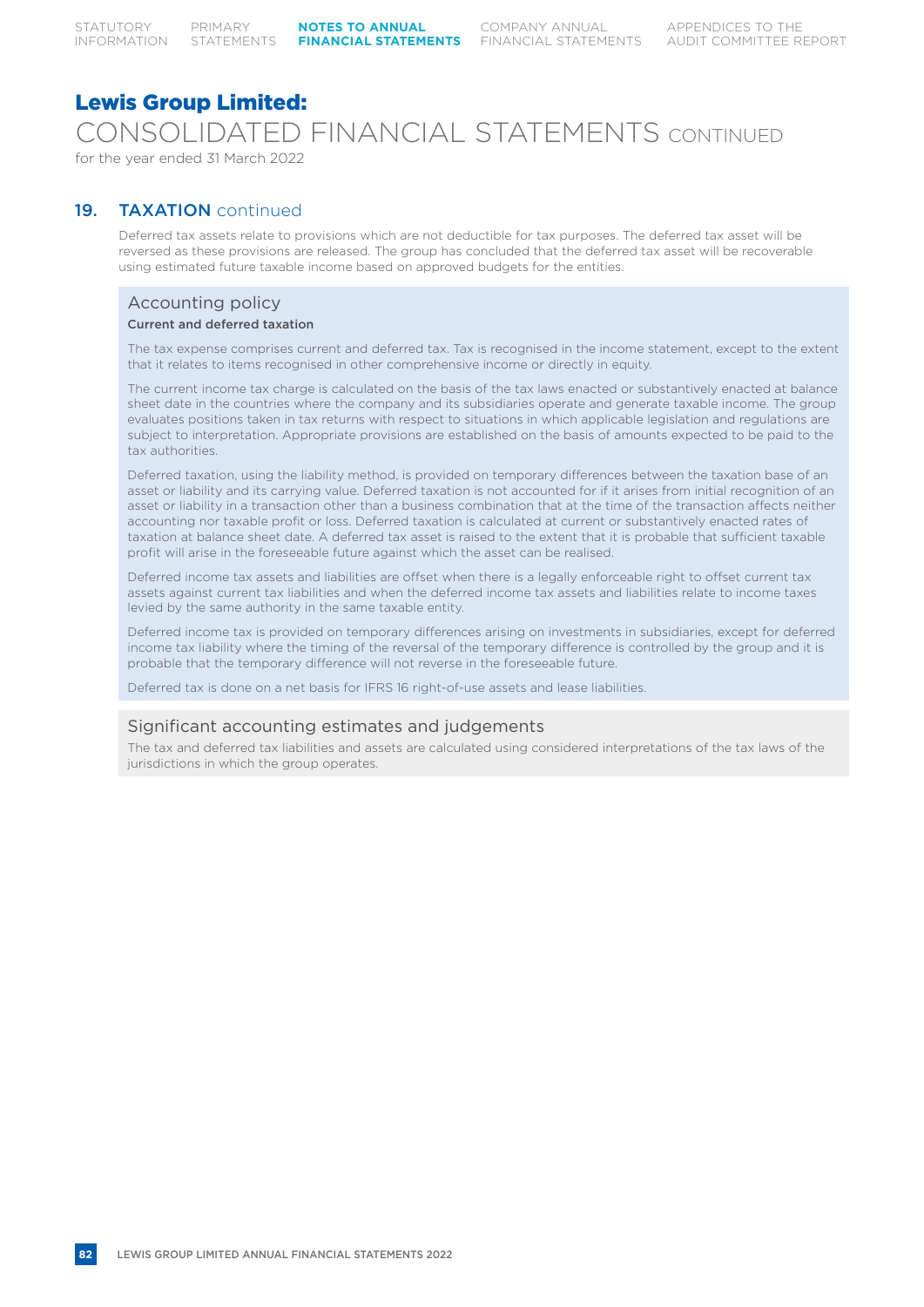CONSOLIDATED FINANCIAL STATEMENTS CONTINUED for the year ended 31 March 2022

## 20. CASH FLOW FROM OPERATIONS

|                                                                                                                                                  | <b>Notes</b> | 2022<br>Rm  | 2021<br>Rm  |
|--------------------------------------------------------------------------------------------------------------------------------------------------|--------------|-------------|-------------|
| 20.1 Cash flow from trading                                                                                                                      |              | 1 0 1 9 . 5 | 1 0 5 3 . 3 |
| Operating profit                                                                                                                                 |              | 667.9       | 695.5       |
| Adjusted for:                                                                                                                                    |              |             |             |
| Share-based payments                                                                                                                             |              | 68.4        | 43.6        |
| Depreciation and amortisation                                                                                                                    | 13.1         | 327.8       | 303.3       |
| Impairment/write-off                                                                                                                             | 13.2         | 130.6       | 39.7        |
| Profit on disposal of fixed assets                                                                                                               |              | (17.7)      | (0.1)       |
| Profit on scrapping of fixed assets due to civil unrest                                                                                          | 21           | (14.0)      |             |
| Movement in debtors' impairment provision                                                                                                        | 4.2          | (123.3)     | (110.3)     |
| Movement in other provisions                                                                                                                     |              | (9.2)       | 43.7        |
| Other non-cash flow movements                                                                                                                    |              | (11.0)      | 37.9        |
| Included in cash flow from trading is interest earned on trade receivables of<br>R1 398.9 million (2021: R1 421.8 million) as set out in note 3. |              |             |             |
| 20.2 Changes in working capital                                                                                                                  |              | (156.2)     | (138.7)     |
| Increase in inventories                                                                                                                          |              | (49.8)      | (211.7)     |
| (Increase)/decrease in trade and other receivables                                                                                               |              | (58.1)      | 30.3        |
| (Decrease)/increase in trade and other payables                                                                                                  |              | (45.7)      | 11.7        |
| Increase in payments in advance                                                                                                                  |              | 18.3        | 12.7        |
| (Decrease)/increase in insurance liabilities                                                                                                     |              | (20.9)      | 18.3        |
|                                                                                                                                                  |              |             |             |
| 20.3 Interest paid per cash flow statement                                                                                                       |              | (74.7)      | (90.4)      |
| Interest paid per the income statement                                                                                                           |              | (48.9)      | (105.3)     |
| Non-cash flow movement                                                                                                                           |              | (25.8)      | 14.9        |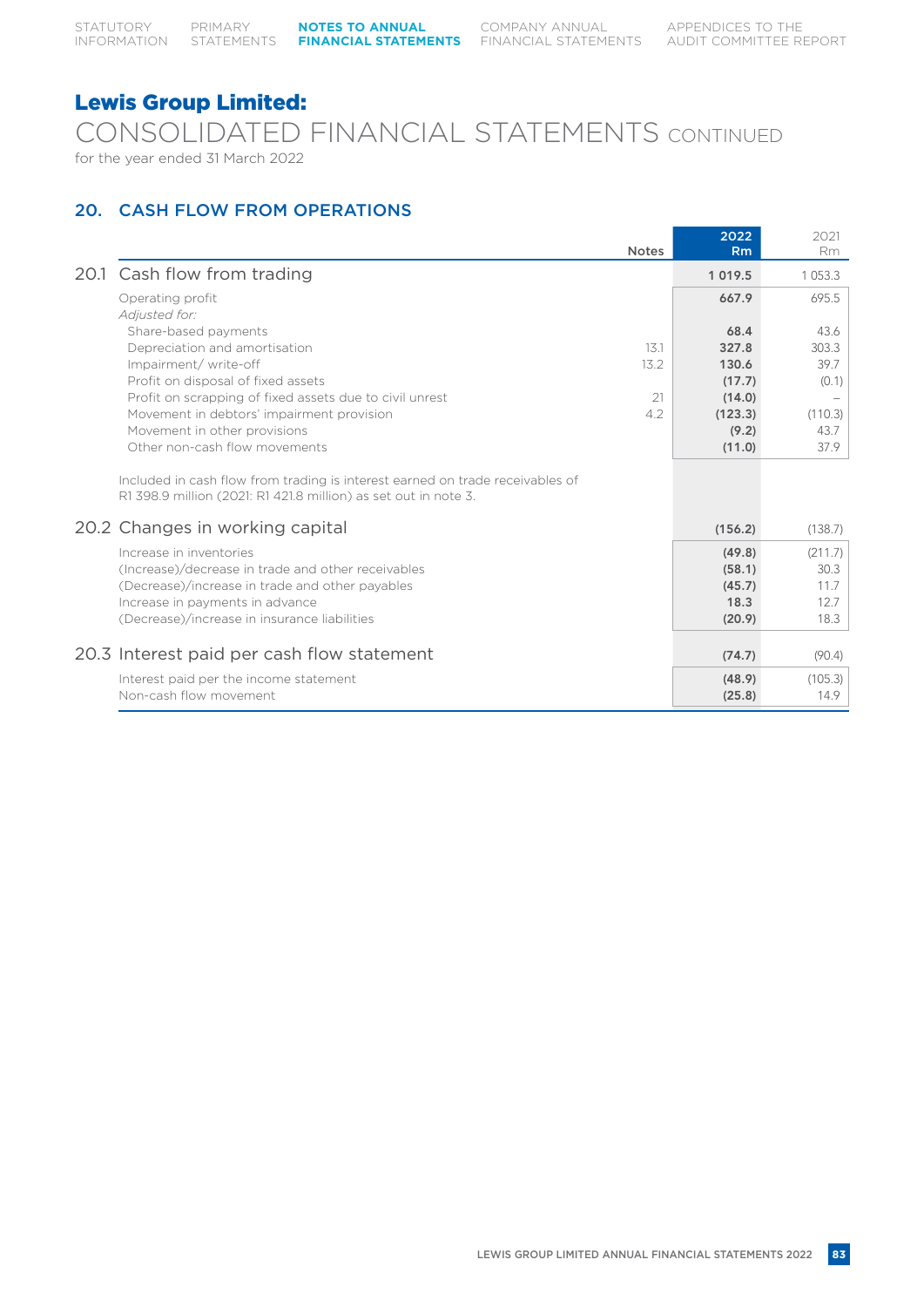CONSOLIDATED FINANCIAL STATEMENTS CONTINUED

for the year ended 31 March 2022

## 21. IMPACT OF CIVIL UNREST IN SOUTH AFRICA

The widespread violence and looting experienced in KwaZulu-Natal and parts of Gauteng during July 2021 had a significant impact on the group's store operations during the current reporting period.

A total of 57 stores were looted and damaged, including 53 stores in the "Traditional" segment across the Lewis, Beares and Best Home & Electric brands and 4 UFO stores. At the height of the unrest, over 260 stores across the group were closed as a precautionary measure to ensure the safety of employees and customers, and to minimise losses.

By 31 March 2022, 52 stores (49 Traditional and 3 UFO) had been reopened following their restoration. The remaining 5 stores (4 Traditional and 1 UFO) are trading from temporary premises whilst damages are being repaired.

The group has adequate South African Special Risks Insurance Association (SASRIA) cover for material damage losses arising from the riot action. The year-end results includes inventory write-offs, losses relating to scrapping of assets and the related insurance recoveries.

The group's material damage insurance claim amounted to approximately R78.8 million (excluding VAT), including stock losses of R48.1 million and R30.7 million for damaged assets. A total of R71.9 million of the claim has been received and recognised as insurance recoveries in the results for the reporting period.

The group has separate cover for business interruption losses and has submitted a claim for the losses incurred, however, this is still being finalised.

The table below shows the impact on the financial statements of the abovementioned items:

|                                                                                 | 2022<br><b>Rm</b> |
|---------------------------------------------------------------------------------|-------------------|
| Impact on the income statement<br>Cost of merchandise sales                     |                   |
| Inventory write-off<br>Inventory insurance recoveries                           | 48.1<br>(48.1)    |
| Impairments and capital items                                                   | (14.0)            |
| Losses due to scrapping of assets<br>Insurance recoveries due to damaged assets | 9.8<br>(23.8)     |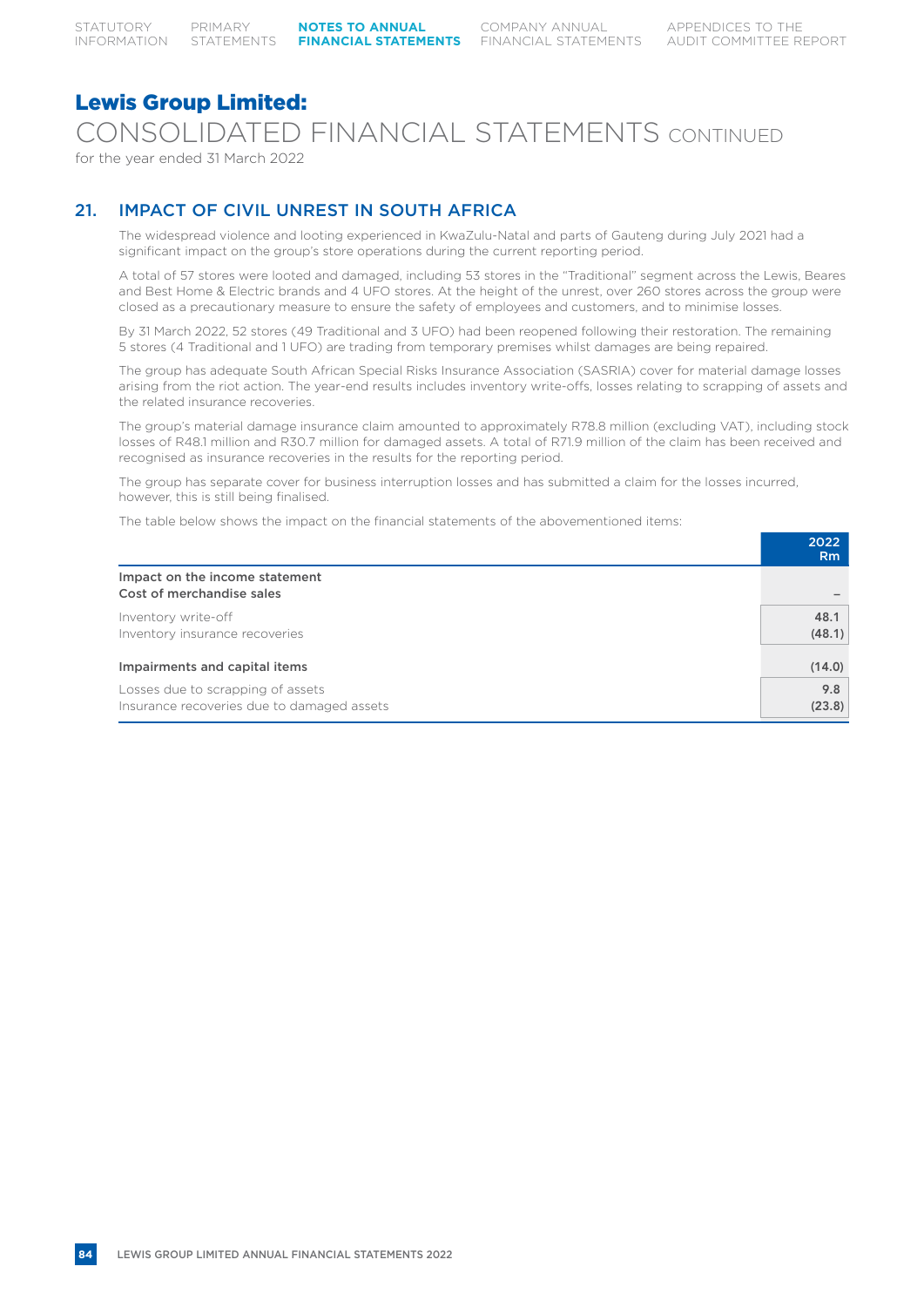CONSOLIDATED FINANCIAL STATEMENTS CONTINUED for the year ended 31 March 2022

### 22. GROUP CONSOLIDATION

### Accounting policies

#### Basis of consolidation

Subsidiaries are all entities over which the group has control. The group controls an entity when the group is exposed to, or has rights to, variable returns from its involvement with the entity and has the ability to affect those returns through its power over the entity. Subsidiaries are consolidated from the date on which control is transferred to the group. They are deconsolidated from the date that control ceases.

The acquisition method of accounting is applied for business combinations. The consideration for an acquisition is measured as the fair value of the assets transferred, equity instruments issued and liabilities incurred or assumed at the date of the exchange. Acquisition-related costs are expensed as incurred. Identifiable assets acquired, liabilities and contingent liabilities assumed in a business combination are measured initially at their fair values at the acquisition date. The excess of the consideration and the amount of the non-controlling interest, over the fair value of the net identifiable assets, is recorded as goodwill. If the amounts are less than the fair value of the net identifiable assets of the subsidiary acquired, the difference is recognised directly in the income statement as a bargain purchase.

The group recognises a non-controlling interest in the acquiree on an acquisition-by-acquisition basis, either at fair value or at the proportionate share of the acquiree's net identifiable assets.

Inter-company transactions, balances and unrealised gains and losses (unless the transaction provides evidence of an impairment of the transferred asset) between group companies are eliminated. The accounting policies and the year-ends of material subsidiaries are consistent throughout the group.

Common control transactions are business combinations in which the combining entities are ultimately controlled by the same entity prior to the combination. The assets and liabilities of the combining entities are not adjusted to fair value but reflected at their carrying amounts at the date of the transaction. The difference between the consideration paid/transferred and the net asset value acquired is accounted for in retained earnings. No additional goodwill will be recognised as a result of a common control transaction.

Employee share trusts are consolidated. Shares in Lewis Group Limited held by subsidiaries and the Lewis Employee Incentive Scheme Trust are classified as treasury shares.

In the company's financial statements, investments in subsidiaries are carried at cost less impairment. Cost of investments includes directly attributable costs.

#### Functional and presentation currency

#### (a) Foreign currency translation

Items included in the financial statements of each of the group's entities are measured using the currency of the primary economic environment in which the entity operates ("the functional currency"). The consolidated and separate financial statements are presented in South African Rand, which is the company's and group's functional and presentation currency.

#### (b) Group companies

The results and financial position of foreign operations (none of which operate in a hyperinflationary economy) that have a functional currency different from the presentation currency are translated into the presentation currency as follows:

- Assets and liabilities are translated at the closing rate at the date of the balance sheet.
- Income and expenses are translated at average exchange rates.
- Resulting exchange differences are recognised in other comprehensive income.

On consolidation, exchange differences arising from the translation of the net investment in foreign entities are recognised in other comprehensive income. On the sale of a foreign operation, the associated exchange differences are reclassified to the income statement, as part of the gain or loss on sale.

Goodwill and fair value adjustments arising on the acquisition of a foreign operation are treated as assets and liabilities of the foreign operation and translated at the closing rate.

#### Currency risk – Net investment in foreign subsidiaries (FCTR)

The currency exposure is limited to the net investment in Botswana of R176.9 million (2021: R193.1 million), which includes a long-term loan account. The currency exposure is managed by keeping the net investment at a minimum practical level by remitting cash to South Africa on a regular basis through loan repayments and dividends.

Below is a sensitivity analysis of the effect of currency movements of 10% on the year-end value of our net investment in Botswana (foreign currency translation reserve):

|                             | 2022<br>'Rm | 2021<br><b>Rm</b> |
|-----------------------------|-------------|-------------------|
| Currency appreciates by 10% | 16.1        |                   |
| Currency depreciates by 10% | (16.1)      |                   |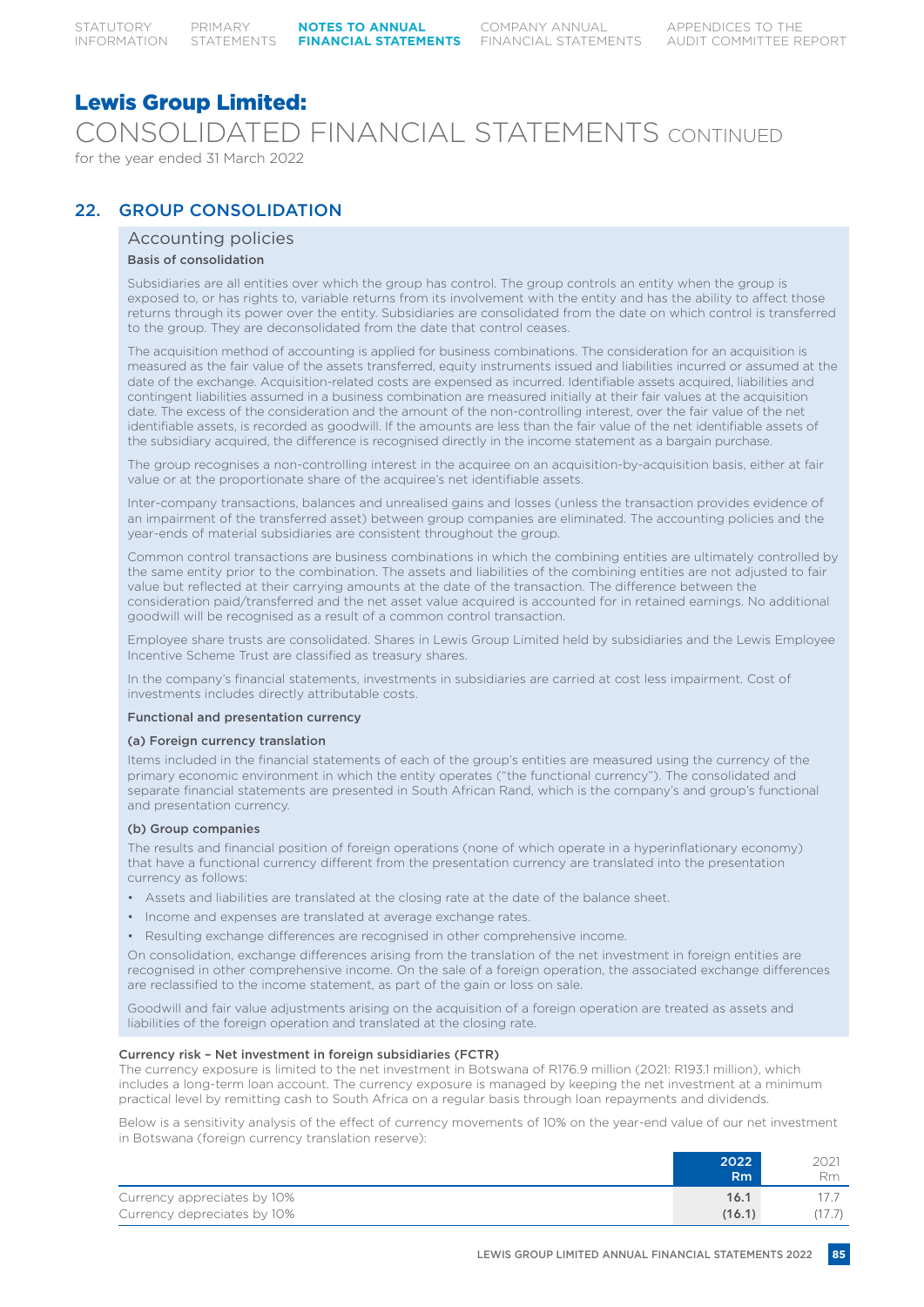CONSOLIDATED FINANCIAL STATEMENTS CONTINUED for the year ended 31 March 2022

## 23. INTEREST IN SUBSIDIARY COMPANIES

|                                                               | 2021           |                     | 2022       |              |            |
|---------------------------------------------------------------|----------------|---------------------|------------|--------------|------------|
|                                                               |                | Carrying            |            | Carrying     |            |
|                                                               |                | value of            |            | value of     |            |
|                                                               | Nature of      | <b>subsidiaries</b> | Percentage | subsidiaries | Percentage |
|                                                               | business       | Rm                  | holding    | <b>Rm</b>    | holding    |
| Directly held                                                 |                |                     |            |              |            |
| Lewis Stores (Pty) Ltd                                        | E              | 2 800.0             | 100        | 2 800.0      | 100        |
|                                                               |                |                     |            |              |            |
| Indirectly held                                               |                |                     |            |              |            |
| <b>Incorporated in South Africa</b>                           |                |                     |            |              |            |
| Monarch Insurance Company Ltd                                 | $\overline{1}$ |                     |            |              |            |
| Lifestyle Living (Pty) Ltd                                    | D              |                     |            |              |            |
|                                                               |                |                     |            |              |            |
| Incorporated in Botswana                                      |                |                     |            |              |            |
| Lewis Stores (Botswana) (Pty) Ltd                             | F              |                     |            |              |            |
| Lewis Insurance Services (Botswana) (Pty) Ltd                 | D              |                     |            |              |            |
| Lewis Management Services (Botswana) (Pty) Ltd <sup>(1)</sup> | D              |                     |            |              |            |
|                                                               |                |                     |            |              |            |
| <b>Incorporated in Eswatini</b>                               |                |                     |            |              |            |
| Lewis Stores (Eswatini) (Pty) Ltd                             | F              |                     |            |              |            |
|                                                               |                |                     |            |              |            |
| <b>Incorporated in Namibia</b>                                |                |                     |            |              |            |
| Lewis Stores (Namibia) (Pty) Ltd                              | F              |                     |            |              |            |
|                                                               |                |                     |            |              |            |
| Incorporated in Lesotho                                       |                |                     |            |              |            |
| Lewis Stores (Lesotho) (Pty) Ltd                              | F              |                     |            |              |            |
|                                                               |                |                     |            |              |            |
| Cost of subsidiaries                                          |                | 2 800.0             |            | 2 800.0      |            |
|                                                               |                |                     |            |              |            |
| Capital contribution in respect of share-based                |                |                     |            |              |            |
| payments                                                      |                | 259.6               |            | 238.5        |            |
|                                                               |                |                     |            |              |            |
| Loans to subsidiaries:                                        |                |                     |            |              |            |
| Amounts due to subsidiary                                     |                | (9.5)               |            | (7.5)        |            |
| Interest in subsidiaries                                      |                | 3 050.1             |            | 3 0 3 1 . 0  |            |

*F Furniture retailer*

*I Insurance company*

*D Dormant company*

*(1) Company is in the process of deregistration.*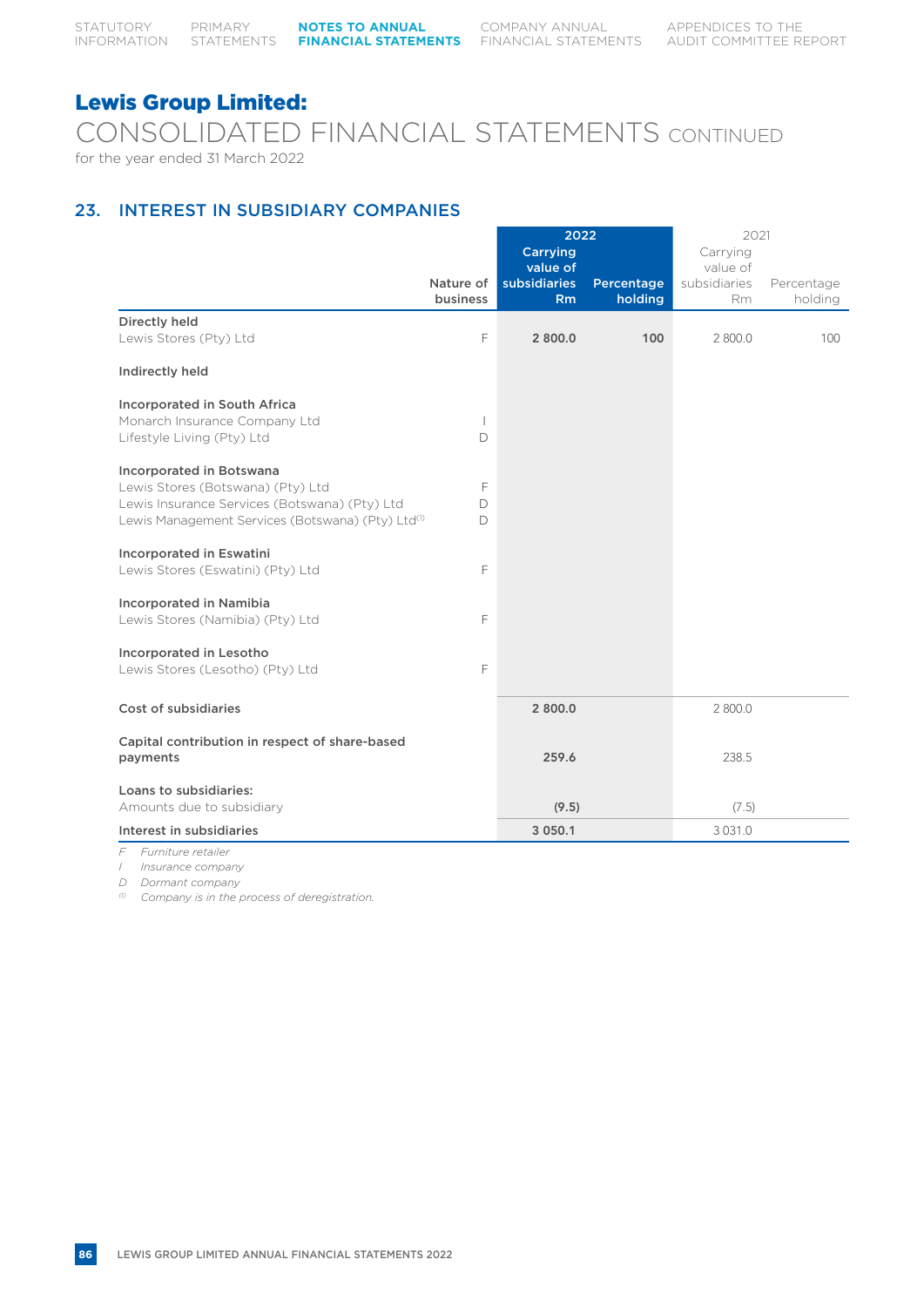# CONSOLIDATED FINANCIAL STATEMENTS CONTINUED

for the year ended 31 March 2022

## 24. OTHER NOTES

### 24.1 Other accounting policies

### Impairment of non-financial assets

Assets that have an indefinite useful life are not subject to amortisation, but tested annually for impairment. Assets that are subject to amortisation and depreciation are reviewed for impairment whenever circumstances indicate that the carrying amount exceeds its recoverable amount. The recoverable amount is the higher of an asset's fair value less costs to sell and value-in-use. An impairment loss is recognised for the amount by which the asset's carrying amount exceeds its recoverable amount.

#### Current assets and liabilities

Assets and liabilities with maturity terms of less than 12 months, are classified as current unless they form part of a normal operating cycle, in which case, they are also classified as current.

### 24.2 New standards and interpretations not yet effective

#### IFRS 17 Insurance Contracts

The IASB issued IFRS 17, Insurance Contracts, as a replacement to current standard, IFRS 4, which allows insurers to use their local GAAP. IFRS 17 defines clear and consistent rules that will significantly increase the comparability of financial statements.

Under IFRS 17, the general model requires entities to measure an insurance contract on initial recognition at the total of the fulfilment cash flows (comprising the estimated future cash flows, an adjustment to reflect the time value of money and an explicit risk adjustment for non-financial risk) and the contractual service margin. The fulfilment cash flows are remeasured on a current basis each reporting period. The unearned profit (contractual service margin) is recognised over the coverage period.

Aside from this general model, the standard provides the premium allocation approach. This simplified approach is applicable for certain types of contracts, including those with a coverage period of one year or less.

Following comprehensive testing and assessments performed by the group, together with the assistance of an IFRS 17 implementation partner, the conclusion was reached that both the South African direct insurance business as well as the inwards reinsurance business in Botswana, Lesotho and Eswatini, are likely to be eligible to utilise the premium allocation approach.

The new standard will become effective for the 2024 financial year with full retrospective adoption, therefore requiring the restatement of comparatives from 1 April 2022.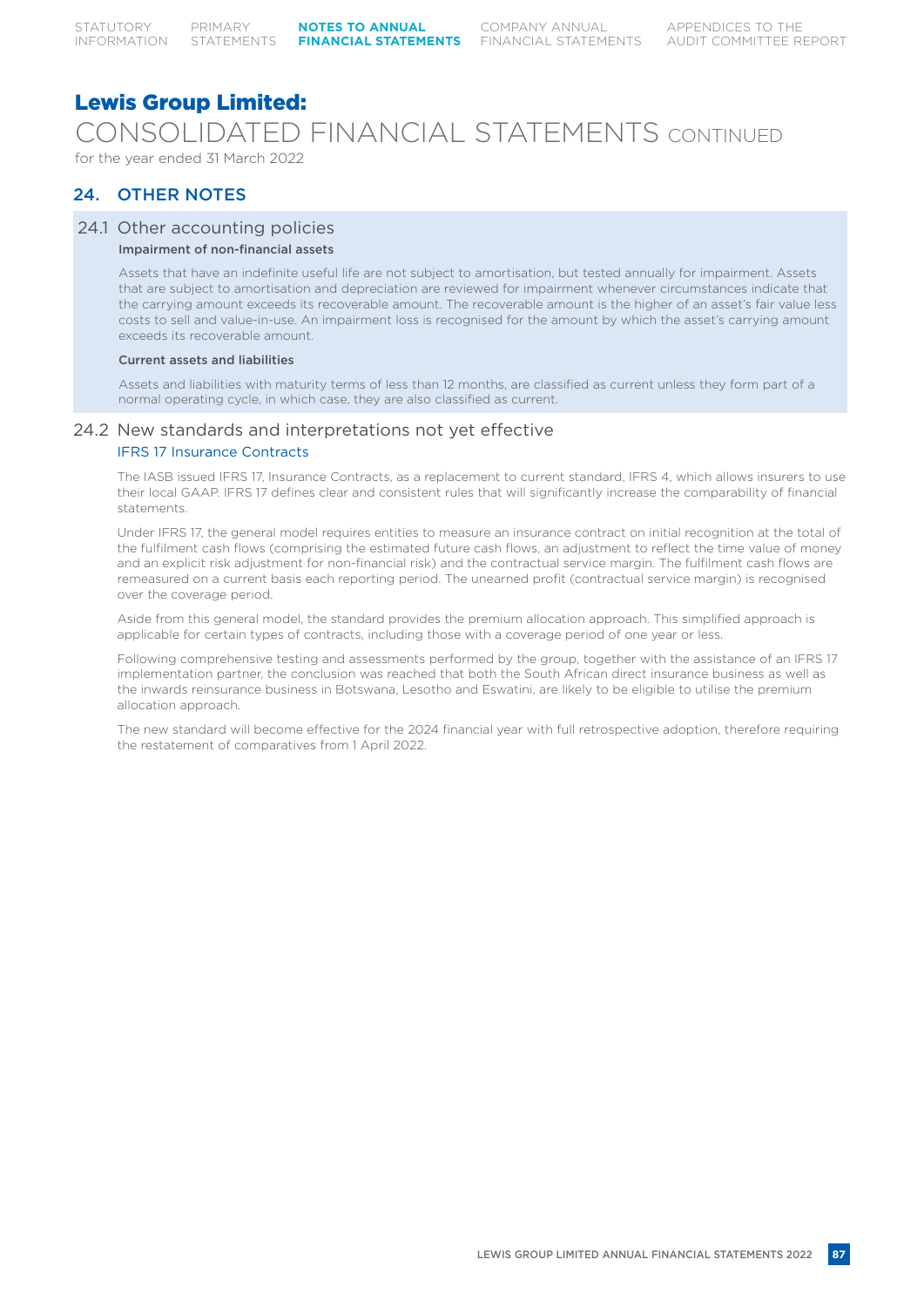Lewis Group Limited: CONSOLIDATED FINANCIAL STATEMENTS CONTINUED for the year ended 31 March 2022

## 24. OTHER NOTES continued

### 24.3 Other income statement disclosures

|                                                                                                             |              | 2022<br>Rm             | 2021<br><b>Rm</b>    |
|-------------------------------------------------------------------------------------------------------------|--------------|------------------------|----------------------|
| Service fees received on accounts receivable (refer note 6.1)<br>Fees payable:                              |              | 358.7                  | 361.2                |
| Investment management fee - insurance investments<br>Outsourcing of IT function                             |              | 1.5<br>120.2           | 1.5<br>102.0         |
|                                                                                                             |              | 121.7                  | 103.5                |
| Auditors' remuneration<br>Audit fees - current year                                                         |              | 6.0                    | 5.0                  |
| Other services<br>- Audit-related<br>- Non-audit related                                                    |              | 0.8<br>1.3             | 0.3<br>0.1           |
|                                                                                                             |              | 8.1                    | 5.4                  |
| Occupancy costs - Included in other operating costs                                                         |              | 139.9                  | 126.2                |
| Impairments and capital items                                                                               | <b>Notes</b> | 2022<br>Rm             | $2021*$<br>Rm.       |
| Impairment of right-of-use assets<br>Impairment/write-off of goodwill<br>Profit on disposal of fixed assets | 131<br>13.2  | 99.2<br>31.4<br>(17.7) | 33.8<br>5.9<br>(0.1) |
| Profit on scrapping of fixed assets due to civil unrest                                                     | 21           | (14.0)                 |                      |
| Losses due to scrapping of assets<br>Insurance recoveries due to damaged assets                             |              | 9.8<br>(23.8)          | $\qquad \qquad -$    |
|                                                                                                             |              | 98.9                   | 39.6                 |

*\* In the prior year, these costs were included under operating costs.*

This includes the before tax effect of all re-measurements and capital items excluded from headline earnings per share in accordance with the guidance contained in SAICA Circular 1/2021: Headline Earnings.

### 24.4 Covid-19 lockdown and its impact on the group's trading

The government-imposed lockdown restrictions in April and May 2020 had a material impact on the group's trading performance in the comparative period. It was estimated by management that the group lost approximately R360 million in merchandise sales and R250 million in customer account collections.

The lockdown restrictions has had an ongoing impact on the business as a whole in the current reporting period, however, the continued resilience of the business model as well as the group's strong balance sheet adequately supports the group's ability to continue as a going concern for the foreseeable future.

### 24.5 Post-balance sheet events

During April 2022, the KwaZulu-Natal province experienced widespread flooding as a result of heavy rainfall. As at the date of reporting, management's assessment is that there has been no direct material impact to the group's operations.

There were no significant post-balance sheet events that occurred between the year-end and the date of approval of the financial statements by the directors.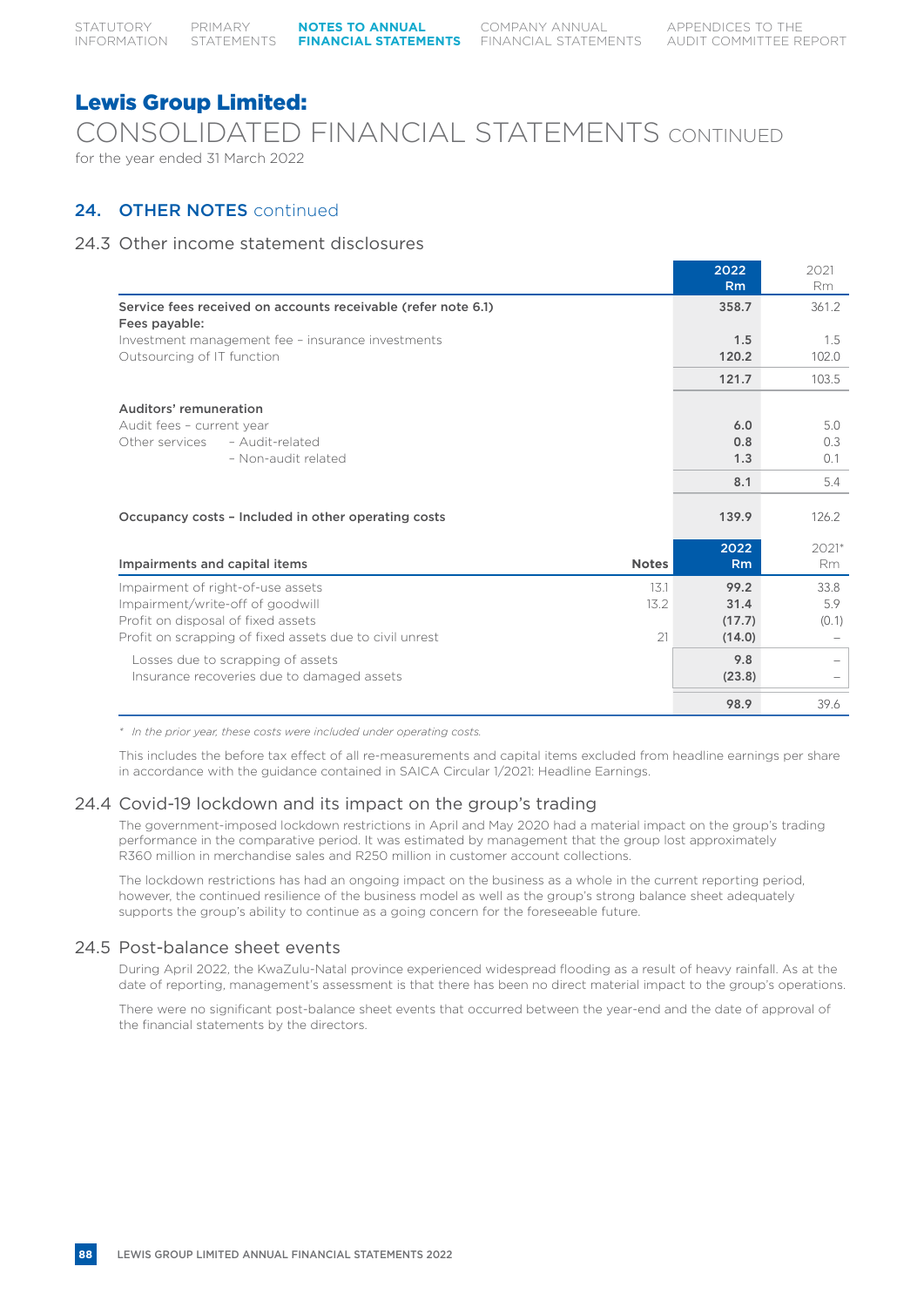# COMPANY STATEMENT OF COMPREHENSIVE INCOME

for the year ended 31 March 2022

|                                                                           | <b>Notes</b> | 2022<br>R <sub>m</sub> | 2021<br><b>Rm</b> |
|---------------------------------------------------------------------------|--------------|------------------------|-------------------|
| Revenue - Investment income                                               | 2            | 640.7                  | 301.4             |
| Operating costs                                                           |              | (10.0)                 | (9.7)             |
| Profit before taxation                                                    | ◡            | 630.7                  | 291.7             |
| Taxation                                                                  | 4            | (0.4)                  | (0.3)             |
| Net profit and comprehensive income attributable to ordinary shareholders |              | 630.3                  | 291.4             |

# COMPANY BALANCE SHEET

as at 31 March 2022

|                                                       | <b>Notes</b> | 2022<br><b>Rm</b> | 2021<br>Rm  |
|-------------------------------------------------------|--------------|-------------------|-------------|
| Assets                                                |              |                   |             |
| Non-current assets                                    |              |                   |             |
| Interest in subsidiaries                              | 5            | 3 0 5 9 . 6       | 3038.5      |
| <b>Current assets</b>                                 |              |                   |             |
| Deposits at bank                                      | 8            | 77.8              | 53.0        |
| <b>Total assets</b>                                   |              | 3 137.4           | 3 0 9 1 .5  |
| <b>Equity and liabilities</b><br>Capital and reserves |              |                   |             |
| Share capital and premium                             | 6            | 1 564.7           | 1917.9      |
| Share-based payments reserve                          |              | 29.0              | 47.3        |
| Retained earnings                                     |              | 1 532.1           | 1 1 1 6.6   |
|                                                       |              | 3 1 2 5 . 8       | 3 0 8 1 . 8 |
| <b>Current liabilities</b>                            |              |                   |             |
| Trade and other payables                              |              | 2.1               | 2.2         |
| Amounts due to subsidiary                             | 10           | 9.5               | 7.5         |
|                                                       |              | 11.6              | 9.7         |
| Total equity and liabilities                          |              | 3 137.4           | 3 0 9 1 .5  |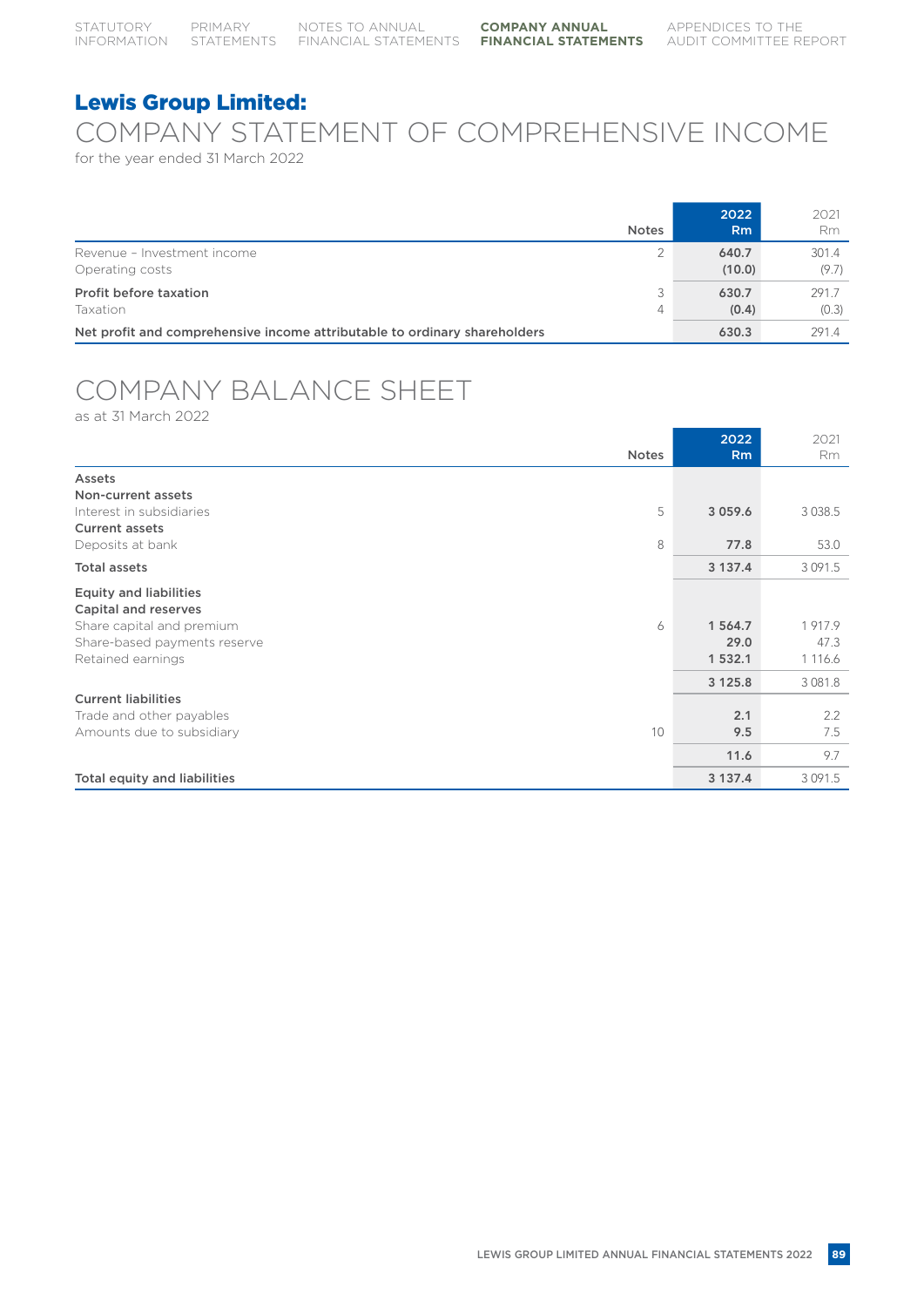# COMPANY STATEMENT OF CHANGES IN EQUITY

for the year ended 31 March 2022

|                                                                                                   | capital and<br>premium<br><b>Rm</b> | Share Share-based<br>payments<br>reserve<br><b>Rm</b> | <b>Retained</b><br>earnings<br><b>Rm</b> | <b>Total</b><br>Rm              |
|---------------------------------------------------------------------------------------------------|-------------------------------------|-------------------------------------------------------|------------------------------------------|---------------------------------|
| Balance as at 1 April 2020                                                                        | 2 0 3 0.5                           | 63.2                                                  | 934.9                                    | 3028.6                          |
| Net profit attributable to ordinary shareholders<br>Dividends paid                                |                                     |                                                       | 291.4<br>(149.9)                         | 291.4<br>(149.9)                |
| Capital contribution in respect of share-based payments                                           |                                     | 24.3                                                  |                                          | 24.3                            |
| Transfer to retained earnings on vesting of share awards                                          |                                     | (40.2)                                                | 40.2                                     |                                 |
| Share repurchase                                                                                  | (112.6)                             |                                                       |                                          | (112.6)                         |
| Balance as at 31 March 2021<br>Net profit attributable to ordinary shareholders<br>Dividends paid | 1 917.9                             | 47.3                                                  | 1 1 1 6 . 6<br>630.3<br>(254.2)          | 3 0 8 1 . 8<br>630.3<br>(254.2) |
| Capital contribution in respect of share-based payments                                           |                                     | 21.1                                                  |                                          | 21.1                            |
| Transfer to retained earnings on vesting of share awards                                          |                                     | (39.4)                                                | 39.4                                     |                                 |
| Share repurchase                                                                                  | (353.2)                             |                                                       |                                          | (353.2)                         |
| Balance as at 31 March 2022                                                                       | 1 564.7                             | 29.0                                                  | 1 532.1                                  | 3 1 2 5 . 8                     |

# COMPANY STATEMENT OF CASH FLOW

for the year ended 31 March 2022

|                                                        | <b>Note</b> | 2022<br><b>Rm</b> | 2021<br>Rm |
|--------------------------------------------------------|-------------|-------------------|------------|
|                                                        |             |                   |            |
| Cash flow from operating activities                    |             |                   |            |
| Cash utilised in operations                            | 7           | (10.1)            | (9.5)      |
| Dividends received                                     |             | 639.1             | 300.4      |
| Interest received                                      |             | 1.6               | 1.0        |
| Taxation paid                                          |             | (0.4)             | (0.3)      |
|                                                        |             | 630.2             | 291.6      |
| Cash flow from financing activities                    |             |                   |            |
| Dividends paid                                         |             | (254.2)           | (149.9)    |
| Proceeds from loan to subsidiary                       |             | 2.0               | 2.0        |
| Share repurchase                                       |             | (353.2)           | (112.6)    |
|                                                        |             | (605.4)           | (260.5)    |
| Net increase in cash and cash equivalents              |             | 24.8              | 31.1       |
| Cash and cash equivalents at the beginning of the year |             | 53.0              | 21.9       |
|                                                        |             |                   |            |
| Cash and cash equivalents at the end of the year       |             | 77.8              | 53.0       |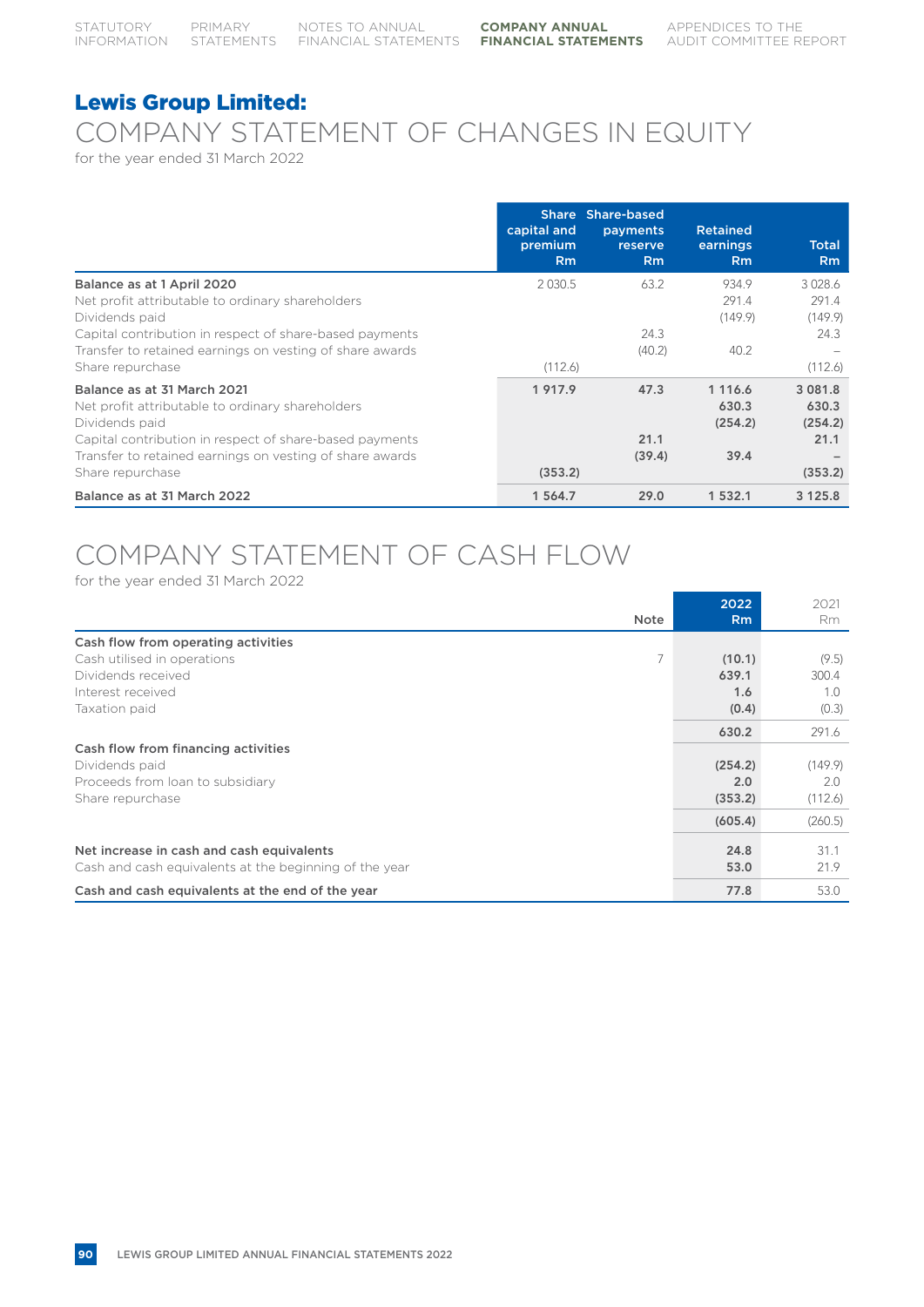## NOTES TO THE COMPANY FINANCIAL STATEMENTS for the year ended 31 March 2022

# 1. ACCOUNTING POLICIES

The financial statements have been prepared on the historical cost basis and in accordance with IFRS and the requirements of the Companies Act. The accounting policies used in the preparation of these financial statements are set out as follows in the consolidated annual financial statements:

|                           | Note reference |
|---------------------------|----------------|
| <b>Borrowings</b>         | 14.7           |
| Share capital and premium | 15.4           |
| Share-based payments      | 18.3           |
| <b>Taxation</b>           | 19             |
| Interest in subsidiary    | 22             |

The company holds the following financial instruments:

|                           | Note reference |
|---------------------------|----------------|
| Deposits at bank          |                |
| Trade and other payables  |                |
| Amounts due to subsidiary | $10^{-1}$      |
|                           |                |

## 2. REVENUE – INVESTMENT INCOME

|                                                                                                    | 2022<br>R <sub>m</sub> | 2021<br>Rm |
|----------------------------------------------------------------------------------------------------|------------------------|------------|
| Dividends received from subsidiary - Lewis Stores Proprietary Limited<br>Interest received - Banks | 639.1<br>1.6           | 300.4      |
|                                                                                                    | 640.7                  | 3014       |

### Accounting policy

Investment income is recognised as follows:

- Interest on investments is recognised on a time proportion basis taking into account the effective interest rate method on the assets.
- Dividends are recognised when the right to receive payment is established.

## 3. OPERATING PROFIT

|                                                                                   | 2022    | 2021         |
|-----------------------------------------------------------------------------------|---------|--------------|
|                                                                                   | R'000   | <b>R'000</b> |
| Stated after:                                                                     |         |              |
| Audit fees - current year                                                         | 110.0   | 124.0        |
| Directors' fees (refer note 18.2 to the consolidated annual financial statements) | 4 804.0 | 4 867.0      |

## 4. TAXATION

|                                                          | 2022    | 2021   |
|----------------------------------------------------------|---------|--------|
|                                                          | Rm      | Rm     |
| Taxation                                                 | 0.4     | 0.3    |
| The rate of taxation on profit is reconciled as follows: |         |        |
|                                                          |         |        |
| Profit before taxation                                   | 630.7   | 291.7  |
| Taxation calculated at a tax rate of 28%                 | 176.6   | 81.7   |
| Exempt income (dividends received)                       | (179.0) | (84.1) |
| Disallowed expenses                                      | 2.8     | 2.7    |
| Taxation per statement of comprehensive income           | 0.4     | 0.3    |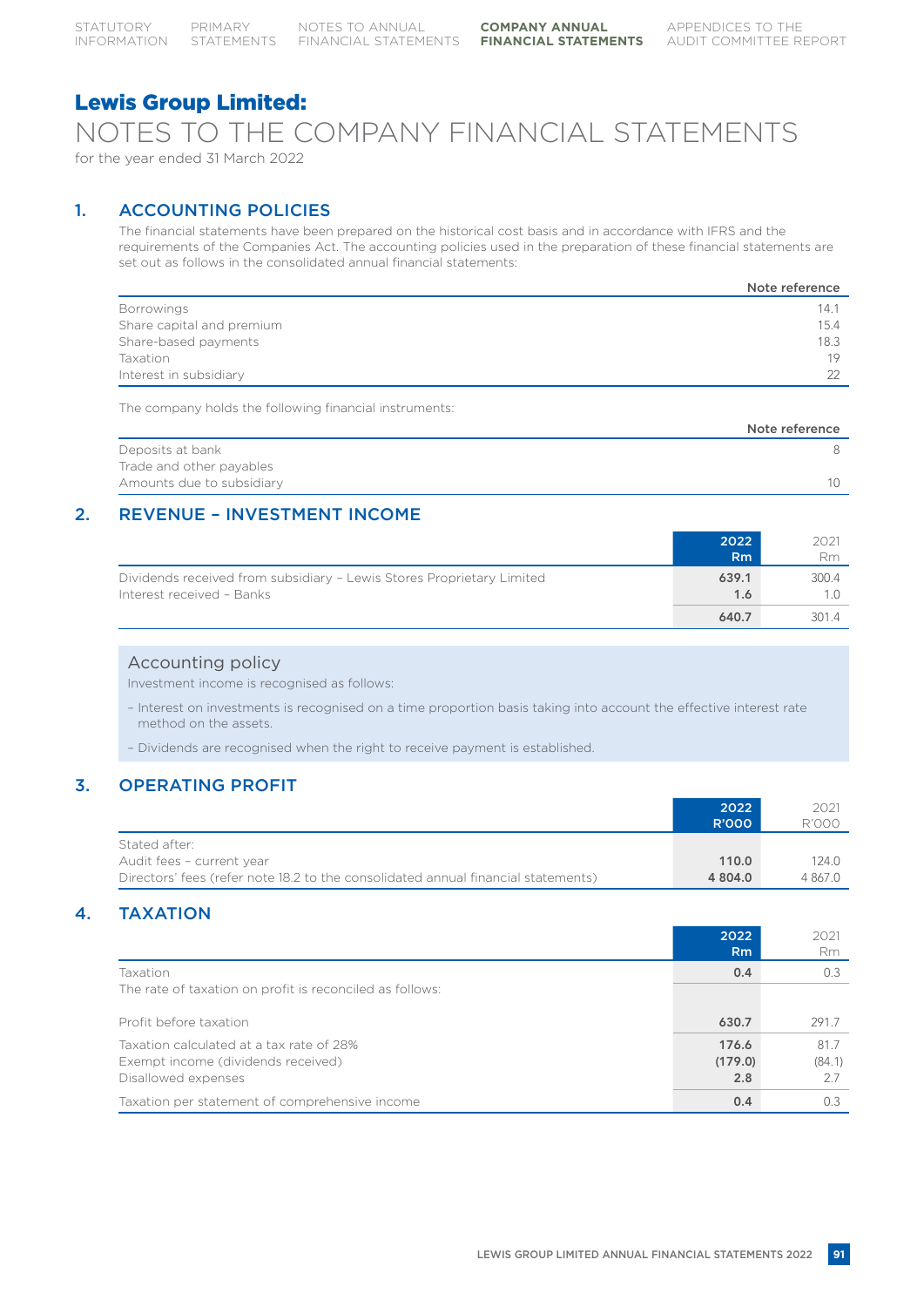# NOTES TO THE COMPANY FINANCIAL STATEMENTS

## CONTINUED

for the year ended 31 March 2022

## 5. INTEREST IN SUBSIDIARY

|                                                                 | 2022             | 2021             |
|-----------------------------------------------------------------|------------------|------------------|
|                                                                 | Rm               | Rm               |
| Shares at cost<br>Capital contribution for share-based payments | 2 800.0<br>259.6 | 2 800.0<br>238.5 |
|                                                                 | 3 0 5 9 . 6      | 3038.5           |

Full details are provided in note 23 in the consolidated annual financial statements.

## 6. SHARE CAPITAL AND PREMIUM

|                                                                                     | 2022<br>Rm     | 2021<br>Rm    |
|-------------------------------------------------------------------------------------|----------------|---------------|
| Authorised<br>150 000 000 ordinary shares of 1c each                                | 1.5            | 1.5           |
| Issued<br>62 779 713 (2021: 71 535 913) ordinary shares of 1c each<br>Share premium | 1.0<br>1 563.7 | 1.0<br>1916.8 |
| Total share capital and premium                                                     | 1 564.7        | 19178         |

## 7. CASH UTILISED IN OPERATIONS

|                                                 | 2022<br>R <sub>m</sub> | 2021<br>Rm |
|-------------------------------------------------|------------------------|------------|
| Profit before taxation                          | 630.7                  | 291.7      |
| Dividends received                              | (639.1)                | (300.4)    |
| Interest received - Banks                       | (1.6)                  | (1.0)      |
| (Decrease)/increase in trade and other payables | (0.1)                  | 0.2        |
|                                                 | (10.1)                 | (9.5)      |

## 8. DEPOSITS AT BANK

|                   | 2022           | 201<br>ZUZ |
|-------------------|----------------|------------|
|                   | R <sub>m</sub> | Rm         |
| At amortised cost | 77.8           | 53.0       |

### Credit risk

Credit risk is the risk of financial loss to the company if a customer or counterparty to a financial instrument fails to meet its contractual obligations. The credit ratings of the financial institutions holding deposits on our behalf and those whose securities we hold are monitored on a regular basis. Deposits are placed with high-quality South African institutions.

The Moody's credit rating and maximum exposure to credit risk for deposits per institution is detailed in the table below:

|                               | 2022            |                      | 2021                 |           | 2022 | 2021 |
|-------------------------------|-----------------|----------------------|----------------------|-----------|------|------|
| <b>Financial institutions</b> |                 | Long-term Short-term | Long-term Short-term |           | Rm   | Rm   |
| <b>FirstRand Bank</b>         | Ba <sub>2</sub> | <b>NP</b>            | Ba <sub>2</sub>      | <b>NP</b> | 77.8 | 53.0 |
| Total                         |                 |                      |                      |           | 77.8 | 53.0 |

Stage 1 with no movement between stages. No amount for 12-month expected credit loss has been recognised as the amount is immaterial.

#### Fair value

The fair value of deposits approximates its carrying value as it is linked to market-related interest rates.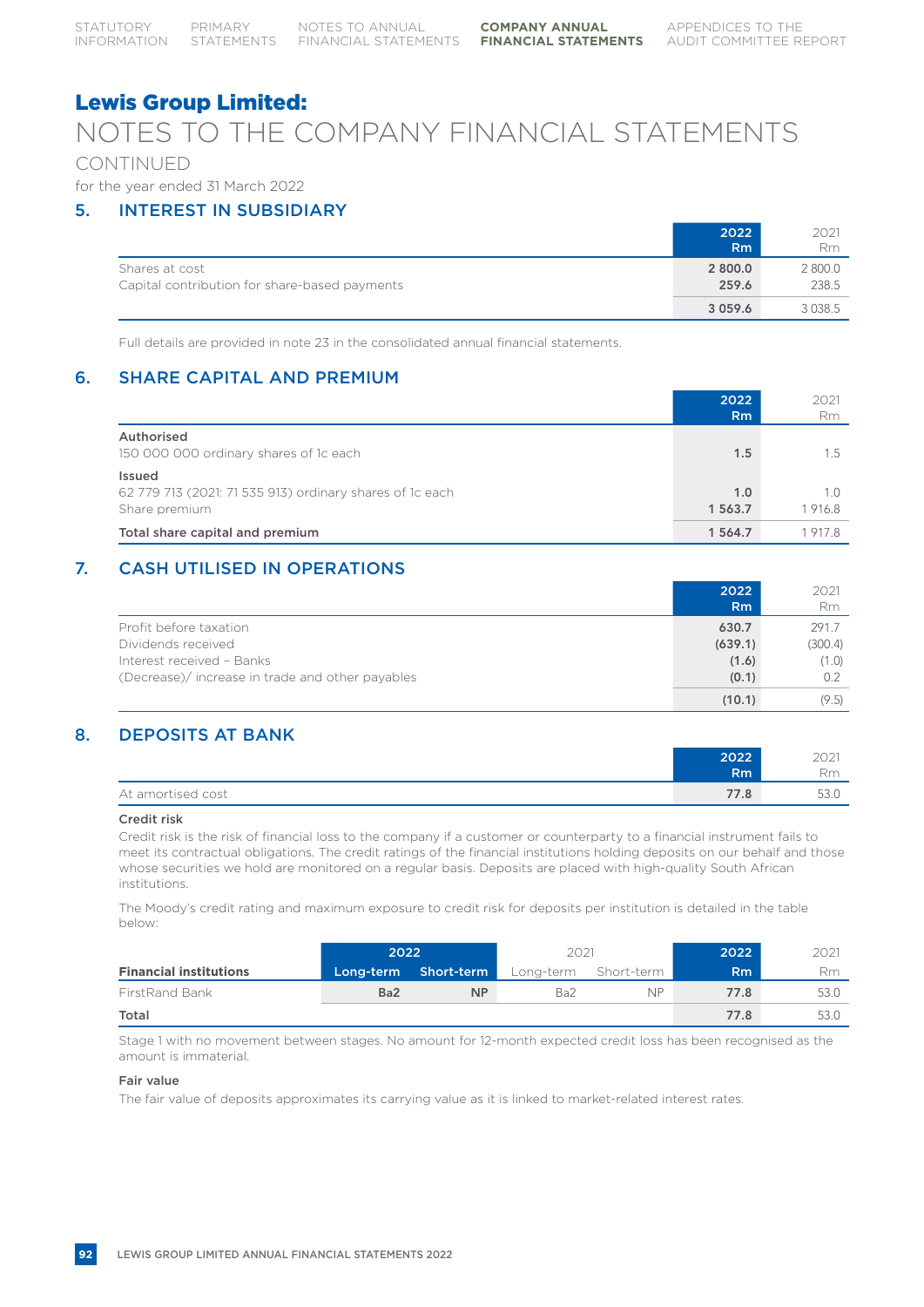# Lewis Group Limited: NOTES TO THE COMPANY FINANCIAL STATEMENTS

### CONTINUED

for the year ended 31 March 2022

### 9. GUARANTEES

The company guarantees banking facilities to the value of R950 million (2021: R1 150 million) for its subsidiaries at various financial institutions. Based on a review of the cash flows forecast for the 2023 and 2024 financial year, no expected credit loss was recognised on these guarantees. The guarantees have been disclosed as part of the company's liquidity risk below.

#### Credit risk

While the maximum credit risk is the full extent of the facilities, the extent of the exposure at year-end is R80.8 million (2021: Rnil). Full details of the facilities are provided in note 14.1 in the consolidated annual financial statements.

#### Liquidity risk

Prudent liquidity risk management implies maintaining sufficient cash and marketable securities and the availability of funding through an adequate amount of committed facilities. Due to the dynamic nature of the underlying business, the group maintains flexibility in funding through the use of committed facility lines. Management monitors the group's cash flows through the monitoring of actual inflows and outflows against forecasted cash flows and the utilisation of borrowing facilities. A quarterly analysis is presented to the Audit committee. The company's liquidity needs are catered for under the group's central treasury function.

#### Maturity profile of financial liabilities

The maturity profiles of undiscounted financial liabilities are as follows:

|                                     | 0 to 12<br>months<br>Rm | 1 to 2<br><b>years</b><br><b>Rm</b> | $3$ to $5$<br>years<br><b>Rm</b> | >5<br><b>vears</b><br>Rm | <b>Total</b><br><b>Rm</b> |
|-------------------------------------|-------------------------|-------------------------------------|----------------------------------|--------------------------|---------------------------|
| 2022                                |                         |                                     |                                  |                          |                           |
| Trade and other payables            | (2.1)                   |                                     |                                  |                          | (2.1)                     |
| Amounts due to subsidiary           | (9.5)                   |                                     |                                  |                          | (9.5)                     |
| Financial quarantees <sup>(1)</sup> | (950.0)                 |                                     |                                  |                          | (950.0)                   |
|                                     | (961.6)                 |                                     |                                  |                          | (961.6)                   |
| 2021                                |                         |                                     |                                  |                          |                           |
| Trade and other payables            | (2.2)                   |                                     |                                  |                          | (2.2)                     |
| Amounts due to subsidiary           | (7.5)                   | $\overline{\phantom{a}}$            |                                  |                          | (7.5)                     |
| Financial guarantees <sup>(1)</sup> | (1150.0)                |                                     |                                  |                          | (1150.0)                  |
|                                     | (1159.7)                |                                     |                                  |                          | (1159.7)                  |

*(1) This represents the maximum potential exposure to credit risk under financial guarantee contracts.*

### 10. RELATED PARTY

|                                                     | 2022<br>Rm | 2021<br>Rm |
|-----------------------------------------------------|------------|------------|
| Amounts due to subsidiary<br>Lewis Stores (Pty) Ltd | 9.5        |            |

Amounts due have no fixed terms of repayment.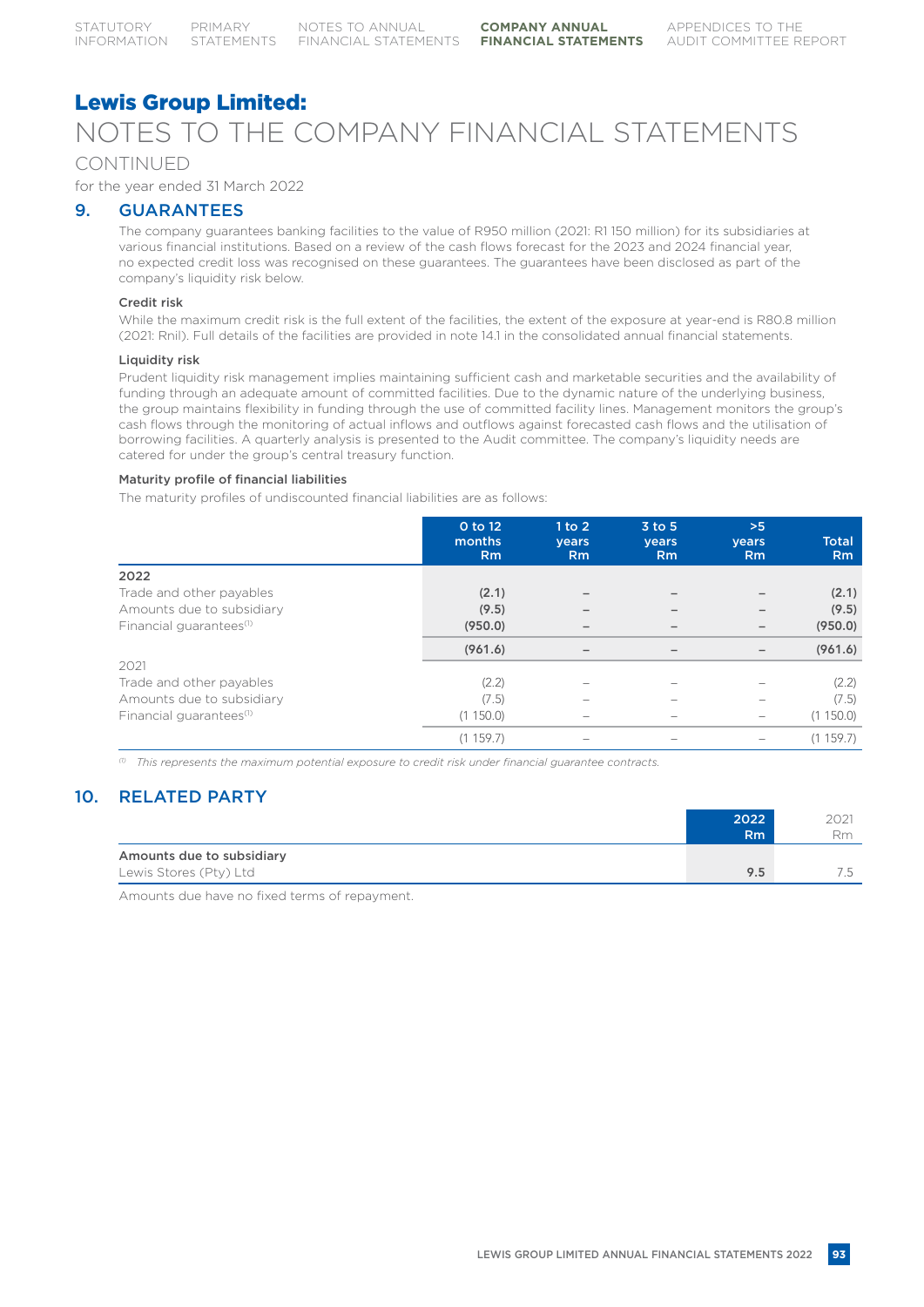## Lewis Group Limited: SHAREHOLDERS' INFORMATION as at 31 March 2022

### Shareholders' spread as at 31 March 2022

|                          | Number of<br>shareholders<br><b>Total</b> | %      | Number of<br><b>shares</b><br><b>Total</b> | %      |
|--------------------------|-------------------------------------------|--------|--------------------------------------------|--------|
| 1-1 000 shares           | 2 8 6 2                                   | 75.55  | 474 251                                    | 0.76   |
| 1001-10 000 shares       | 597                                       | 15.76  | 1 954 401                                  | 3.11   |
| 10 001-100 000 shares    | 226                                       | 5.97   | 7 536 512                                  | 12.01  |
| 100 001-1 000 000 shares | 91                                        | 2.40   | 28 128 131                                 | 44.80  |
| 1000 001 shares and over | 12                                        | 0.32   | 24 686 418                                 | 39.32  |
| Total                    | 3788                                      | 100.00 | 62 779 713                                 | 100.00 |

### Distribution of shareholders as at 31 March 2022

|                                                     | Number of<br>shareholders |        | Number of<br>shares |        |
|-----------------------------------------------------|---------------------------|--------|---------------------|--------|
|                                                     | <b>Total</b>              | %      | <b>Total</b>        | %      |
| Public:                                             | 3781                      | 99.82  | 60 890 136          | 96.99  |
| Unit Trusts/Mutual Funds                            |                           |        | 25 431 489          | 40.51  |
| <b>Pension Funds</b>                                |                           |        | 13 242 934          | 21.09  |
| Other                                               |                           |        | 22 215 713          | 35.39  |
| Non-public:                                         | $\overline{7}$            | 0.18   | 1889 577            | 3.01   |
|                                                     |                           |        |                     |        |
| Lewis Employee Incentive Scheme Trust<br>Directors: | 1                         | 0.03   | 108 249             | 0.17   |
| Lewis Group Limited                                 |                           |        |                     |        |
| Direct                                              | $\overline{2}$            | 0.05   | 669 009             | 1.07   |
| Indirect                                            | 3                         | 0.08   | 312 479             | 0.50   |
| Lewis Stores Proprietary Limited                    |                           |        |                     |        |
| Direct                                              | 3                         | 0.08   | 586 436             | 0.93   |
| Indirect                                            | 3                         | 0.08   | 213 404             | 0.34   |
|                                                     | 3788                      | 100.00 | 62 779 713          | 100.00 |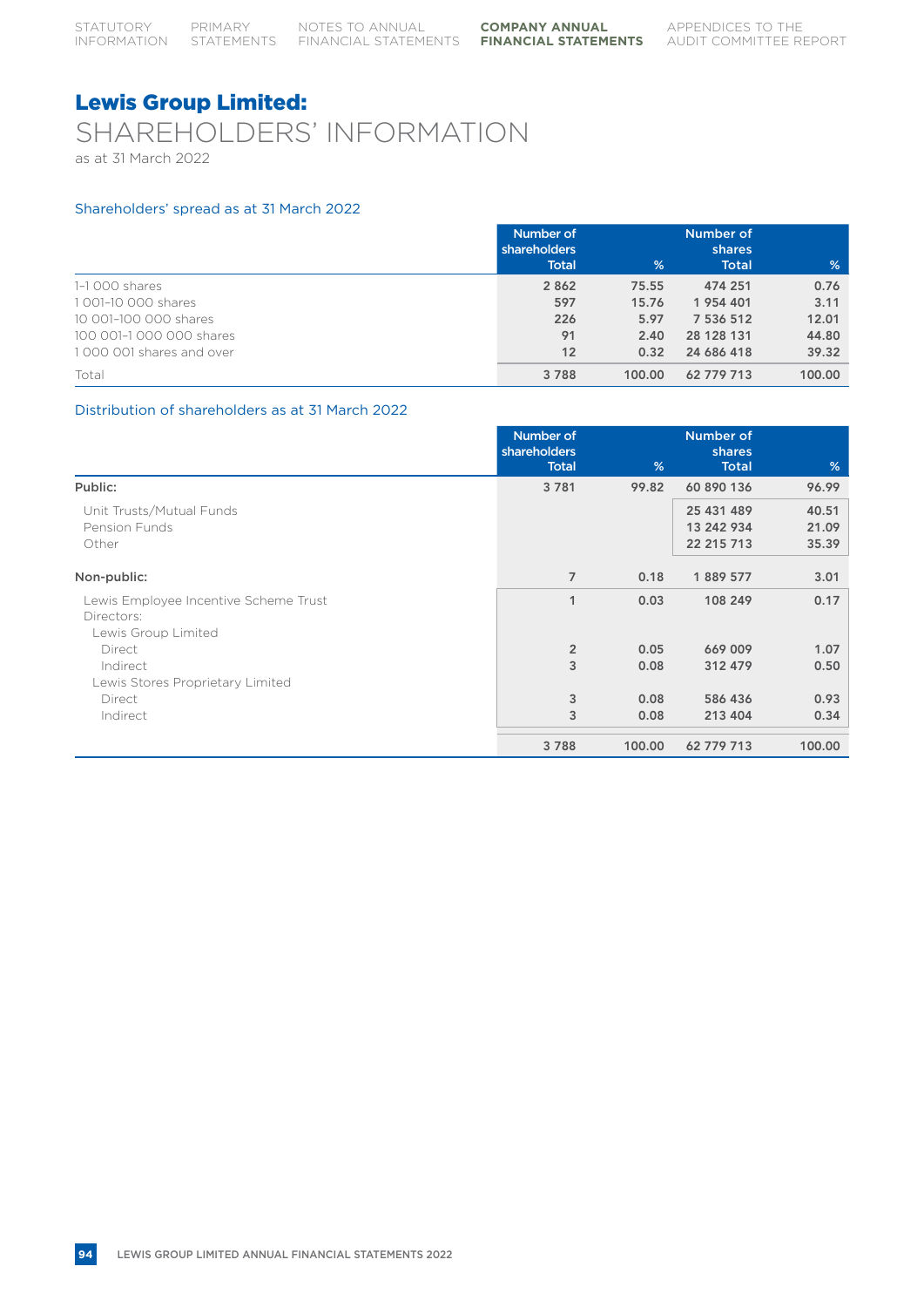## Lewis Group Limited: SHAREHOLDERS' INFORMATION CONTINUED as at 31 March 2022

#### Major shareholdings as at 31 March 2022

According to the company's register of disclosures of beneficial interests made by registered shareholders acting in a nominee capacity, and the disclosures made by fund managers in terms of section 56 of the Companies Act of 2008, the following entities owned in excess of 5% of the company's shares as at 31 March 2022:

|                                               | <b>Number of</b><br>shares |       |
|-----------------------------------------------|----------------------------|-------|
|                                               | <b>Total</b>               | %     |
| <b>Beneficial shareholders:</b>               |                            |       |
| Coronation Balanced Plus Fund (SA)            | 3 5 1 4 5 1 8              | 5.60  |
| Corolife Special Opportunities Portfolio (SA) | 3 0 8 2 2 7 5              | 4.92  |
| By fund manager:                              |                            |       |
| Coronation Fund Managers (SA)                 | 18 466 215                 | 29.41 |
| Mianzo Asset Management (SA)                  | 4 220 267                  | 6.72  |
| LSV Asset Management (USA)                    | 3 192 274                  | 5.08  |
| Ninety One (SA)                               | 3 136 386                  | 5.00  |
| Dimensional Fund Advisors (USA)               | 3 048 431                  | 4.86  |
|                                               |                            |       |
| Geographical analysis of shareholders:        |                            | %     |
| <b>Beneficial shareholders:</b>               |                            |       |
| South Africa                                  |                            | 71.7  |
| United States of America and Canada           |                            | 11.7  |
| United Kingdom                                |                            | 0.6   |
| Europe                                        |                            | 1.7   |
| Rest of World                                 |                            | 14.3  |
|                                               |                            | 100.0 |
| By fund manager:                              |                            |       |
| South Africa                                  |                            | 77.1  |
| United States of America and Canada           |                            | 13.6  |
| United Kingdom                                |                            | 0.4   |
| Europe                                        |                            | 6.0   |
| Rest of World                                 |                            | 2.9   |
|                                               |                            | 100.0 |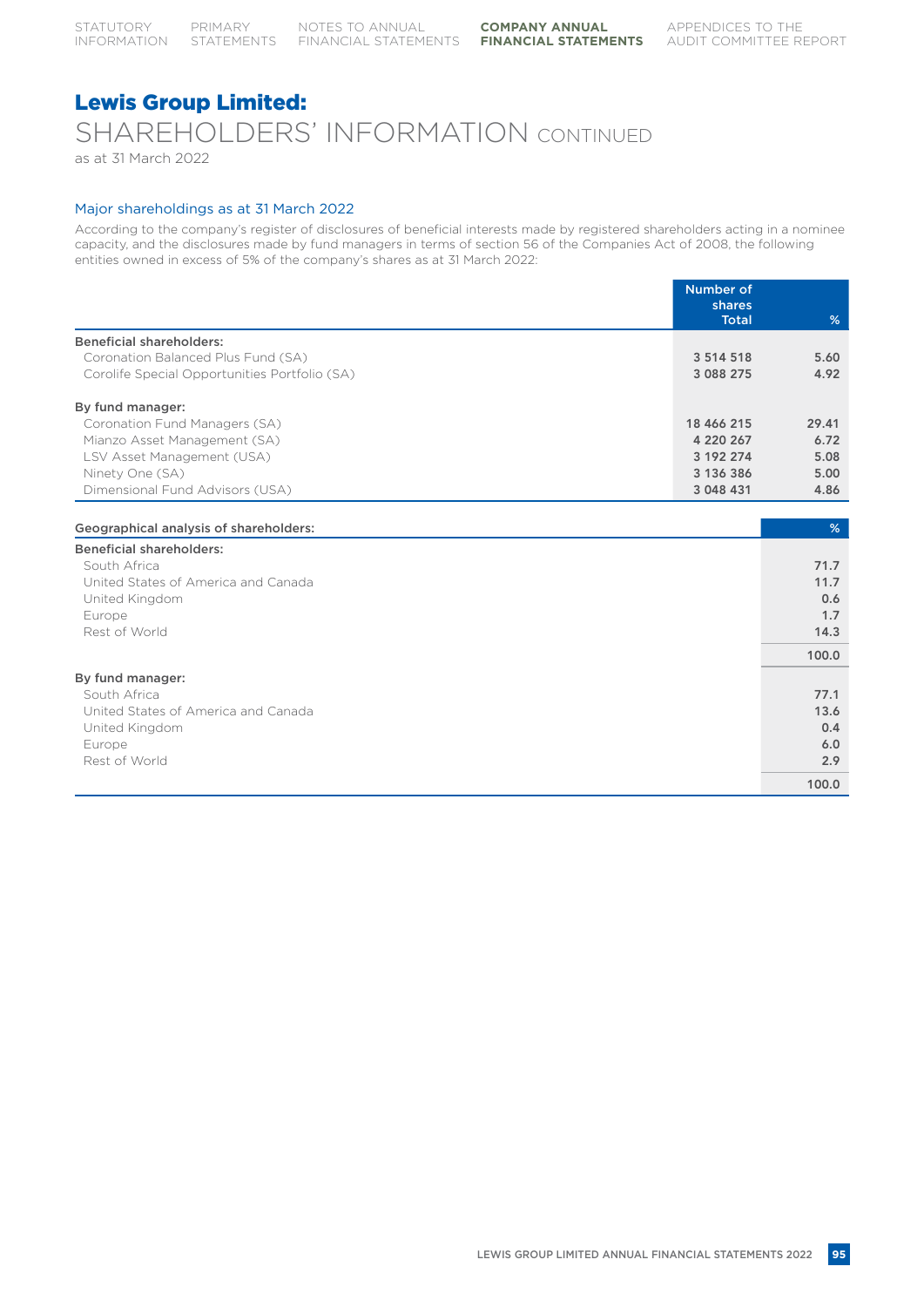# Appendix A AUDIT COMMITTEE PROFILES

## DAPHNE MOTSEPE (65)

#### BCompt, MBA

*Independent non-executive director* Chairperson of the Audit and Risk committees, member of the Remuneration, Nominations, and Social, Ethics and Transformation committees.

Appointed as director on 1 June 2017

### **Directorships**

Kapela Holdings (Pty) Limited, NEC XON Holdings (Pty) Limited, Toyota Tsusho Africa, CFAO Motors South Africa (Pty) Ltd

### Experience and expertise

Daphne is an experienced banking executive and company director. She was formerly chief executive of Absa card and unsecured lending at Absa Bank and also served as Managing director of Postbank. She has previously served as non-executive director on the boards of Investec Bank, Highveld Steel and Vanadium, Edcon, Mercantile Bank, Woolworths Financial Services, Rand Mutual Assurance and Thebe Investment Corporation. Her skills combine strategic, business and financial skills.

### Specific contribution to the Board

Daphne's Board experience includes serving as Chairperson of Remuneration as well as Social, Ethics and Transformation committees of other boards and serving as a member of the Audit, Risk as well as Nominations/Directors' Affairs committees.

### FATIMA ABRAHAMS (59)

#### BEcon (Hons), MCom, DCom

*Independent non-executive director and Lead Independent Director (LID)* Chairperson of the Remuneration and Social, Ethics and Transformation committees; Member of the Audit, Risk, Remuneration and Nomination committees. Appointed as LID in 2021.

Appointed as director on 1 September 2005

### Directorships

The Foschini Group Limited and the Clicks Group Limited.

### Expertise and experience

Human resources and remuneration. Prof. Abrahams is an academic, experienced company director and a registered industrial psychologist. She is an emeritus professor at the University of the Western Cape, having also served as dean of the faculty of Economic and management sciences.

### Specific contribution to the Board

Fatima serves as a non-executive director on the Board of a number of listed companies, with particular involvement in retail businesses. She chairs the Social, Ethics and Transformation committee, as well as the Remuneration committee. Her strong academic qualifications and experience have provided her with extensive expertise in these areas. She has performed similar roles for other listed and unlisted entities over a number of years, which is of benefit to the group.

### TAPIWA NJIKIZANA (46)

CA(SA) JSE Registered IFRS Advisor *Independent non-executive director* (Zimbabwean) Member of the Audit, Risk, Remuneration and Nominations committees.

Appointed as director on 19 August 2019

### **Directorships**

W.consulting SA (Pty) Ltd

### Experience and expertise

Tapiwa is an executive director at W.consulting SA (Pty) Limited. He has previously served as a non-executive director on the board of Iliad Africa Limited and Mercantile Bank Holdings Limited. He was recognised for his contribution to the consulting industry receiving the "Top Consulting Professional" at the Sanlam South African Professional Services Awards – 2018. Tapiwa has held roles in leading industry bodies and committees including as a member of the Accounting Practice Committee of SAICA, and as a member of the Financial Reporting Investigation Panel (formerly, GAAP Monitoring Panel) of the JSE.

### Specific contribution to the Board

Tapiwa is an experienced non-executive director with expertise in the financial services sector including experience chairing Audit and Technology committees for other entities, as well as experience on the Remuneration and Nomination committees of the company.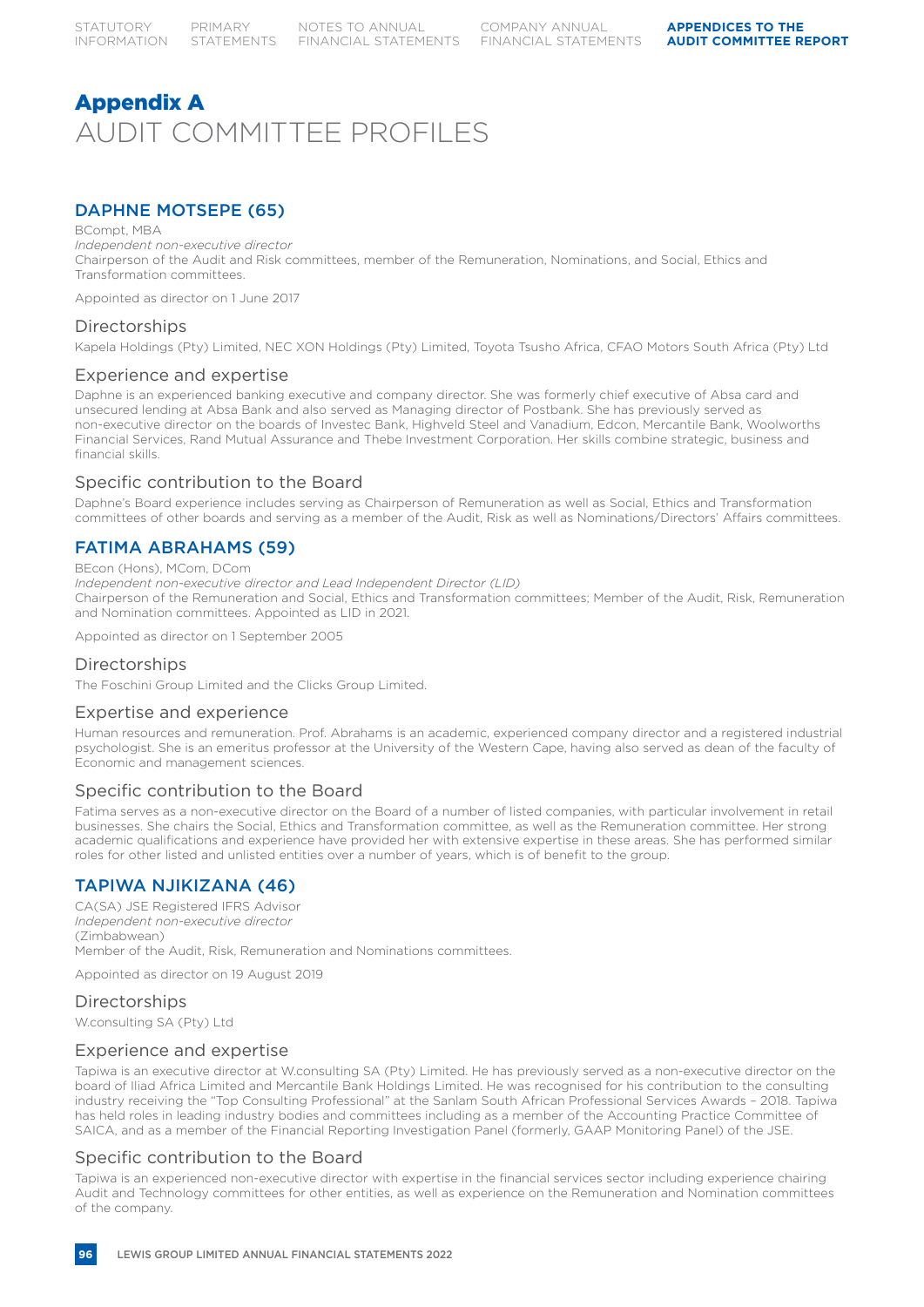# Appendix B AUDIT COMMITTEE MEETING ATTENDANCE

The committee held four meetings during the year.

|                                 | 2021/2022<br><b>Audit</b><br>committee<br>meeting<br>attendance |
|---------------------------------|-----------------------------------------------------------------|
| Number of meetings              | 4                                                               |
| Non-executive directors         |                                                                 |
| $D$ Motsepe <sup>(4)</sup>      | 4                                                               |
| Prof. F Abrahams <sup>(3)</sup> | 4                                                               |
| A Bodasing <sup>(2)</sup>       | 4                                                               |
| T Njikizana <sup>(1)</sup>      | 4                                                               |
| H Saven <sup>(2)</sup>          | 4                                                               |
| D Westcott <sup>(1)</sup>       | $1*$                                                            |
| <b>Executive directors</b>      |                                                                 |
| $J$ Enslin <sup>(2)</sup>       | 4                                                               |
| J Bestbier <sup>(2)</sup>       | 4                                                               |

*(1) Attended as a member throughout the year*

*(2) Attended as an invitee throughout the year*

*(3) Prof. F Abrahams attended as an invitee for two meetings and thereafter attended as a member once appointed to the committee on 17 September 2021.*

*(4) D Motsepe attended two meetings as a member and thereafter was appointed chairperson of the committee on 17 September 2021. \* D Westcott passed away on 19 August 2021.*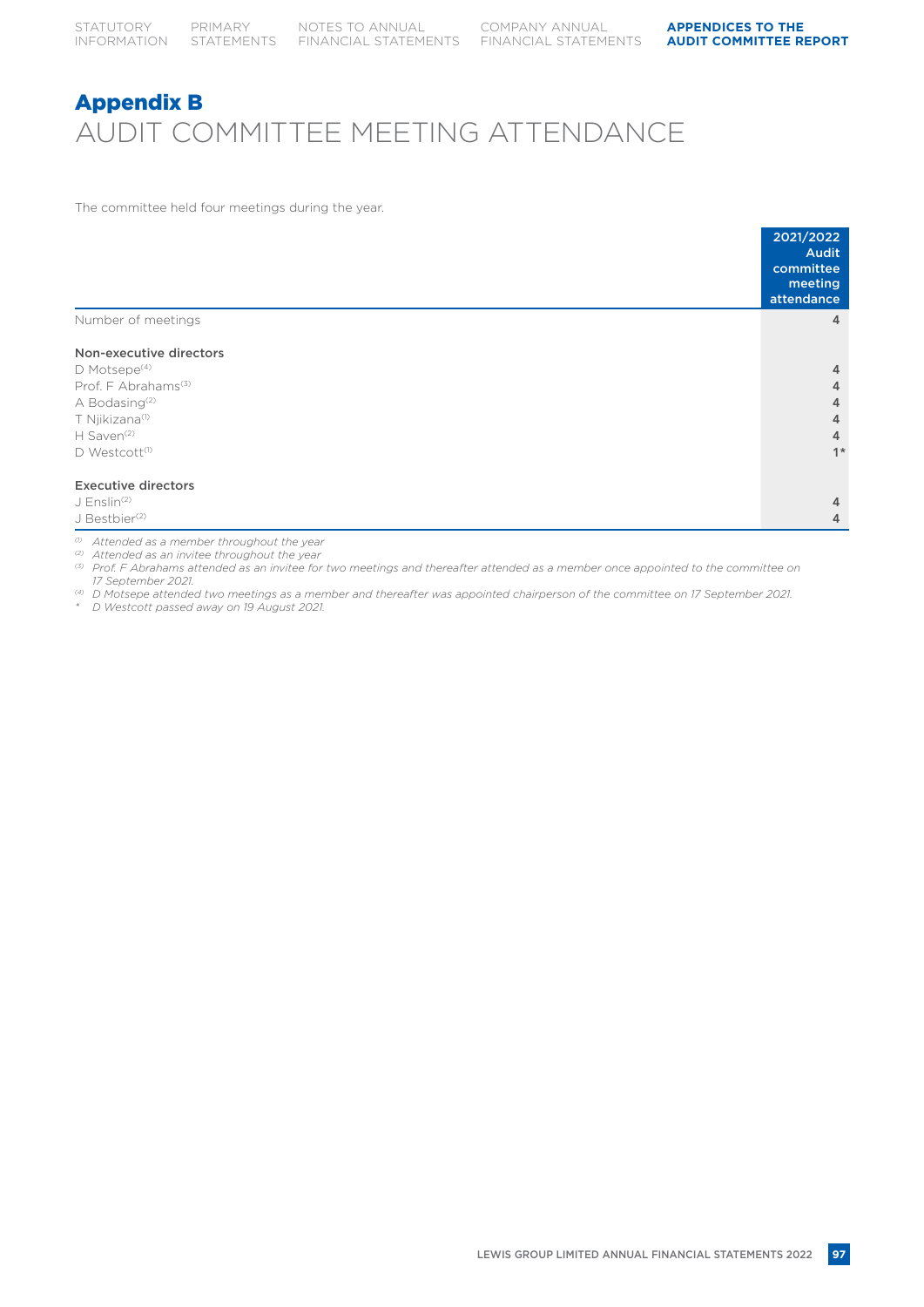## Lewis Group Limited: CORPORATE INFORMATION

| Non-executive directors:     | Hilton Saven (Chairman)*<br>Prof. Fatima Abrahams*<br>Adheera Bodasing<br>Daphne Motsepe*<br>Tapiwa Njikizana*<br>* Independent                                    |
|------------------------------|--------------------------------------------------------------------------------------------------------------------------------------------------------------------|
| <b>Executive directors:</b>  | Johan Enslin (Chief executive officer)<br>Jacques Bestbier (Chief financial officer)                                                                               |
| Company secretary:           | Ntokozo Makomba (1 April 2021 to 30 April 2022)                                                                                                                    |
| Acting company secretary:    | Ryan Lepart (1 May 2022 to 31 May 2022)                                                                                                                            |
| <b>Transfer secretaries:</b> | Computershare Investor Services (Pty) Ltd<br>Private Bag X9000, Saxonwold, 2132, South Africa<br>Rosebank Towers, 15 Biermann Avenue, Rosebank, 2196, South Africa |
| Auditors:                    | PricewaterhouseCoopers Inc.                                                                                                                                        |
| Sponsor:                     | The Standard Bank of South Africa Limited (effective 1 March 2022)<br>UBS South Africa (Pty) Ltd (until 28 February 2022)                                          |
| Debt sponsor:                | Absa Bank Limited, acting through its Corporate and Investment Banking Division                                                                                    |
| <b>Registered office:</b>    | 53A Victoria Road, Woodstock, 7925                                                                                                                                 |
| <b>Registration number:</b>  | 2004/009817/06                                                                                                                                                     |
| Share code:                  | <b>LEW</b>                                                                                                                                                         |
| ISIN:                        | ZAE 000058236                                                                                                                                                      |
| Bond code:                   | LEWI                                                                                                                                                               |